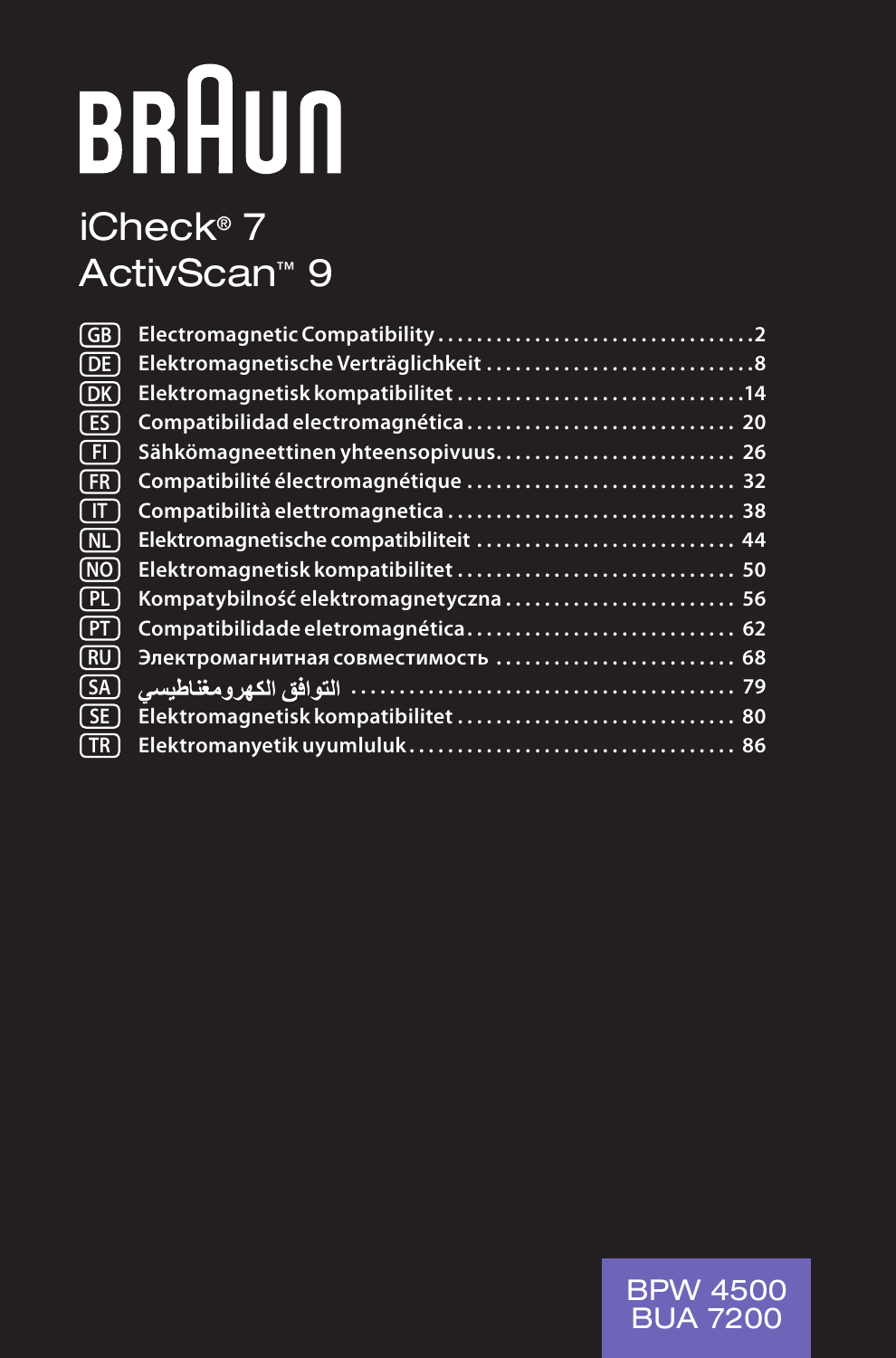# **Manufacturer's declaration-electromagnetic emissions**

The BPW4500/BUA7200 is intended for use in the electromagnetic environment (for home healthcare) specified below.

The customer or the user of the BPW4500/BUA7200 should assure that it is used in such an environment.

| <b>Emissions test</b>                                                         | Compliance | Electromagnetic environment-quidance<br>(for home healthcare environment)                                                                                                                         |  |
|-------------------------------------------------------------------------------|------------|---------------------------------------------------------------------------------------------------------------------------------------------------------------------------------------------------|--|
| <b>RF</b> emissions<br>CISPR <sub>11</sub>                                    | Group 1    | The BPW4500/BUA7200 uses RF energy only for its<br>internal function. Therefore, its RF emissions are very<br>low and are not likely to cause any interference in<br>nearby electronic equipment. |  |
| <b>RF</b> emissions<br>CISPR <sub>11</sub>                                    | Class B    | The BPW4500/BUA7200 is suitable for use in all                                                                                                                                                    |  |
| Harmonic emissions<br>Not applicable<br>IEC 61000-3-2                         |            | establishments, including domestic establishments<br>and those directly connected to the public<br>low-voltage power supply network that supplies<br>buildings used for domestic purposes.        |  |
| Voltage fluctuations/<br>flicker emissions IEC<br>Not applicable<br>61000-3-3 |            |                                                                                                                                                                                                   |  |

### **Manufacturer's declaration-electromagnetic immunity**

The BPW4500/BUA7200 is intended for use in the electromagnetic environment (for home healthcare) specified below.

The customer or the user of the BPW4500/BUA7200 should assure that it is used in such an environment.

| <b>Immunity test</b>                                                                                            | <b>IEC 60601</b><br>test level                                                                                                                                           | <b>Compliance level</b>                                                                                            | Electromagnetic<br>environment-quidance<br>(for home healthcare<br>environment)                                                                                                                                                                                                                                    |  |  |
|-----------------------------------------------------------------------------------------------------------------|--------------------------------------------------------------------------------------------------------------------------------------------------------------------------|--------------------------------------------------------------------------------------------------------------------|--------------------------------------------------------------------------------------------------------------------------------------------------------------------------------------------------------------------------------------------------------------------------------------------------------------------|--|--|
| Electrostatic<br>discharge(ESD) IEC<br>61000-4-2                                                                | Contact:+8 kV<br>Air $\pm$ 2 kV, $\pm$ 4 kV,<br>$\pm 8$ kV, $\pm 15$ kV                                                                                                  | Contact:+8 kV<br>Air $\pm$ 2 kV, $\pm$ 4 kV,<br>±8 kV, ±15 kV                                                      | Floors should be wood, concrete<br>or ceramic tile. If floors are covered<br>with synthetic material, the<br>relative humidity should be at<br>least 30%                                                                                                                                                           |  |  |
| <b>Electrical fast</b><br>transient/burst IEC<br>61000-4-4                                                      | $±$ 2kV for power<br>supply lines<br>$±$ 1kV for input/<br>output lines                                                                                                  | Not applicable<br>Not applicable                                                                                   | Mains power quality should be<br>that of a typical home healthcare<br>environment.                                                                                                                                                                                                                                 |  |  |
| Surge IEC 61000-4-5                                                                                             | $\pm$ 0.5kV, +1kV<br>line(s) to line(s)<br>$\pm$ 0.5kV, +1kV,<br>$±$ 2kV line(s) to<br>earth                                                                             | Not applicable<br>Not applicable,                                                                                  | Mains power quality should be<br>that of a typical home healthcare<br>environment.                                                                                                                                                                                                                                 |  |  |
| Voltage Dips, short<br>interruptions and<br>voltage variations on<br>power supply input<br>lines IEC 61000-4-11 | Voltage dips:<br>0 % U .; 0.5 cycle<br>0 % $U_{\nu i}$ 1 cycle<br>70 % U <sub>-</sub> ;<br>25/30 cycles<br>Voltage<br>interruptions:<br>$0\% U_{\star}$<br>250/300 cycle | Voltage dips:<br>Not applicable<br>Not applicable<br>Not applicable<br>Voltage<br>interruptions:<br>Not applicable | Mains power quality should be<br>that of a typical home healthcare<br>environment<br>If the user of the BPW4500/<br>BUA7200 requires continued<br>operation during power mains<br>interruptions, it is recommended<br>that the BPW4500/BUA7200 be<br>powered from an uninterruptible<br>power supply or a battery. |  |  |
| Power frequency<br>(50, 60 Hz) magnetic<br>field IEC<br>61000-4-8                                               | 30A/m<br>50 Hz or 60 Hz                                                                                                                                                  | $30$ A/m<br>50 Hz and 60 Hz                                                                                        | The BPW4500/BUA7200 power<br>frequency magnetic fields should<br>be at levels characteristic of a<br>typical location in a typical home<br>healthcare environment.                                                                                                                                                 |  |  |
| NOTE UT is the a.c. mains voltage prior to application of the test level.                                       |                                                                                                                                                                          |                                                                                                                    |                                                                                                                                                                                                                                                                                                                    |  |  |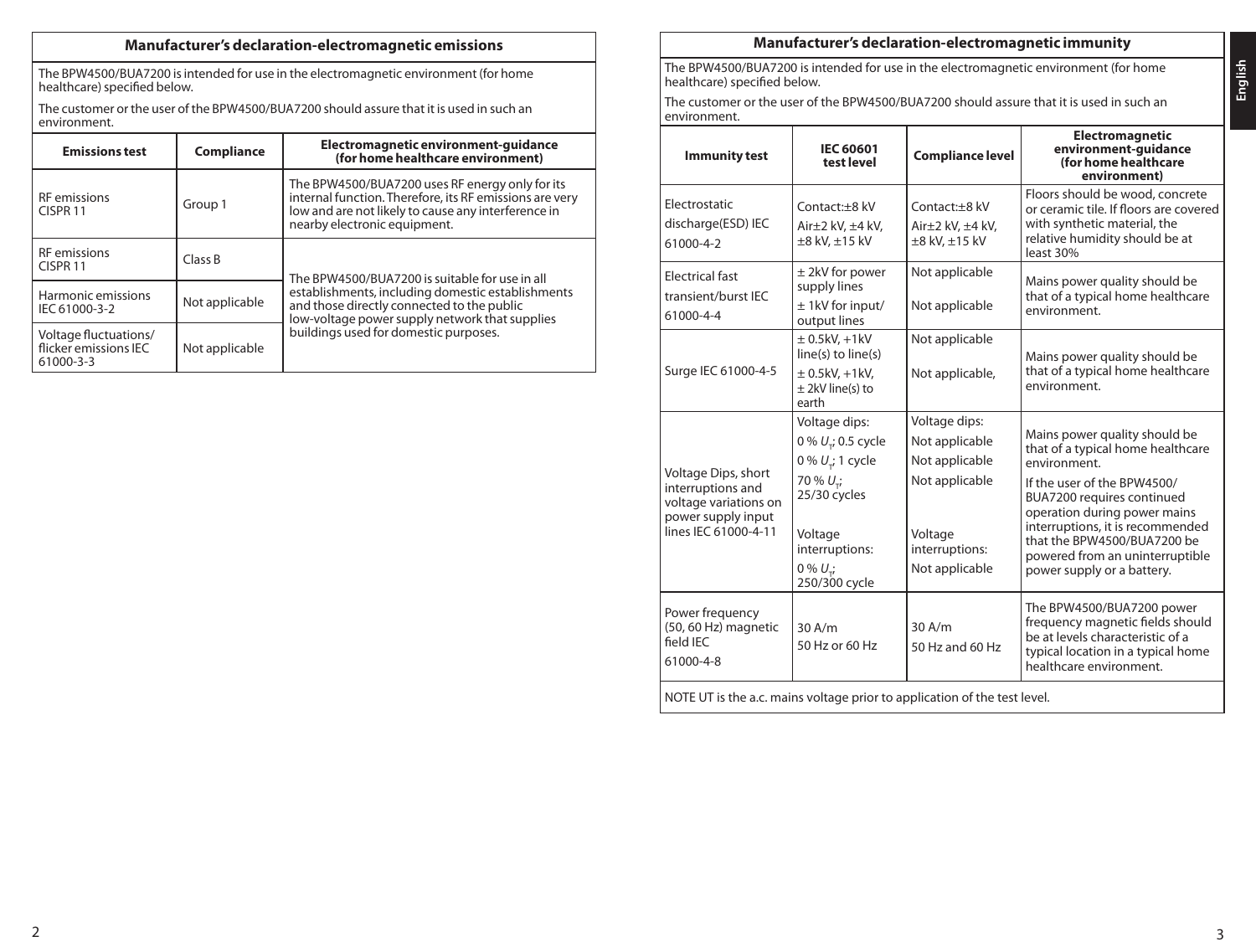### **Manufacturer's declaration-electromagnetic immunity**

The BPW4500/BUA7200 is intended for use in the electromagnetic environment (for home healthcare) specified below.

The customer or the user of the BPW4500/BUA7200 should assure that is used in such and environment.

| <b>Immunity test</b>                                                                                                                                                                | IEC 60601 test level                                                                            | Compliance<br>level                                | <b>Electromagnetic environment-</b><br>quidance (for home healthcare<br>environment)                                                                                                                        |  |  |
|-------------------------------------------------------------------------------------------------------------------------------------------------------------------------------------|-------------------------------------------------------------------------------------------------|----------------------------------------------------|-------------------------------------------------------------------------------------------------------------------------------------------------------------------------------------------------------------|--|--|
|                                                                                                                                                                                     | 3 Vrms:<br>$0.15$ MHz - 80 MHz                                                                  | Not applicable                                     | Portable and mobile RF<br>communications equipment should                                                                                                                                                   |  |  |
| Conducted RF<br>IEC 61000-4-6                                                                                                                                                       | 6 Vrms.<br>in ISM and amateur<br>radio bands between<br>0.15 MHz and 80 MHz<br>80 % AM at 1 kHz | Not applicable                                     | be used no closer to any part of the<br>BPW4500/BUA7200 including cables,<br>than the recommended separation<br>distance calculated from the<br>equation applicable to the frequency<br>of the transmitter. |  |  |
|                                                                                                                                                                                     |                                                                                                 |                                                    | Recommended separation distance:                                                                                                                                                                            |  |  |
|                                                                                                                                                                                     |                                                                                                 |                                                    | $d = 1.2 \sqrt{P}$<br>$d = 1.2 \sqrt{P}$ 80MHz to 800 MHz                                                                                                                                                   |  |  |
|                                                                                                                                                                                     | 10V/m<br>80 MHz - 2.7 GHz<br>80 % AM at 1 kHz                                                   |                                                    | $d = 2.3 \sqrt{P}$ 800MHz to 2.7 GHz                                                                                                                                                                        |  |  |
| <b>Radiated RF</b>                                                                                                                                                                  |                                                                                                 | 10 V/m<br>$80$ MHz $-$ 2.7 GHz<br>80 % AM at 1 kHz | Where P is the maximum output<br>power rating of the transmitter<br>in watts (W) according to the<br>transmitter manufacturer and d is the<br>recommended separation distance in<br>metres (m).             |  |  |
| IEC 61000-4-3                                                                                                                                                                       |                                                                                                 |                                                    | Field strengths from fixed RF<br>transmitters, as determined by an<br>electromagnetic site survey, <sup>a</sup> should<br>be less than the compliance level in<br>each frequency range. <sup>b</sup>        |  |  |
|                                                                                                                                                                                     |                                                                                                 |                                                    | Interference may occur in the vicinity<br>of equipment marked with the<br>following symbol:                                                                                                                 |  |  |
|                                                                                                                                                                                     |                                                                                                 |                                                    |                                                                                                                                                                                                             |  |  |
| NOTE <sub>1</sub>                                                                                                                                                                   | At 80 MHz and 800 MHz, the higher frequency range applies.                                      |                                                    |                                                                                                                                                                                                             |  |  |
| NOTE <sub>2</sub><br>These guidelines may not apply in all situations. Electromagnetic propagation is affected<br>by absorption and reflection from structures, objects and people. |                                                                                                 |                                                    |                                                                                                                                                                                                             |  |  |
|                                                                                                                                                                                     |                                                                                                 |                                                    |                                                                                                                                                                                                             |  |  |

Field strengths from fixed transmitters, such as base stations for radio (cellular/cordless) telephones and land mobile radios, amateur radio, AM and FM radio broadcast and TV broadcast cannot be predicted theoretically with accuracy. To assess the electromagnetic environment due to fixed RF transmitters, an electromagnetic site survey should be considered. If the measured field strength in the location in which the BPW4500/BUA7200 is used exceeds the applicable RF compliance level above, the BPW4500/BUA7200 should be observed to verify normal operation. If abnormal performance is observed, additional measures may be necessary, such as re-orienting or relocating the BPW4500/BUA7200.

<sup>b</sup> Over the frequency range 150 kHz to 80 MHz, field strengths should be less than 3 V/m.

# **Recommended separation distance between portable and mobile RF communications equipment and the BPW4500/BUA7200**

The BPW4500/BUA7200 is intended for use in an electromagnetic environment (for home healthcare) in which radiated RF disturbances are controlled. The customer or the user of the BPW4500/BUA7200 can help prevent electromagnetic interference by maintaining a minimum distance between portable and mobile RF communications equipment (transmitters) and the BPW4500/BUA7200 as recommended below, according to the maximum output power of the communications equipment.

| Rated maximum output | Separation distance according to frequency of transmitter (m) |                   |                    |  |  |
|----------------------|---------------------------------------------------------------|-------------------|--------------------|--|--|
| power of transmitter | 150 kHz to 80 MHz                                             | 80 MHz to 800 MHz | 800 MHz to 2.5 GHz |  |  |
| W                    | $d = 1.2\sqrt{P}$                                             | $d = 1.2\sqrt{P}$ | $d = 2.3\sqrt{P}$  |  |  |
| 0.01                 | N/A                                                           | 0.12              | 0.23               |  |  |
| 0.1                  | N/A                                                           | 0.38              | 0.73               |  |  |
|                      | N/A                                                           | 1.2               | 2.3                |  |  |
| 10                   | N/A                                                           | 3.8               | 7.3                |  |  |
| 100                  | N/A                                                           |                   | 23                 |  |  |

For transmitters rated at a maximum output power not listed above, the recommended separation distance d in meters (m) can be estimated using the equation applicable to the frequency of the transmitter, where p is the maximum output power rating of the transmitter in watts (W) according to the transmitter manufacturer.

NOTE1 At 80 MHz and 800 MHz, the separation distance for the higher frequency range applies.

NOTE2 These guidelines may not apply in all situations. Electromagnetic propagation is affected by absorption and reflection from structures, objects and people.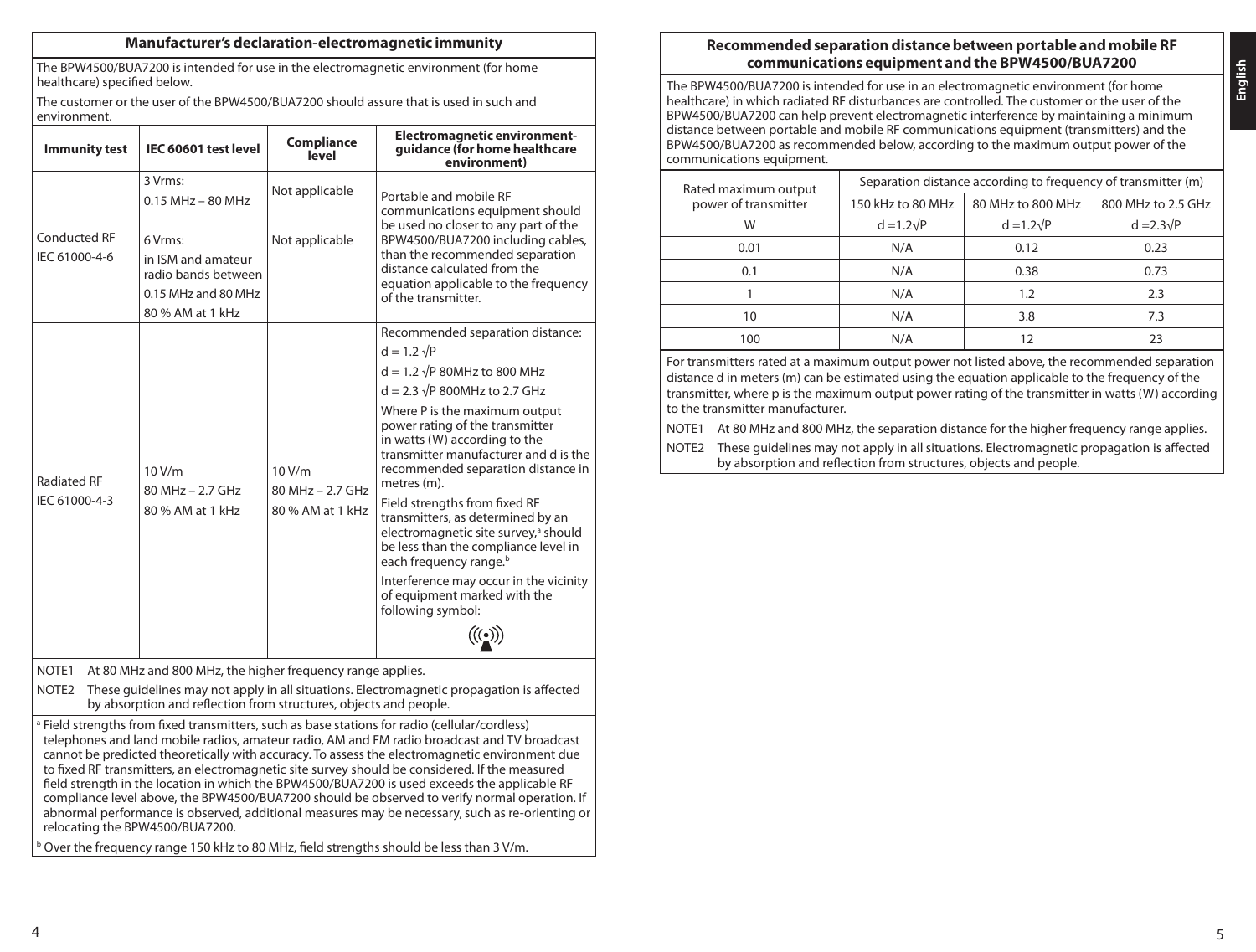# **Manufacturer's declaration-electromagnetic immunity**

# **Test specifications for ENCLOSURE PORT IMMUNITY to RF wireless communications equipment**

The BPW4500/BUA7200 is intended for use in the electromagnetic environment (for home healthcare) specified below.

The customer or the user of the BPW4500/BUA7200 should assure that it is used in such an environment.

| <b>Test frequency</b><br>(MHz)                                                                                                                                                                                                    | Band <sup>a)</sup><br>(MHz) | Service <sup>a)</sup>                                            | Modulation <sup>b)</sup>                | <b>Maximum power</b><br>(W) | <b>Distance</b><br>(m) | <b>IMMUNITY TEST LEVEL</b><br>(V/m) | <b>Compliance LEVEL</b><br>(V/m)<br>(for home healthcare) |    |    |
|-----------------------------------------------------------------------------------------------------------------------------------------------------------------------------------------------------------------------------------|-----------------------------|------------------------------------------------------------------|-----------------------------------------|-----------------------------|------------------------|-------------------------------------|-----------------------------------------------------------|----|----|
| 385                                                                                                                                                                                                                               | $380 - 390$                 | TETRA 400                                                        | Pulse modulation b)<br>18 Hz            | 1.8                         | 0.3                    | 27                                  | 27                                                        |    |    |
| 450                                                                                                                                                                                                                               | $430 - 470$                 | GMRS 460,<br><b>FRS 460</b>                                      | FM c)<br>±5 kHz deviation<br>1 kHz sine | $\overline{2}$              | 0.3                    | 28                                  | 28                                                        |    |    |
| 710                                                                                                                                                                                                                               |                             |                                                                  |                                         |                             |                        |                                     |                                                           |    |    |
| 745                                                                                                                                                                                                                               | $704 - 787$                 | LTE Band 13, 17                                                  | Pulse modulation b)<br>217 Hz           | 0.2                         | 0.3                    | 9                                   | 9                                                         |    |    |
| 780                                                                                                                                                                                                                               |                             |                                                                  |                                         |                             |                        |                                     |                                                           |    |    |
| 810                                                                                                                                                                                                                               |                             | GSM 800/900,<br>TETRA 800,                                       |                                         |                             |                        |                                     |                                                           |    |    |
| 870                                                                                                                                                                                                                               | $800 - 960$                 | <b>iDEN 820,</b>                                                 | Pulse modulation b)                     | 18 Hz                       |                        | $\overline{2}$                      | 0.3                                                       | 28 | 28 |
| 930                                                                                                                                                                                                                               |                             | CDMA 850,<br>LTE Band 5                                          |                                         |                             |                        |                                     |                                                           |    |    |
| 1720                                                                                                                                                                                                                              |                             | GSM 1800;<br>CDMA 1900;                                          |                                         |                             |                        |                                     |                                                           |    |    |
| 1845                                                                                                                                                                                                                              | $1700 - 1990$               | GSM 1900;<br>DECT;                                               | Pulse modulation b)<br>217 Hz           |                             | $\overline{2}$         | 0.3                                 | 28                                                        | 28 |    |
| 1970                                                                                                                                                                                                                              |                             | LTE Band 1, 3, 4, 25;<br><b>UMTS</b>                             |                                         |                             |                        |                                     |                                                           |    |    |
| 2450                                                                                                                                                                                                                              | $2400 - 2570$               | Bluetooth,<br>WLAN,<br>802.11 b/g/n,<br>RFID 2450,<br>LTE Band 7 | Pulse modulation b)<br>217 Hz           | $\overline{2}$              | 0.3                    | 28                                  | 28                                                        |    |    |
| 5 2 4 0                                                                                                                                                                                                                           |                             |                                                                  |                                         |                             |                        |                                     |                                                           |    |    |
| 5 5 0 0                                                                                                                                                                                                                           | $5100 - 5800$               | WLAN 802.11 a/n                                                  | Pulse modulation b)<br>217 Hz           | 0.2                         | 0.3                    | 9                                   | 9                                                         |    |    |
| 5785                                                                                                                                                                                                                              |                             |                                                                  |                                         |                             |                        |                                     |                                                           |    |    |
| If necessary to achieve the IMMUNITY TEST LEVEL, the distance between the transmitting antenna and the BPW4500/BUA7200 or ME SYSTEM may be reduced to 1 m. The 1 m test distance is permitted by<br><b>NOTE</b><br>IEC 61000-4-3. |                             |                                                                  |                                         |                             |                        |                                     |                                                           |    |    |
| a) For some services, only the uplink frequencies are included.                                                                                                                                                                   |                             |                                                                  |                                         |                             |                        |                                     |                                                           |    |    |
| b) The carrier shall be modulated using a 50 % duty cycle square wave signal.                                                                                                                                                     |                             |                                                                  |                                         |                             |                        |                                     |                                                           |    |    |

 $\vert$ c) As an alternative to FM modulation, 50 % pulse modulation at 18 Hz may be used because while it does not represent actual modulation, it would be worst case.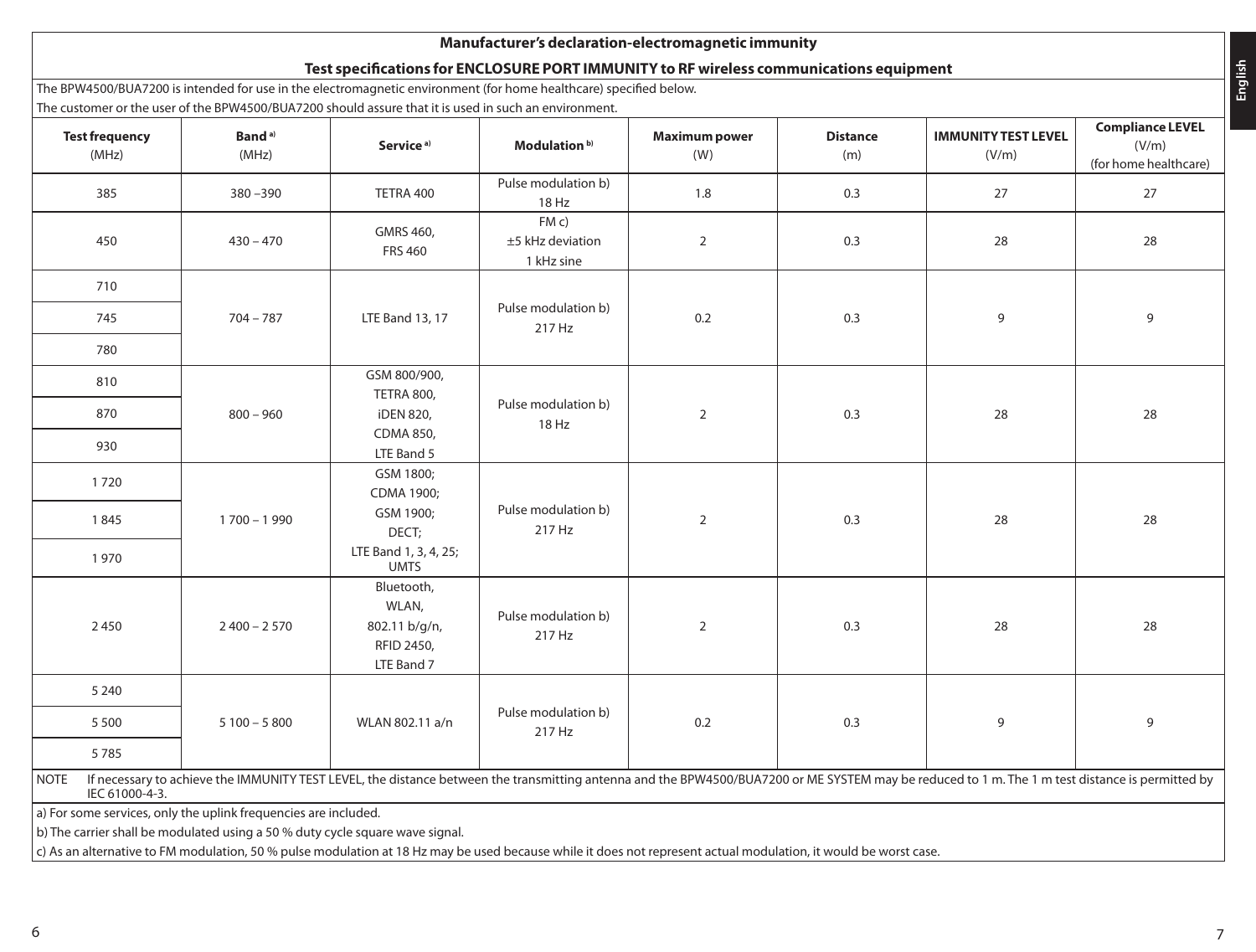# **Herstellererklärung – Elektromagnetische Emissionen**

Das Gerät BPW4500/BUA7200 ist für die Verwendung in nachstehender elektromagnetischer Umgebung (für die häusliche Gesundheitspflege) vorgesehen.

Der Kunde oder Anwender des Geräts BPW4500/BUA7200 muss sicherstellen, dass es in solch einer Umgebung verwendet wird.

| <b>Emissionstest</b>                                                    | Konformität | Elektromagnetische Umgebung - Leitfaden (für die<br>häusliche Gesundheitspflege)                                                                                                                                                            |  |
|-------------------------------------------------------------------------|-------------|---------------------------------------------------------------------------------------------------------------------------------------------------------------------------------------------------------------------------------------------|--|
| HF-Emissionen<br>CISPR <sub>11</sub>                                    | Gruppe 1    | Das Gerät BPW4500/BUA7200 nutzt nur für seine<br>interne Funktion HF-Energie. Daher sind die<br>HF-Emissionen sehr niedrig und es ist nicht<br>wahrscheinlich, dass sie Störungen bei elektronischer<br>Ausrüstung in der Nähe verursachen. |  |
| HF-Emissionen<br>CISPR <sub>11</sub>                                    | Klasse B    | Das Geräte BPW4500/BUA7200 eignet sich für den                                                                                                                                                                                              |  |
| Harmonische<br>nicht zutreffend<br>Emissionen IEC<br>61000-3-2          |             | Gebrauch in allen Einrichtungen, einschließlich<br>Wohneinrichtungen und Einrichtungen, die<br>unmittelbar an ein öffentliches Niederspannungs-                                                                                             |  |
| Spannungsschwankun-<br>gen/Flicker IEC<br>nicht zutreffend<br>61000-3-3 |             | Versorgungsnetz angeschlossen sind, das zu<br>Wohnzwecken genutzte Gebäude versorgt.                                                                                                                                                        |  |

# **Herstellererklärung – Elektromagnetische Störfestigkeit**

Das Gerät BPW4500/BUA7200 ist für die Verwendung in nachstehender elektromagnetischer Umgebung (für die häusliche Gesundheitspflege) vorgesehen.

Der Kunde oder Anwender des Geräts BPW4500/BUA7200 muss sicherstellen, dass es in solch einer Umgebung verwendet wird.

| Störfestigkeitsprü-<br>funa                                                                                                                             | IFC 60601<br><b>Testpegel</b>                                                                                                                                                             | Ühereinstim-<br>mungspegel                                                                                                                             | Elektromagnetische Umgebung<br>- Leitfaden (für die häusliche<br>Gesundheitspflege)                                                                                                                                                                                                                                                                                                                                 |  |  |
|---------------------------------------------------------------------------------------------------------------------------------------------------------|-------------------------------------------------------------------------------------------------------------------------------------------------------------------------------------------|--------------------------------------------------------------------------------------------------------------------------------------------------------|---------------------------------------------------------------------------------------------------------------------------------------------------------------------------------------------------------------------------------------------------------------------------------------------------------------------------------------------------------------------------------------------------------------------|--|--|
| Elektrostatische<br>Entladung (ESD) IEC<br>61000-4-2                                                                                                    | Kontakt: +8 kV<br>Luft $\pm 2$ kV, $\pm 4$ kV,<br>$\pm 8$ kV, $\pm 15$ kV                                                                                                                 | Kontakt: +8 kV<br>Luft $\pm 2$ kV, $\pm 4$ kV,<br>$\pm 8$ kV, $\pm 15$ kV                                                                              | Die Böden sollten aus Holz, Beton<br>oder Keramikfliesen sein. Sind<br>Bodenbeläge aus synthetischem<br>Material, sollte die relative<br>Luftfeuchtigkeit bei mindestens<br>30% liegen.                                                                                                                                                                                                                             |  |  |
| Schnelle elektrische<br>transiente<br>Störgrößen/Burst IEC<br>61000-4-4                                                                                 | + 2kV für Strom-<br>versorgungslei-<br>tungen<br>+ 1kV für Ein-<br>gangs-/Ausgangs-<br>leitungen                                                                                          | nicht zutreffend<br>nicht zutreffend                                                                                                                   | Die Qualität der<br>Versorgungsspannung sollte<br>der einer typischen häuslichen<br>Pflegeumgebung entsprechen.                                                                                                                                                                                                                                                                                                     |  |  |
| Stromstoß IEC<br>61000-4-5                                                                                                                              | $± 0.5$ kV $. +1$ kV<br>Leitung(en) zu<br>Leitung(en)<br>$\pm$ 0,5kV, +1kV,<br>± 2kV Leitung(en)<br>zu Erde                                                                               | nicht zutreffend<br>nicht zutreffend                                                                                                                   | Die Oualität der<br>Versorgungsspannung sollte<br>der einer typischen häuslichen<br>Pflegeumgebung entsprechen.                                                                                                                                                                                                                                                                                                     |  |  |
| Spannungsein-<br>brüche. Kurzzeit-<br>unterbrechungen<br>und Spannungs-<br>schwankungen der<br>Stromversorgungs-<br>Eingangsleitungen<br>IEC 61000-4-11 | Spannungsein-<br>hrüche <sup>.</sup><br>0 % U.; 0,5 Zyklus<br>0 % $U_{\nu}$ ; 1 Zyklus<br>70 % U.:<br>25/30 Zyklen<br>Spannungsunter-<br>brechungen:<br>$0\% U_{\star}$<br>250/300 Zyklus | Spannungsein-<br>hrüche <sup>.</sup><br>nicht zutreffend<br>nicht zutreffend<br>nicht zutreffend<br>Spannungsunter-<br>brechungen:<br>nicht zutreffend | Die Qualität der<br>Versorgungsspannung sollte<br>der einer typischen häuslichen<br>Pflegeumgebung entsprechen.<br>Wenn der Anwender des<br>BPW4500/BUA7200 während<br>Unterbrechungen der<br>Netzstromversorgung einen<br>fortwährenden Betrieb des Geräts<br>benötigt, wird empfohlen, dass<br>das BPW4500/BUA7200 mittels<br>einer unterbrechungsfreien<br>Stromversorgung oder mit<br>Batterien betrieben wird. |  |  |
| Netzfrequenz<br>$(50, 60 \text{ Hz})$<br>Magnetfeld IEC<br>61000-4-8                                                                                    | 30A/m<br>50 Hz oder 60 Hz                                                                                                                                                                 | 30 A/m<br>50 Hz und 60 Hz                                                                                                                              | Die Magnetfelder der<br>Netzfrequenz des BPW4500/<br>BUA7200 sollten im Normalbereich<br>eines typischen Standorts in<br>einer typischen häuslichen<br>Pflegeumgebung liegen.                                                                                                                                                                                                                                       |  |  |
| ANMERKUNG UT ist die AC Netzspannung vor der Anwendung des Testpegels.                                                                                  |                                                                                                                                                                                           |                                                                                                                                                        |                                                                                                                                                                                                                                                                                                                                                                                                                     |  |  |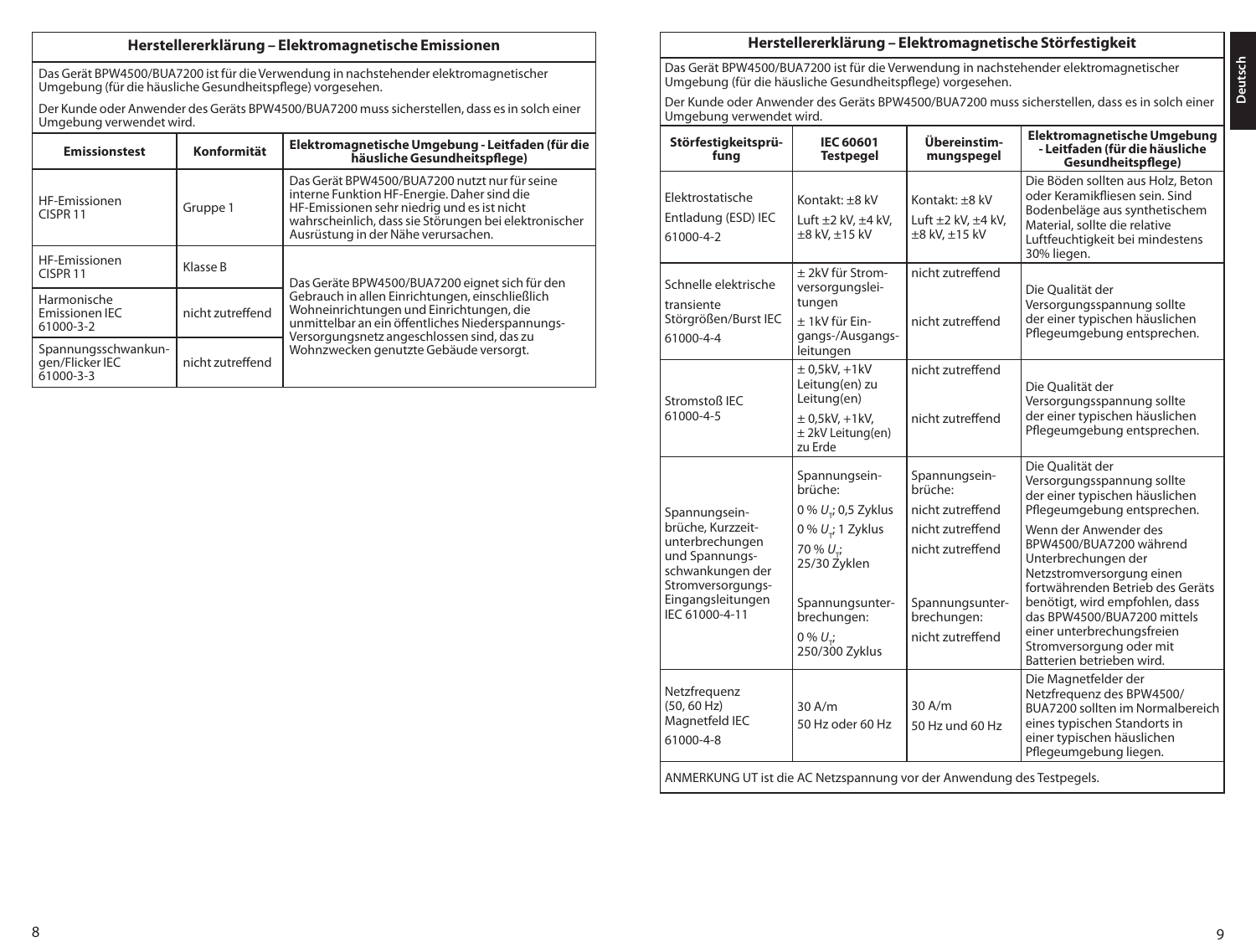### **Herstellererklärung – Elektromagnetische Störfestigkeit**

Das Gerät BPW4500/BUA7200 ist für die Verwendung in nachstehender elektromagnetischer Umgebung (für die häusliche Gesundheitspflege) vorgesehen.

Der Kunde oder Anwender des Geräts BPW/4500/BUA7200 muss sicherstellen, dass es in solch einer Umgebung verwendet wird.

| Störfestigkeits-<br>prüfung                                                                                                                                                                                                                                                                                                                                                                                | IEC 60601 Testpegel                                                                                                                        | Übereinstim-<br>mungspegel                     | Elektromagnetische Umgebung<br>- Leitfaden (für die häusliche<br>Gesundheitspflege)                                                                                                                                                                                                                                                                                                                                                                                                                                                                                                                                                                                        |  |  |
|------------------------------------------------------------------------------------------------------------------------------------------------------------------------------------------------------------------------------------------------------------------------------------------------------------------------------------------------------------------------------------------------------------|--------------------------------------------------------------------------------------------------------------------------------------------|------------------------------------------------|----------------------------------------------------------------------------------------------------------------------------------------------------------------------------------------------------------------------------------------------------------------------------------------------------------------------------------------------------------------------------------------------------------------------------------------------------------------------------------------------------------------------------------------------------------------------------------------------------------------------------------------------------------------------------|--|--|
| Leitungsgeführte<br>HF<br>IEC 61000-4-6                                                                                                                                                                                                                                                                                                                                                                    | 3 Vrms:<br>$0.15$ MHz - 80 MHz<br>6 Vrms:<br>in ISM und Ama-<br>teurfunkbereiche<br>zwischen<br>0.15 MHz und<br>80 MHz<br>80% AM bei 1 kHz | nicht zutreffend<br>nicht zutreffend           | Tragbare und mobile HF-<br>Kommunikationsgeräte sollten<br>nicht näher an irgendeinem Teil<br>des BPW4500/BUA7200, inklusive<br>Kabeln, verwendet werden, als der<br>empfohlene Schutzabstand vorgibt,<br>der mittels der Gleichung berechnet<br>wird, die für die Frequenz des<br>Senders anwendbar ist.                                                                                                                                                                                                                                                                                                                                                                  |  |  |
| 10V/m<br>Gestrahlte HF<br>80 MHz - 2.7 GHz<br>IEC 61000-4-3<br>80% AM bei 1 kHz                                                                                                                                                                                                                                                                                                                            |                                                                                                                                            | 10 V/m<br>80 MHz - 2.7 GHz<br>80% AM bei 1 kHz | Empfohlener Schutzabstand:<br>$d = 1.2 \sqrt{P}$<br>$d = 1.2 \sqrt{P}$ 80 MHz bis 800 MHz<br>$d = 2.3 \sqrt{P}$ 800MHz bis 2.7 GHz<br>Wobei P der max.<br>Ausgangsnennleistung des Senders<br>in Watt (W) entspricht, gemäß des<br>Herstellers des Senders, und d dem<br>empfohlenen Schutzabstand in<br>Metern (m).<br>Die Feldstärken ortsfester HF-Sender, wie<br>im Rahmen einer elektromagnetischen<br>Standortuntersuchung <sup>ª</sup> ermittelt, sollten<br>unter dem Übereinstimmungspegel der<br>einzelnen Frequenzbereiche liegen. <sup>b</sup><br>In der Nähe von Geräten, die mit dem<br>folgenden Symbol gekennzeichnet<br>sind, können Störungen auftreten: |  |  |
| ANMERKUNG 1 Bei 80 MHz und 800 MHz gilt der höhere Frequenzbereich.<br>ANMERKUNG Diese Richtlinien gelten möglicherweise nicht in allen Situationen. Die<br>elektromagnetische Ausbreitung wird durch Absorption und Rückstrahlung von<br>Strukturen, Gegenständen und Menschen beeinflusst.<br>$\alpha$ Enldetärken von orteforten Sandorn wie z.P. Paciestationen für Eunktolofene (mobil/schnurles) und |                                                                                                                                            |                                                |                                                                                                                                                                                                                                                                                                                                                                                                                                                                                                                                                                                                                                                                            |  |  |

<sup>a</sup> Feldstärken von ortsfesten Sendern, wie z.B. Basisstationen für Funktelefone (mobil/schnurlos) und mobilen Landfunk, Amateurfunk, AM und FM Rundfunk- und TV-Übertragung, können theoretisch nicht genau vorausgesagt werden. Um die elektromagnetische Umgebung aufgrund der ortsfesten HF-Sender zu beurteilen, sollte eine elektromagnetische Standortuntersuchung in Erwägung gezogen werden. Falls die gemessene Feldstärke an dem Ort, an dem das BPW4500/BUA7200 verwendet wird, den oben erläuterten geltenden HF-Übereinstimmungspegel übersteigt, sollte das BPW4500/BUA7200 beobachtet werden, um den normalen Betrieb zu verifizieren. Falls eine unnormale Leistung festgestellt wird, sind möglicherweise zusätzliche Maßnahmen, wie z.B. eine Neuausrichtung des BPW4500/BUA7200 oder dessen Benutzung an einem anderen Ort, erforderlich. <sup>b</sup> Über den Frequenzbereich 150 kHz bis 80 MHz, sollten die Feldstärken weniger als 3 V/m betragen.

# **Empfohlener Schutzabstand zwischen tragbaren und mobilen HF-Kommunikationsgeräten und dem BPW4500/BUA7200**

Das Gerät BPW4500/BUA7200 ist für die Verwendung in einer elektromagnetischen Umgebung (für die häusliche Gesundheitspflege) vorgesehen, in der HF-Störungen überwacht werden. Der Kunde oder Anwender des BPW4500/BUA7200 kann zur Vermeidung elektromagnetischer Störungen beitragen, indem ein Mindestabstand zwischen tragbaren und mobilen HF-Kommunikationsgeräten (Sendern) und dem BPW4500/BUA7200 gemäß den nachstehenden Empfehlungen eingehalten wird, die sich nach der maximalen Ausgangsleistung der Kommunikationsgeräte richten.

|                                                      | Schutzabstand entsprechend der Frequenz des Senders (m) |                                            |                                          |  |
|------------------------------------------------------|---------------------------------------------------------|--------------------------------------------|------------------------------------------|--|
| Maximale Nenn-Ausgangs-<br>leistung des Senders<br>W | 150 kHz bis 80 MHz<br>$d = 1.2\sqrt{P}$                 | 80 MHz bis<br>800 MHz<br>$d = 1,2\sqrt{P}$ | 800 MHz bis 2.5 GHz<br>$d = 2.3\sqrt{P}$ |  |
| 0.01                                                 | N/A                                                     | 0.12                                       | 0,23                                     |  |
| 0,1                                                  | N/A                                                     | 0.38                                       | 0.73                                     |  |
|                                                      | N/A                                                     | 1,2                                        | 2,3                                      |  |
| 10                                                   | N/A                                                     | 3,8                                        | 7,3                                      |  |
| 100                                                  | N/A                                                     | 12                                         | 23                                       |  |

Für Sender mit einer oben nicht aufgelisteten max. Ausgangsnennleistung, kann der empfohlene Schutzabstand d in Metern (m) geschätzt werden, indem die Gleichung verwendet wird, die für die Frequenz des Senders gilt, wobei p der max. Ausgangsnennleistung des Senders in Watt (W), gemäß des Herstellers des Senders, entspricht.

ANMERKUNG1 Bei 80 MHz und 800 MHz gilt der Schutzabstand für den höheren Frequenzbereich.

ANMERKUNG 2 Diese Richtlinien gelten möglicherweise nicht in allen Situationen. Die elektromagnetische Ausbreitung wird durch Absorption und Rückstrahlung von Strukturen, Gegenständen und Menschen beeinflusst.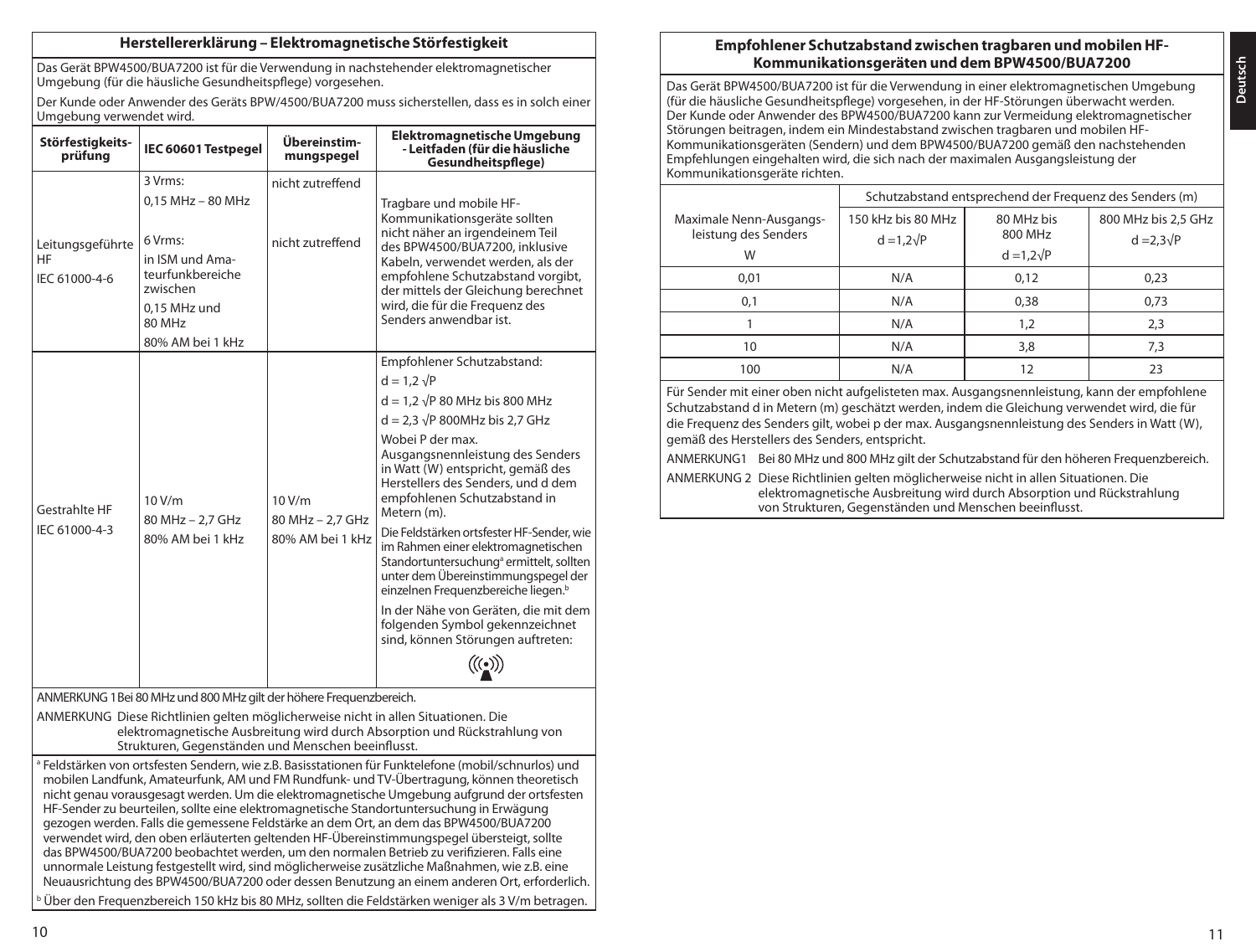# **Herstellererklärung – Elektromagnetische Störfestigkeit**

# **Prüfspezifikationen für GEHÄUSE-STÖRFESTIGKEIT zu drahtlosen HF-Kommunikationsgeräten**

Das Gerät BPW4500/BUA7200 ist für die Verwendung in nachstehender elektromagnetischer Umgebung (für die häusliche Gesundheitspflege) vorgesehen. Der Kunde oder Anwender des Geräts BPW4500/BUA7200 muss sicherstellen, dass es in solch einer Umgebung verwendet wird.

| Prüffrequenz<br>(MHz)                                                                                                                                                                                                                                                                                        | Band <sup>a)</sup><br>(MHz)                                        | Service <sup>a)</sup>                                            | Modulation <sup>b)</sup>                  | Max. Leistung<br>(W) | <b>Abstand</b><br>(m) | STÖRFESTIGKEITS-<br><b>PRÜFPEGEL</b><br>(V/m) | ÜbereinstimmungsPEGEL<br>(V/m)<br>(für die häusliche<br>Gesundheitspflege) |
|--------------------------------------------------------------------------------------------------------------------------------------------------------------------------------------------------------------------------------------------------------------------------------------------------------------|--------------------------------------------------------------------|------------------------------------------------------------------|-------------------------------------------|----------------------|-----------------------|-----------------------------------------------|----------------------------------------------------------------------------|
| 385                                                                                                                                                                                                                                                                                                          | $380 - 390$                                                        | TETRA 400                                                        | Pulsmodulation b)<br>18 Hz                | 1,8                  | 0,3                   | 27                                            | 27                                                                         |
| 450                                                                                                                                                                                                                                                                                                          | $430 - 470$                                                        | <b>GMRS 460</b><br><b>FRS 460</b>                                | FM c)<br>±5 kHz Abweichung<br>1 kHz Sinus | $\overline{2}$       | 0,3                   | 28                                            | 28                                                                         |
| 710                                                                                                                                                                                                                                                                                                          |                                                                    |                                                                  |                                           |                      |                       |                                               |                                                                            |
| 745                                                                                                                                                                                                                                                                                                          | $704 - 787$                                                        | <b>LTE Band 13, 17</b>                                           | Pulsmodulation b)<br>217 Hz               | 0,2                  | 0,3                   | 9                                             | 9                                                                          |
| 780                                                                                                                                                                                                                                                                                                          |                                                                    |                                                                  |                                           |                      |                       |                                               |                                                                            |
| 810                                                                                                                                                                                                                                                                                                          |                                                                    | GSM 800/900,<br>TETRA 800,                                       |                                           |                      |                       |                                               |                                                                            |
| 870                                                                                                                                                                                                                                                                                                          | $800 - 960$                                                        | <b>iDEN 820,</b>                                                 | Pulsmodulation b)<br>18 Hz                | $\sqrt{2}$           | 0,3                   | 28                                            | 28                                                                         |
| 930                                                                                                                                                                                                                                                                                                          |                                                                    | CDMA 850,<br>LTE Band 5                                          |                                           |                      |                       |                                               |                                                                            |
| 1720                                                                                                                                                                                                                                                                                                         |                                                                    | GSM 1800;<br>CDMA 1900;                                          |                                           |                      |                       |                                               |                                                                            |
| 1845                                                                                                                                                                                                                                                                                                         | $1700 - 1990$                                                      | GSM 1900;<br>DECT;                                               | Pulsmodulation b)<br>217 Hz               | $\mathbf 2$          | 0,3                   | 28                                            | 28                                                                         |
| 1970                                                                                                                                                                                                                                                                                                         |                                                                    | LTE Band 1, 3, 4, 25;<br><b>UMTS</b>                             |                                           |                      |                       |                                               |                                                                            |
| 2450                                                                                                                                                                                                                                                                                                         | $2400 - 2570$                                                      | Bluetooth,<br>WLAN,<br>802.11 b/g/n,<br>RFID 2450,<br>LTE Band 7 | Pulsmodulation b)<br>217 Hz               | $\overline{2}$       | 0,3                   | 28                                            | 28                                                                         |
| 5 2 4 0                                                                                                                                                                                                                                                                                                      |                                                                    |                                                                  |                                           |                      |                       |                                               |                                                                            |
| 5500                                                                                                                                                                                                                                                                                                         | $5100 - 5800$                                                      | WLAN 802.11 a/n                                                  | Pulsmodulation b)<br>217 Hz               | 0,2                  | 0,3                   | 9                                             | 9                                                                          |
| 5785                                                                                                                                                                                                                                                                                                         |                                                                    |                                                                  |                                           |                      |                       |                                               |                                                                            |
| ANMERKUNG Falls zum Erreichen des STÖRFESTIGKEITS-PRÜFPEGEL nötig, kann der Abstand zwischen der Sendeantenne und dem BPW4500/BUA7200 oder ME SYSTEM auf 1 m verringert werden.<br>Der 1 m Prüfabstand ist gemäß IEC 61000-4-3 zulässig.                                                                     |                                                                    |                                                                  |                                           |                      |                       |                                               |                                                                            |
|                                                                                                                                                                                                                                                                                                              | a) Bei einigen Diensten sind nur die Uplink-Frequenzen inkludiert. |                                                                  |                                           |                      |                       |                                               |                                                                            |
| b) Der Träger muss durch die Verwendung eines 50% Betriebszyklus-Rechteckwellensignals moduliert werden.<br>c) Als Alternative zur FM-Modulation kann eine 50% Pulsmodulation bei 18 Hz verwendet werden, da sie, obwohl sie nicht die tatsächliche Modulation wiedergibt, den ungünstigsten Fall darstellt. |                                                                    |                                                                  |                                           |                      |                       |                                               |                                                                            |

**Deutsch**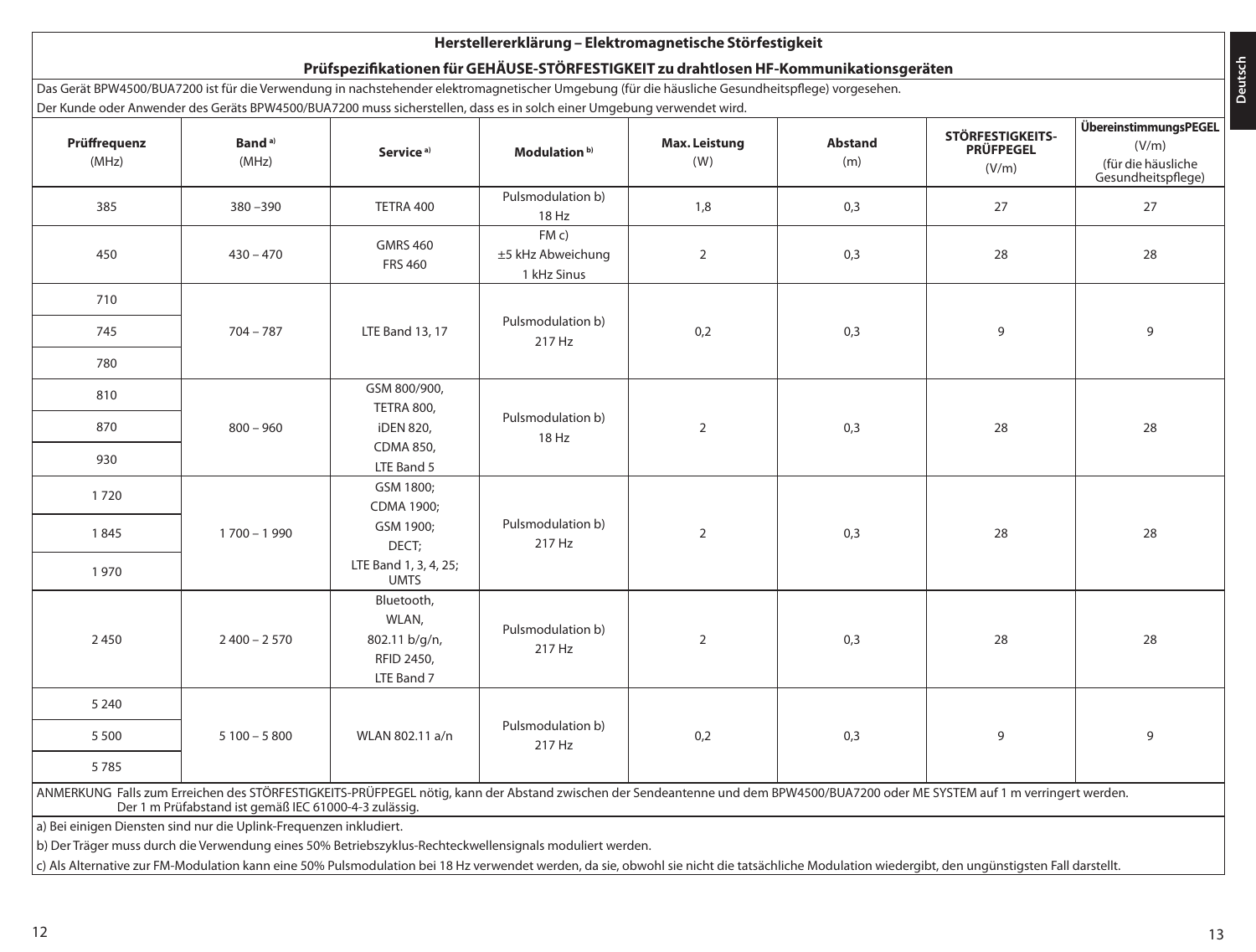# **Fremstillerens erklæring – elektromagnetiske emissioner**

BPW4500/BUA7200 er beregnet til brug i elektromagnetiske omgivelser (til pleje i eget hjem) som specificeret nedenfor.

Kunden eller brugeren af BPW4500/BUA7200 skal sikre, at det bruges i sådanne omgivelser.

| <b>Emissionstest</b>                                           | Overholdelse  | Elektromagnetisk miljø – vejledning<br>(til hjemmeplejemiljø)                                                                                                                                                |  |
|----------------------------------------------------------------|---------------|--------------------------------------------------------------------------------------------------------------------------------------------------------------------------------------------------------------|--|
| RF-emissioner<br>CISPR <sub>11</sub>                           | Gruppe 1      | BPW4500/BUA7200 bruger kun RF-energi til dens<br>interne funktioner. Derfor er dets RF-emissioner<br>meget lave og vil med al sandsynlighed ikke forårsage<br>interferens med elektronisk udstyr i nærheden. |  |
| RF-emissioner<br>CISPR <sub>11</sub>                           | Klasse B      |                                                                                                                                                                                                              |  |
| Harmoniske emissioner<br>Ikke relevant<br>IEC 61000-3-2        |               | BPW4500/BUA7200 er egnet til brug i alle bygninger,<br>inklusive boliger, og bygninger der er direkte tilsluttet<br>det offentlige lavspændingsnet, der forsyner boliger.                                    |  |
| Spændingsfluktuatio-<br>ner/flickeremissioner<br>IEC 61000-3-3 | Ikke relevant |                                                                                                                                                                                                              |  |

# **Fremstillerens erklæring – elektromagnetisk immunitet**

BPW4500/BUA7200 er beregnet til brug i elektromagnetiske omgivelser (til pleje i eget hjem) som specificeret nedenfor.

Kunden eller brugeren af BPW4500/BUA7200 skal sikre, at det bruges i sådanne omgivelser.

| <b>Immunitetstest</b>                                                                                                         | <b>IEC 60601</b><br>testniveau                                                                                                                                                       | Overholdelses-<br>niveau                                                                                         | Elektromagnetisk miljø-<br>vejledning<br>(til hjemmeplejemiljø)                                                                                                                                                                                                         |  |
|-------------------------------------------------------------------------------------------------------------------------------|--------------------------------------------------------------------------------------------------------------------------------------------------------------------------------------|------------------------------------------------------------------------------------------------------------------|-------------------------------------------------------------------------------------------------------------------------------------------------------------------------------------------------------------------------------------------------------------------------|--|
| Elektrostatisk<br>udladning (ESD) IEC<br>61000-4-2                                                                            | Kontakt: +8 kV<br>Luft $\pm 2$ kV, $\pm 4$ kV,<br>±8 kV, ±15 kV                                                                                                                      | Kontakt: +8 kV<br>Luft $\pm 2$ kV, $\pm 4$ kV,<br>±8 kV, ±15 kV                                                  | Gulve skal være træ, beton eller<br>keramiske fliser. Hvis gulvene er<br>dækket med syntetisk materiale,<br>skal den relative luftfugtighed<br>være mindst 30 %                                                                                                         |  |
| Elektrisk hurtig<br>transient/burst IEC<br>61000-4-4                                                                          | + 2kV for strømfor-<br>syningsledninger<br>$+1$ kV for ind-<br>qangs-/udgangs-<br>ledninger                                                                                          | Ikke relevant<br>Ikke relevant.                                                                                  | Strømkvaliteten skal svare til<br>et typisk hjemmeplejemiljø.                                                                                                                                                                                                           |  |
| Strømstød IEC<br>61000-4-5                                                                                                    | $± 0.5$ kV, $+1$ kV<br>linje(r) til linje(r)<br>$\pm$ 0,5 kV, +1 kV,<br>$\pm$ 2 kV linje(r)<br>til jord                                                                              | Ikke relevant<br>Ikke relevant.                                                                                  | Strømkvaliteten skal svare til<br>et typisk hjemmeplejemiljø.                                                                                                                                                                                                           |  |
| Spændingsfald,<br>korte afbrydelser og<br>spændingsvariationer<br>på strømforsyningens<br>indgangsledninger<br>IFC 61000-4-11 | Spændingsfald:<br>0 % U <sub>r</sub> ; 0,5 cyklus<br>$0\% U$ ; 1 cyklus<br>70 % U <sub>-i</sub><br>25/30 cykler<br>Spændingsafbry-<br>delser:<br>$0\% U_{\star i}$<br>250/300 cyklus | Spændingsfald:<br>Ikke relevant<br>Ikke relevant<br>Ikke relevant<br>Spændingsafbry-<br>delser:<br>Ikke relevant | Strømkvaliteten skal svare til<br>et typisk hjemmeplejemiljø.<br>Hvis brugeren af BPW4500/<br>BUA7200 kræver fortsat drift<br>under strømafbrydelser,<br>anbefales det, at BPW4500/<br>BUA7200 forsynes med strøm<br>fra en uafbrudt strømforsyning<br>eller et hatteri |  |
| Strømfrekvensens<br>(50.60 Hz)<br>magnetfelt IEC<br>61000-4-8                                                                 | 30A/m<br>50 Hz eller 60 Hz                                                                                                                                                           | $30$ A/m<br>50 Hz og 60 Hz                                                                                       | Strømfrekvensens magnetfelter<br>skal for BPW4500/BUA7200 ligge<br>på niveauer, der er karakteristiske<br>for et typisk sted i et typisk<br>hjemmeplejemiljø.                                                                                                           |  |
| BEMÆRK: UT er a.c. netspænding forud for anvendelse af testniveauet.                                                          |                                                                                                                                                                                      |                                                                                                                  |                                                                                                                                                                                                                                                                         |  |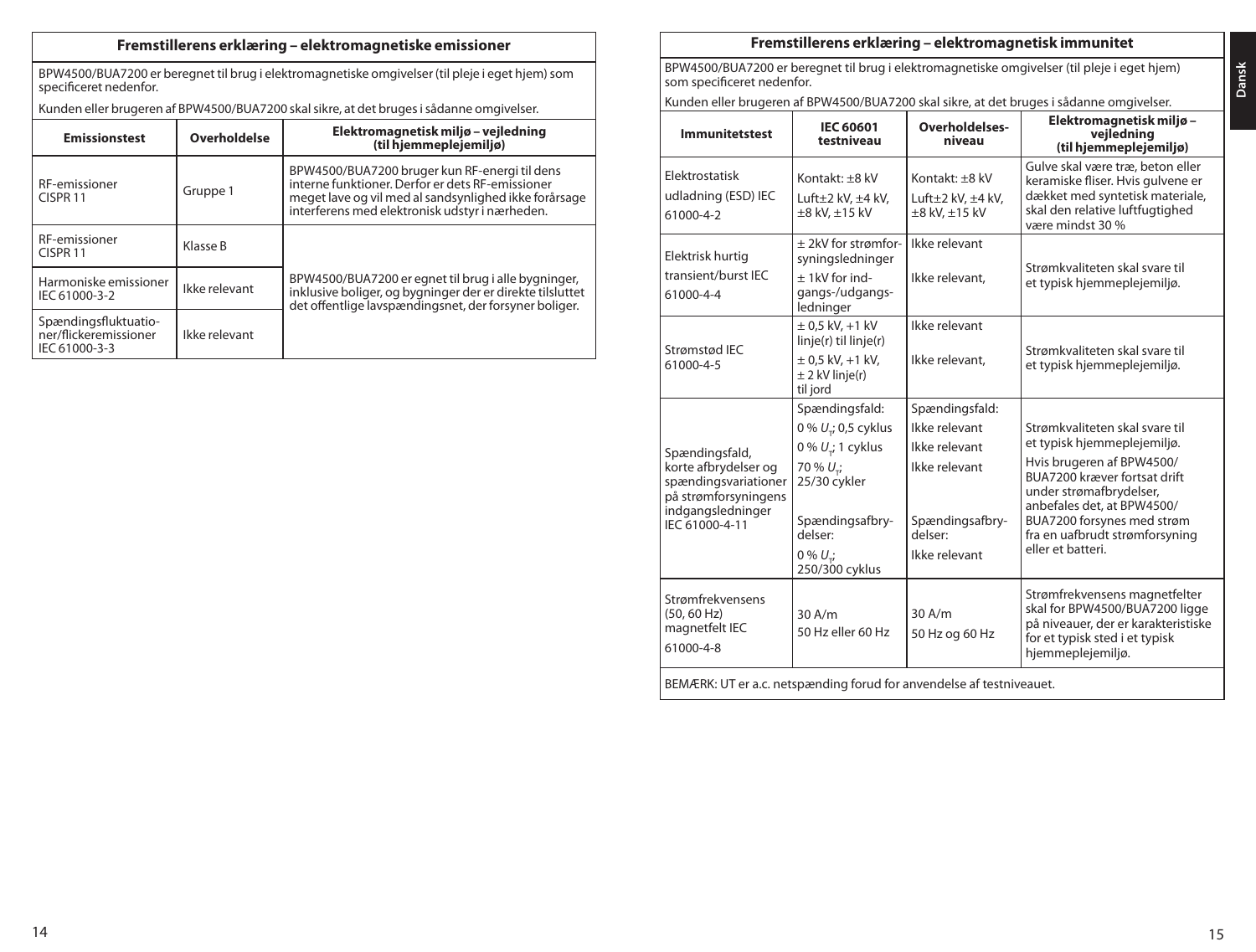### **Fremstillerens erklæring – elektromagnetisk immunitet**

BPW4500/BUA7200 er beregnet til brug i elektromagnetiske omgivelser (til pleje i eget hjem) som specificeret nedenfor.

Kunden eller brugeren af BPW4500/BUA7200 skal sikre, at det bruges i sådanne omgivelser.

| <b>Immunitetstest</b>                                                                                                                                                                                                                                                                                                                                                                                                                                                                                                                                                                                                                                                                                                                            | <b>IEC 60601</b><br>testniveau                                                                        | Overholdelses-<br>niveau                        | Elektromagnetisk miljø-<br>vejledning<br>(til hjemmeplejemiljø)                                                                                                                                                                                                                                                                                                                                                                                                                                                                                                                                |  |  |
|--------------------------------------------------------------------------------------------------------------------------------------------------------------------------------------------------------------------------------------------------------------------------------------------------------------------------------------------------------------------------------------------------------------------------------------------------------------------------------------------------------------------------------------------------------------------------------------------------------------------------------------------------------------------------------------------------------------------------------------------------|-------------------------------------------------------------------------------------------------------|-------------------------------------------------|------------------------------------------------------------------------------------------------------------------------------------------------------------------------------------------------------------------------------------------------------------------------------------------------------------------------------------------------------------------------------------------------------------------------------------------------------------------------------------------------------------------------------------------------------------------------------------------------|--|--|
|                                                                                                                                                                                                                                                                                                                                                                                                                                                                                                                                                                                                                                                                                                                                                  | 3 Vrms:                                                                                               | Ikke relevant                                   |                                                                                                                                                                                                                                                                                                                                                                                                                                                                                                                                                                                                |  |  |
| Ledningsbåret RF<br>IEC 61000-4-6                                                                                                                                                                                                                                                                                                                                                                                                                                                                                                                                                                                                                                                                                                                | 0.15 MHz - 80 MHz<br>6 Vrms:<br>i ISM og amatørra-<br>diofrekvensbånd<br>mellem<br>0,15 MHz og 80 MHz | Ikke relevant                                   | Bærbart og mobilt RF-<br>kommunikationsudstyr må ikke<br>anvendes tættere på nogen del<br>af BPW4500/BUA7200, herunder<br>kabler, end den anbefalede<br>separationsafstand, som er beregnet<br>ud fra ligningen, der gælder for<br>senderens frekvens.                                                                                                                                                                                                                                                                                                                                         |  |  |
|                                                                                                                                                                                                                                                                                                                                                                                                                                                                                                                                                                                                                                                                                                                                                  | 80 % AM ved 1 kHz                                                                                     |                                                 |                                                                                                                                                                                                                                                                                                                                                                                                                                                                                                                                                                                                |  |  |
| Udstrålet RF<br>IEC 61000-4-3                                                                                                                                                                                                                                                                                                                                                                                                                                                                                                                                                                                                                                                                                                                    | 10V/m<br>80 MHz - 2.7 GHz<br>80 % AM ved 1 kHz                                                        | 10 V/m<br>80 MHz - 2,7 GHz<br>80 % AM yed 1 kHz | Anbefalet separationsafstand:<br>$d = 1.2 \sqrt{P}$<br>$d = 1.2 \sqrt{P} 80$ MHz til 800 MHz<br>$d = 2.3 \sqrt{P} 800$ MHz til 2.7 GHz<br>Hvor P er senderens maksimale<br>udgangseffekt i watt (W) i henhold<br>til senderproducenten, og d er den<br>anbefalede separationsafstand i<br>meter (m).<br>Feltstyrker fra faste RF-sendere, som<br>bestemt ved en elektromagnetisk<br>undersøgelse på stedet, <sup>a</sup> skal være<br>mindre end overholdelsesniveauet i<br>hvert frekvensområde b<br>Interferens kan forekomme i<br>nærheden af udstyr, der er mærket<br>med følgende symbol: |  |  |
| BEMÆRKNING1 Ved 80 MHz og 800 MHz, gælder det højere frekvensområde.                                                                                                                                                                                                                                                                                                                                                                                                                                                                                                                                                                                                                                                                             |                                                                                                       |                                                 |                                                                                                                                                                                                                                                                                                                                                                                                                                                                                                                                                                                                |  |  |
| BEMÆRKNING2 Disse retningslinjer gælder muligvis ikke i alle situationer. Elektromagnetisk<br>forplantning påvirkes af absorption og refleksion fra strukturer, objekter og mennesker.                                                                                                                                                                                                                                                                                                                                                                                                                                                                                                                                                           |                                                                                                       |                                                 |                                                                                                                                                                                                                                                                                                                                                                                                                                                                                                                                                                                                |  |  |
| <sup>a</sup> Feltstyrker fra faste sendere, som f.eks. sendestationer til radio (mobil-/trådløse) telefoner og<br>landmobilradioer, amatørradio, AM- og FM-radiotransmission og tv-transmission, kan ikke<br>forudsiges teoretisk med nøjagtighed. For at vurdere det elektromagnetiske miljø fra faste RF-<br>sendere bør der overvejes en elektromagnetisk undersøgelse på stedet. Hvis den målte feltstyrke<br>på stedet, hvor BPW4500/BUA7200 anvendes, overstiger det relevante RF-overholdelsesniveau<br>ovenfor, skal man undersøge BPW4500/BUA7200 for at bekræfte normal drift. Hvis der konstateres<br>unormal ydeevne, kan der være behov for yderligere foranstaltninger, f.eks. reorientering eller<br>flytning af BPW4500/BUA7200. |                                                                                                       |                                                 |                                                                                                                                                                                                                                                                                                                                                                                                                                                                                                                                                                                                |  |  |

<sup>b</sup> I frekvensområdet 150 kHz til 80 MHz skal feltstyrkerne være mindre end 3 V/m.

# **Anbefalede separationsafstande mellem bærbart og mobilt RFkommunikationsudstyr og BPW4500/BUA7200**

BPW4500/BUA7200 er beregnet til brug i et elektromagnetisk miljø (til hjemmepleje), hvor udstrålede RF-forstyrrelser kontrolleres. Kunden eller brugeren af BPW4500/BUA7200 kan hjælpe med at forebygge elektromagnetisk interferens ved at opretholde en minimumsafstand mellem bærbart og mobilt RF-kommunikationsudstyr (sendere) og BPW4500/BUA7200 som anbefalet nedenfor i overensstemmelse med kommunikationsudstyrets maksimale udgangseffekt.

| Senderens nominelle     | Afstand ifølge senderens frekvens (m) |                    |                     |  |  |
|-------------------------|---------------------------------------|--------------------|---------------------|--|--|
| maksimale udgangseffekt | 150 kHz til 80 MHz                    | 80 MHz til 800 MHz | 800 MHz til 2.5 GHz |  |  |
| W                       | $d = 1.2\sqrt{P}$                     | $d = 1.2\sqrt{P}$  | $d = 2.3\sqrt{P}$   |  |  |
| 0,01                    | N/A                                   | 0,12               | 0,23                |  |  |
| 0,1                     | N/A                                   | 0.38               | 0,73                |  |  |
|                         | N/A                                   | 1.2                | 2,3                 |  |  |
| 10                      | N/A                                   | 3,8                | 7,3                 |  |  |
| 100                     | N/A                                   |                    | 23                  |  |  |

For sendere, der er klassificeret til en maksimal udgangseffekt, som ikke er anført ovenfor, kan den anbefalede separationsafstand d i meter (m) anslås ved hjælp af ligningen, der gælder for senderens frekvens, hvor p er senderens maksimale udgangseffekt i watt (W) ifølge senderproducenten.

BEMÆRKNING1 Ved 80 MHz og 800 MHz gælder separationsafstanden for det højere frekvensområde.

BEMÆRKNING2 Disse retningslinjer gælder muligvis ikke i alle situationer. Elektromagnetisk forplantning påvirkes af absorption og refleksion fra strukturer, objekter og mennesker.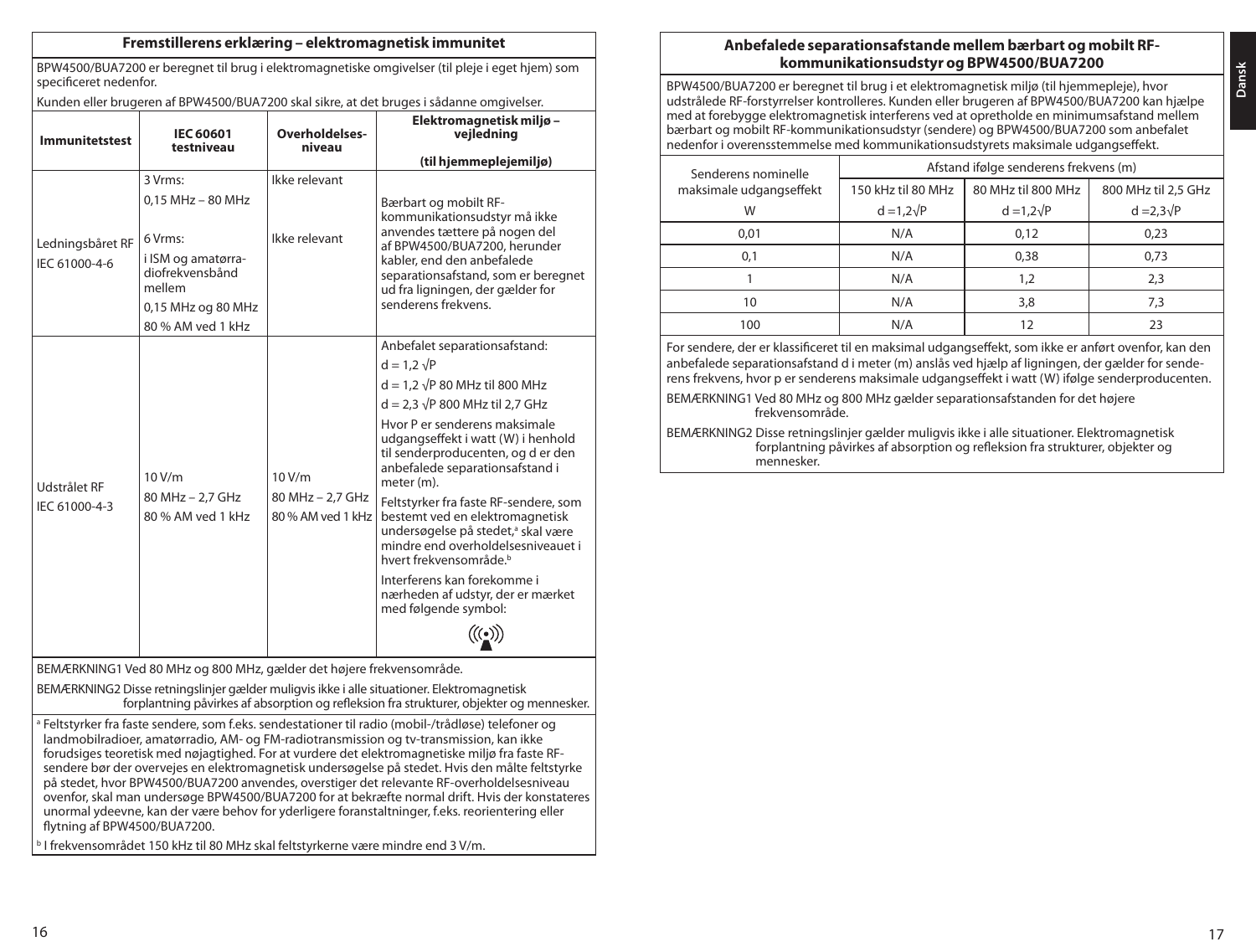| <b>Testfrekvens</b><br>(MHz) | Bånd <sup>a)</sup><br>(MHz) | Kunden eller brugeren af BPW4500/BUA7200 skal sikre, at det bruges i sådanne omgivelser.<br>Service <sup>a)</sup> | Modulation <sup>b)</sup>                 | Maks. effekt<br>(W) | <b>Afstand</b><br>(m) | <b>IMMUNITSTSTEST-</b><br><b>NIVEAU</b><br>(V/m) | <b>OVERHOLDELSES-</b><br><b>NIVEAU</b><br>(V/m)<br>(til hjemmepleje) |    |
|------------------------------|-----------------------------|-------------------------------------------------------------------------------------------------------------------|------------------------------------------|---------------------|-----------------------|--------------------------------------------------|----------------------------------------------------------------------|----|
| 385                          | $380 - 390$                 | TETRA 400                                                                                                         | Pulsmodulation b)<br>18 Hz               | 1,8                 | 0,3                   | 27                                               | 27                                                                   |    |
| 450                          | $430 - 470$                 | GMRS 460,<br><b>FRS 460</b>                                                                                       | FM c)<br>±5 kHz afvigelse<br>1 kHz sinus | $\overline{2}$      | 0,3                   | 28                                               | 28                                                                   |    |
| 710                          |                             |                                                                                                                   |                                          |                     |                       |                                                  |                                                                      |    |
| 745                          | $704 - 787$                 | LTE-bånd 13, 17                                                                                                   | Pulsmodulation b)<br>217 Hz              | 0,2                 | 0,3                   | 9                                                | 9                                                                    |    |
| 780                          |                             |                                                                                                                   |                                          |                     |                       |                                                  |                                                                      |    |
| 810                          |                             | GSM 800/900,                                                                                                      |                                          |                     |                       |                                                  |                                                                      |    |
| 870                          | $800 - 960$                 | TETRA 800,<br>iDEN 820,                                                                                           | Pulsmodulation b)                        | 18 Hz               | $\overline{2}$        | 0,3                                              | 28                                                                   | 28 |
| 930                          |                             | CDMA 850,<br>LTE Band 5                                                                                           |                                          |                     |                       |                                                  |                                                                      |    |
| 1720                         |                             | GSM 1800:<br>CDMA 1900;                                                                                           |                                          |                     |                       |                                                  |                                                                      |    |
| 1845                         | $1700 - 1990$               | GSM 1900;<br>DECT;                                                                                                | Pulsmodulation b)<br>217 Hz              | $\overline{2}$      | 0,3                   | 28                                               | 28                                                                   |    |
| 1970                         |                             | LTE-bånd 1, 3, 4, 25;<br><b>UMTS</b>                                                                              |                                          |                     |                       |                                                  |                                                                      |    |
| 2450                         | $2400 - 2570$               | Bluetooth,<br>WLAN,<br>802.11 b/g/n,<br>RFID 2450,<br>LTE Band 7                                                  | Pulsmodulation b)<br>217 Hz              | $\overline{2}$      | 0,3                   | 28                                               | 28                                                                   |    |
| 5 2 4 0                      |                             |                                                                                                                   |                                          |                     |                       |                                                  |                                                                      |    |
| 5 5 0 0                      | $5100 - 5800$               | WLAN 802.11 a/n                                                                                                   | Pulsmodulation b)<br>217 Hz              | 0,2                 | 0,3                   | 9                                                | 9                                                                    |    |
| 5785                         |                             |                                                                                                                   |                                          |                     |                       |                                                  |                                                                      |    |

c) Som et alternativ til FM-modulation kan der anvendes 50 % pulsmodulation ved 18 Hz, fordi det repræsenterer det værste tilfælde, selvom det ikke repræsenterer den egentlige modulation.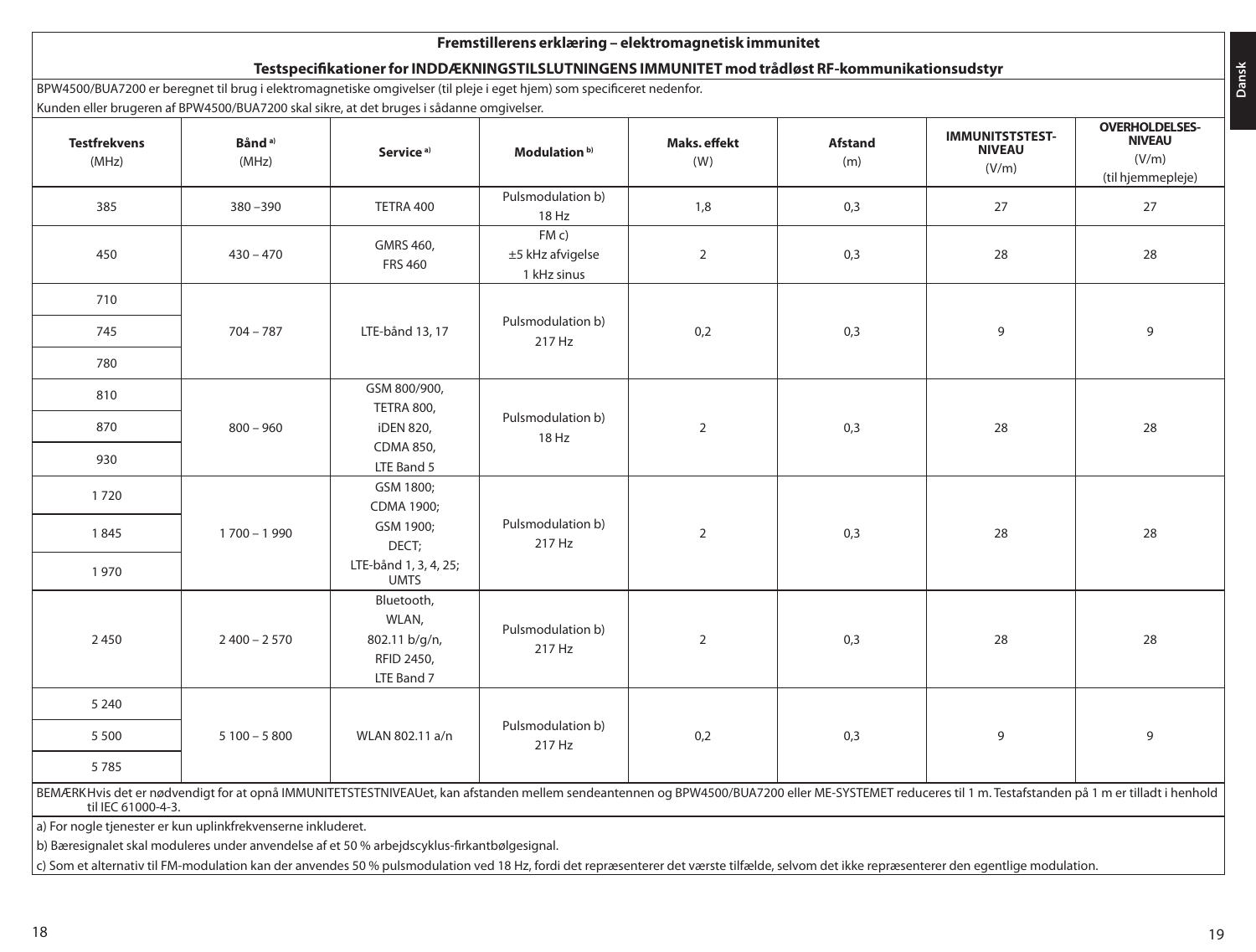# **Declaración del fabricante sobre emisiones electromagnéticas**

El equipo BPW4500/BUA7200 está indicado para su uso en el entorno electromagnético (para el cuidado de la salud en el hogar) que se especifica a continuación.

El cliente o el usuario del equipo BPW4500/BUA7200 debe asegurarse de que se utiliza en dicho entorno.

| Prueba de emisiones                                                     | Cumplimiento | Entorno electromagnético-quía<br>(para el entorno del cuidado de la salud<br>en el hogar)                                                                                                                                                    |
|-------------------------------------------------------------------------|--------------|----------------------------------------------------------------------------------------------------------------------------------------------------------------------------------------------------------------------------------------------|
| Emisiones de RF<br>CISPR <sub>11</sub>                                  | Grupo 1      | El equipo BPW4500/BUA7200 utiliza energía de RF<br>solo para su funcionamiento interno. Por tanto, sus<br>emisiones de radiofrecuencia son muy bajas y es<br>improbable que causen alguna interferencia en<br>equipos electrónicos cercanos. |
| Emisiones de RF<br>CISPR <sub>11</sub>                                  | Clase B      |                                                                                                                                                                                                                                              |
| Emisiones de corriente<br>armónica.<br>IEC 61000-3-2                    | No aplicable | El equipo BPW4500/BUA7200 es adecuado para su<br>uso en todo tipo de entornos, incluidos los entornos<br>domésticos y todo aquel conectado directamente<br>a la red de suministro público de bajo voltaje que                                |
| Emisiones de<br>fluctuaciones de<br>tensión y parpadeo<br>IEC 61000-3-3 | No aplicable | suministra energía a los edificios diseñados para<br>fines domésticos.                                                                                                                                                                       |

# **Declaración del fabricante sobre inmunidad electromagnética**

El equipo BPW4500/BUA7200 está indicado para su uso en el entorno electromagnético (para el cuidado de la salud en el hogar) que se especifica a continuación.

El cliente o el usuario del equipo BPW4500/BUA7200 debe asegurarse de que se utilice en un entorno de estas características.

| Ensayo de<br>inmunidad                                                                                                                               | Nivel de ensavo<br>IEC 60601                                                                                                                                                                      | Nivel de<br>conformidad                                                                                             | Directrices sobre el entorno<br>electromagnético (para el<br>entorno del cuidado de la salud<br>en el hogar)                                                                                                                                                                                                                                              |  |
|------------------------------------------------------------------------------------------------------------------------------------------------------|---------------------------------------------------------------------------------------------------------------------------------------------------------------------------------------------------|---------------------------------------------------------------------------------------------------------------------|-----------------------------------------------------------------------------------------------------------------------------------------------------------------------------------------------------------------------------------------------------------------------------------------------------------------------------------------------------------|--|
| Descarga<br>electrostática (ESD) IEC<br>61000-4-2                                                                                                    | Contacto: +8 kV<br>±2 kV. ±4 kV aire.<br>±8 kV, ±15 kV                                                                                                                                            | Contacto: +8 kV<br>$\pm 2$ kV, $\pm 4$ kV,<br>±8 kV, ±15 kV aire                                                    | El suelo debe ser de madera,<br>de cemento o de baldosas de<br>cerámica. Si los suelos están<br>recubiertos de materiales<br>sintéticos, es conveniente que<br>la humedad relativa sea del 30%<br>como mínimo                                                                                                                                             |  |
| Transitorios eléctricos<br>rápidos/en ráfagas IEC<br>61000-4-4                                                                                       | $±$ 2kV para líneas<br>de suministro<br>eléctrico<br>$±$ 1kV para líneas<br>de entrada/salida                                                                                                     | No aplicable<br>No aplicable                                                                                        | La calidad del suministro eléctrico<br>debe ser la de un entorno típico<br>del cuidado de la salud en el<br>hogar.                                                                                                                                                                                                                                        |  |
| Sobretensión IEC<br>61000-4-5                                                                                                                        | $0.5$ kV, $+1$ kV<br>línea(s) a línea(s)<br>$\pm$ 0,5kV, +1kV,<br>± 2kV línea(s) a<br>tierra                                                                                                      | No aplicable<br>No aplicable,                                                                                       | La calidad del suministro eléctrico<br>debe ser la de un entorno típico<br>del cuidado de la salud en el<br>hogar.                                                                                                                                                                                                                                        |  |
| Caídas de voltaje,<br>cortas interrupciones<br>y variaciones de<br>voltaje en las líneas<br>de entrada de<br>suministro de energía<br>IEC 61000-4-11 | Caídas de voltaje:<br>0 % U <sub>r</sub> ; 0,5 ciclos<br>0 % $U_{\tau}$ ; 1 ciclo<br>70 % U <sub>-i</sub><br>25/30 ciclos<br>Interrupciones de<br>voltaje:<br>$0\% U_{\star i}$<br>250/300 ciclos | Caídas de voltaje:<br>No aplicable<br>No aplicable<br>No aplicable<br>Interrupciones<br>de voltaie:<br>No aplicable | La calidad del suministro eléctrico<br>debe ser la de un entorno típico<br>del cuidado de la salud en el hogar.<br>Si el usuario del BPW4500/<br>BUA7200 requiere un<br>funcionamiento continuo<br>durante las interrupciones de<br>la red eléctrica, se recomienda<br>que alimentarlo con una fuente<br>de alimentación ininterrumpida<br>o una batería. |  |
| Campo magnético a<br>frecuencia de<br>alimentación<br>(50, 60 Hz) IEC<br>61000-4-8                                                                   | 30A/m<br>50 Hz o 60 Hz                                                                                                                                                                            | 30 A/m<br>50 Hz y 60 Hz                                                                                             | Los campos magnéticos<br>a frecuencia de alimentación del<br>BPW4500/BUA7200 deben situarse<br>a niveles propios de una ubicación<br>típica en un entorno doméstico<br>del cuidado de la salud en<br>el hogar.                                                                                                                                            |  |
| NOTA: UT es la tensión de la red de CA antes de la aplicación del nivel de ensayo.                                                                   |                                                                                                                                                                                                   |                                                                                                                     |                                                                                                                                                                                                                                                                                                                                                           |  |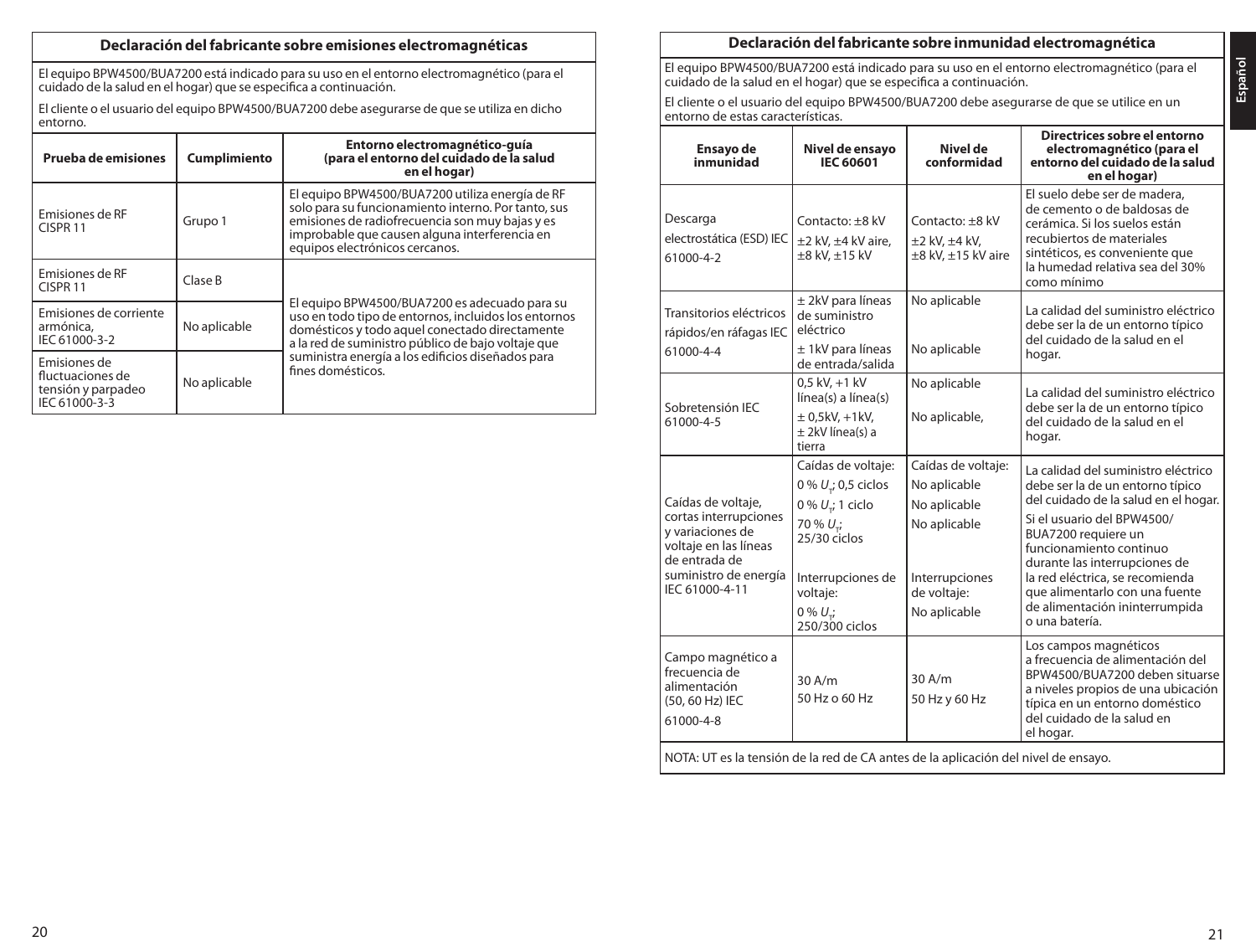### **Declaración del fabricante sobre inmunidad electromagnética**

El equipo BPW4500/BUA7200 está indicado para su uso en el entorno electromagnético (para el cuidado de la salud en el hogar) que se especifica a continuación.

El cliente o el usuario del equipo BPW4500/BUA7200 debe asegurarse de que se utilice en un entorno de estas características.

| Ensayo de<br>inmunidad                                                                                                                                                                                         | Nivel de ensayo IEC<br>60601                                                                      | Nivel de<br>conformidad    | Directrices sobre el entorno<br>electromagnético (para el entorno<br>del cuidado de la salud en el hogar)                                                                                                                             |  |
|----------------------------------------------------------------------------------------------------------------------------------------------------------------------------------------------------------------|---------------------------------------------------------------------------------------------------|----------------------------|---------------------------------------------------------------------------------------------------------------------------------------------------------------------------------------------------------------------------------------|--|
|                                                                                                                                                                                                                | 3 Vrms:<br>$0.15$ MHz $-$ 80 MHz                                                                  | No aplicable               | Los equipos de comunicación<br>por RF portátiles y móviles no se<br>deben acercar de ninguna parte                                                                                                                                    |  |
| RF conducida<br>IEC 61000-4-6                                                                                                                                                                                  | 6 Vrms:<br>en bandas ISM y<br>de radioaficionado<br>entre<br>0,15 MHz y 80 MHz<br>80 % AM a 1 kHz | No aplicable               | del equipo BPW4500/BUA7200.<br>incluidos los cables, a una distancia<br>menor que la distancia de<br>separación recomendada calculada<br>a partir de la ecuación aplicable<br>a la frecuencia del transmisor.                         |  |
|                                                                                                                                                                                                                |                                                                                                   |                            | Distancia de separación<br>recomendada:                                                                                                                                                                                               |  |
|                                                                                                                                                                                                                |                                                                                                   |                            | $d = 1.2 \sqrt{P}$                                                                                                                                                                                                                    |  |
|                                                                                                                                                                                                                |                                                                                                   |                            | $d = 1.2 \sqrt{P}$ 80MHz a 800 MHz                                                                                                                                                                                                    |  |
|                                                                                                                                                                                                                | 10 V/m<br>80 MHz - 2.7 GHz                                                                        |                            | $d = 2.3 \sqrt{P}$ 800MHz a 2.7 GHz                                                                                                                                                                                                   |  |
| RF radiada                                                                                                                                                                                                     |                                                                                                   | 10 V/m<br>80 MHz - 2.7 GHz | Donde P es la potencia nominal de<br>salida máxima del transmisor en vatios<br>(W) según el fabricante del transmisor,<br>y d es la distancia de separación<br>recomendada en metros (m).                                             |  |
| IEC 61000-4-3                                                                                                                                                                                                  | 80 % AM a 1 kHz                                                                                   | 80 % AM a 1 kHz            | La intensidad de campo de los transmisores<br>fijos por RF, determinadas por un estudio<br>electromagnético del emplazamiento, <sup>a</sup><br>debe ser inferior al nivel de conformidad en<br>cada rango de frecuencia. <sup>b</sup> |  |
|                                                                                                                                                                                                                |                                                                                                   |                            | Es posible que se produzcan interferencias<br>en el entorno de los equipos marcados<br>con el siguiente símbolo:                                                                                                                      |  |
|                                                                                                                                                                                                                |                                                                                                   |                            |                                                                                                                                                                                                                                       |  |
| NOTA <sub>1</sub>                                                                                                                                                                                              | A 80 MHz y 800 MHz, se aplica el rango de mayor frecuencia.                                       |                            |                                                                                                                                                                                                                                       |  |
| NOTA <sub>2</sub><br>Estas directrices pueden no ser aplicables en todas las situaciones. La propagación<br>electromagnética se ve afectada por la absorción y la reflexión en estructuras, objetos y personas |                                                                                                   |                            |                                                                                                                                                                                                                                       |  |

<sup>a</sup> La intensidad de campo de los transmisores fijos, como estaciones base para radioteléfono (móvil/ inalámbrico) y radio móvil terrestre, de radioaficionado, emisiones de radio AM y FM y emisiones de TV, no se puede predecir teóricamente con exactitud. Para evaluar el entorno electromagnético debido a transmisores fijos por RF, se debe considerar la posibilidad de realizar un estudio electromagnético del emplazamiento. Si la intensidad de campo medida en la ubicación donde se el aparato BPW4500/BUA7200 excede el nivel de conformidad para RF aplicable indicado anteriormente, deberá observarse el aparato BPW4500/BUA7200 para ver si funciona normalmente. Si se observa un rendimiento anormal, pueden ser necesarias medidas adicionales, tales como una reorientación o reubicación del aparato BPW4500/BUA7200.

<sup>b</sup> Por encima del rango de frecuencias de entre 150 kHz y 80 MHz, la intensidad de campo debe ser inferiores a 3 V/m.

## **Distancias de separación recomendadas entre equipos de comunicación por RF portátiles y móviles y el aparato BPW4500/BUA7200**

**Español**

El aparato BPW4500/BUA7200 está diseñado para su uso en un entorno electromagnético (para el cuidado de la salud en el hogar) en el cual las perturbaciones de RF radiadas están controladas. El cliente o el usuario del equipo BPW4500/BUA7200 puede ayudar a evitar la interferencia electromagnética manteniendo una distancia mínima entre el equipo de comunicación por RF portátil y móvil (transmisores) y el BPW4500/BUA7200 como se recomienda a continuación, de acuerdo con la potencia de salida máxima del equipo de comunicación.

|                                                     | Distancia de separación según la frecuencia del transmisor (m) |                        |                        |  |  |
|-----------------------------------------------------|----------------------------------------------------------------|------------------------|------------------------|--|--|
| Potencia nominal de salida<br>máxima del transmisor | De 150 kHz a<br>80 MHz                                         | De 80 MHz a<br>800 MHz | 800 MHz a<br>$2.5$ GHz |  |  |
| W                                                   | $d = 1,2\sqrt{P}$                                              | $d = 1,2\sqrt{P}$      | $d = 2.3\sqrt{P}$      |  |  |
| 0,01                                                | N/A                                                            | 0,12                   | 0,23                   |  |  |
| 0,1                                                 | N/A                                                            | 0.38                   | 0.73                   |  |  |
|                                                     | N/A                                                            | 1,2                    | 2,3                    |  |  |
| 10                                                  | N/A                                                            | 3,8                    | 7,3                    |  |  |
| 100                                                 | N/A                                                            | 12                     | 23                     |  |  |

Para transmisores con una potencia de salida máxima no mencionada anteriormente, puede calcularse la distancia de separación recomendada d en metros (m) con la ecuación aplicable a la frecuencia del transmisor, donde p es la potencia de salida máxima del transmisor en vatios (W) según el fabricante del transmisor.

- NOTA1 A 80 MHz y a 800 MHz, se aplica la distancia de separación para el rango de mayor frecuencia.
- NOTA2 Estas directrices pueden no ser aplicables en todas las situaciones. La propagación electromagnética se ve afectada por la absorción y la reflexión en estructuras, objetos y personas.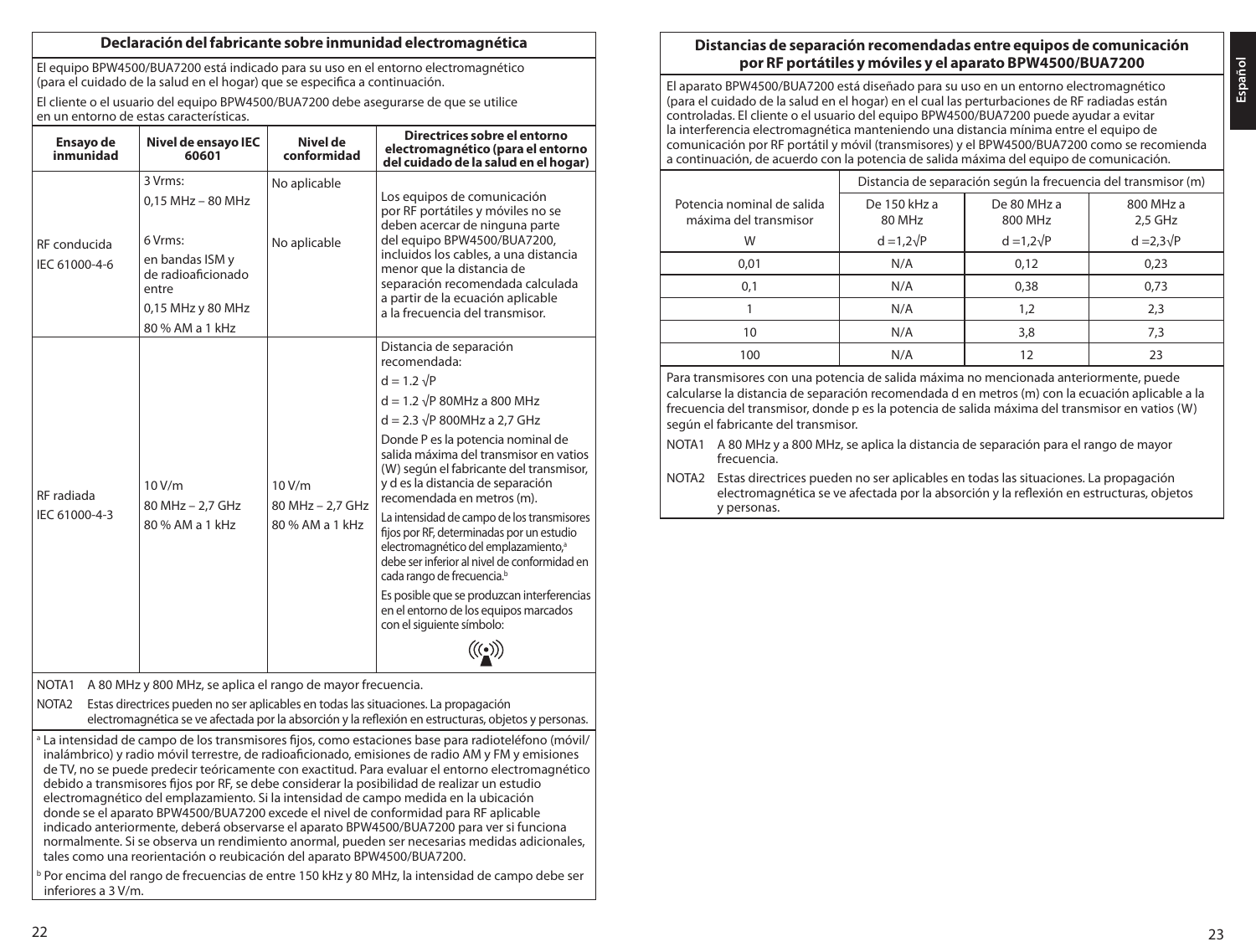|                               | El equipo BPW4500/BUA7200 está indicado para su uso en el entorno electromagnético (para el cuidado de la salud en el hogar) que se especifica a continuación.<br>El cliente o el usuario del equipo BPW4500/BUA7200 debe asegurarse de que se utiliza en dicho entorno.                                        |                                                                   |                                                    |                        |                         |                                                 |                                                                               |
|-------------------------------|-----------------------------------------------------------------------------------------------------------------------------------------------------------------------------------------------------------------------------------------------------------------------------------------------------------------|-------------------------------------------------------------------|----------------------------------------------------|------------------------|-------------------------|-------------------------------------------------|-------------------------------------------------------------------------------|
| Frecuencia de ensayo<br>(MHz) | Banda <sup>a)</sup><br>(MHz)                                                                                                                                                                                                                                                                                    | Servicio <sup>a)</sup>                                            | Modulación <sup>b)</sup>                           | Potencia máxima<br>(W) | <b>Distancia</b><br>(m) | NIVEL DE ENSAYO DE<br><b>INMUNIDAD</b><br>(V/m) | NIVEL de conformidad<br>(V/m)<br>(para el cuidado de la<br>salud en el hogar) |
| 385                           | $380 - 390$                                                                                                                                                                                                                                                                                                     | TETRA 400                                                         | Modulación de pulsos b)<br>18 Hz                   | 1,8                    | 0,3                     | 27                                              | 27                                                                            |
| 450                           | $430 - 470$                                                                                                                                                                                                                                                                                                     | GMRS 460,<br><b>FRS 460</b>                                       | FMC<br>Desviación de ±5 kHz<br>sinusoidal de 1 kHz | $\overline{2}$         | 0,3                     | 28                                              | 28                                                                            |
| 710                           |                                                                                                                                                                                                                                                                                                                 |                                                                   |                                                    |                        |                         |                                                 |                                                                               |
| 745                           | $704 - 787$                                                                                                                                                                                                                                                                                                     | Banda LTE 13, 17                                                  | Modulación de pulsos b)<br>217 Hz                  | 0,2                    | 0,3                     | 9                                               | 9                                                                             |
| 780                           |                                                                                                                                                                                                                                                                                                                 |                                                                   |                                                    |                        |                         |                                                 |                                                                               |
| 810                           |                                                                                                                                                                                                                                                                                                                 | GSM 800/900,                                                      |                                                    |                        |                         |                                                 |                                                                               |
| 870                           | $800 - 960$                                                                                                                                                                                                                                                                                                     | TETRA 800,<br><b>iDEN 820,</b>                                    | Modulación de pulsos b)<br>18 Hz                   | $\overline{2}$         | 0,3                     | 28                                              | 28                                                                            |
| 930                           |                                                                                                                                                                                                                                                                                                                 | CDMA 850.<br>Banda LTE 5                                          |                                                    |                        |                         |                                                 |                                                                               |
| 1720                          |                                                                                                                                                                                                                                                                                                                 | GSM 1800;<br>CDMA 1900;                                           |                                                    |                        |                         |                                                 |                                                                               |
| 1845                          | $1700 - 1990$                                                                                                                                                                                                                                                                                                   | GSM 1900;<br>DECT:                                                | Modulación de pulsos b)<br>217 Hz                  | $\overline{2}$         | 0,3                     | 28                                              | 28                                                                            |
| 1970                          |                                                                                                                                                                                                                                                                                                                 | Banda LTE 1, 3, 4, 25;<br><b>UMTS</b>                             |                                                    |                        |                         |                                                 |                                                                               |
| 2 4 5 0                       | $2400 - 2570$                                                                                                                                                                                                                                                                                                   | Bluetooth,<br>WLAN,<br>802.11 b/g/n,<br>RFID 2450,<br>Banda LTE 7 | Modulación de pulsos b)<br>217 Hz                  | $\overline{2}$         | 0,3                     | 28                                              | 28                                                                            |
| 5 2 4 0                       |                                                                                                                                                                                                                                                                                                                 |                                                                   |                                                    |                        |                         |                                                 |                                                                               |
| 5500                          | $5100 - 5800$                                                                                                                                                                                                                                                                                                   | WLAN 802.11 a/n                                                   | Modulación de pulsos b)<br>217 Hz                  | 0,2                    | 0,3                     | 9                                               | 9                                                                             |
| 5785                          |                                                                                                                                                                                                                                                                                                                 |                                                                   |                                                    |                        |                         |                                                 |                                                                               |
| <b>NOTA</b>                   | Si es necesario obtener el NIVEL DE ENSAYO DE INMUNIDAD, la distancia entre la antena de transmisión y el EQUIPO BPW4500/BUA7200 o SISTEMA ME puede reducirse a 1 m. La norma IEC 61000-4-3<br>permite la distancia de ensayo de 1 m.<br>a) Para algunos servicios, sólo se incluyen las frecuencias de subida. |                                                                   |                                                    |                        |                         |                                                 |                                                                               |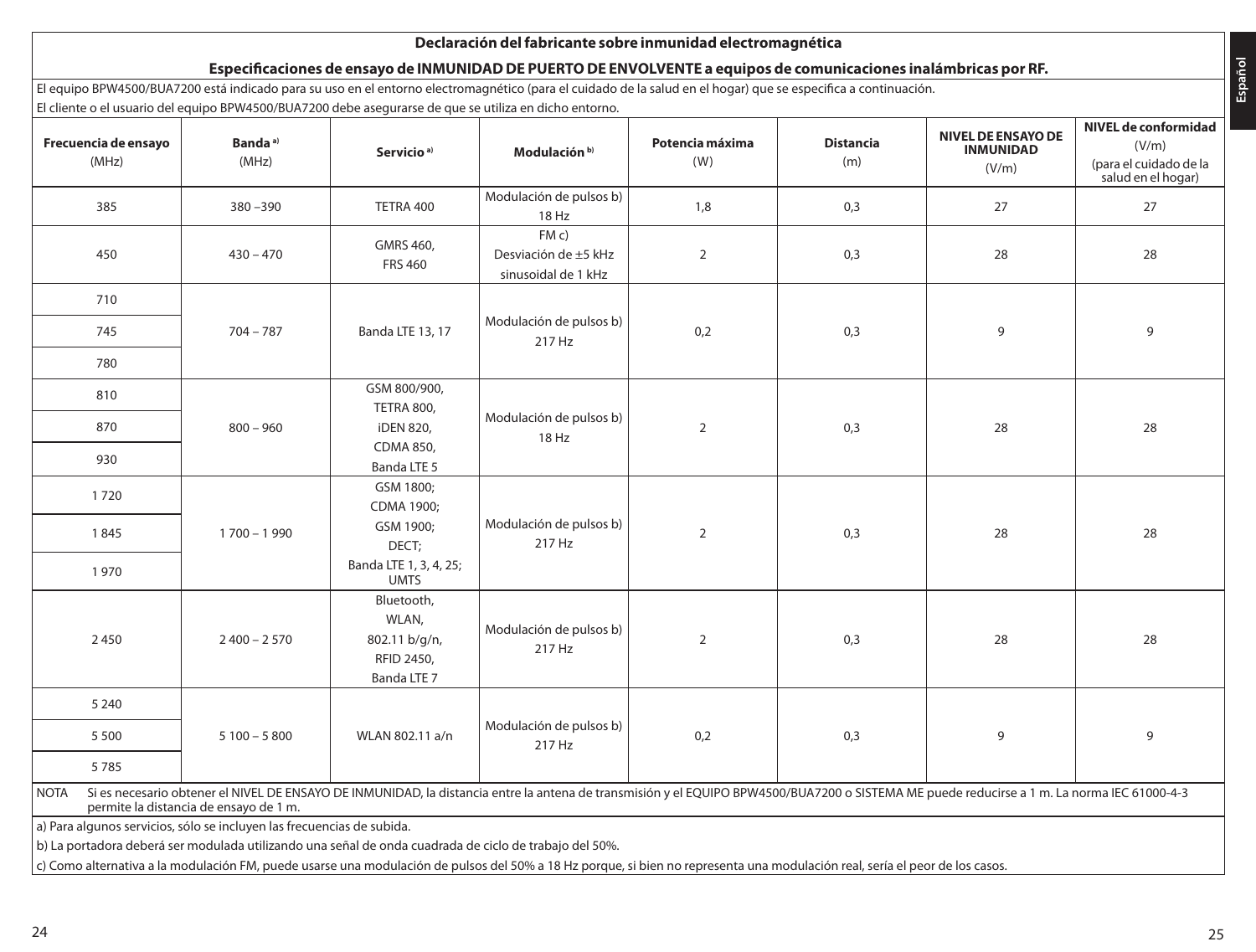# **Valmistajan vakuutus - sähkömagneettiset häiriöpäästöt**

BPW4500/BUA7200 on tarkoitettu käytettäväksi alla määritetyissä sähkömagneettisissa olosuhteissa (kotihoitoon).

Asiakkaan tai BPW4500/BUA7200-laitteen käyttäjän on varmistettava, että sitä käytetään tällaisissa olosuhteissa.

| Häiriöpäästötesti                                      | <b>Vastaavuus</b> | Sähkömagneettinen ympäristö - ohjeet<br>(kotihoitoympäristössä)                                                                                                                                                                                            |
|--------------------------------------------------------|-------------------|------------------------------------------------------------------------------------------------------------------------------------------------------------------------------------------------------------------------------------------------------------|
| Radiotaajuuspäästöt<br>CISPR <sub>11</sub>             | Ryhmä 1           | Ainoastaan BPW4500/BUA7200:n sisäisiin<br>toimintoihin käytetään radiotaajuusenergiaa. Siksi sen<br>radiotaajuiset häiriöpäästöt ovat hyvin alhaisia eikä<br>niiden pitäisi aiheuttaa häiriöitä niiden lähettyvillä<br>oleville elektronisille laitteille. |
| Radiotaajuuspäästöt<br>CISPR <sub>11</sub>             | Luokka B          |                                                                                                                                                                                                                                                            |
| Harmoniset päästöt IEC<br>61000-3-2                    | Ei sovellu.       | BPW4500/BUA7200sopii käytettäväksi kaikissa<br>rakennuksissa, mukaan lukien asuinrakennukset<br>ja rakennukset, jotka on kytketty suoraan                                                                                                                  |
| Jännitteenvaihtelut/<br>kohinapäästöt IEC<br>61000-3-3 | Ei sovellu.       | matalajännitteiseen kotitalouksien verkkovirtaan.                                                                                                                                                                                                          |

# **Valmistajan vakuutus – sähkömagneettinen häiriönsieto**

BPW4500/BUA7200 on tarkoitettu käytettäväksi alla määritetyissä sähkömagneettisissa olosuhteissa (kotihoitoon).

Asiakkaan tai BPW4500/BUA7200-laitteen käyttäjän on varmistettava, että sitä käytetään tällaisissa olosuhteissa.

| <b>Häiriönsietotesti</b>                                                                                       | IEC 60601-stan-<br>dardin mukainen<br>testitaso                                                                                                                                        | Vastaavuustaso                                                                                  | Sähkömagneettinen<br>ympäristö – ohjeet<br>(kotihoitoympäristössä)                                                                                                                                                                                                                |  |
|----------------------------------------------------------------------------------------------------------------|----------------------------------------------------------------------------------------------------------------------------------------------------------------------------------------|-------------------------------------------------------------------------------------------------|-----------------------------------------------------------------------------------------------------------------------------------------------------------------------------------------------------------------------------------------------------------------------------------|--|
| Sähköstaattinen<br>purkaus (ESD) IEC<br>61000-4-2                                                              | Kontakti: +8 kV<br>Ilma ±2 kV, ±4 kV,<br>$\pm 8$ kV, $\pm 15$ kV                                                                                                                       | Kontakti: +8 kV<br>Ilma $\pm 2$ kV, $\pm 4$ kV,<br>±8 kV, ±15 kV                                | Lattioiden tulee olla puuta, betonia<br>tai keraamista laattaa. Jos lattioissa<br>käytetään synteettisiä materiaaleja,<br>ilman suhteellisen kosteuden tulee<br>olla vähintään 30 %.                                                                                              |  |
| Nopea sähköinen<br>Transientti/purske IEC<br>61000-4-4                                                         | $+2kV$<br>virransyöttöjohdot<br>± 1kV syöttö-/<br>lähtöjohdot                                                                                                                          | Ei sovellu.<br>Fi sovellu                                                                       | Verkkovirran laadun tulee vastata<br>tyypillisen kotihoitoympäristön<br>virtaa.                                                                                                                                                                                                   |  |
| Ylijänniteaalto IEC<br>61000-4-5                                                                               | $± 0.5$ kV $. +1$ kV<br>linjasta linjaan<br>$\pm$ 0.5kV. +1kV.<br>± 2kV linjasta<br>maahan                                                                                             | Ei sovellu.<br>Ei sovellu.                                                                      | Verkkovirran laadun tulee vastata<br>tyypillisen kotihoitoympäristön<br>virtaa.                                                                                                                                                                                                   |  |
| Jännitekuopat,<br>lyhytaikaiset<br>katkokset ja<br>jännitevaihtelut<br>virransyöttölinjoissa<br>IEC 61000-4-11 | Jännitekuopat:<br>$0\% U$ <sub>-</sub> 0,5 jaksossa<br>0 % U <sub>r</sub> 1 jaksossa<br>70 % U <sub>-</sub> ;<br>25/30 jaksossa<br>Jännitekatkokset:<br>$0\% U$ .:<br>250/300 jaksossa | Jännitekuopat:<br>Ei sovellu.<br>Ei sovellu.<br>Ei sovellu.<br>Jännitekatkokset:<br>Ei sovellu. | Verkkovirran laadun<br>tulee vastata tyypillisen<br>kotihoitoympäristön virtaa.<br>Jos BPW4500/BUA7200-laitteen<br>on toimittava jatkuvassa käytössä<br>myös sähkökatkojen aikana,<br>on suositeltavaa, että laite saa<br>virran keskeytymättömästä<br>virtalähteestä tai akusta. |  |
| Virran taajuuden<br>(50.60 Hz)<br>magneettikenttä IEC<br>61000-4-8                                             | 30A/m<br>50 Hz tai 60 Hz                                                                                                                                                               | 30 A/m<br>50 Hz ja 60 Hz                                                                        | BPW4500/BUA7200-laitteen virran<br>taajuuden magneettikenttien<br>tulee vastata tasoltaan tyypillistä<br>kotihoitoympäristöä.                                                                                                                                                     |  |
| HUOM.: UT tarkoittaa vaihtovirtajännitettä ennen testaustasoon siirtymistä.                                    |                                                                                                                                                                                        |                                                                                                 |                                                                                                                                                                                                                                                                                   |  |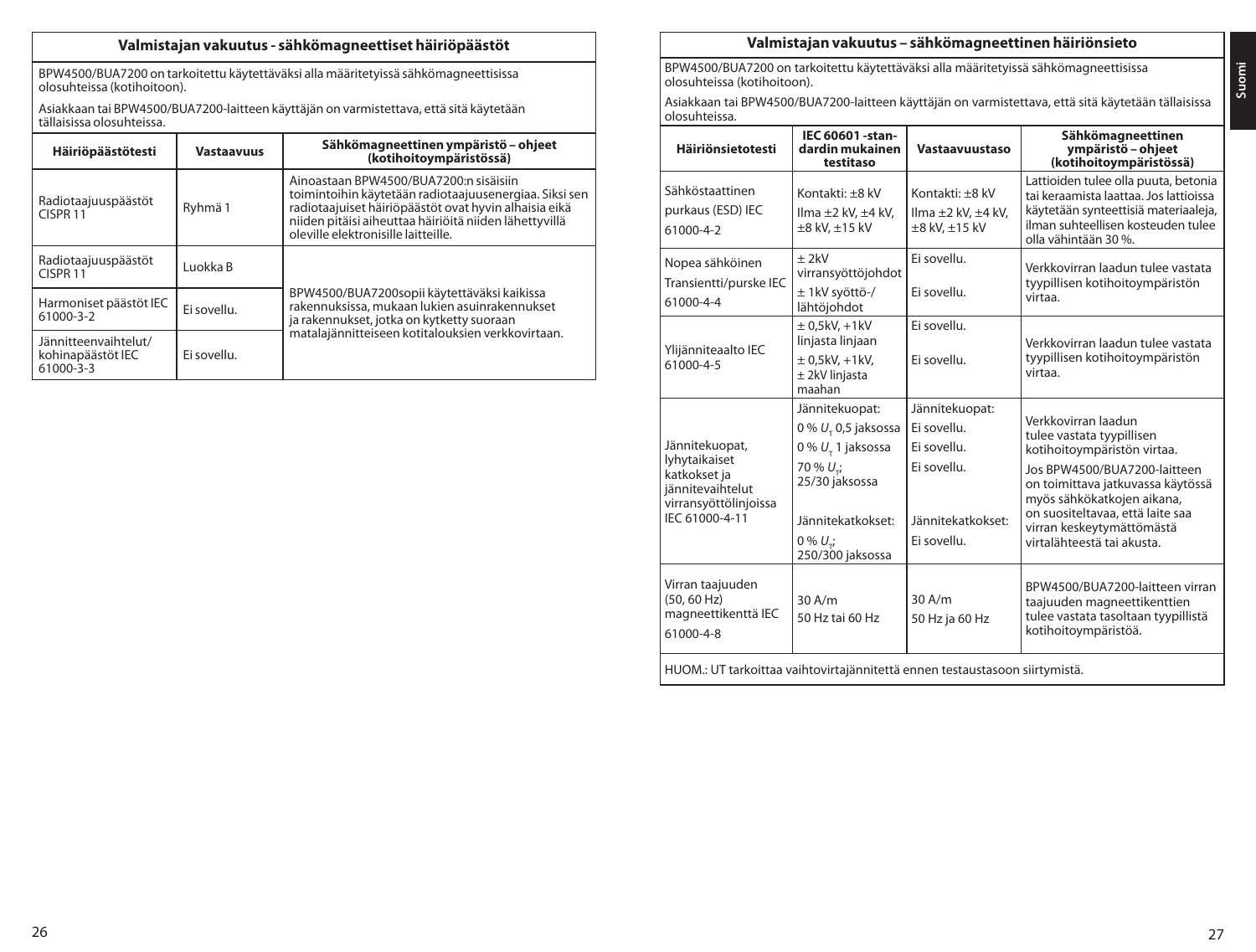### **Valmistajan vakuutus – sähkömagneettinen häiriönsieto**

BPW4500/BUA7200 on tarkoitettu käytettäväksi alla määritetyissä sähkömagneettisissa olosuhteissa (kotihoitoon).

Asiakkaan tai BPW4500/BUA7200-laitteen käyttäjän on varmistettava, että sitä käytetään tällaisissa olosuhteissa.

| Häiriönsietotesti                                                                                                                                                                                                                                                                                                                                                                                                                                                                                                                                                                                                                                                                                                                                                                                                                                                                                                                                                                      | IEC<br>60601-standardin<br>mukainen testitaso                                                                                                | Vastaavuustaso                              | Sähkömagneettinen ympäristö -<br>ohjeet (kotihoitoympäristössä)                                                                                                                                                                                                                                                                                                                                                                                                                                                                                                                                                                                                         |  |
|----------------------------------------------------------------------------------------------------------------------------------------------------------------------------------------------------------------------------------------------------------------------------------------------------------------------------------------------------------------------------------------------------------------------------------------------------------------------------------------------------------------------------------------------------------------------------------------------------------------------------------------------------------------------------------------------------------------------------------------------------------------------------------------------------------------------------------------------------------------------------------------------------------------------------------------------------------------------------------------|----------------------------------------------------------------------------------------------------------------------------------------------|---------------------------------------------|-------------------------------------------------------------------------------------------------------------------------------------------------------------------------------------------------------------------------------------------------------------------------------------------------------------------------------------------------------------------------------------------------------------------------------------------------------------------------------------------------------------------------------------------------------------------------------------------------------------------------------------------------------------------------|--|
| Johtuva<br>radiotaajuus<br>IEC 61000-4-6                                                                                                                                                                                                                                                                                                                                                                                                                                                                                                                                                                                                                                                                                                                                                                                                                                                                                                                                               | 3 Vrms:<br>$0.15$ MHz $-$ 80 MHz<br>6 Vrms:<br>ISM- ja amatöörira-<br>diotaajuusalueilla<br>välillä<br>0,15 MHz ja 80 MHz<br>80 % AM / 1 kHz | Ei sovellu.<br>Ei sovellu.                  | Radiotaajuista säteilyä käyttäviä<br>kannettavia ja siirrettäviä<br>viestintälaitteita ei saa käyttää<br>BPW4500/BUA7200-laitteen<br>mitään osaa (mukaan lukien<br>kaapelit) lähempänä kuin<br>suositeltavalla erotusetäisyydellä,<br>joka lasketaan lähettimen taajuutta<br>soveltavasta kaavasta.                                                                                                                                                                                                                                                                                                                                                                     |  |
| Säteilevä<br>radiotaajuus<br>IEC 61000-4-3                                                                                                                                                                                                                                                                                                                                                                                                                                                                                                                                                                                                                                                                                                                                                                                                                                                                                                                                             | 10V/m<br>80 MHz - 2.7 GHz<br>80 % AM / 1 kHz                                                                                                 | 10V/m<br>80 MHz - 2.7 GHz<br>80% AM / 1 kHz | Suositeltava erotusetäisyys:<br>$d = 1.2 \sqrt{P}$<br>$d = 1.2 \sqrt{P} 80 MHz - 800 MHz$<br>$d = 2.3 \sqrt{P} 800 MHz - 2.7 GHz$<br>jossa P on lähettimen valmistajan<br>ilmoittama lähettimen<br>maksiminimellisteho watteina (W)<br>ja d on suositeltu erotusetäisyys<br>metreinä (m).<br>Kiinteiden radiotaajuuslähettimien<br>vmpäristötutkimuksessa a<br>määriteltyjen kenttävoimakkuuksien<br>tulee olla alle yhteensopivuustason<br>jokaisella taajuusalueella. <sup>b</sup><br>Häiriöitä voi esiintyä seuraavalla<br>symbolilla merkittyjen laitteiden<br>läheisyydessä:<br>$\bigl(\!\bigl(\!\bigl(\begin{smallmatrix} \bullet\end{smallmatrix}\bigr)\!\bigr)$ |  |
| HUOMAUTUS 1 Taajuuksilla 80 MHz ja 800 MHz käytetään korkeampaa taajuusaluetta.<br>HUOMAUTUS 2 Nämä ohjeet eivät välttämättä päde kaikissa tilanteissa. Sähkömagneettisen<br>kentän etenemiseen vaikuttavat rakenteiden, esineiden ja ihmisten aikaansaama<br>vaimentuminen ja heijastuminen.                                                                                                                                                                                                                                                                                                                                                                                                                                                                                                                                                                                                                                                                                          |                                                                                                                                              |                                             |                                                                                                                                                                                                                                                                                                                                                                                                                                                                                                                                                                                                                                                                         |  |
| <sup>A</sup> Kiinteiden lähettimien, kuten radion, matkapuhelinten, langattomien puhelinten ja<br>maaradioliikenteen radioverkkojen, amatööriradioiden, AM- ja FM-radiolähetysten ja<br>TV-lähetysten tukiasemien kenttävoimakkuuksia ei voida teoreettisesti ennustaa tarkasti.<br>Jotta kiinteiden radiotaajuuslähettimien sähkömagneettista ympäristöä voitaisiin arvioida,<br>asennuspaikalla tulisi tehdä sähkömagneettinen mittaus. Jos mitattu kentän voimakkuus siinä<br>tilassa, jossa BPW4500/BUA7200-laitetta aiotaan käyttää, ylittää edellä mainitun hyväksyttävän<br>radiotaajuutta koskevan vastaavuustason, olisi laitetta tarkkailtava, kunnes tiedetään, että se<br>toimii kunnolla. Jos laite ei tunnu toimivan kunnolla, on ryhdyttävä tarvittaviin toimenpiteisiin,<br>kuten esim. siirrettävä BPW4500/BUA7200-laite toiseen paikkaan tai toiseen asentoon.<br><sup>8</sup> Kun taajuusalue on yli 150 kHz - 80 MHz, kentän voimakkuuksien tulee olla alle 3 V/m. |                                                                                                                                              |                                             |                                                                                                                                                                                                                                                                                                                                                                                                                                                                                                                                                                                                                                                                         |  |

### **Suositeltavat erotusetäisyydet kannettavien ja siirrettävien radiotaajuudella toimivien tietoliikennelaitteiden ja BPW4500/BUA7200-laitteen välillä**

BPW4500/BUA7200 on tarkoitettu käytettäväksi sellaisessa sähkömagneettisessa ympäristössä, jonka ympäristöön säteileviä radiotaajuushäiriöitä valvotaan. Asiakas tai BPW4500/BUA7200-laitteen käyttäjä voi auttaa estämään sähkömagneettisia häiriöitä säilyttämällä alla olevan suosituksen mukaisen minimietäisyyden radiotaajuista säteilyä käyttävien kannettavien ja siirrettävien viestintälaitteiden (lähettimet) ja BPW4500/BUA7200-laitteen välillä viestintälaitteen maksimitehon mukaisesti.

| Lähettimen suurin nimellis- |                   | Välimatka lähettimen taajuuden mukaan (m) |                   |
|-----------------------------|-------------------|-------------------------------------------|-------------------|
| lähtöteho                   | 150 kHz - 80 MHz  | 80 MHz - 800 MHz                          | 800 MHz - 2,5 GHz |
| W                           | $d = 1.2\sqrt{P}$ | $d = 1.2\sqrt{P}$                         | $d = 2.3\sqrt{P}$ |
| 0.01                        | N/A               | 0,12                                      | 0,23              |
| 0,1                         | N/A               | 0.38                                      | 0,73              |
|                             | N/A               | 1.2                                       | 2,3               |
| 10                          | N/A               | 3,8                                       | 7.3               |
| 100                         | N/A               |                                           | 23                |

Jos lähettimen maksiminimellistehoa ei löydy yllä olevasta taulukosta, suositeltava erotusetäisyys d metreinä (m) voidaan arvioida lähettimen taajuutta soveltavan kaavan avulla, jossa p on lähettimen maksiminimellisteho watteina (W) lähettimen valmistajan ilmoituksen mukaisesti.

HUOMAUTUS 2 Nämä ohjeet eivät välttämättä päde kaikissa tilanteissa. Sähkömagneettisen kentän etenemiseen vaikuttavat rakenteiden, esineiden ja ihmisten aikaansaama vaimentuminen ja heijastuminen.

HUOMAUTUS 1 Taajuuksilla 80 MHz ja 800 MHz on voimassa korkeamman taajuusalueen kohdalla mainittu erotusetäisyys.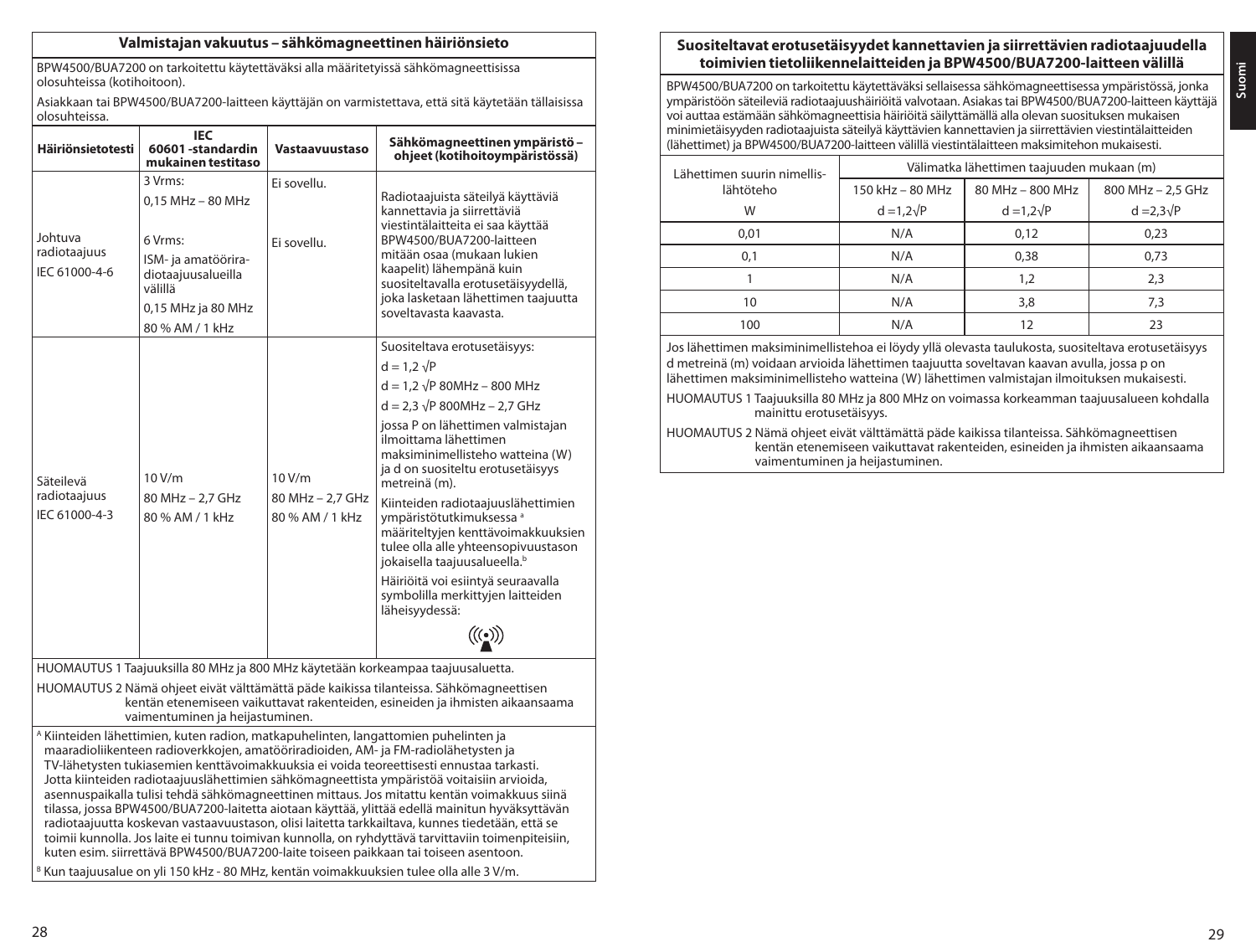| <b>Testitaajuus</b><br>(MHz) | Taajuusalue <sup>a)</sup><br>(MHz) | Palvelu <sup>a)</sup>                                                   | Modulaatio <sup>b)</sup>              | <b>Maksimiteho</b><br>(W) | <b>Etäisyys</b><br>(m) | <b>HÄIRIÖNSIEDON</b><br><b>TESTITASO</b><br>(V/m) | Vastaavuustaso<br>(V/m)<br>(kotihoitoon) |
|------------------------------|------------------------------------|-------------------------------------------------------------------------|---------------------------------------|---------------------------|------------------------|---------------------------------------------------|------------------------------------------|
| 385                          | $380 - 390$                        | TETRA 400                                                               | Pulssimodulaatio b)<br>18 Hz          | 1,8                       | 0,3                    | 27                                                | 27                                       |
| 450                          | $430 - 470$                        | GMRS 460,<br><b>FRS 460</b>                                             | FMC<br>±5 kHz poikkeama<br>1 kHz sini | $\overline{2}$            | 0,3                    | 28                                                | 28                                       |
| 710                          |                                    |                                                                         |                                       |                           |                        |                                                   |                                          |
| 745                          | $704 - 787$                        | LTE-taajuusalue 13, 17                                                  | Pulssimodulaatio b)<br>217 Hz         | 0,2                       | 0,3                    | 9                                                 | 9                                        |
| 780                          |                                    |                                                                         |                                       |                           |                        |                                                   |                                          |
| 810                          |                                    | GSM 800/900,                                                            |                                       |                           |                        |                                                   |                                          |
| 870                          | $800 - 960$                        | TETRA 800,<br><b>iDEN 820,</b>                                          | Pulssimodulaatio b)                   | $\overline{2}$            | 0,3                    | 28                                                | 28                                       |
| 930                          |                                    | CDMA 850,<br>LTE-taajuusalue 5                                          | 18 Hz                                 |                           |                        |                                                   |                                          |
| 1720                         |                                    | GSM 1800;<br>CDMA 1900;                                                 |                                       |                           |                        |                                                   |                                          |
| 1845                         | $1700 - 1990$                      | GSM 1900;<br>DECT;                                                      | Pulssimodulaatio b)<br>217 Hz         | $\overline{2}$            | 0,3                    | 28                                                | 28                                       |
| 1970                         |                                    | LTE-taajuusalue 1, 3, 4,<br>25; UMTS                                    |                                       |                           |                        |                                                   |                                          |
| 2450                         | $2400 - 2570$                      | Bluetooth,<br>WLAN,<br>802.11 b/g/n,<br>RFID 2450,<br>LTE-taajuusalue 7 | Pulssimodulaatio b)<br>217 Hz         | $\overline{2}$            | 0,3                    | 28                                                | 28                                       |
| 5 2 4 0                      |                                    |                                                                         |                                       |                           |                        |                                                   |                                          |
| 5500                         | $5100 - 5800$                      | WLAN 802.11 a/n                                                         | Pulssimodulaatio b)<br>217 Hz         | 0,2                       | 0,3                    | 9                                                 | 9                                        |
| 5785                         |                                    |                                                                         |                                       |                           |                        |                                                   |                                          |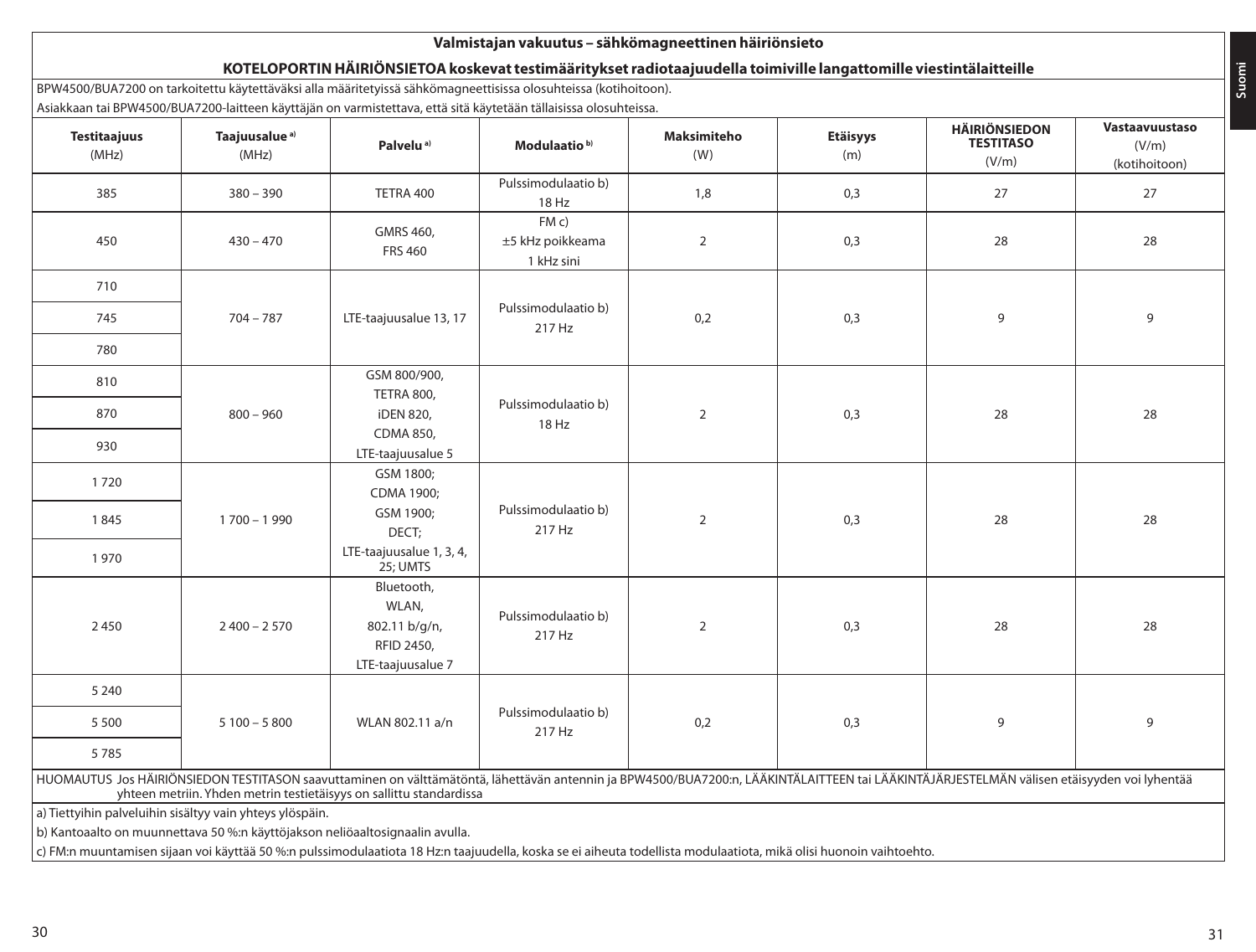### **Déclaration du fabricant – émissions électromagnétiques**

Le BPW4500/BUA7200 est destiné à être utilisé dans l'environnement électromagnétique (pour des soins de santé à domicile) indiqué ci-dessous.

Le client ou l'utilisateur du BPW4500/BUA7200 doit s'assurer que celui-ci est utilisé dans ce type d'environnement.

| Essai d'émissions                                                               | Conformité     | Directives relatives à l'environnement<br>électromagnétique (pour un environnement<br>de soins de santé à domicile)                                                                                                                           |
|---------------------------------------------------------------------------------|----------------|-----------------------------------------------------------------------------------------------------------------------------------------------------------------------------------------------------------------------------------------------|
| Émissions RF<br>CISPR <sub>11</sub>                                             | Groupe 1       | Le BPW4500/BUA7200 utilise de l'énergie RF pour son<br>fonctionnement interne uniquement. Par conséquent,<br>ses émissions RF sont très faibles et ne devraient pas<br>provoquer d'interférences avec les appareils<br>électroniques proches. |
| Émissions RF<br>CISPR <sub>11</sub>                                             | Classe B       |                                                                                                                                                                                                                                               |
| Émissions de courant<br>harmonique<br>CEL61000-3-2                              | Non applicable | Le BPW4500/BUA7200 convient pour une utilisation<br>dans tous les types d'installations, y compris<br>domestiques, et celles directement connectées au<br>réseau public de distribution basse tension qui                                     |
| <b>Fluctuations de</b><br>tension/émissions<br>de scintillement<br>CEL61000-3-3 | Non applicable | alimente les bâtiments à usage privé.                                                                                                                                                                                                         |

### **Déclaration du fabricant – immunité électromagnétique**

Le BPW4500/BUA7200 est destiné à être utilisé dans l'environnement électromagnétique (pour des soins de santé à domicile) indiqué ci-dessous.

Le client ou l'utilisateur du BPW4500/BUA7200 doit s'assurer que celui-ci est utilisé dans ce type d'environnement.

| Essai d'immunité                                                                                                         | Niveau d'essai<br>selon la<br>norme CEI 60601                                                                    | Niveau de<br>conformité                                                     | <b>Directives relatives</b><br>à l'environnement<br>électromagnétique (pour un<br>environnement de soins de<br>santé à domicile)                                                                                                                            |
|--------------------------------------------------------------------------------------------------------------------------|------------------------------------------------------------------------------------------------------------------|-----------------------------------------------------------------------------|-------------------------------------------------------------------------------------------------------------------------------------------------------------------------------------------------------------------------------------------------------------|
| Décharge<br>électrostatique<br>(ESD) CEI<br>61000-4-2                                                                    | $Context: + 8$ kV<br>Air $\pm$ 2 kV, $\pm$ 4 kV,<br>$\pm$ 8 kV, $\pm$ 15 kV                                      | $Context: + 8 kV$<br>Air $\pm$ 2 kV, $\pm$ 4 kV,<br>$\pm$ 8 kV, $\pm$ 15 kV | Les sols doivent être en bois.<br>en béton ou en carreaux de<br>céramique. S'ils sont recouverts<br>de matériaux synthétiques, il<br>convient que l'humidité relative<br>soit d'au moins 30 %                                                               |
| Transitoires<br>électriques rapides<br>en salves CEI<br>61000-4-4                                                        | $±$ 2 kV pour<br>des lignes<br>d'alimentation<br>électrique<br>$± 1$ kV pour des<br>lignes d'entrée/de<br>sortie | Non applicable<br>Non applicable,                                           | La qualité de l'alimentation<br>secteur doit être celle d'un<br>environnement de soins de santé<br>à domicile type.                                                                                                                                         |
| Surtension<br>CEI 61000-4-5                                                                                              | $± 0.5$ kV $. + 1$ kV<br>ligne(s) à ligne(s)<br>$± 0.5$ kV $. + 1$ kV $.$<br>$\pm$ 2 kV ligne(s)<br>à la terre   | Non applicable<br>Non applicable,                                           | La qualité de l'alimentation<br>secteur doit être celle d'un<br>environnement de soins de<br>santé à domicile type.                                                                                                                                         |
| Creux de tension.                                                                                                        | Creux de tension :<br>0 % $U_{+}$ ; 0,5 cycle<br>0 % $U_{\tau}$ ; 1 cycle                                        | Creux de tension :<br>Non applicable<br>Non applicable                      | La qualité de l'alimentation<br>secteur doit être celle d'un<br>environnement de soins de<br>santé à domicile type.                                                                                                                                         |
| coupures brèves et<br>variations de tension<br>sur des lignes d'entrée<br>d'alimentation<br>électrique<br>CEI 61000-4-11 | 70 % $U_{\tau}$ ;<br>25/30 cycles<br>Coupures<br>de tension :<br>$0\% U_{-}$ ;<br>250/300 cycles                 | Non applicable<br>Coupures<br>de tension:<br>Non applicable                 | Si l'utilisateur du BPW4500/<br>BUA7200 exige un<br>fonctionnement continu pendant<br>des coupures de l'alimentation<br>secteur, il est recommandé<br>d'alimenter le BPW4500/BUA7200<br>à partir d'une alimentation sans<br>interruption ou d'une batterie. |
| Champ magnétique<br>à la fréquence du<br>réseau (50, 60 Hz)<br>61000-4-8                                                 | 30A/m<br>50 Hz ou 60 Hz                                                                                          | 30 A/m<br>50 Hz et 60 Hz                                                    | Il convient que les champs<br>magnétiques à la fréquence<br>du réseau électrique du<br>BPW4500/BUA7200 aient les<br>niveaux caractéristiques d'un<br>lieu représentatif situé dans<br>un environnement de soins<br>de santé à domicile type.                |
| NOTE UT fait référence à la tension secteur c.a. avant l'application du niveau d'essai.                                  |                                                                                                                  |                                                                             |                                                                                                                                                                                                                                                             |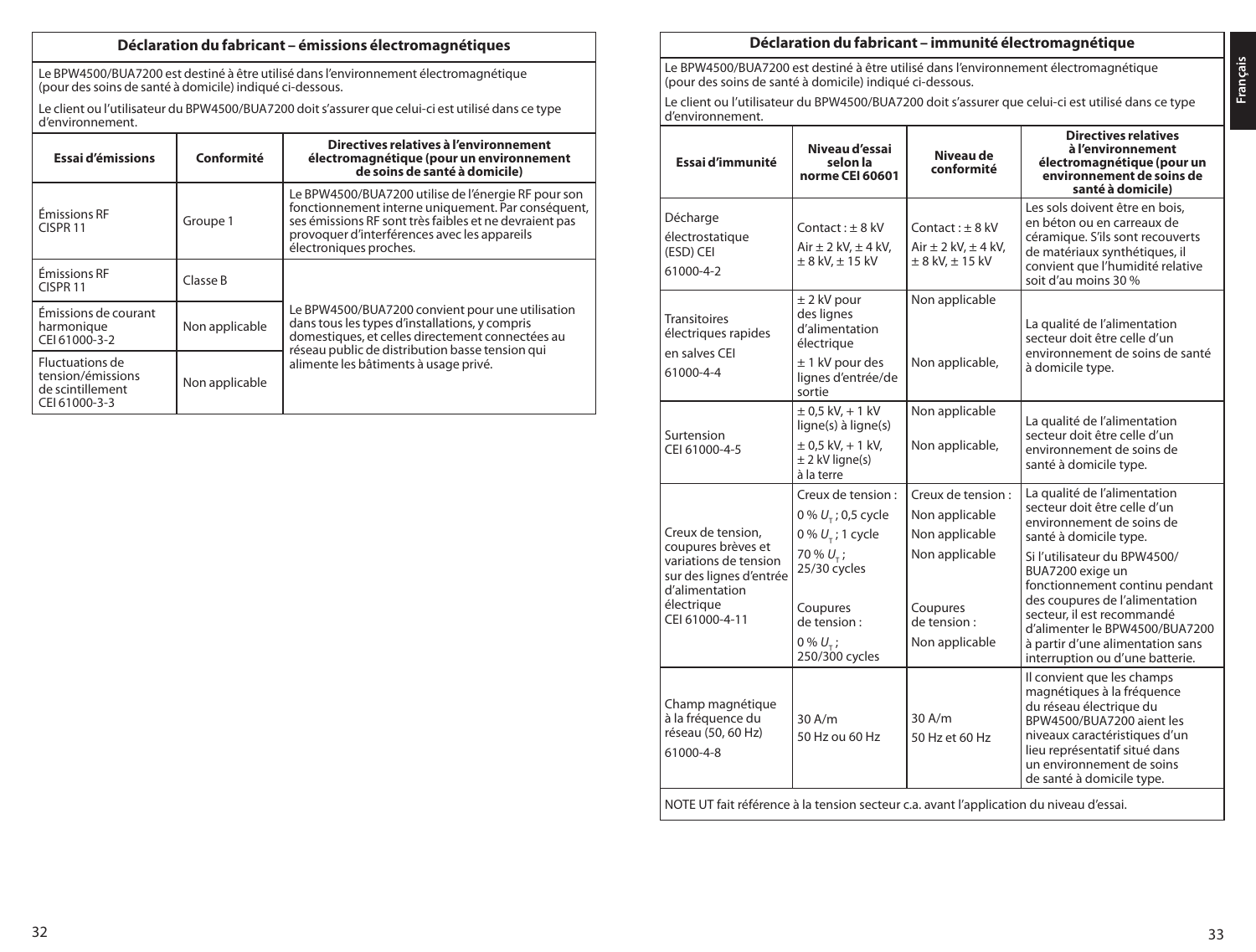### **Déclaration du fabricant – immunité électromagnétique**

Le BPW4500/BUA7200 est destiné à être utilisé dans l'environnement électromagnétique (pour des soins de santé à domicile) indiqué ci-dessous.

Le client ou l'utilisateur du BUA7200 doit s'assurer que celui-ci est utilisé dans ce type d'environnement.

| Essai<br>d'immunité                  | Niveau d'essai selon<br>la norme CEI 60601                                                                                                            | Niveau de<br>conformité                       | Directives relatives à<br>l'environnement électromagnétique<br>(pour un environnement de soins de<br>santé à domicile)                                                                                                                                                                                                                                                                                                                                                                                                                                                                                                                                                                                         |
|--------------------------------------|-------------------------------------------------------------------------------------------------------------------------------------------------------|-----------------------------------------------|----------------------------------------------------------------------------------------------------------------------------------------------------------------------------------------------------------------------------------------------------------------------------------------------------------------------------------------------------------------------------------------------------------------------------------------------------------------------------------------------------------------------------------------------------------------------------------------------------------------------------------------------------------------------------------------------------------------|
| <b>RF</b> conduites<br>CEI 61000-4-6 | 3 Vrms:<br>$0.15$ MHz - 80 MHz<br>$6$ Vrms:<br>dans des bandes ISM<br>et de radio amateur<br>comprises entre<br>0.15 MHz et 80 MHz<br>80 % AM à 1 kHz | Non applicable<br>Non applicable              | Les appareils portables et mobiles<br>de communications RF ne doivent<br>en aucun cas être utilisés à une<br>distance inférieure, de toute pièce<br>du BPW4500/BUA7200, y compris les<br>câbles, à la distance de séparation<br>recommandée calculée grâce à<br>l'équation applicable à la fréquence<br>de l'émetteur.                                                                                                                                                                                                                                                                                                                                                                                         |
| RF rayonnées<br>CEI 61000-4-3        | 10 V/m<br>80 MHz - 2.7 GHz<br>80 % AM à 1 kHz                                                                                                         | 10 V/m<br>80 MHz - 2.7 GHz<br>80 % AM à 1 kHz | Distance de séparation<br>recommandée :<br>$d = 1.2 \sqrt{P}$<br>$d = 1.2 \sqrt{P} 80$ MHz à 800 MHz<br>$d = 2.3 \sqrt{P} 800$ MHz à 2,7 GHz<br>Où P est la puissance de sortie nominale<br>maximale de l'émetteur en watts<br>(W) selon le fabricant de l'émetteur-<br>récepteur et où d est la distance de<br>séparation recommandée en mètres (m).<br>Les intensités de champ issues des<br>émetteurs RF fixes, telles qu'elles<br>sont déterminées par relevé<br>électromagnétique, <sup>a</sup> doivent être<br>inférieures au niveau de conformité<br>dans chaque plage de fréquences. <sup>b</sup><br>Des interférences peuvent se<br>produire à proximité de l'appareil<br>marqué du symbole suivant : |

NOTE1 À 80 MHz et 800 MHz, la plage de fréquences supérieure s'applique.

NOTE2 Ces directives peuvent ne pas s'appliquer dans toutes les situations. L'absorption et la réflexion des structures, des objets et des individus influent sur la propagation électromagnétique. <sup>a</sup> Les intensités de champ issues des émetteurs fixes, tels que des stations de base utilisées pour des téléphones radio (cellulaires/sans fil) et des radios mobiles terrestres, la radio amateur, la radiodiffusion AM et FM et la télédiffusion, ne peuvent être prévues de façon théorique avec précision. Afin d'évaluer l'environnement électromagnétique dû à des émetteurs RF fixes, il convient d'envisager un relevé électromagnétique. Si l'intensité de champ mesurée sur le lieu d'utilisation du BPW4500/BUA7200 est supérieure au niveau de conformité RF applicable indiqué ci-dessus, il convient d'observer le BPW4500/BUA7200 afin d'en vérifier le fonctionnement normal. En cas de performance anormale, des mesures supplémentaires peuvent être nécessaires, par exemple une réorientation ou un déplacement du BPW4500/BUA7200.

 $\frac{b}{2}$  Dans la plage de fréquences comprise entre 150 kHz et 80 MHz, les intensités de champ doivent être inférieures à 3 V/m.

# **Distance de séparation recommandée entre les appareils portables et mobiles de communications RF et le BPW4500/BUA7200**

Le BPW4500/BUA7200 est destiné à être utilisé dans un environnement électromagnétique (pour des soins de santé à domicile) dans lequel les perturbations RF rayonnées sont contrôlées. Le client ou l'utilisateur du BPW4500/BUA7200 peut éviter les interférences électromagnétiques en maintenant une distance minimale entre les appareils portables et mobiles de communications RF (émetteurs) et le BPW4500/BUA7200 conformément aux recommandations ci-dessous, selon la puissance maximale de sortie de l'appareil de communications.

| Puissance nominale maxi-     |                    | Distance de séparation selon la fréquence de l'émetteur (m) |                    |
|------------------------------|--------------------|-------------------------------------------------------------|--------------------|
| male de sortie de l'émetteur | 150 kHz à 80 MHz   | 80 MHz à 800 MHz                                            | 800 MHz à 2.5 GHz  |
| W                            | $d = 1.2 \sqrt{P}$ | $d = 1.2 \sqrt{P}$                                          | $d = 2.3 \sqrt{P}$ |
| 0.01                         | N/A                | 0.12                                                        | 0.23               |
| 0.1                          | N/A                | 0.38                                                        | 0.73               |
|                              | N/A                | 1.2                                                         | 2,3                |
| 10                           | N/A                | 3.8                                                         | 7.3                |
| 100                          | N/A                |                                                             | 23                 |

Pour les émetteurs affichant une puissance de sortie maximale ne figurant pas dans la liste ci-dessus, la distance de séparation recommandée d exprimée en mètres (m) peut être estimée à l'aide de l'équation applicable à la fréquence de l'émetteur, où p désigne la puissance de sortie maximale de l'émetteur en watts (W) conformément au fabricant de l'émetteur.

- NOTE1 À 80 MHz et 800 MHz, la distance de séparation pour la plage de fréquences supérieure s'applique.
- NOTE2 Ces directives peuvent ne pas s'appliquer dans toutes les situations. L'absorption et la réflexion des structures, des objets et des individus influent sur la propagation électromagnétique.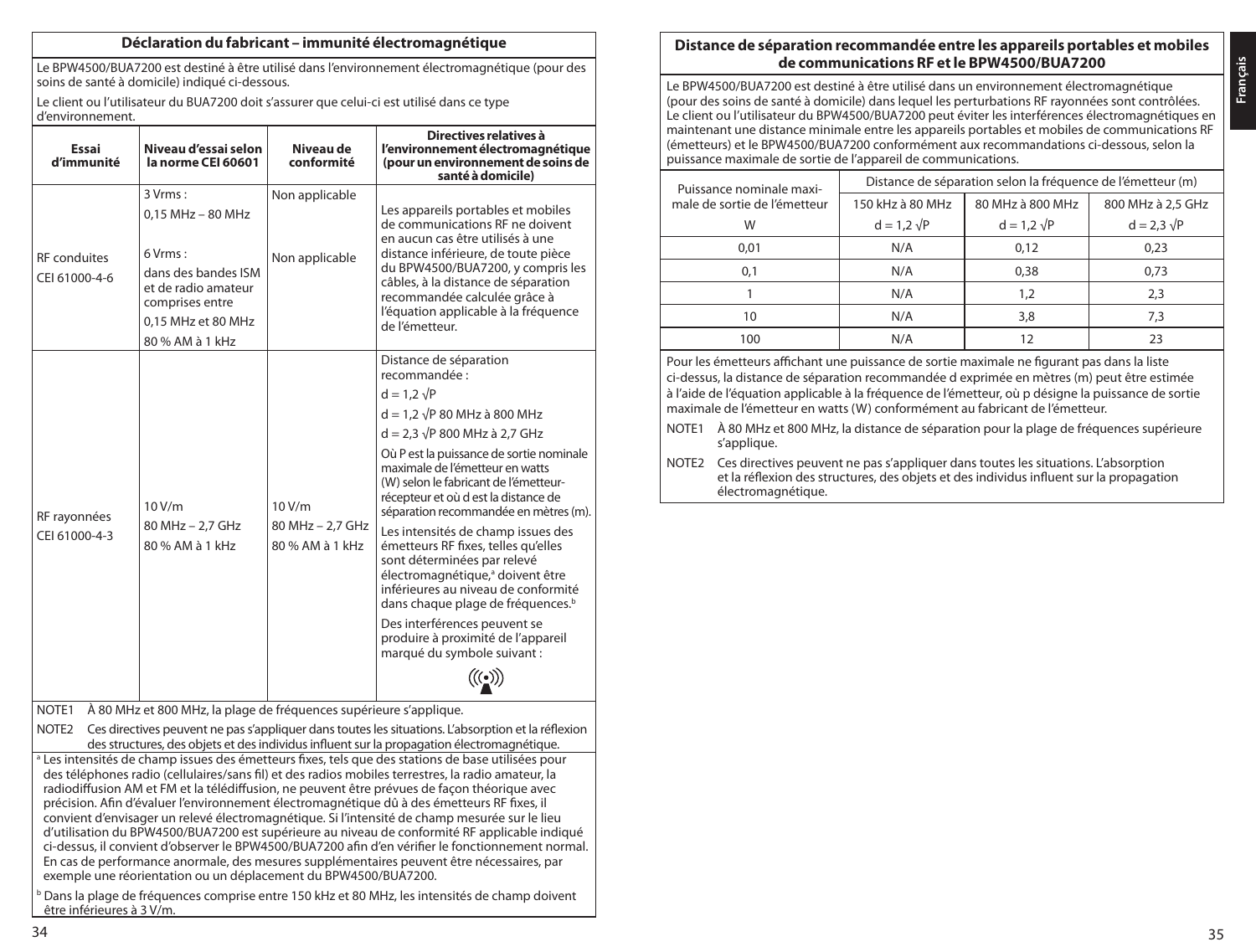| Fréquence d'essai<br>(MHz) | Bande <sup>a)</sup><br>(MHz) | Service <sup>a)</sup>                                                | Modulation <sup>b)</sup>                         | <b>Puissance maximale</b><br>(W) | <b>Distance</b><br>(m) | <b>NIVEAU D'ESSAI</b><br><b>D'IMMUNITÉ</b><br>(V/m) | NIVEAU de conformité<br>(V/m)<br>(Pour des soins de santé |
|----------------------------|------------------------------|----------------------------------------------------------------------|--------------------------------------------------|----------------------------------|------------------------|-----------------------------------------------------|-----------------------------------------------------------|
|                            |                              |                                                                      |                                                  |                                  |                        |                                                     | à domicile)                                               |
| 385                        | $380 - 390$                  | TETRA 400                                                            | Modulation par<br>impulsions b)<br>18 Hz         | 1,8                              | 0,3                    | 27                                                  | 27                                                        |
| 450                        | $430 - 470$                  | GMRS 460,<br><b>FRS 460</b>                                          | FMC<br>Écart ± 5 kHz<br>1 kHz à onde sinusoïdale | $\overline{2}$                   | 0,3                    | 28                                                  | 28                                                        |
| 710                        |                              |                                                                      |                                                  |                                  |                        |                                                     |                                                           |
| 745                        | $704 - 787$                  | Modulation par<br>impulsions b)<br>Bande LTE 13, 17<br>0,2<br>217 Hz |                                                  |                                  | 0,3                    | 9                                                   | 9                                                         |
| 780                        |                              |                                                                      |                                                  |                                  |                        |                                                     |                                                           |
| 810                        |                              | GSM 800/900,<br>TETRA 800.                                           | Modulation par                                   |                                  |                        |                                                     |                                                           |
| 870                        | $800 - 960$                  | iDEN 820,                                                            | impulsions b)                                    | $\overline{2}$                   | 0,3                    | 28                                                  | 28                                                        |
| 930                        |                              | CDMA 850,<br>Bande LTE 5                                             | 18 Hz                                            |                                  |                        |                                                     |                                                           |
| 1720                       |                              | GSM 1800;<br>CDMA 1900:                                              |                                                  |                                  |                        |                                                     |                                                           |
| 1845                       | $1700 - 1990$                | GSM 1900;<br>DECT;                                                   | Modulation par<br>impulsions b)                  | $\overline{2}$                   | 0,3                    | 28                                                  | 28                                                        |
| 1970                       |                              | Bande LTE 1, 3, 4, 25;<br><b>UMTS</b>                                | 217 Hz                                           |                                  |                        |                                                     |                                                           |
| 2450                       | $2400 - 2570$                | Bluetooth,<br>WLAN,<br>802.11 b/g/n,<br>RFID 2450,<br>Bande LTE 7    | Modulation par<br>impulsions b)<br>217 Hz        | $\overline{2}$                   | 0,3                    | 28                                                  | 28                                                        |
| 5 2 4 0                    |                              |                                                                      |                                                  |                                  |                        |                                                     |                                                           |
| 5 5 0 0                    | $5100 - 5800$                | WLAN 802.11 a/n                                                      | Modulation par<br>impulsions b)                  | 0,2                              | 0,3                    | 9                                                   | 9                                                         |
| 5785                       |                              |                                                                      | 217 Hz                                           |                                  |                        |                                                     |                                                           |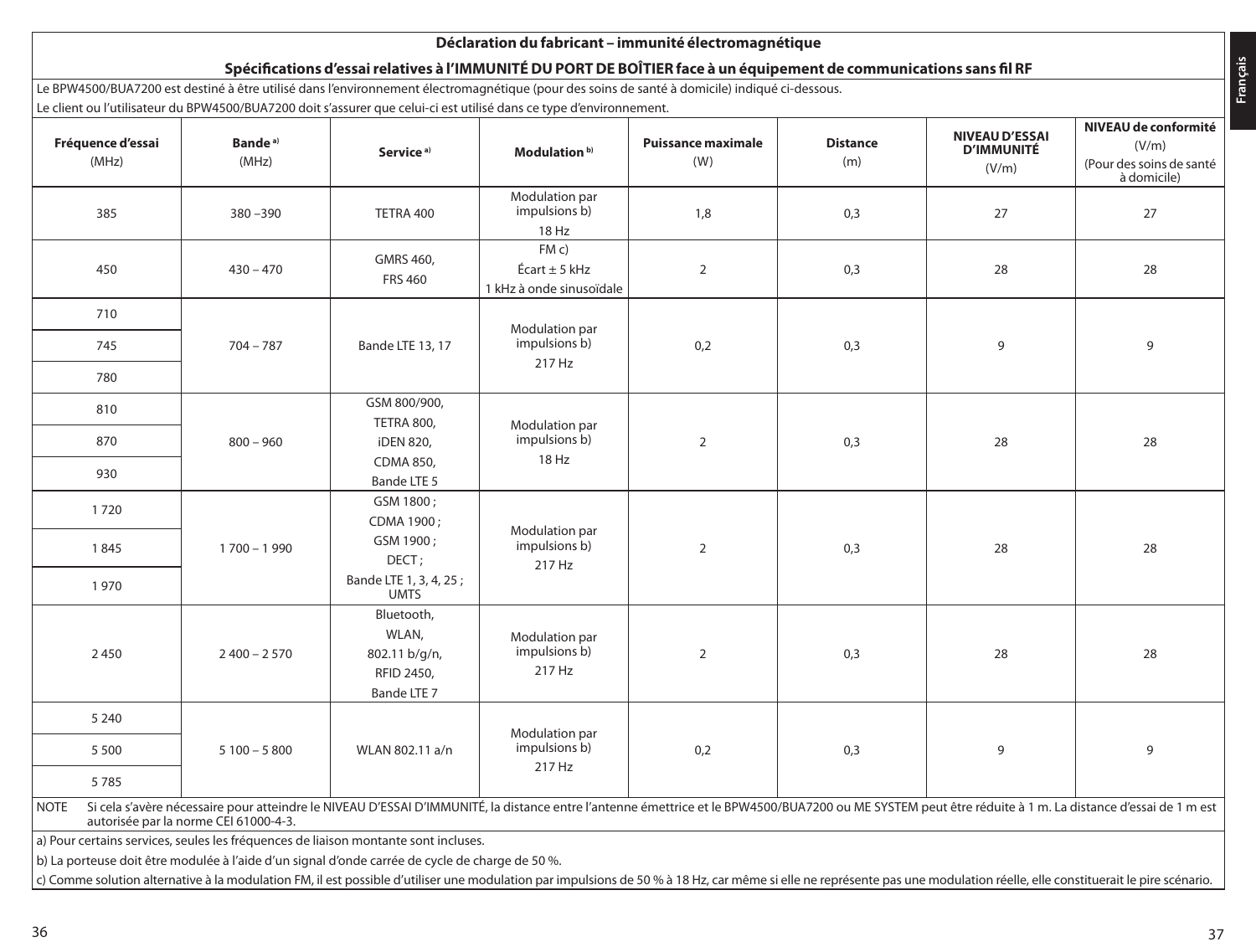# **Dichiarazione del produttore – emissioni elettromagnetiche**

BPW4500/BUA7200 è destinato all'uso in ambienti elettromagnetici (per le cure domiciliari) con le caratteristiche specificate di seguito.

Spetta al cliente o all'utilizzatore del dispositivo BPW4500/BUA7200 assicurarsi che sia utilizzato in un ambiente idoneo.

| <b>Test delle emissioni</b>                                       | Conformità      | Guida per ambienti elettromagnetici<br>(per ambienti di cura domestici)                                                                                                                                                                                             |
|-------------------------------------------------------------------|-----------------|---------------------------------------------------------------------------------------------------------------------------------------------------------------------------------------------------------------------------------------------------------------------|
| Emissioni di RF<br>CISPR <sub>11</sub>                            | Gruppo 1        | BPW4500/BUA7200 impiega l'energia RF soltanto<br>per il suo funzionamento interno. Pertanto le sue<br>emissioni di radiofreguenza sono estremamente<br>basse ed è improbabile che provochino interferenze<br>in apparecchiature elettroniche situate in prossimità. |
| Emissioni di RF<br>CISPR <sub>11</sub>                            | Classe B        | BPW4500/BUA7200 è idoneo all'uso in qualsiasi                                                                                                                                                                                                                       |
| Emissioni armoniche<br>IEC 61000-3-2                              | Non applicabile | ambiente, compreso quello domestico, e in quelli<br>direttamente collegati alla rete di alimentazione<br>a basso voltaggio che alimenta gli edifici adibiti                                                                                                         |
| Fluttuazioni di<br>tensione/emissioni di<br>flicker IEC 61000-3-3 | Non applicabile | ad uso domestico.                                                                                                                                                                                                                                                   |

### **Dichiarazione del produttore - immunità elettromagnetica**

BPW4500/BUA7200 è destinato all'uso in ambienti elettromagnetici (per le cure domiciliari) con le caratteristiche specificate di seguito.

Spetta al cliente o all'utilizzatore del dispositivo BPW4500/BUA7200 assicurarsi che sia utilizzato in un ambiente idoneo.

| Test di immunità                                                                                                                         | <b>IEC 60601</b><br>livello test                                                                                                                                             | Livello di<br>conformità                                                                                                           | Guida sugli ambienti<br>elettromagnetici (per ambienti<br>di cura domiciliare)                                                                                                                                                                                                                                  |
|------------------------------------------------------------------------------------------------------------------------------------------|------------------------------------------------------------------------------------------------------------------------------------------------------------------------------|------------------------------------------------------------------------------------------------------------------------------------|-----------------------------------------------------------------------------------------------------------------------------------------------------------------------------------------------------------------------------------------------------------------------------------------------------------------|
| Scarica<br>elettrostatica (ESD) IEC<br>61000-4-2                                                                                         | Contatto: +8 kV<br>Aria±2 kV, ±4 kV,<br>$\pm 8$ kV, $\pm 15$ kV                                                                                                              | Contatto: +8 kV<br>Aria±2 kV, ±4 kV,<br>±8 kV, ±15 kV                                                                              | I pavimenti devono essere in legno,<br>calcestruzzo o piastrelle di ceramica.<br>Se i pavimenti sono rivestiti di<br>materiale sintetico, l'umidità relativa<br>deve essere di almeno il 30%                                                                                                                    |
| Transitori elettrici<br>Veloci/esplosione IEC<br>61000-4-4                                                                               | ± 2kV per linee<br>di alimentazione<br>elettrica<br>± 1kV per linee di<br>ingresso/uscita                                                                                    | Non applicabile<br>Non applicabile                                                                                                 | La qualità della rete deve essere<br>tipica degli ambienti dedicati alla<br>cura a domicilio.                                                                                                                                                                                                                   |
| Sovraccarico IEC<br>61000-4-5                                                                                                            | linea/e $\pm$ 0.5kV.<br>+1kV a linea/e<br>$\pm$ 0.5kV, +1kV,<br>+ 2kV linea/e a terra                                                                                        | Non applicabile<br>Non applicabile.                                                                                                | La qualità della rete deve essere<br>tipica degli ambienti dedicati alla<br>cura a domicilio.                                                                                                                                                                                                                   |
| Cadute di tensione.<br>brevi interruzioni e<br>variazioni di tensione<br>sulle linee di ingresso<br>dell'alimentazione IEC<br>61000-4-11 | Cadute di<br>tensione:<br>0 % $U_{\tau}$ ; 0,5 cicli<br>0 % $U_{,i}$ 1 cicli<br>70 % U <sub>ri</sub> 25/30 cicli<br>Interruzioni<br>di tensione:<br>0 % U.; 250/300<br>cicli | Cadute di<br>tensione:<br>Non applicabile<br>Non applicabile<br>Non applicabile<br>Interruzioni<br>di tensione:<br>Non applicabile | La qualità della rete deve essere<br>tipica degli ambienti dedicati alla<br>cura a domicilio.<br>Se l'utente del BPW4500/BUA7200<br>necessita di un funzionamento<br>continuo durante le interruzioni<br>della rete, si raccomanda di<br>azionare BPW4500/BUA7200 da un<br>gruppo di continuità o una batteria. |
| Frequenza di rete<br>(50, 60 Hz) campo<br>magnetico IEC<br>61000-4-8                                                                     | 30A/m<br>50 Hz o 60 Hz                                                                                                                                                       | $30$ A/m<br>50 Hz e 60 Hz                                                                                                          | I campi magnetici della freguenza<br>di rete BPW4500/BUA7200 devono<br>corrispondere ai livelli caratteristici<br>per una tipica postazione in un<br>tipico ambiente dedicato alle cure<br>domiciliari.                                                                                                         |
| NOTA UT è la tensione di rete AC prima dell'applicazione del livello di prova.                                                           |                                                                                                                                                                              |                                                                                                                                    |                                                                                                                                                                                                                                                                                                                 |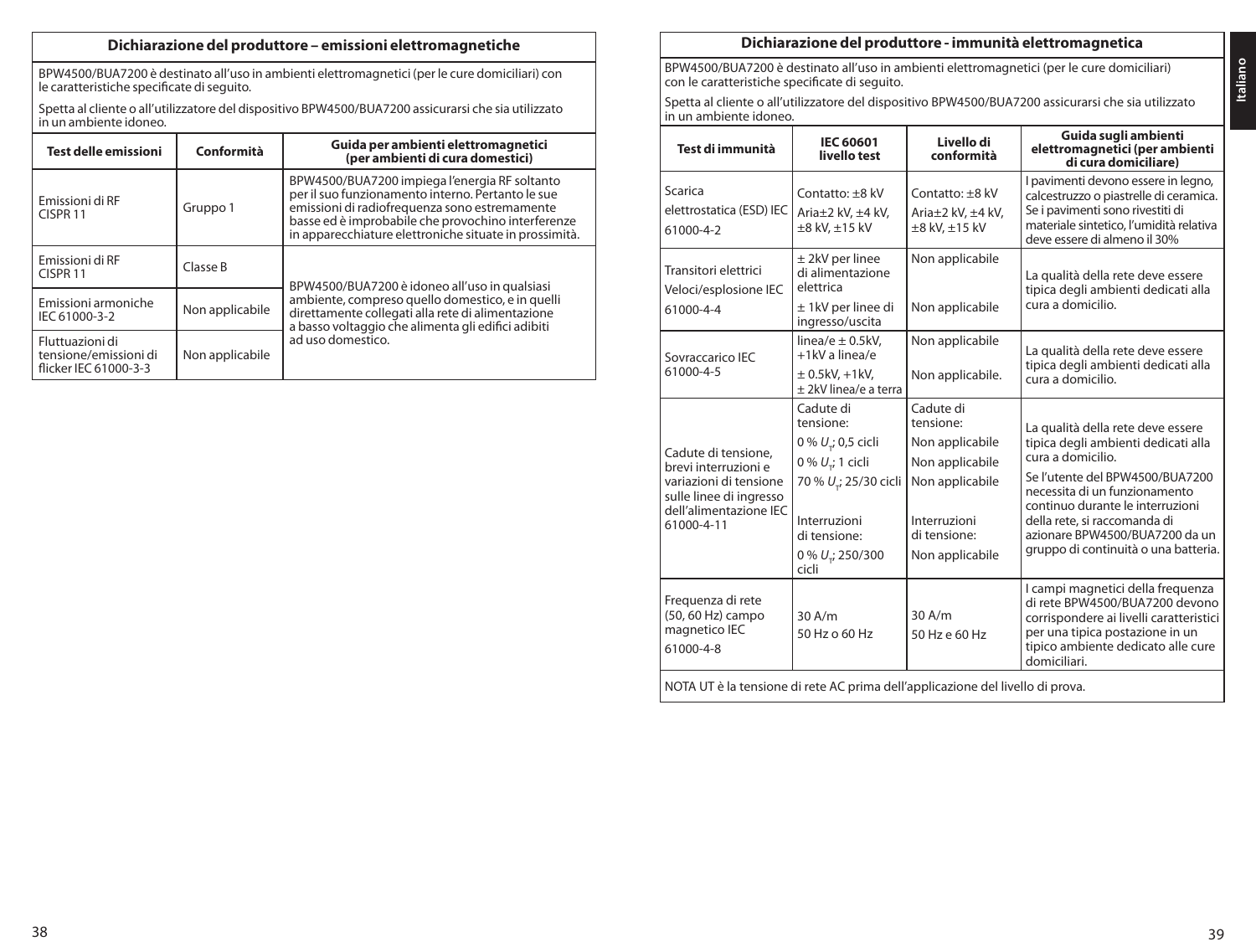### **Dichiarazione del produttore - immunità elettromagnetica**

BPW4500/BUA7200 è destinato all'uso in ambienti elettromagnetici (per le cure domiciliari) con le caratteristiche specificate di seguito.

Spetta al cliente o all'utilizzatore del BPW4500/BUA7200 assicurarsi che sia utilizzato in un ambiente idoneo.

| Test di immunità              | IEC 60601 livello<br>test                                                                                                 | Livello di<br>conformità                      | Guida sugli ambienti<br>elettromagnetici (per ambienti<br>di cura domiciliare)                                                                                                                                                                                                                                                                                                                                                                                                                                                                                                                                                                                                                                  |
|-------------------------------|---------------------------------------------------------------------------------------------------------------------------|-----------------------------------------------|-----------------------------------------------------------------------------------------------------------------------------------------------------------------------------------------------------------------------------------------------------------------------------------------------------------------------------------------------------------------------------------------------------------------------------------------------------------------------------------------------------------------------------------------------------------------------------------------------------------------------------------------------------------------------------------------------------------------|
| RF condotta<br>IEC 61000-4-6  | 3 Vrms:<br>0,15 MHz - 80 MHz<br>6 Vrms:<br>in ISM e bande radio<br>amatoriali tra<br>0.15 MHz e 80 MHz<br>80 % AM a 1 kHz | Non applicabile<br>Non applicabile            | I dispositivi portatili per le<br>comunicazioni e la radiofreguenza<br>in mobilità devono essere usati<br>non più vicino a qualunque parte<br>del BPW4500/BUA7200, compresi i<br>cavi, rispetto alla distanza calcolata<br>dall'equazione applicabile alla<br>frequenza del trasmettitore.                                                                                                                                                                                                                                                                                                                                                                                                                      |
| RF irradiata<br>IEC 61000-4-3 | 10 V/m<br>80 MHz - 2.7 GHz<br>80 % AM a 1 kHz                                                                             | 10 V/m<br>80 MHz - 2.7 GHz<br>80 % AM a 1 kHz | Distanza di separazione<br>raccomandata:<br>$d = 1.2 \sqrt{P}$<br>$d = 1.2 \sqrt{P}$ 80MHz a 800 MHz<br>$d = 2.3 \sqrt{P}$ 800MHz a 2,7 GHz<br>Dove P è la massima potenza di uscita<br>del trasmettitore in watt (W) secondo<br>il fabbricante del trasmettitore<br>e d è la distanza di separazione<br>raccomandata in metri (m).<br>Le potenze di campo dai trasmettitori<br>di radiofrequenze, secondo quanto<br>stabilito da un'indagine sul sito<br>elettromagnetico, <sup>ª</sup> devono essere<br>inferiori al livello di compliance in<br>ciascun intervallo di frequenza. <sup>b</sup><br>Si può verificare interferenza in<br>prossimità di apparecchiatura<br>classificata con il sequente simbolo: |

NOTA1 A 80 MHz e 800 MHz, si applica l'intervallo di frequenza maggiore.

NOTA2 Queste linee guida potrebbero non essere applicabili in ogni situazione. La propagazione elettromagnetica è soggetta ad assorbimento e riflessione da strutture, oggetti e persone.

<sup>a</sup> Le forze di campo da trasmettitori fissi, come le stazioni base per radiotelefoni (cellulari/senza fili) e radio mobili da terra, radio per amatori, trasmissioni radio AM e FM e trasmissioni TV non possono essere previste teoricamente con precisione. Per valutare l'ambiente elettromagnetico per via di trasmettitori di radiofrequenze, è opportuno considerare un'indagine del sito elettromagnetico. Se la forza del campo misurato nei punti in cui viene usato il BPW4500/BUA7200 supera il livello di conformità della radiofrequenza indicato sopra, il BPW4500/BUA7200 andrebbe osservato per verificare che funzioni normalmente. Se si osservano prestazioni anomale, potrebbero essere necessarie misure aggiuntive, come il nuovo orientamento o il riposizionamento del BPW4500/BUA7200.

<sup>b</sup> Oltre l'intervallo di frequenza da 150 kHz a 80 MHz, le forze di campo dovrebbero essere inferiori a 3 V/m.

# **Distanze di separazione raccomandate tra apparecchiature per comunicazioni in radiofrequenza e l'apparecchio BPW4500/BUA7200**

BPW4500/BUA7200 è destinato all'uso in un ambiente elettromagnetico (per le cure domiciliari) nei quali i disturbi della radiofrequenza sono controllati. Il cliente o l'utilizzatore dell'apparecchio BPW4500/VDT875EU può aiutare a prevenire interferenze elettromagnetiche mantenendo una distanza minima tra le apparecchiature per comunicazione a radiofrequenza portatili e mobili (trasmettitori) e l'apparecchio BPW4500/VDT875EU come indicato di seguito, in base alla potenza in uscita massima dell'apparecchiatura per comunicazioni.

| Massima potenza in uscita  |                   |                   | Distanza di separazione in base alla frequenza del trasmettitore (m) |
|----------------------------|-------------------|-------------------|----------------------------------------------------------------------|
| nominale del trasmettitore | 150 kHz - 80 MHz  | 80 MHz - 800 MHz  | 800 MHz a 2.5 GHz                                                    |
| W                          | $d = 1.2\sqrt{P}$ | $d = 1.2\sqrt{P}$ | $d = 2.3\sqrt{P}$                                                    |
| 0.01                       | N/A               | 0,12              | 0,23                                                                 |
| 0.1                        | N/A               | 0.38              | 0.73                                                                 |
|                            | N/A               | 1.2               | 2,3                                                                  |
| 10                         | N/A               | 3,8               | 7,3                                                                  |
| 100                        | N/A               |                   | 23                                                                   |

Per i trasmettitori con una potenza massima non elencati sopra, è possibile stimare la distanza di separazione raccomandata in metri (m) con l'equazione applicabile alla frequenza del trasmettitore, dove p è la potenza nominale di uscita massima del trasmettitore in watt (W) secondo il fabbricante del trasmettitore.

- NOTA1 A 80 MHz e 800 MHz, si applica la distanza di separazione per l'intervallo di frequenza maggiore.
- NOTA2 Queste linee guida potrebbero non essere applicabili in ogni situazione. La propagazione elettromagnetica è soggetta ad assorbimento e riflessione da strutture, oggetti e persone.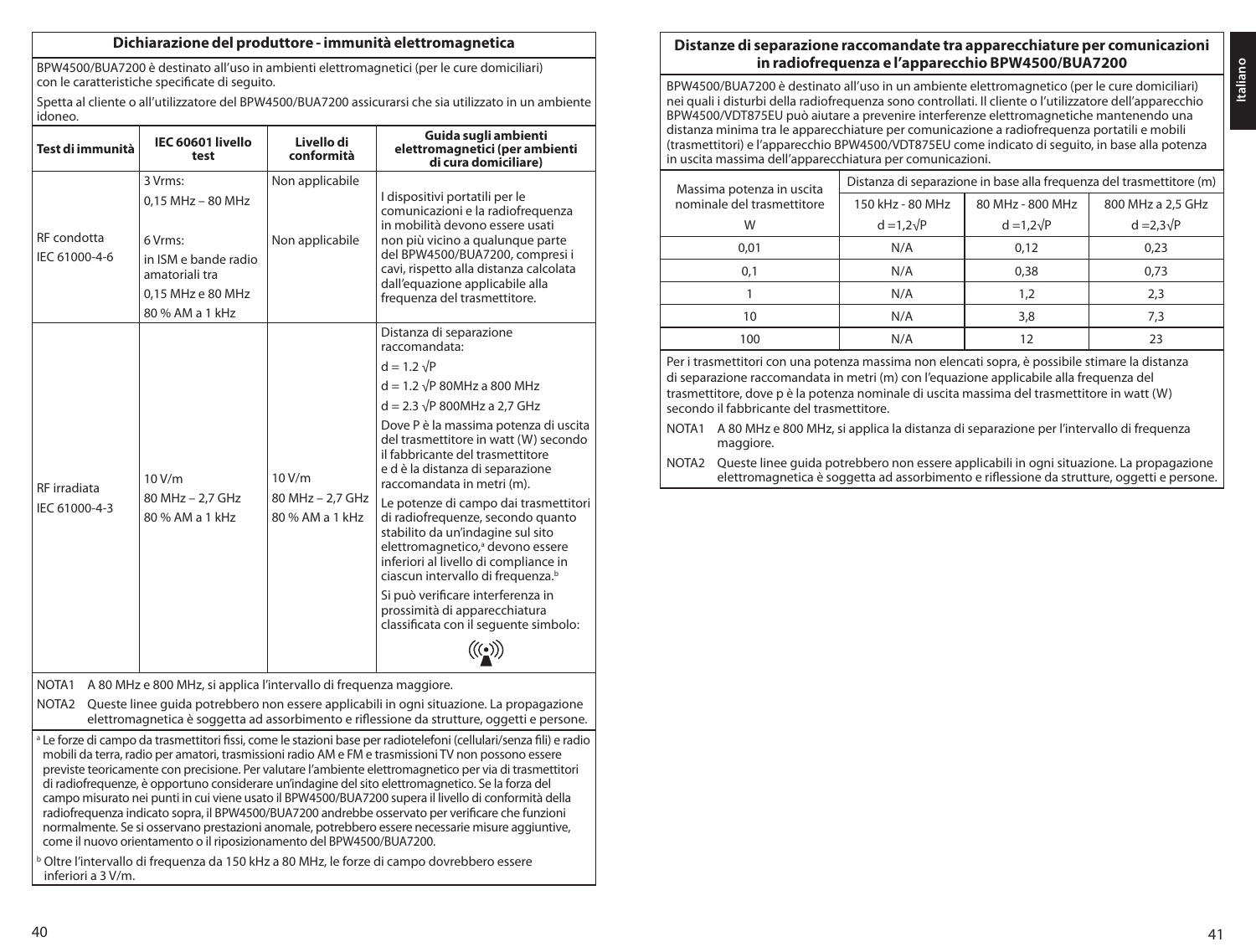|                             | Spetta al cliente o all'utilizzatore del dispositivo BPW4500/BUA7200 assicurarsi che sia utilizzato in un ambiente idoneo.                                                                                                          |                                                                   |                                        | BPW4500/BUA7200 è destinato all'uso in ambienti elettromagnetici (per le cure domiciliari) con le caratteristiche specificate di seguito. |                        |                                                |                                                             |
|-----------------------------|-------------------------------------------------------------------------------------------------------------------------------------------------------------------------------------------------------------------------------------|-------------------------------------------------------------------|----------------------------------------|-------------------------------------------------------------------------------------------------------------------------------------------|------------------------|------------------------------------------------|-------------------------------------------------------------|
| Frequenza del test<br>(MHz) | Banda <sup>a)</sup><br>(MHz)                                                                                                                                                                                                        | Servizio <sup>a)</sup>                                            | Modulazione <sup>b)</sup>              | Potenza massima<br>(W)                                                                                                                    | <b>Distanza</b><br>(m) | <b>LIVELLOTEST</b><br><b>IMMUNITÀ</b><br>(V/m) | LIVELLO di conformità<br>(V/m)<br>(per le cure domiciliari) |
| 385                         | $380 - 390$                                                                                                                                                                                                                         | TETRA 400                                                         | Modulazione impulso b)<br>18 Hz        | 1,8                                                                                                                                       | 0,3                    | 27                                             | 27                                                          |
| 450                         | $430 - 470$                                                                                                                                                                                                                         | GMRS 460,<br><b>FRS 460</b>                                       | FMC<br>deviazione ±5 kHz<br>1 kHz seno | $\overline{2}$                                                                                                                            | 0,3                    | 28                                             | 28                                                          |
| 710                         |                                                                                                                                                                                                                                     |                                                                   |                                        |                                                                                                                                           |                        |                                                |                                                             |
| 745                         | $704 - 787$                                                                                                                                                                                                                         | Banda LTE 13, 17                                                  | Modulazione impulso b)<br>217 Hz       | 0,2                                                                                                                                       | 0,3                    | 9                                              | 9                                                           |
| 780                         |                                                                                                                                                                                                                                     |                                                                   |                                        |                                                                                                                                           |                        |                                                |                                                             |
| 810                         |                                                                                                                                                                                                                                     | GSM 800/900,                                                      |                                        |                                                                                                                                           |                        |                                                |                                                             |
| 870                         | $800 - 960$                                                                                                                                                                                                                         | TETRA 800,<br>iDEN 820,                                           | Modulazione impulso b)                 | $\overline{2}$                                                                                                                            | 0,3                    | 28                                             | 28                                                          |
| 930                         |                                                                                                                                                                                                                                     | CDMA 850,<br>Banda LTE 5                                          | 18 Hz                                  |                                                                                                                                           |                        |                                                |                                                             |
| 1720                        |                                                                                                                                                                                                                                     | GSM 1800;<br>CDMA 1900;                                           |                                        |                                                                                                                                           |                        |                                                |                                                             |
| 1845                        | 1700 - 1990                                                                                                                                                                                                                         | GSM 1900;<br>RILEV;                                               | Modulazione impulso b)<br>217 Hz       | $\overline{2}$                                                                                                                            | 0,3                    | 28                                             | 28                                                          |
| 1970                        |                                                                                                                                                                                                                                     | Banda LTE 1, 3, 4, 25;<br><b>UMTS</b>                             |                                        |                                                                                                                                           |                        |                                                |                                                             |
| 2450                        | $2400 - 2570$                                                                                                                                                                                                                       | Bluetooth,<br>WLAN,<br>802.11 b/g/n,<br>RFID 2450,<br>Banda LTE 7 | Modulazione impulso b)<br>217 Hz       | $\overline{2}$                                                                                                                            | 0,3                    | 28                                             | 28                                                          |
| 5 2 4 0                     |                                                                                                                                                                                                                                     |                                                                   |                                        |                                                                                                                                           |                        |                                                |                                                             |
| 5 5 0 0                     | $5100 - 5800$                                                                                                                                                                                                                       | WLAN 802.11 a/n                                                   | Modulazione impulso b)<br>217 Hz       | 0,2                                                                                                                                       | 0,3                    | 9                                              | 9                                                           |
| 5785                        |                                                                                                                                                                                                                                     |                                                                   |                                        |                                                                                                                                           |                        |                                                |                                                             |
| <b>NOTA</b>                 | Se necessario per raggiungere il LIVELLO DEL TEST IMMUNITÀ, la distanza tra l'antenna trasmittente e BPW4500/BUA7200 o il SISTEMA ME possono essere ridotti a 1 m. La distanza per il test di 1 m è<br>consentita da IEC 61000-4-3. |                                                                   |                                        |                                                                                                                                           |                        |                                                |                                                             |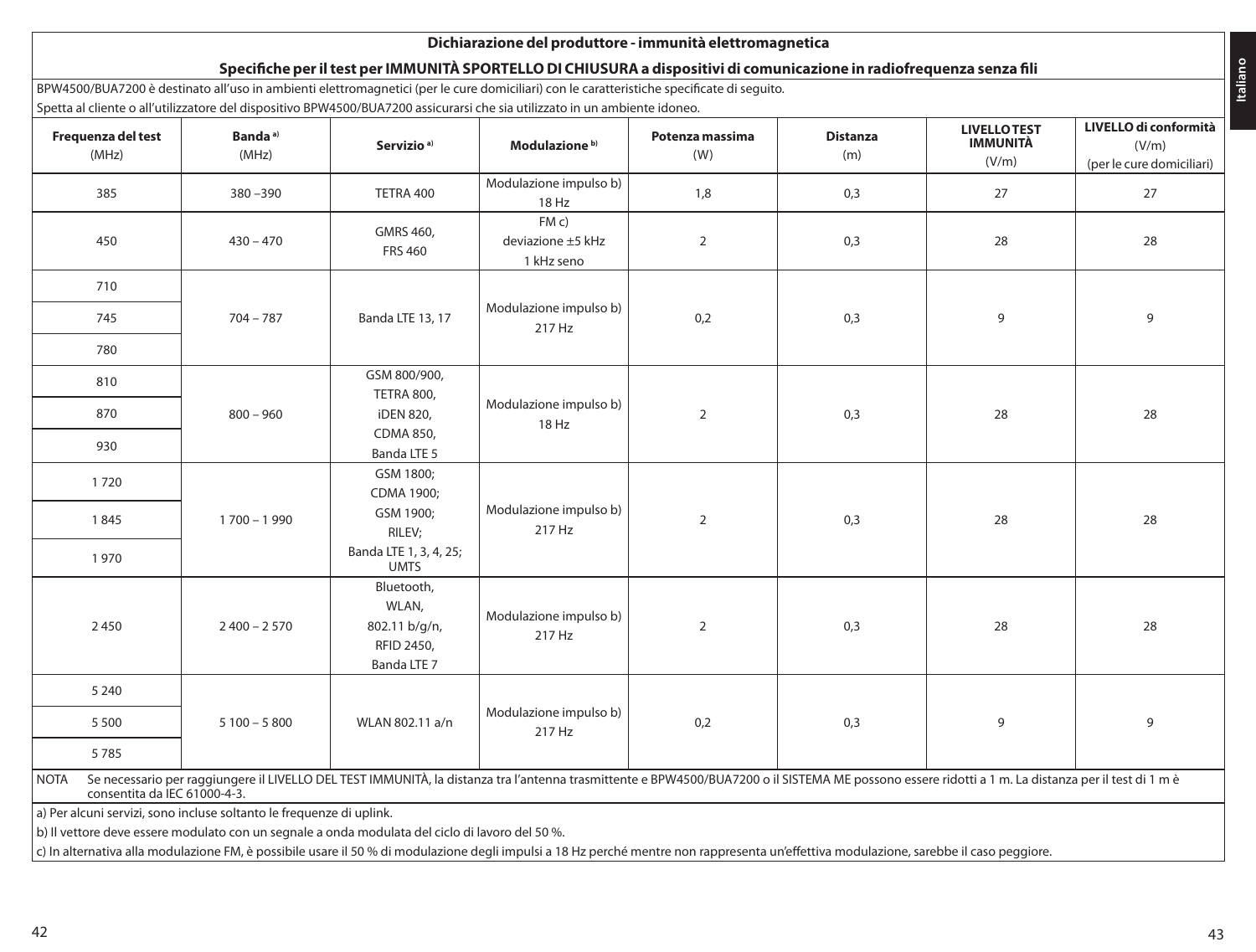### **Verklaring van de fabrikant – elektromagnetische emissies**

De PW4500/BUA7200 is bedoeld voor gebruik in de hieronder gespecificeerde elektromagnetische omgeving (voor medische verzorging in de thuissituatie).

De klant of de gebruiker van de BPW4500/BUA7200 moet ervoor zorgen dat die wordt gebruikt in een dergelijke omgeving.

| <b>Emissietest</b>                                          | Compliantie            | Elektromagnetische omgeving - richtlijn<br>(voor medische verzorging in de thuissituatie)                                                                                                                                       |
|-------------------------------------------------------------|------------------------|---------------------------------------------------------------------------------------------------------------------------------------------------------------------------------------------------------------------------------|
| <b>RF-emissies</b><br>CISPR <sub>11</sub>                   | Groep 1                | De BPW4500/BUA7200 gebruikt RF energie uitsluitend<br>voor het interne functioneren. Daarom zijn<br>RF-emissies heel laag en zullen ze waarschijnlijk<br>geen storingen veroorzaken in elektronische<br>apparatuur in de buurt. |
| <b>RF-emissies</b><br>CISPR <sub>11</sub>                   | Klasse B               | De BPW4500/BUA7200 is geschikt voor gebruik in alle                                                                                                                                                                             |
| Harmonische emissies<br>IEC 61000-3-2                       | Niet van<br>toepassing | gebouwen met uitzondering van woongebouwen en<br>gebouwen die rechtstreeks zijn aangesloten op het<br>openbare laagspanningsnetwerk dat gebouwen met                                                                            |
| Spanningsschomme-<br>lingen en flikkering,<br>IEC 61000-3-3 | Niet van<br>toepassing | een woonbestemming van elektriciteit voorziet.                                                                                                                                                                                  |

### **Verklaring van de fabrikant – elektromagnetische immuniteit**

De PW4500/BUA7200 is bedoeld voor gebruik in de hieronder gespecificeerde elektromagnetische omgeving (voor medische verzorging in de thuissituatie).

De klant of de gebruiker van de BPW4500/BUA7200 moet ervoor zorgen dat die wordt gebruikt in een dergelijke omgeving.

| <b>Immuniteitstest</b>                                                                                                                                      | IEC 60601-<br>beproevingsni-<br>veau                                                                                                                                                                | Compliantieni-<br>veau                                                                                                                                            | Elektromagnetische omgeving<br>- richtlijn (voor medische<br>verzorging in de thuissituatie)                                                                                                                                                                                                                                 |
|-------------------------------------------------------------------------------------------------------------------------------------------------------------|-----------------------------------------------------------------------------------------------------------------------------------------------------------------------------------------------------|-------------------------------------------------------------------------------------------------------------------------------------------------------------------|------------------------------------------------------------------------------------------------------------------------------------------------------------------------------------------------------------------------------------------------------------------------------------------------------------------------------|
| Elektrostatische<br>ontlading (ESD) IEC<br>61000-4-2                                                                                                        | Contact: +8 kV<br>Lucht $\pm 2$ kV, $\pm 4$ kV,<br>±8 kV, ±15 kV                                                                                                                                    | Contact: +8 kV<br>Lucht $\pm 2$ kV, $\pm 4$ kV,<br>±8 kV, ±15 kV                                                                                                  | De vloer moet van hout, beton<br>of keramische tegels zijn. Als de<br>vloer met een synthetisch<br>materiaal is bedekt, moet de<br>relatieve luchtvochtigheid ten<br>minste 30% ziin.                                                                                                                                        |
| Snelle elektrische<br>transiënten en<br>lawines, IEC<br>61000-4-4                                                                                           | +2 kV voor<br>voedingleidingen<br>+1 kV voor<br>ingangs-/<br>uitgangsleidingen                                                                                                                      | Niet van toepassing<br>Niet van toepassing                                                                                                                        | De kwaliteit van de netspanning<br>moet die van een typische<br>omgeving voor medische<br>verzorging in de thuissituatie zijn.                                                                                                                                                                                               |
| Stootspanningen<br>IEC 61000-4-5                                                                                                                            | $± 0.5$ kV $. +1$ kV<br>tussen fasen<br>$\pm$ 0,5kV, +1kV,<br>± 2kV tussen fase(n)<br>en aarde                                                                                                      | Niet van toepassing<br>Niet van toepassing                                                                                                                        | De kwaliteit van de netspanning<br>moet die van een typische<br>omgeving voor medische<br>verzorging in de thuissituatie zijn.                                                                                                                                                                                               |
| Kortstondiae<br>spanningsdalingen<br>en-onderbrekingen<br>en spanningsvariaties<br>op inkomende<br>voedingskabels, IEC<br>61000-4-11                        | Kortstondige span-<br>ningsdalingen:<br>0% U <sub>r</sub> ; 0,5 periode<br>0% $U_{\nu}$ ; 1 periode<br>70 % U.;<br>25/30 perioden<br>Spanningsonder-<br>brekingen:<br>$0\% U$ ;<br>250/300 perioden | Kortstondige span-<br>ningsdalingen:<br>Niet van toepassing<br>Niet van toepassing<br>Niet van toepassing<br>Spanningsonder-<br>brekingen:<br>Niet van toepassing | De kwaliteit van de netspanning<br>moet die van een typische<br>omgeving voor medische<br>verzorging in de thuissituatie zijn.<br>Als de gebruiker van<br>de BPW4500/BUA7200<br>doorwerkt tijdens een<br>spanningsonderbreking, is aan<br>te raden het apparaat te voeden<br>uit een noodstroomvoeding<br>(UPS) of een accu. |
| Magnetische<br>immuniteitsproef<br>bij netfrequentie<br>(50, 60 Hz) IEC<br>61000-4-8<br>LET OP: UT is de netspanning vóór het uitvoering van de beproeving. | 30 A/m<br>50 Hz of 60 Hz                                                                                                                                                                            | $30$ A/m<br>50 Hz en 60 Hz                                                                                                                                        | De magnetische velden op de<br>netfrequentie van de BPW4500/<br>BUA7200 moeten overeenkomen<br>met die van een typische<br>omgeving voor medische<br>verzorging in de thuissituatie.                                                                                                                                         |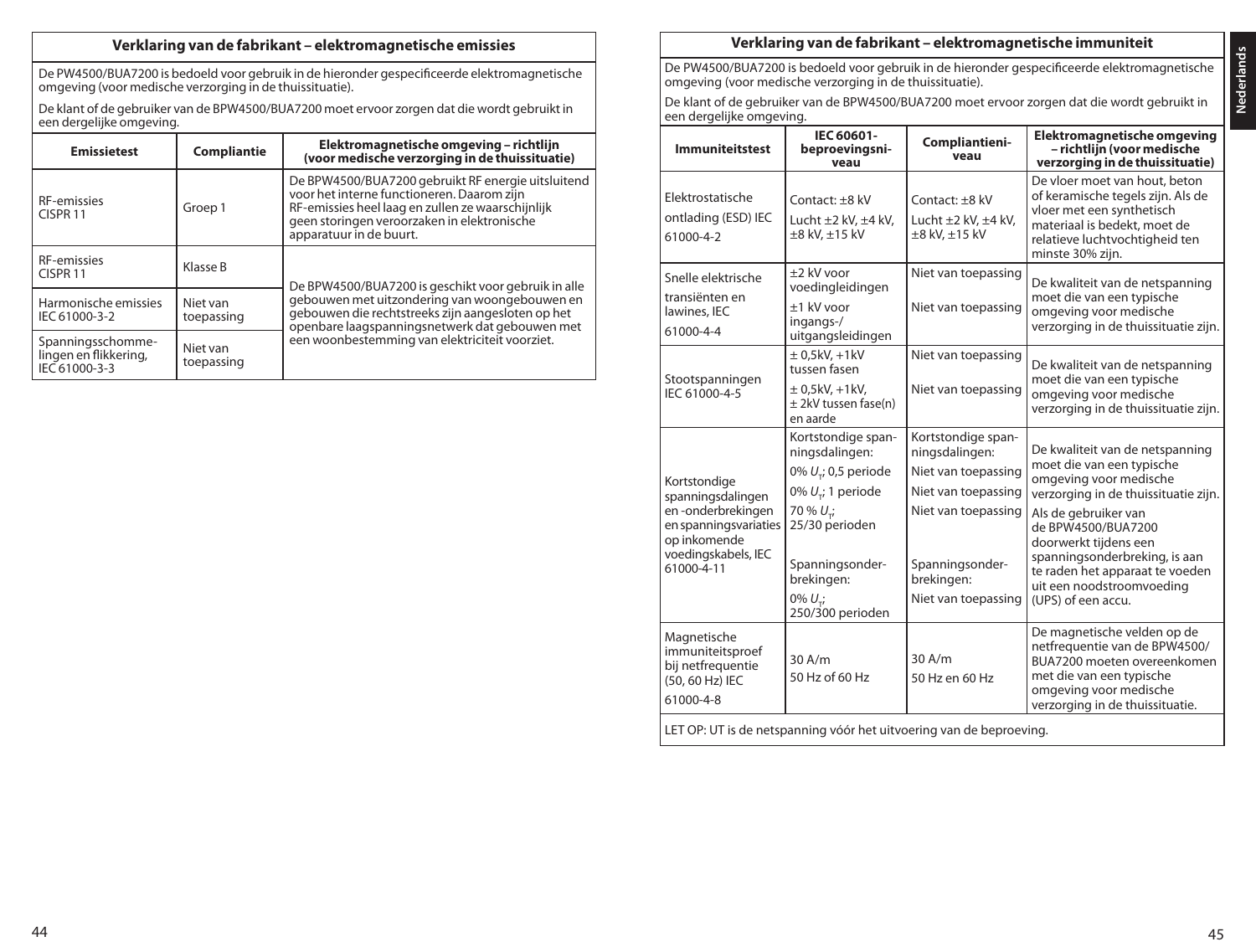### **Verklaring van de fabrikant – elektromagnetische immuniteit**

De PW4500/BUA7200 is bedoeld voor gebruik in de hieronder gespecificeerde elektromagnetische omgeving (voor medische verzorging in de thuissituatie).

De klant of de gebruiker van de BPW4500/BUA7200 moet ervoor zorgen dat die wordt gebruikt in een dergelijke omgeving.

| Immuniteit-<br>sproef                                                                                                                                                                                                                                                                                                                                                                                                                                                                                                                                                                                                                                                                                                                                                                                                                                                                                                                                             | <b>IEC 60601</b><br>beproevingsniveau                                                                                              | Compliantieni-<br>veau                           | Elektromagnetische omgeving-<br>richtlijn (voor medische verzorging<br>in de thuissituatie)                                                                                                                                                                                                                                                                                                                                                                                                                                                                                                                                                            |  |  |
|-------------------------------------------------------------------------------------------------------------------------------------------------------------------------------------------------------------------------------------------------------------------------------------------------------------------------------------------------------------------------------------------------------------------------------------------------------------------------------------------------------------------------------------------------------------------------------------------------------------------------------------------------------------------------------------------------------------------------------------------------------------------------------------------------------------------------------------------------------------------------------------------------------------------------------------------------------------------|------------------------------------------------------------------------------------------------------------------------------------|--------------------------------------------------|--------------------------------------------------------------------------------------------------------------------------------------------------------------------------------------------------------------------------------------------------------------------------------------------------------------------------------------------------------------------------------------------------------------------------------------------------------------------------------------------------------------------------------------------------------------------------------------------------------------------------------------------------------|--|--|
| Geleide RF<br>IEC 61000-4-6                                                                                                                                                                                                                                                                                                                                                                                                                                                                                                                                                                                                                                                                                                                                                                                                                                                                                                                                       | 3 Vrms:<br>$0.15$ MHz $-$ 80 MHz<br>6 Vrms:<br>in ISM- en radioama-<br>teurbanden tussen<br>0.15 MHz en 80 MHz<br>80% AM bij 1 kHz | Niet van<br>toepassing<br>Niet van<br>toepassing | Draagbare en mobiele RF<br>communicatieapparatuur mag<br>niet dichter bij een component<br>van de BPW4500/BUA7200 komen.<br>inclusief kabels, dan de aanbevolen<br>scheidingsafstand, berekend<br>met de formule die geldt voor<br>de zendfrequentie.                                                                                                                                                                                                                                                                                                                                                                                                  |  |  |
| <b>RF</b> straling<br>IEC 61000-4-3                                                                                                                                                                                                                                                                                                                                                                                                                                                                                                                                                                                                                                                                                                                                                                                                                                                                                                                               | 10V/m<br>80 MHz - 2,7 GHz<br>80% AM bij 1 kHz                                                                                      | 10V/m<br>80 MHz - 2,7 GHz<br>80% AM bij 1 kHz    | Aanbevolen scheidingsafstand:<br>$d = 1.2 \sqrt{P}$<br>$d = 1.2 \sqrt{P}$ bij 80MHz tot 800 MHz<br>$d = 2.3 \sqrt{P}$ bij 800MHz tot 2.7 GHz<br>Daarin is P het maximale<br>zendvermogen in watt (W), volgens<br>opgave van de zenderfabrikant, en<br>d de aanbevolen scheidingsafstand<br>in meter (m).<br>Veldsterktes van RF zenders, zoals<br>bepaald uit elektromagnetische<br>metingen ter plaatse <sup>a</sup> , moeten lager<br>zijn dan het compliantieniveau in elk<br>frequentiegebied. <sup>b</sup><br>Storing mag optreden in de buurt<br>van apparatuur met het volgende<br>symbool:<br>$\bigl(\!\bigl(\mathbf{(\bullet)}\bigr)\!\bigl)$ |  |  |
|                                                                                                                                                                                                                                                                                                                                                                                                                                                                                                                                                                                                                                                                                                                                                                                                                                                                                                                                                                   | OPMERKING 1 Bij 80 MHz en 800 MHz geldt het hoogste frequentiegebied.                                                              |                                                  |                                                                                                                                                                                                                                                                                                                                                                                                                                                                                                                                                                                                                                                        |  |  |
| OPMERKING 2 Deze richtlijnen gelden mogelijk niet in alle situaties. Elektromagnetische voortplanting<br>wordt beïnvloed door absorptie en reflectie door structuren, objecten en personen.<br>a Veldsterkten van vaste zenders, zoals basisstations voor draadloze telefonie (mobiel of<br>binnenshuis), mobiele radioverbindingen op land, radioamateurs, AM en FM radio- en tv-omroep,<br>zijn niet nauwkeurig theoretisch te voorspellen. Om de elektromagnetische straling door vaste<br>RF zenders te bepalen, is een elektromagnetische meting ter plaatse te overwegen. Als de<br>gemeten veldsterkte op de plaats waar de BPW4500/BUA7200 gebruikt wordt, bovengenoemd<br>compliantieniveau overschrijft, dan moet bekeken worden of de BPW4500/BUA7200 nog wel<br>normaal functioneert. Als abnormaal gedrag wordt waargenomen, zijn aanvullende maatregelen<br>te overwegen. Zo kan de BPW4500/BUA7200 anders georiënteerd worden of elders geplaatst. |                                                                                                                                    |                                                  |                                                                                                                                                                                                                                                                                                                                                                                                                                                                                                                                                                                                                                                        |  |  |

# **Aanbevolen scheidingsafstand tussen draagbare en mobiele RFcommunicatieapparaten en de BPW4500/BUA7200**

De PW4500/BUA7200 is bedoeld voor gebruik in een elektromagnetische omgeving (voor medische verzorging in de thuissituatie) waarin RF storing gecontroleerd is. De klant of de gebruiker van de BPW4500/BUA7200 kan elektromagnetische storing helpen voorkomen door een minimumafstand te bewaren tussen draagbare en mobiele RF-communicatieapparaten (zenders) en de BPW4500/ BUA7200, zoals hieronder aanbevolen, conform het maximale uitgangsvermogen van de communicatieapparaten.

|                                   | Scheidingsafstand volgens frequentie van de zender (m) |                       |                        |  |  |
|-----------------------------------|--------------------------------------------------------|-----------------------|------------------------|--|--|
| Nominaal maximaal<br>zendvermogen | 150 kHz tot<br>80 MHz                                  | 80 MHz tot<br>800 MHz | 800 MHz tot<br>2,5 GHz |  |  |
| W                                 | $d = 1,2\sqrt{P}$                                      | $d = 1,2\sqrt{P}$     | $d = 2.3\sqrt{P}$      |  |  |
| 0.01                              | N/A                                                    | 0,12                  | 0,23                   |  |  |
| 0,1                               | N/A                                                    | 0.38                  | 0,73                   |  |  |
|                                   | N/A                                                    | 1,2                   | 2,3                    |  |  |
| 10                                | N/A                                                    | 3,8                   | 7,3                    |  |  |
| 100                               | N/A                                                    | 12                    | 23                     |  |  |
|                                   |                                                        |                       |                        |  |  |

Voor zenders met een maximaal zendvermogen dat hierboven niet aangegeven staat, kan de aanbevolen scheidingsafstand in meter (m) worden geschat door de formule toe te passen die geldt voor de zendfrequentie, met p als maximaal nominaal zendvermogen in watt (W) volgens opgave van de zenderfabrikant.

OPMERKING 1 Bij 80 MHz en 800 MHz geldt de scheidingsafstand van het hoogste frequentiegebied.

OPMERKING 2 Deze richtlijnen gelden mogelijk niet in alle situaties. Elektromagnetische voortplanting wordt beïnvloed door absorptie en reflectie door structuren, objecten en personen.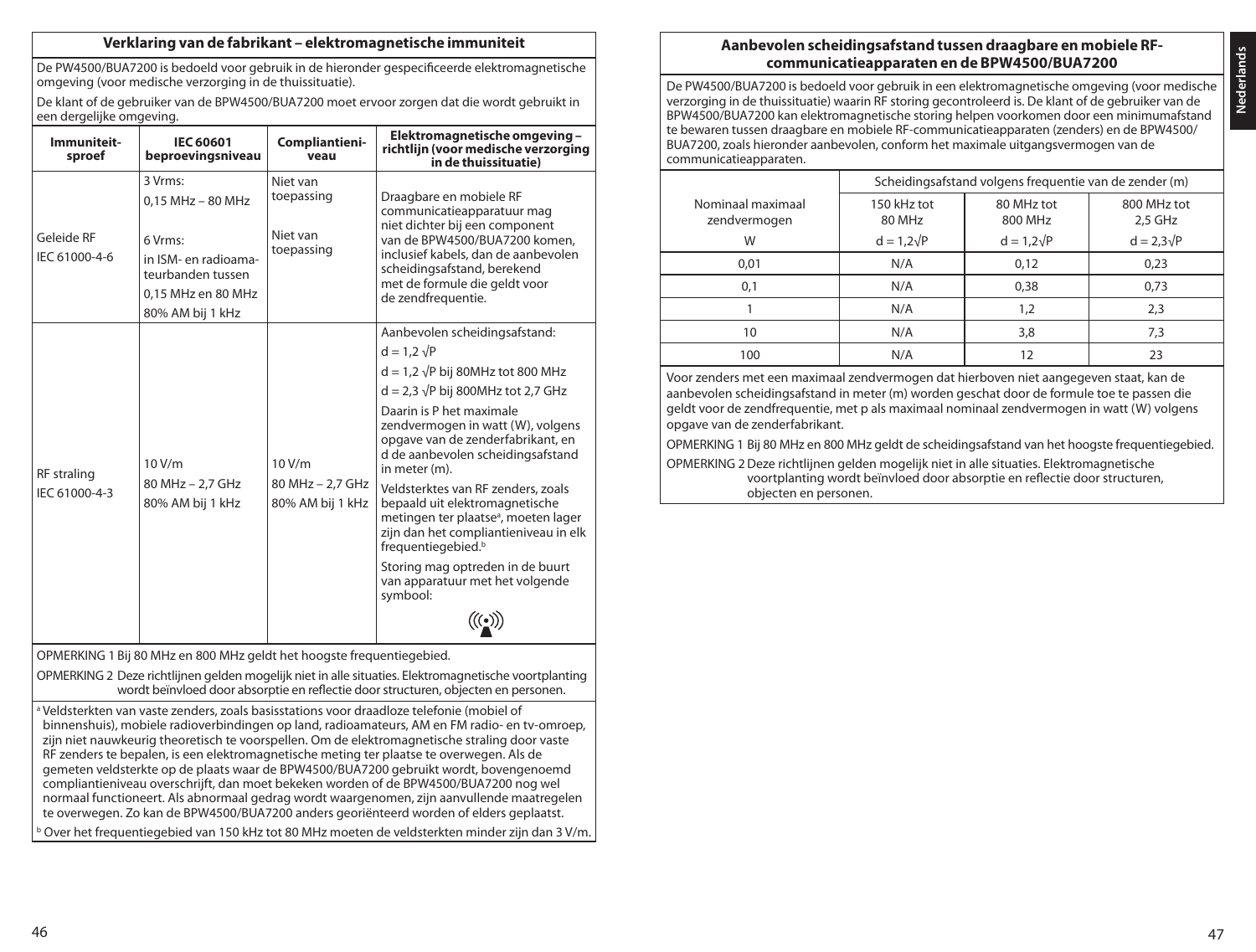|                                       |                             | De klant of de gebruiker van de BPW4500/BUA7200 moet ervoor zorgen dat die wordt gebruikt in een dergelijke omgeving. |                                          |                                                                                                                                                                                          |                       |                                                 | Compliantieniveau                                             |
|---------------------------------------|-----------------------------|-----------------------------------------------------------------------------------------------------------------------|------------------------------------------|------------------------------------------------------------------------------------------------------------------------------------------------------------------------------------------|-----------------------|-------------------------------------------------|---------------------------------------------------------------|
| <b>Beproevingsfrequentie</b><br>(MHz) | Band <sup>a)</sup><br>(MHz) | Toepassing <sup>a)</sup>                                                                                              | Modulatie <sup>b)</sup>                  | Maximumvermogen<br>(W)                                                                                                                                                                   | <b>Afstand</b><br>(m) | <b>Beproevingsniveau</b><br>immuniteit<br>(V/m) | (V/m)<br>(voor medische<br>verzorging in de<br>thuissituatie) |
| 385                                   | 380-390                     | TETRA 400                                                                                                             | Pulsmodulatie b)<br>18 Hz                | 1,8                                                                                                                                                                                      | 0,3                   | 27                                              | 27                                                            |
| 450                                   | $430 - 470$                 | GMRS 460,<br><b>FRS 460</b>                                                                                           | FMC<br>$±5$ kHz afwijking<br>1 kHz sinus | $\overline{2}$                                                                                                                                                                           | 0,3                   | 28                                              | 28                                                            |
| 710                                   |                             |                                                                                                                       |                                          |                                                                                                                                                                                          |                       |                                                 |                                                               |
| 745                                   | $704 - 787$                 | LTE-band 13, 17                                                                                                       | Pulsmodulatie b)<br>217 Hz               | 0,2                                                                                                                                                                                      | 0,3                   | 9                                               | 9                                                             |
| 780                                   |                             |                                                                                                                       |                                          |                                                                                                                                                                                          |                       |                                                 |                                                               |
| 810                                   |                             | GSM 800/900,                                                                                                          |                                          |                                                                                                                                                                                          |                       |                                                 |                                                               |
| 870                                   | $800 - 960$                 | <b>TETRA 800,</b><br><b>iDEN 820,</b>                                                                                 | Pulsmodulatie b)<br>18 Hz                | $\overline{2}$                                                                                                                                                                           | 0,3                   | 28                                              | 28                                                            |
| 930                                   |                             | <b>CDMA 850.</b><br>LTE-band 5                                                                                        |                                          |                                                                                                                                                                                          |                       |                                                 |                                                               |
| 1720                                  |                             | GSM 1800:<br>CDMA 1900;                                                                                               |                                          |                                                                                                                                                                                          |                       |                                                 |                                                               |
| 1845                                  | $1700 - 1990$               | GSM 1900;<br>DECT;                                                                                                    | Pulsmodulatie b)<br>217 Hz               | $\overline{2}$                                                                                                                                                                           | 0,3                   | 28                                              | 28                                                            |
| 1970                                  |                             | LTE-band 1, 3, 4, 25;<br><b>UMTS</b>                                                                                  |                                          |                                                                                                                                                                                          |                       |                                                 |                                                               |
| 2450                                  | $2400 - 2570$               | Bluetooth,<br>WLAN,<br>802.11 b/g/n,<br>RFID 2450,<br>LTE-band 7                                                      | Pulsmodulatie b)<br>217 Hz               | $\overline{2}$                                                                                                                                                                           | 0,3                   | 28                                              | 28                                                            |
| 5 2 4 0                               |                             |                                                                                                                       |                                          |                                                                                                                                                                                          |                       |                                                 |                                                               |
| 5 5 0 0                               | $5100 - 5800$               | WLAN 802.11 a/n                                                                                                       | Pulsmodulatie b)<br>217 Hz               | 0,2                                                                                                                                                                                      | 0,3                   | 9                                               | 9                                                             |
| 5785                                  |                             |                                                                                                                       |                                          |                                                                                                                                                                                          |                       |                                                 |                                                               |
|                                       |                             | De beproevingsafstand van 1 m is toegestaan volgens IEC 61000-4-3.                                                    |                                          | OPMERKING Als het nodig is voor het bereiken van het immuniteitsbeproevingsniveau, mag de afstand van de zendantenne tot de BPW4500/BUA7200 of het ME-systeem worden verminderd tot 1 m. |                       |                                                 |                                                               |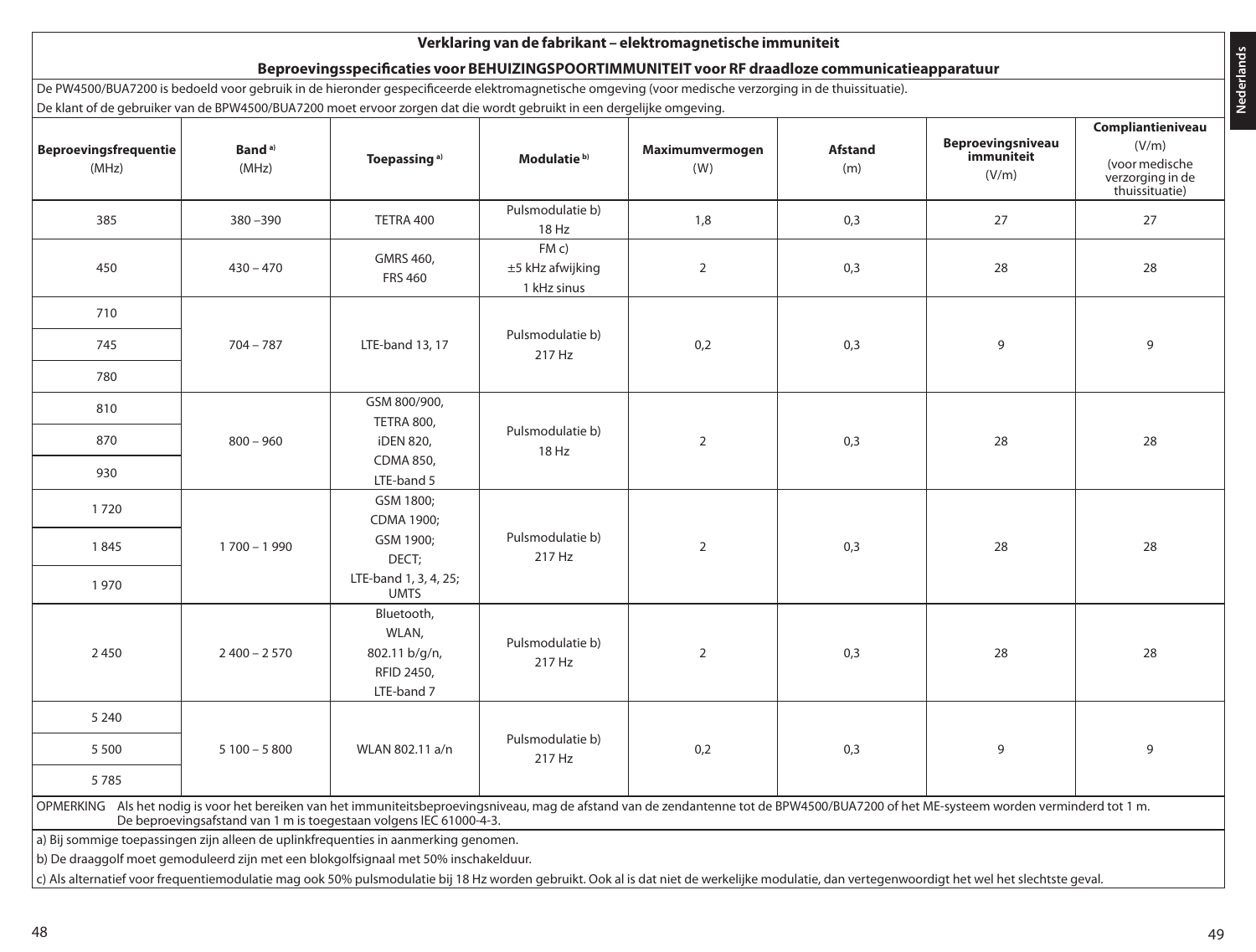# **Produsentens erklæring-elektromagnetisk stråling**

BPW4500/BUA7200 er beregnet på å brukes i et elektromagnetisk miljø (til hjemmesykepleie) slik som angitt nedenfor.

Kunden eller brukeren av BPW4500/BUA7200 må påse at det brukes i et slikt miljø.

| Strålingstest                                             | Samsvar       | Elektromagnetisk miljø-veiledning<br>(for hjemmesykepleie)                                                                                                                           |
|-----------------------------------------------------------|---------------|--------------------------------------------------------------------------------------------------------------------------------------------------------------------------------------|
| RF-stråling<br>CISPR <sub>11</sub>                        | Gruppe 1      | BPW4500/BUA7200 bruker kun RF-energi for intern<br>funksjon. Det har derfor en svært lav RF-stråling og<br>vil trolig ikke forårsake interferens i elektronisk utstyr<br>i nærheten. |
| RF-stråling<br>CISPR <sub>11</sub>                        | Klasse B      |                                                                                                                                                                                      |
| Harmonisk stråling IEC<br>61000-3-2                       | ikke relevant | BPW4500/BUA7200 er egnet for bruk i alle boliger,<br>inkludert i private boliger, og der det er direkte<br>tilkobling til et offentlig lavspenningsnett som                          |
| Spenningssvingninger/<br>flimmerstråling IEC<br>61000-3-3 | ikke relevant | forsyner bygninger brukt til boligformål.                                                                                                                                            |

# **Produsentens erklæring-elektromagnetisk immunitet**

slik som angitt nedenfor. Kunden eller brukeren av BPW4500/BUA7200 må påse at det brukes i et slikt miljø.

BPW4500/BUA7200 er beregnet på å brukes i et elektromagnetisk miljø (til hjemmesykepleie)

| <b>Immunitetstest</b>                                                                                                    | IEC 60601<br>testnivå                                                                                                                                                      | Samsvarsnivå                                                                                                      | <b>Elektromagnetisk</b><br>miljø-veiledning<br>(for hjemmesykepleie)                                                                                                                                                                                                                                                  |  |  |  |
|--------------------------------------------------------------------------------------------------------------------------|----------------------------------------------------------------------------------------------------------------------------------------------------------------------------|-------------------------------------------------------------------------------------------------------------------|-----------------------------------------------------------------------------------------------------------------------------------------------------------------------------------------------------------------------------------------------------------------------------------------------------------------------|--|--|--|
| Elektrostatisk<br>utlading (ESD) IEC<br>61000-4-2                                                                        | Kontakt: +8 kV<br>Luft $\pm 2$ kV, $\pm 4$ kV,<br>$\pm 8$ kV, $\pm 15$ kV                                                                                                  | Kontakt: +8 kV<br>Luft $\pm 2$ kV, $\pm 4$ kV,<br>$\pm 8$ kV, $\pm 15$ kV                                         | Gulv skal være av tre, betong eller<br>keramiske fliser. Hvis gulvet er<br>dekket av et syntetisk materiale.<br>må den relative fuktigheten være<br>minst 30%                                                                                                                                                         |  |  |  |
| Raskt elektrisk<br>forbigående/<br>utbrudd IEC<br>61000-4-4                                                              | + 2kV for strømfor-<br>syningslinjer<br>± 1kV for inngå-<br>ende/utgående<br>linjer                                                                                        | ikke relevant<br>ikke relevant                                                                                    | Kvaliteten på<br>hovednettforsyningen skal<br>være den samme som i et typisk<br>hjemmesykepleie-miljø.                                                                                                                                                                                                                |  |  |  |
| Spenningsstøt IEC<br>61000-4-5                                                                                           | $± 0.5$ kV $. +1$ kV<br>linje(r) til linje(r)<br>$\pm$ 0,5kV, +1kV,<br>$\pm$ 2kV linje(r) til jord                                                                         | ikke relevant<br>ikke relevant.                                                                                   | Kvaliteten på<br>hovednettforsyningen skal<br>være den samme som i et typisk<br>hjemmesykepleie-miljø.                                                                                                                                                                                                                |  |  |  |
| Spenningsfall,<br>korte avbrudd og<br>spenningsvariasjoner<br>på strømforsyningens<br>inngående linjer IEC<br>61000-4-11 | Spenningsfall:<br>0 % $U_{\tau}$ ; 0,5 syklus<br>$0\% U$ ; 1 syklus<br>$70\% U$ ;<br>25/30 sykluser<br>Korte spennings-<br>avbrudd:<br>$0\% U_{\star i}$<br>250/300 syklus | Spenningsfall:<br>ikke relevant<br>ikke relevant<br>ikke relevant<br>Korte spennings-<br>avbrudd<br>ikke relevant | Kvaliteten på<br>hovednettforsyningen skal<br>være den samme som i et typisk<br>hjemmesykepleie-miljø.<br>Hvis brukeren av BPW4500/<br>BUA7200 må være i stand<br>til å fortsette bruken under<br>strømbrudd, anbefales det at<br>BPW4500/BUA7200 får strøm<br>fra en avbruddsfri strømforsyning<br>eller et batteri. |  |  |  |
| Strømfrekvens<br>(50, 60 Hz)<br>magnetfelt IEC<br>61000-4-8                                                              | 30A/m<br>50 Hz eller 60 Hz                                                                                                                                                 | 30 A/m<br>50 Hz og 60 Hz                                                                                          | BPW4500/BUA7200<br>strømfrekvensens magnetfelt<br>skal være på et nivå som er vanlig<br>i et typisk hjemmesykepleie-miljø.                                                                                                                                                                                            |  |  |  |
| MERK UT er AC nettspenning før anvendelse av testnivået.                                                                 |                                                                                                                                                                            |                                                                                                                   |                                                                                                                                                                                                                                                                                                                       |  |  |  |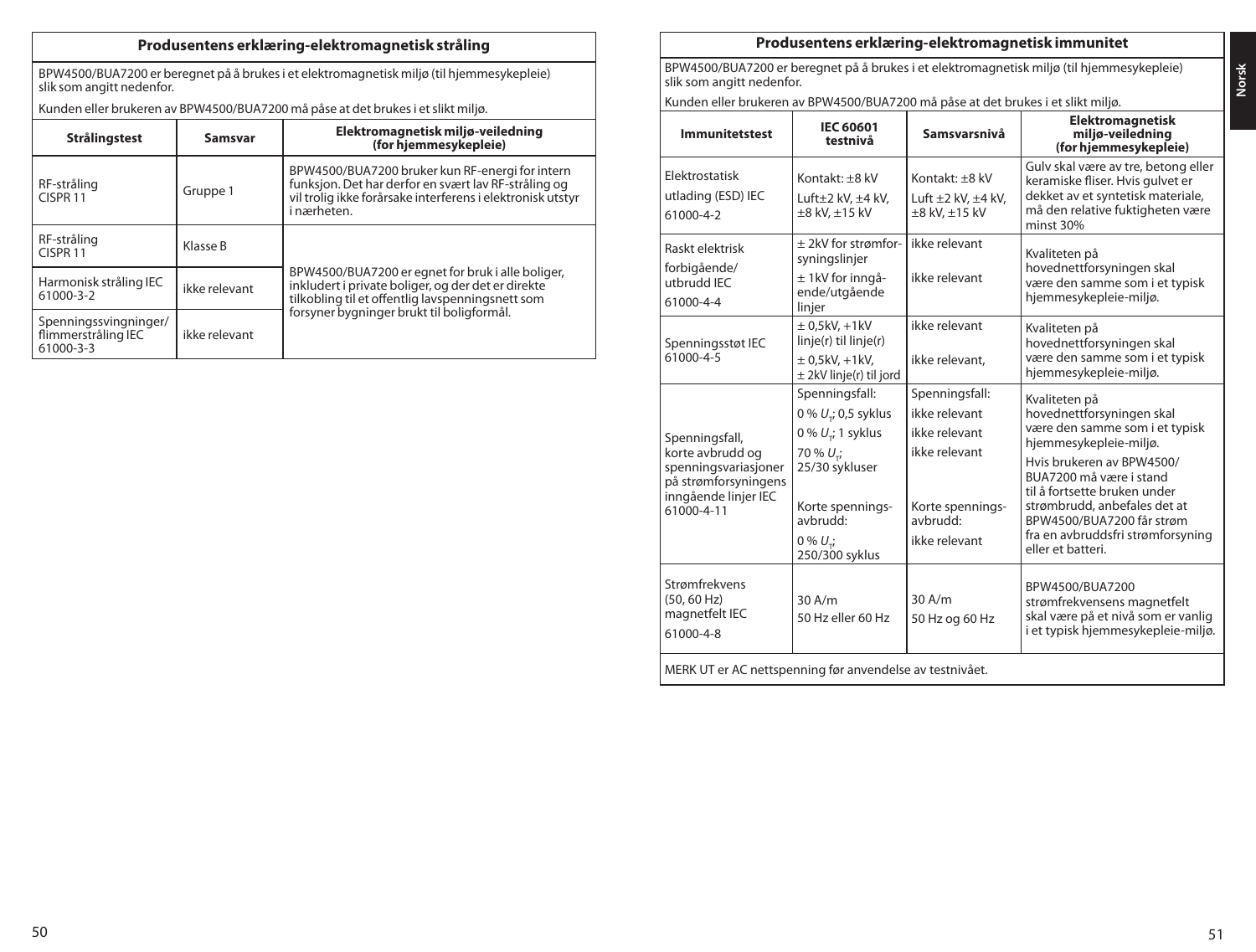### **Produsentene erklæring-elektromagnetisk immunitet**

BPW4500/BUA7200 er beregnet på å brukes i et elektromagnetisk miljø (til hjemmesykepleie) slik som angitt nedenfor.

Kunden eller brukeren av BPW4500/BUA7200 må påse at det brukes i et slikt miljø.

| <b>Immunitetstest</b>                                                                                                                                                                                                                                                                                                                                                                                                                                                                                                                                                                                                                                                                                                                                                                                                                 | IEC 60601 testnivå                                                                                               | Samsvarsnivå               | Elektromagnetisk miljø-veiledning<br>(for hjemmesykepleie)                                                                                                                                                                                     |  |
|---------------------------------------------------------------------------------------------------------------------------------------------------------------------------------------------------------------------------------------------------------------------------------------------------------------------------------------------------------------------------------------------------------------------------------------------------------------------------------------------------------------------------------------------------------------------------------------------------------------------------------------------------------------------------------------------------------------------------------------------------------------------------------------------------------------------------------------|------------------------------------------------------------------------------------------------------------------|----------------------------|------------------------------------------------------------------------------------------------------------------------------------------------------------------------------------------------------------------------------------------------|--|
|                                                                                                                                                                                                                                                                                                                                                                                                                                                                                                                                                                                                                                                                                                                                                                                                                                       | 3 Vrms:                                                                                                          | ikke relevant              |                                                                                                                                                                                                                                                |  |
| Ledet RF<br>NEK IEC<br>61000-4-6                                                                                                                                                                                                                                                                                                                                                                                                                                                                                                                                                                                                                                                                                                                                                                                                      | 0.15 MHz - 80 MHz<br>6 Vrms:<br>i ISM og<br>amatørradiobånd<br>mellom<br>0,15 MHz og 80 MHz<br>80 % AM ved 1 kHz | ikke relevant              | Bærbart og mobilt RF-<br>kommunikasjonsutstyr skal ikke<br>brukes nærmere noen del av<br>BPW4500/BUA7200, inkludert<br>kablene, enn den anbefalte<br>separasjonsavstanden kalkulert ifølge<br>likningen som gjelder for senderens<br>frekvens. |  |
|                                                                                                                                                                                                                                                                                                                                                                                                                                                                                                                                                                                                                                                                                                                                                                                                                                       |                                                                                                                  |                            | Anbefalt separasjonsavstand:<br>$d = 1.2 \sqrt{P}$                                                                                                                                                                                             |  |
|                                                                                                                                                                                                                                                                                                                                                                                                                                                                                                                                                                                                                                                                                                                                                                                                                                       |                                                                                                                  |                            | $d = 1.2 \sqrt{P}$ 80MHz til 800 MHz                                                                                                                                                                                                           |  |
|                                                                                                                                                                                                                                                                                                                                                                                                                                                                                                                                                                                                                                                                                                                                                                                                                                       |                                                                                                                  |                            | $d = 2.3 \sqrt{P}$ 800MHz til 2.7 GHz                                                                                                                                                                                                          |  |
| Utstrålt RF<br>NEK IEC                                                                                                                                                                                                                                                                                                                                                                                                                                                                                                                                                                                                                                                                                                                                                                                                                | 10V/m<br>80 MHz - 2.7 GHz                                                                                        | 10 V/m<br>80 MHz - 2.7 GHz | Der P er maksimum utgangseffekt for<br>senderen i watt (W) slik som angitt<br>av senderens produsent, og d er den<br>anbefalte separasjonsavstanden i<br>meter (m).                                                                            |  |
| 61000-4-3                                                                                                                                                                                                                                                                                                                                                                                                                                                                                                                                                                                                                                                                                                                                                                                                                             | 80 % AM ved 1 kHz                                                                                                | 80 % AM yed 1 kHz          | Feltstyrker fra faste RF-sendere, som<br>fastslått av en elektromagnetisk<br>stedsmåling, <sup>a</sup> må være lavere enn<br>overensstemmelsesnivået i hvert<br>frekvensområde. <sup>b</sup>                                                   |  |
|                                                                                                                                                                                                                                                                                                                                                                                                                                                                                                                                                                                                                                                                                                                                                                                                                                       |                                                                                                                  |                            | Interferens kan oppstå i nærheten av<br>utstyr merket med følgende symbol:                                                                                                                                                                     |  |
|                                                                                                                                                                                                                                                                                                                                                                                                                                                                                                                                                                                                                                                                                                                                                                                                                                       |                                                                                                                  |                            | $\mathcal{C}(\bullet)$                                                                                                                                                                                                                         |  |
| MERKNAD1                                                                                                                                                                                                                                                                                                                                                                                                                                                                                                                                                                                                                                                                                                                                                                                                                              | Ved 80 MHz og 800 MHz gjelder det høyeste frekvensområdet.                                                       |                            |                                                                                                                                                                                                                                                |  |
| MERKNAD2                                                                                                                                                                                                                                                                                                                                                                                                                                                                                                                                                                                                                                                                                                                                                                                                                              |                                                                                                                  |                            | : Disse retningslinjene vil ikke gjelde i alle situasjoner. Elektromagnetisk spredning<br>påvirkes av absorpsjon og refleksjon fra konstruksjoner, objekter og mennesker.                                                                      |  |
| <sup>a</sup> Feltstyrker fra faste sendere, for eksempel basestasjon for radiotelefoner (mobile/trådløse)<br>og landmobile radioer, amatørradio, AM- og FM-radiosending og TV-sending kan ikke beregnes<br>teoretisk med nøyaktighet. Hvis du vil vurdere det elektromagnetiske miljøet i forbindelse<br>med faste RF-sendere, må du overveie å utføre en elektromagnetisk stedsmåling. Hvis den<br>målte feltstyrken på stedet der BPW4500/BUA7200 brukes overskrider det anvendelige<br>F-overensstemmelsesnivået ovenfor, må BPW4500/BUA7200 observeres for å bekrefte normal<br>drift. Hvis unormal ytelse observeres, kan det være nødvendig med flere tiltak, for eksempel<br>å endre retningen av eller flytte BPW4500/BUA7200<br><sup>b</sup> Over frekvensområdet 150 kHz til 80 MHz bør feltstyrkene være mindre enn 3 V/m. |                                                                                                                  |                            |                                                                                                                                                                                                                                                |  |

# **Anbefalte separasjonsavstander mellom bærbart og mobilt RFkommunikasjonsutstyr og BPW4500/BUA7200**

BPW4500/BUA7200 er beregnet på å brukes i et elektromagnetisk miljø (til hjemmesykepleie) med kontrollert stråling av RF-forstyrrelser. Kunden eller brukeren av BPW4500/BUA7200 kan hjelpe til med å forhindre elektromagnetisk forstyrrelse ved å opprettholde en minsteavstand mellom bærbart og mobilt RF-kommunikasjonsutstyr (sendere) og BPW4500/BUA7200, slik som anbefalt nedenfor, i henhold til maksimum utgangseffekt for kommunikasjonsutstyret.

| Angitt maksimal utgangsef- | Avstand i henhold til senderens frekvens (m) |                   |                     |  |  |
|----------------------------|----------------------------------------------|-------------------|---------------------|--|--|
| fekt for senderen          | 150 kHz til 80 MHz                           | 80-800 MHz        | 800 MHz til 2.5 GHz |  |  |
| W                          | $d = 1.2\sqrt{P}$                            | $d = 1.2\sqrt{P}$ | $d = 2.3\sqrt{P}$   |  |  |
| 0.01                       | N/A                                          | 0,12              | 0,23                |  |  |
| 0,1                        | N/A                                          | 0.38              | 0,73                |  |  |
|                            | N/A                                          | 1.2               | 2,3                 |  |  |
| 10                         | N/A                                          | 3,8               | 7,3                 |  |  |
| 100                        | N/A                                          |                   | 23                  |  |  |

For sendere med en angitt maksimal utgangseffekt som ikke er oppført ovenfor, kan den anbefalte separasjonsavstanden d i meter (m) bestemmes ved å bruke likningen for senderfrekvensen, der p er senderens maksimale utgangseffekt i watt (W) slik som angitt av senderens produsent.

MERKNAD1 Ved 80 MHz og 800 MHz gjelder separasjonsavstanden for det øvre frekvensområdet.

MERKNAD2 Disse retningslinjene vil ikke gjelde i alle situasjoner. Elektromagnetisk spredning påvirkes av absorpsjon og refleksjon fra konstruksjoner, objekter og mennesker.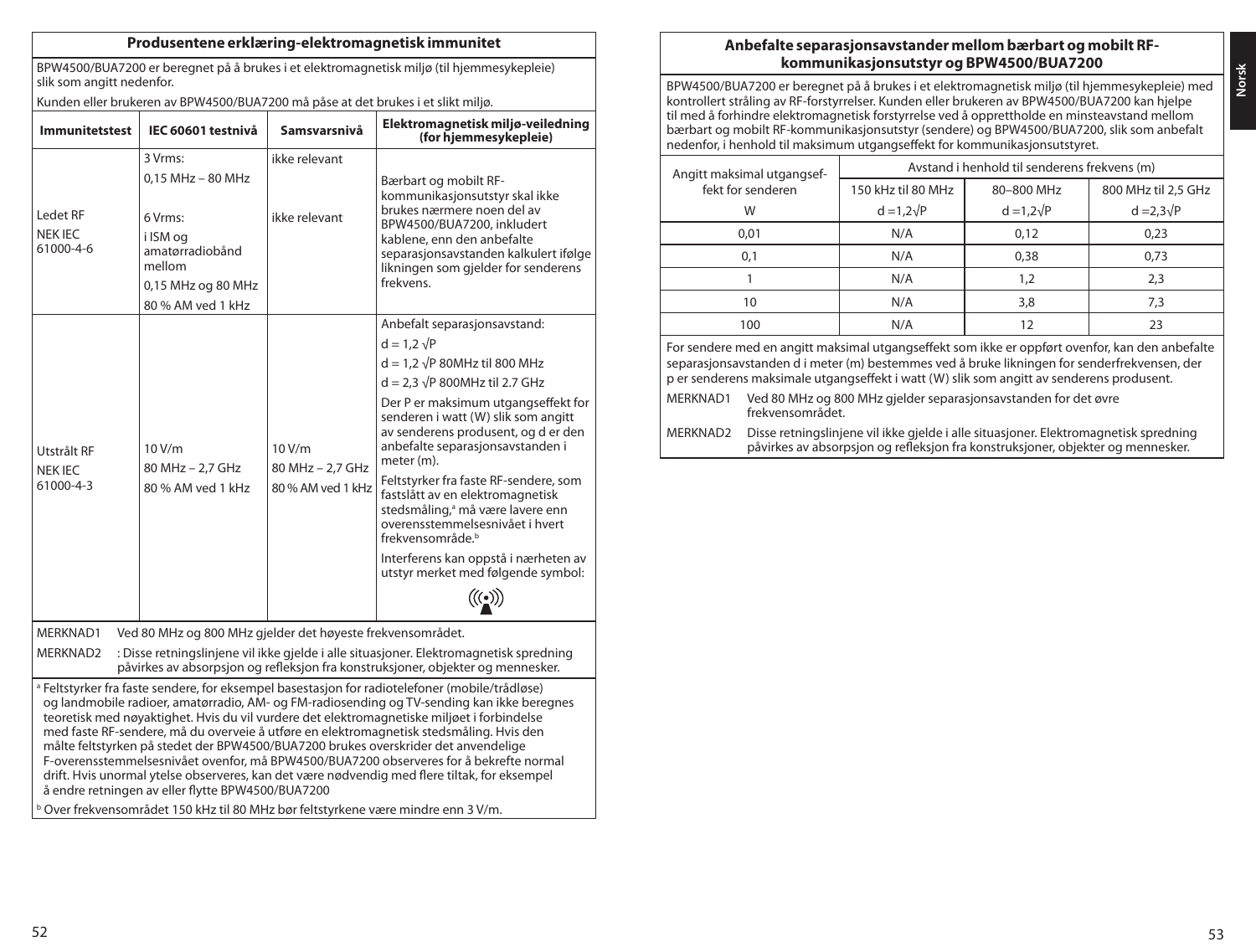# **Produsentens erklæring-elektromagnetisk immunitet**

# **Testspesifikasjoner for KAPSLINGSPORT IMMUNITET mot trådløst RF-kommunikasjonsutstyr**

BPW4500/BUA7200 er beregnet på å brukes i et elektromagnetisk miljø (til hjemmesykepleie) slik som angitt nedenfor. Kunden eller brukeren av BPW4500/BUA7200 må påse at det brukes i et slikt miljø.

| <b>Testfrekvens</b><br>(MHz)                                                                                                                                                                                           | Bånd <sup>a)</sup><br>(MHz) | where the protection of the soul born zoo ma pase at actibitates i cessite miljo.<br>Kommunikasjonssys-<br>tem <sup>a)</sup> | Modulasjon <sup>b)</sup>             | <b>Maksimal effekt</b><br>(W) | Avstand<br>(m) | <b>IMMUNITETSTESTNIVÅ</b><br>(V/m) | SamsvarsNIVÅ<br>(V/m)       |
|------------------------------------------------------------------------------------------------------------------------------------------------------------------------------------------------------------------------|-----------------------------|------------------------------------------------------------------------------------------------------------------------------|--------------------------------------|-------------------------------|----------------|------------------------------------|-----------------------------|
| 385                                                                                                                                                                                                                    | $380 - 390$                 | TETRA 400                                                                                                                    | Pulsmodulasjon b)                    | 1,8                           | 0,3            | 27                                 | (for hjemmesykepleie)<br>27 |
|                                                                                                                                                                                                                        |                             |                                                                                                                              | 18 Hz                                |                               |                |                                    |                             |
| 450                                                                                                                                                                                                                    | $430 - 470$                 | GMRS 460,<br><b>FRS 460</b>                                                                                                  | FM c)<br>±5 kHz avvik<br>1 kHz sinus | $\overline{2}$                | 0,3            | 28                                 | 28                          |
| 710                                                                                                                                                                                                                    |                             |                                                                                                                              |                                      |                               |                |                                    |                             |
| 745                                                                                                                                                                                                                    | $704 - 787$                 | LTE bånd 13, 17                                                                                                              | Pulsmodulasjon b)<br>217 Hz          | 0,2                           | 0,3            | 9                                  | 9                           |
| 780                                                                                                                                                                                                                    |                             |                                                                                                                              |                                      |                               |                |                                    |                             |
| 810                                                                                                                                                                                                                    |                             | GSM 800/900,                                                                                                                 |                                      |                               |                |                                    |                             |
| 870                                                                                                                                                                                                                    | $800 - 960$                 | TETRA 800,<br><b>iDEN 820,</b>                                                                                               | Pulsmodulasjon b)<br>18 Hz           | $\overline{2}$                | 0,3            | 28                                 | 28                          |
| 930                                                                                                                                                                                                                    |                             | CDMA 850,<br>LTE bånd 5                                                                                                      |                                      |                               |                |                                    |                             |
| 1720                                                                                                                                                                                                                   |                             | GSM 1800;<br>CDMA 1900;                                                                                                      |                                      |                               |                |                                    |                             |
| 1845                                                                                                                                                                                                                   | $1700 - 1990$               | GSM 1900;<br>DECT;                                                                                                           | Pulsmodulasjon b)<br>217 Hz          | $\overline{2}$                | 0,3            | 28                                 | 28                          |
| 1970                                                                                                                                                                                                                   |                             | LTE bånd 1, 3, 4, 25;<br><b>UMTS</b>                                                                                         |                                      |                               |                |                                    |                             |
| 2450                                                                                                                                                                                                                   | $2400 - 2570$               | Blåtann,<br>LAN,<br>802.11 b/g/n,<br>RFID 2450,<br>LTE bånd 7                                                                | Pulsmodulasjon b)<br>217 Hz          | $\overline{2}$                | 0,3            | 28                                 | 28                          |
| 5 2 4 0                                                                                                                                                                                                                |                             |                                                                                                                              |                                      |                               |                |                                    |                             |
| 5 5 0 0                                                                                                                                                                                                                | $5100 - 5800$               | WLAN 802.11 a/n                                                                                                              | Pulsmodulasjon b)<br>217 Hz          | 0,2                           | 0,3            | 9                                  | 9                           |
| 5785                                                                                                                                                                                                                   |                             |                                                                                                                              |                                      |                               |                |                                    |                             |
| Hvis det er nødvendig for å oppnå IMMUNITETSTESTNIVÅET, kan avstanden mellom senderens antenne og BPW4500/BUA7200 eller ME SYSTEMET reduseres til 1 m.<br>MERKNAD<br>Testavstanden på 1 m er tillatt av IEC 61000-4-3. |                             |                                                                                                                              |                                      |                               |                |                                    |                             |
| a) Kun uplink-frekvensene er inkludert i noen av kommunikasjonssystemene.                                                                                                                                              |                             |                                                                                                                              |                                      |                               |                |                                    |                             |
|                                                                                                                                                                                                                        |                             | b) Bæreren skal moduleres ved bruk av et 50 % arbeidssyklus-firkantbølgesignal.                                              |                                      |                               |                |                                    |                             |
| c) 50 % pulsmodulasjon ved 18 Hz kan brukes som et alternativ til FM-modulasjon fordi selv om det ikke representerer faktisk modulasjon, vil det være det verste tilfellet.                                            |                             |                                                                                                                              |                                      |                               |                |                                    |                             |

**Norsk**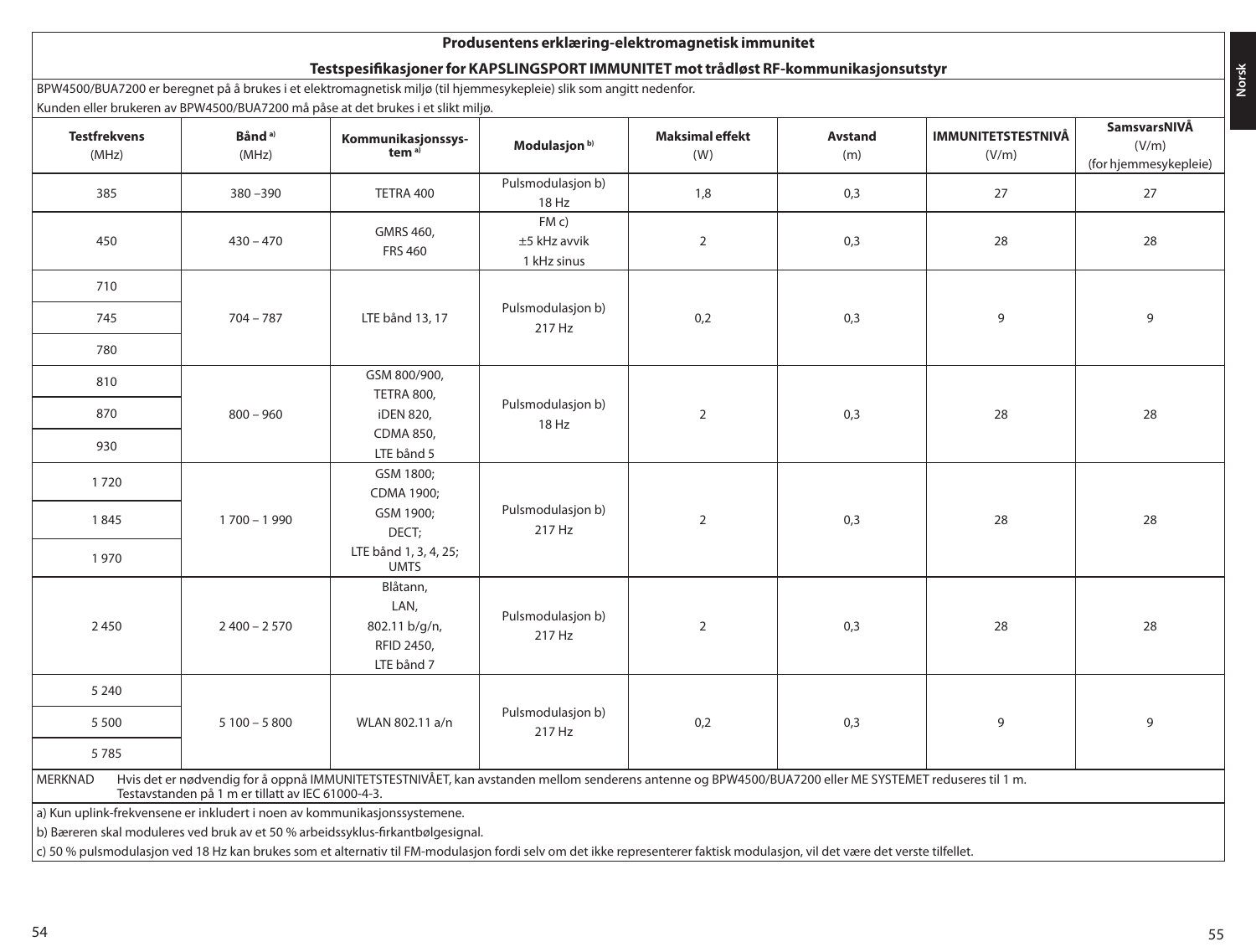# **Deklaracja producenta – emisje elektromagnetyczne**

Wyrób BPW4500/BUA7200 jest przeznaczony do stosowania w środowisku elektromagnetycznym (do domowej opieki zdrowotnej) zgodnym z poniższą specyfikacją.

Nabywca lub użytkownik wyrobu BPW4500/BUA7200 powinien zadbać o jego użytkowanie w takim właśnie środowisku.

| Test emisji                                               | Zgodność    | Srodowisko elektromagnetyczne - wytyczne<br>(dla domowego środowiska opieki zdrowotnej)                                                                                                                                                                                                       |
|-----------------------------------------------------------|-------------|-----------------------------------------------------------------------------------------------------------------------------------------------------------------------------------------------------------------------------------------------------------------------------------------------|
| Emisja w zakresie<br>czestotliwości<br>radiowych CISPR 11 | Grupa 1     | Wyrób BPW4500/BUA7200 wykorzystuje energie<br>czestotliwości radiowych wyłącznie w ramach<br>funkcionowania wewnetrznego. Dlatego też emisie<br>częstotliwości radiowych są bardzo niskie i nie<br>powinny powodować zakłóceń w pracy urzadzeń<br>elektronicznych znajdujących się w pobliżu. |
| Emisja w zakresie<br>czestotliwości<br>radiowych CISPR 11 | Klasa B     | Wyrób BPW4500/BUA7200 nadaje się do stosowania                                                                                                                                                                                                                                                |
| Emisie harmoniczne<br>IEC 61000-3-2                       | Nie dotyczy | we wszystkich budynkach, w tym budynkach<br>mieszkalnych oraz bezpośrednio podłączonych do<br>publicznej sieci zasilania o niskim napięciu, która zasila                                                                                                                                      |
| Wahania napiecia/<br>emisje migotania<br>IEC 61000-3-3    | Nie dotyczy | budynki używane w celach mieszkalnych.                                                                                                                                                                                                                                                        |

### **Deklaracja producenta – odporność elektromagnetyczna**

Wyrób BPW4500/BUA7200 jest przeznaczony do stosowania w środowisku elektromagnetycznym (do domowej opieki zdrowotnej) zgodnym z poniższą specyfikacją.

Nabywca lub użytkownik wyrobu BPW4500/BUA7200 powinien zadbać o jego użytkowanie w takim właśnie środowisku.

| Test odporności                                                                                                                                         | <b>IEC 60601</b><br>poziom testów                                                                                                               | Poziom<br>zgodności                                                                              | Środowisko<br>elektromagnetyczne – wytyczne<br>(dla domowego środowiska<br>opieki zdrowotnej)                                                                                                                                                                                                             |  |  |
|---------------------------------------------------------------------------------------------------------------------------------------------------------|-------------------------------------------------------------------------------------------------------------------------------------------------|--------------------------------------------------------------------------------------------------|-----------------------------------------------------------------------------------------------------------------------------------------------------------------------------------------------------------------------------------------------------------------------------------------------------------|--|--|
| Wyładowania<br>elektrostatyczne<br>(ESD) IEC<br>61000-4-2                                                                                               | W bezpośrednim<br>kontakcie: + 8 kV<br>Powietrze: ±2 kV.<br>±4 kV, ±8 kV,<br>$+15$ kV                                                           | W bezpośrednim<br>kontakcie: + 8 kV<br>Powietrze: ±2 kV.<br>$\pm 4$ kV, $\pm 8$ kV,<br>$+15$ kV  | Podłoga powinna być wykonana<br>z drewna, betonu lub płytek<br>ceramicznych. Jeśli podłoga jest<br>pokryta materiałem syntetycznym,<br>wilgotność wzgledna powinna<br>wynosić co najmniej 30%.                                                                                                            |  |  |
| Szybkie stany<br>nieustalone/<br>wyładowania<br>elektryczne IEC<br>61000-4-4                                                                            | + 2 kV dla linii<br>zasilania<br>+ 1 kV dla linii<br>wejścia/wyjścia                                                                            | Nie dotyczy<br>Nie dotyczy                                                                       | Jakość zasilania elektrycznego<br>powinna być odpowiednia dla<br>typowego środowiska domowej<br>opieki zdrowotnej.                                                                                                                                                                                        |  |  |
| Przepiecie IEC<br>61000-4-5                                                                                                                             | $\pm$ 0.5 kV, $+1$ kV od<br>linii do linii<br>$\pm$ 0.5 kV, +1 kV,<br>+ 2 kV od linii do<br>uziemienia                                          | Nie dotyczy<br>Nie dotyczy                                                                       | Jakość zasilania elektrycznego<br>powinna być odpowiednia dla<br>typowego środowiska domowej<br>opieki zdrowotnej.                                                                                                                                                                                        |  |  |
| Spadki napiecia,<br>krótkie przerwy w<br>zasilanju i zmienność<br>napięcia w liniach<br>wejściowych zasilania<br>sieciowego zgodnie<br>z IEC 61000-4-11 | Spadki napięcia:<br>0% U <sub>ri</sub> 0,5 cyklu<br>0% U.; 1 cykl<br>70% U.; 25/30 cykli<br>Zaniki napięcia:<br>0% U <sub>1</sub> 250/300 cykli | Spadki napiecia:<br>Nie dotyczy<br>Nie dotyczy<br>Nie dotyczy<br>Zaniki napięcia:<br>Nie dotyczy | Jakość zasilania elektrycznego<br>powinna być odpowiednia dla<br>typowego środowiska domowej<br>opieki zdrowotnej.<br>Jeśli użytkownik wyrobu<br>BPW4500/BUA7200 wymaga pracy<br>ciągłej podczas zaniku zasilania,<br>zaleca się zasilanie wyrobu<br>BPW4500/BUA7200 z urządzenia<br>UPS lub akumulatora. |  |  |
| Czestotliwość<br>zasilania<br>(50, 60 Hz), pole<br>magnetyczne<br>zgodnie z IEC<br>61000-4-8                                                            | 30A/m<br>50 Hz lub 60 Hz                                                                                                                        | $30$ A/m<br>50 Hz i 60 Hz                                                                        | Pola magnetyczne o częstotliwości<br>pradu zasilającego wyrobu<br>BPW4500/BUA7200 powinny<br>występować na poziomie<br>charakterystycznym dla typowych<br>środowisk domowej opieki<br>zdrowotnej.                                                                                                         |  |  |
| UWAGA: UT to napiecie zasilania AC przed zastosowaniem poziomu testowego.                                                                               |                                                                                                                                                 |                                                                                                  |                                                                                                                                                                                                                                                                                                           |  |  |

**Polski**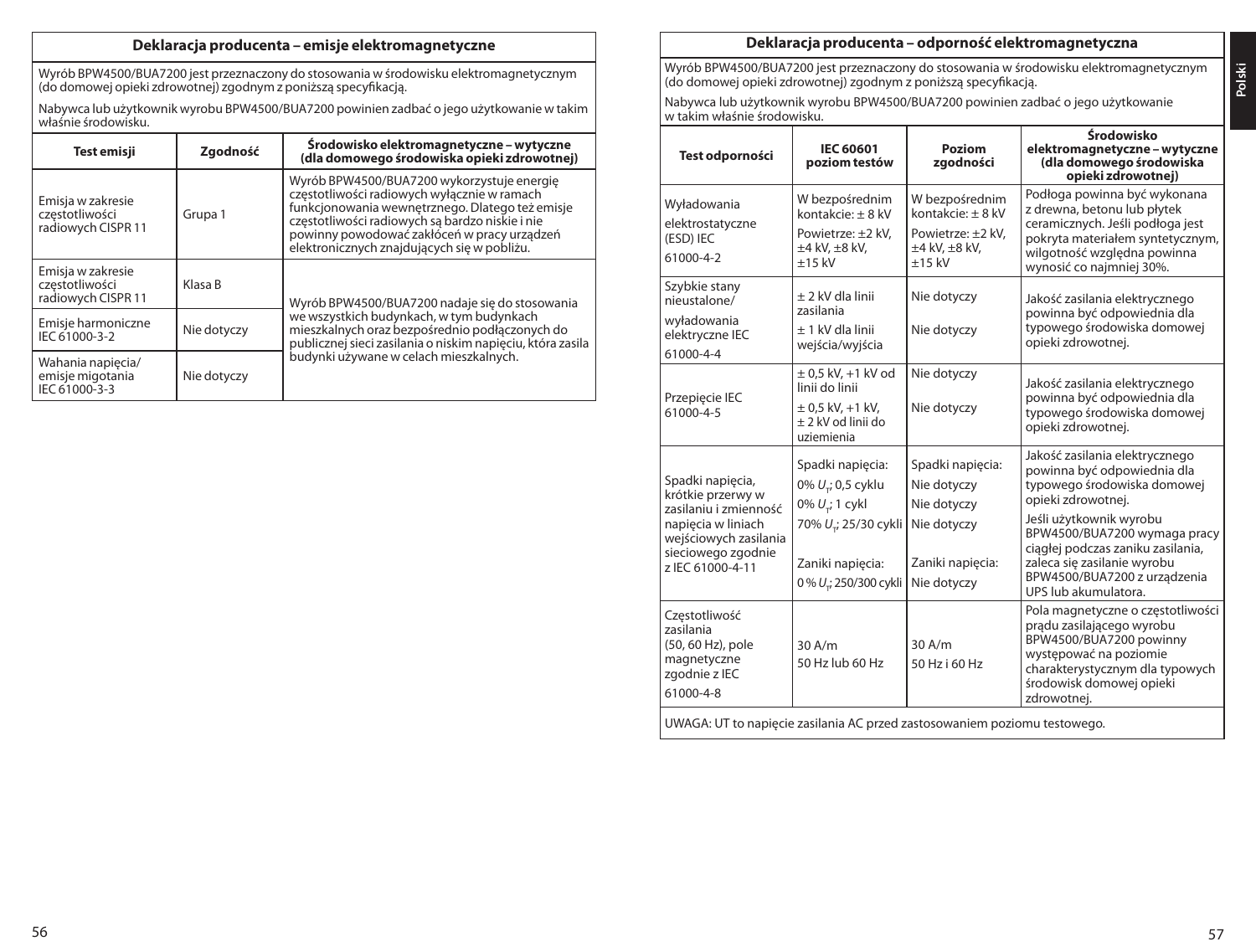### **Deklaracja producenta – odporność elektromagnetyczna**

Wyrób BPW4500/BUA7200 jest przeznaczony do stosowania w środowisku elektromagnetycznym (do domowej opieki zdrowotnej) zgodnym z poniższą specyfikacją.

Nabywca lub użytkownik wyrobu BPW4500/BUA7200 powinien zapewnić jego użytkowanie w takim właśnie środowisku.

| Test odporności                                                                                                                                                                                                                                                                                                                                                                                                                                                                                                                                                                                                                                                                                                                                                                                                                                                                                                                                                                                                          | IEC 60601 poziom<br>testów                                                                                                                                  | Poziom<br>zaodności                             | Środowisko elektromagnetyczne<br>– wytyczne (dla domowego<br>środowiska opieki zdrowotnej)                                                                                                                                                                                                                                                                                                                                                                                                                                                                                                                                                                                                                        |  |  |  |
|--------------------------------------------------------------------------------------------------------------------------------------------------------------------------------------------------------------------------------------------------------------------------------------------------------------------------------------------------------------------------------------------------------------------------------------------------------------------------------------------------------------------------------------------------------------------------------------------------------------------------------------------------------------------------------------------------------------------------------------------------------------------------------------------------------------------------------------------------------------------------------------------------------------------------------------------------------------------------------------------------------------------------|-------------------------------------------------------------------------------------------------------------------------------------------------------------|-------------------------------------------------|-------------------------------------------------------------------------------------------------------------------------------------------------------------------------------------------------------------------------------------------------------------------------------------------------------------------------------------------------------------------------------------------------------------------------------------------------------------------------------------------------------------------------------------------------------------------------------------------------------------------------------------------------------------------------------------------------------------------|--|--|--|
| Przewodzone<br>czestotliwości<br>radiowe<br>IEC 61000-4-6                                                                                                                                                                                                                                                                                                                                                                                                                                                                                                                                                                                                                                                                                                                                                                                                                                                                                                                                                                | 3 Vrms:<br>0.15 MHz - 80 MHz<br>6 Vrms:<br>w przypadku PMN<br>i amatorskich<br>czestotliwości<br>radiowych między<br>0.15 MHz i 80 MHz<br>80% AM przy 1 kHz | Nie dotyczy<br>Nie dotyczy                      | Przenośne i mobilne urządzenia<br>do łączności z wykorzystaniem<br>częstotliwości radiowych powinny<br>być używane w odległości od<br>jakiegokolwiek elementu wyrobu<br>BPW4500/BUA7200, także<br>przewodów, nie mniejszej niż zalecana<br>odległość oddzielenia obliczana<br>z równania uwzględniającego<br>częstotliwość nadajnika.                                                                                                                                                                                                                                                                                                                                                                             |  |  |  |
| Promieniowanie<br>10 V/m<br>częstotliwości<br>80 MHz - 2,7 GHz<br>radiowych<br>80% AM przy 1 kHz<br>IEC 61000-4-3                                                                                                                                                                                                                                                                                                                                                                                                                                                                                                                                                                                                                                                                                                                                                                                                                                                                                                        |                                                                                                                                                             | 10 V/m<br>80 MHz - 2,7 GHz<br>80% AM przy 1 kHz | Zalecana odległość oddzielenia:<br>$d = 1.2 \sqrt{P}$<br>$d = 1.2 \sqrt{P} 80$ MHz do 800 MHz<br>$d = 2.3 \sqrt{P}$ 800MHz do 2.7 GHz<br>Gdzie P jest maksymalną znamionową<br>mocą wyjściową nadajnika w watach<br>(W) zgodnie z danymi producenta<br>nadajnika, a d jest zalecana odległościa<br>oddzielenia w metrach (m).<br>Nateżenie pola elektromagnetycznego<br>stałych nadajników radiowych, określone<br>w wyniku badania lokalizacji obiektu<br>elektromagnetycznego, <sup>a</sup> powinno być<br>niższe niż poziom zgodności w każdym z<br>zakresów częstotliwości. <sup>b</sup><br>Zakłócenia mogą wystąpić w pobliżu<br>urządzeń oznaczonych następującym<br>symbolem:<br>$(\underline{(\bullet)})$ |  |  |  |
| <b>UWAGA1</b><br>Przy 80 MHz i 800 MHz stosuje się wyższy zakres częstotliwości.<br>UWAGA 2<br>Wytyczne te mogą nie mieć zastosowania we wszystkich sytuacjach. Na propagację<br>elektromagnetyczną wpływa pochłanianie i odbicia od budynków, przedmiotów i ludzi.                                                                                                                                                                                                                                                                                                                                                                                                                                                                                                                                                                                                                                                                                                                                                      |                                                                                                                                                             |                                                 |                                                                                                                                                                                                                                                                                                                                                                                                                                                                                                                                                                                                                                                                                                                   |  |  |  |
| a Teoretycznie nie można dokładnie przewidzieć natężenia pola elektromagnetycznego stałych<br>nadajników, takich jak stacje bazowe dla telefonów komórkowych i bezprzewodowych, naziemne<br>stacje radiowe, radio amatorskie, stacje AM i FM oraz stacje telewizyjne. Aby ocenić środowisko<br>elektromagnetyczne wytwarzane przez stacjonarne nadajniki radiowe, należy wziąć pod uwagę<br>badanie miejsca występowania fal elektromagnetycznych. Jeśli zmierzone natężenie pola<br>elektromagnetycznego w miejscu, w którym używany jest wyrób BPW4500/BUA7200, przekracza<br>odpowiedni poziom zgodności z falami radiowymi podany powyżej, należy obserwować wyrób<br>BPW4500/BUA7200 w celu sprawdzenia, czy działa on normalnie. W przypadku zaobserwowania<br>nieprawidłowego działania mogą być konieczne dodatkowe środki, takie jak zmiana położenia lub<br>przemieszczenie wyrobu BPW4500/BUA7200.<br><sup>b</sup> W zakresie częstotliwości 150 kHz do 80 MHz nateżenie pola powinno być mniejsze niż 3 V/m. |                                                                                                                                                             |                                                 |                                                                                                                                                                                                                                                                                                                                                                                                                                                                                                                                                                                                                                                                                                                   |  |  |  |

### **Zalecane odległości oddzielenia pomiędzy przenośnymi i komórkowymi urządzeniami komunikacyjnymi a wyrobem BPW4500/BUA7200**

**Polski**

Wyrób BPW4500/BUA7200 jest przeznaczony do stosowania w środowisku elektromagnetycznym (do domowej opieki zdrowotnej), gdzie istnieje kontrola wypromieniowanych zakłóceń w zakresie częstotliwości radiowych. Klient lub użytkownik wyrobu BPW4500/BUA7200 może pomóc w zapobieganiu powstawania zakłóceń elektromagnetycznych przez utrzymywanie minimalnej odległości pomiędzy przenośnymi i komórkowymi radiowymi urządzeniami komunikacyjnymi (nadajnikami) a wyrobem BPW4500/BUA7200 w sposób zalecony poniżej, odpowiednio do maksymalnej mocy wyjściowej urządzenia komunikacyjnego.

| Maksymalna znamionowa   | Odległość odstępu w zależności od częstotliwości nadajnika (m) |                   |                    |  |  |
|-------------------------|----------------------------------------------------------------|-------------------|--------------------|--|--|
| moc wyjściowa nadajnika | 150 kHz do 80 MHz                                              | 80 MHz do 800 MHz | 800 MHz do 2.5 GHz |  |  |
| W                       | $d = 1.2\sqrt{P}$                                              | $d = 1.2\sqrt{P}$ | $d = 2.3\sqrt{P}$  |  |  |
| 0.01                    | N/A                                                            | 0,12              | 0,23               |  |  |
| 0,1                     | N/A                                                            | 0.38              | 0,73               |  |  |
|                         | N/A                                                            | 1,2               | 2,3                |  |  |
| 10                      | N/A                                                            | 3,8               | 7,3                |  |  |
| 100                     | N/A                                                            | 12                | 23                 |  |  |

Dla nadajników o maksymalnej mocy wyjściowej niewymienionej powyżej, zalecaną odległość oddzielenia d w metrach (m) można oszacować za pomocą równania stosowanego do częstotliwości nadajnika, gdzie p jest maksymalną mocą wyjściową nadajnika w watach (W) zgodnie z informacją producenta nadajnika.

- UWAGA 1 Przy 80 MHz i 800 MHz stosuje się odległość oddzielenia dla wyższego zakresu częstotliwości.
- UWAGA 2 Wytyczne te mogą nie mieć zastosowania we wszystkich sytuacjach. Na propagację elektromagnetyczną wpływa pochłanianie i odbicia od budynków, przedmiotów i ludzi.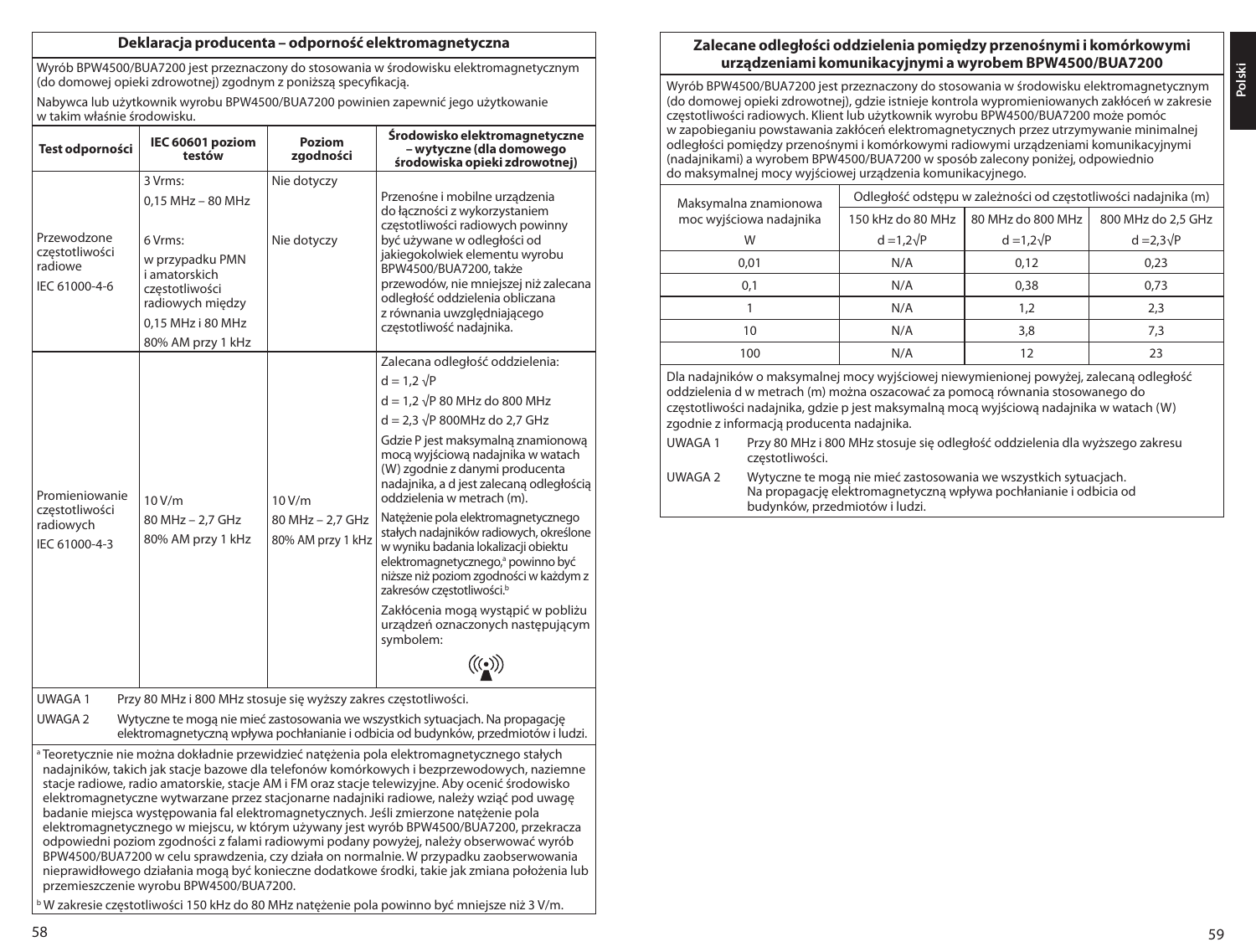### **Deklaracja producenta – odporność elektromagnetyczna Specyfikacje testów ODPORNOŚCI PORTÓW OBUDOWY w urządzeniach bezprzewodowych do łączności z użyciem częstotliwości radiowych** Wyrób BPW4500/BUA7200 jest przeznaczony do stosowania w środowisku elektromagnetycznym (do domowej opieki zdrowotnej) zgodnym z poniższą specyfikacją. Nabywca lub użytkownik wyrobu BPW4500/BUA7200 powinien zadbać o jego użytkowanie w takim właśnie środowisku. **Częstotliwość testowa** (MHz) **Pasmo a)** (MHz) **Usługa a) Modulacja b) Moc maksymalna** (W) **Odległość** (m) **POZIOM TESTU ODPORNOŚCI** (V/m) **Poziom zgodności** (V/m) (do domowej opieki medycznej) <sup>385</sup> 380-390 TETRA 400 Modulacja impulsów b)  $18 \text{ Hz}$  1,8 0,3 27 27 27 450 430–470 GMRS 460, FRS 460 FM c) odchylenie ±5 kHz 1 kHz przebieg sinusoidalny 2 0,3 28 28 710 704–787 LTE pasmo 13, 17 Modulacja impulsów b) 745 704–787 LTE pasmo 13, 17 217 Hz 0,2 0.3 9 9 780 810 800–960 GSM 800/900, TETRA 800, iDEN 820, CDMA 850, LTE pasmo 5 Modulacja impulsów b) 18 Hz <sup>870</sup> <sup>2</sup> 0,3 <sup>28</sup> <sup>28</sup> 930 1 720 1700—1990 GSM 1800; CDMA 1900, GSM 1900; DECT; LTE pasmo 1, 3, 4, 25; UMTS Modulacja impulsów b) 1845 | 1700—1990 | CDH JOURN 1990, 228 | 228 | 229 | 229 | 229 | 229 | 229 | 229 | 229 | 229 | 229 | 229 | 229 1 970 2450 2400-2570 Bluetooth, WI AN 802.11 b/g/n, RFID 2450, LTE pasmo 7 Modulacja impulsów b) 217 Hz 217 Hz 28 28 5 240 5100–5800 WLAN 802.11 a/n  $\left|\begin{array}{cc} \text{Modular} \\ \text{Modular} \end{array}\right|$   $\left|\begin{array}{cc} \text{Modular} \\ \text{217 Hz} \end{array}\right|$ 217 Hz 5 500 0,2 0,3 <sup>9</sup> <sup>9</sup> 5 785 UWAGA Jeżeli jest to konieczne do osiągnięcia POZIOMU TESTU ODPORNOŚCI, odległość między anteną nadawczą a BPW4500/BUA7200 lub SYSTEMEM ME może zostać zmniejszona do 1 m. Odległość testowa 1 m jest dozwolona zgodnie z IEC 61000-4-3. a) Dla niektórych usług uwzględniono wyłącznie częstotliwości pasma. b) Nośna powinna być modulowana sygnałem prostokątnym o współczynniku wypełnienia 50%. c) Alternatywnie do modulacji FM można zastosować 50% modulację impulsową o częstotliwości 18 Hz, gdyż chociaż nie stanowi ona modulacji rzeczywistej, może to być najgorszy przypadek.

**Polski**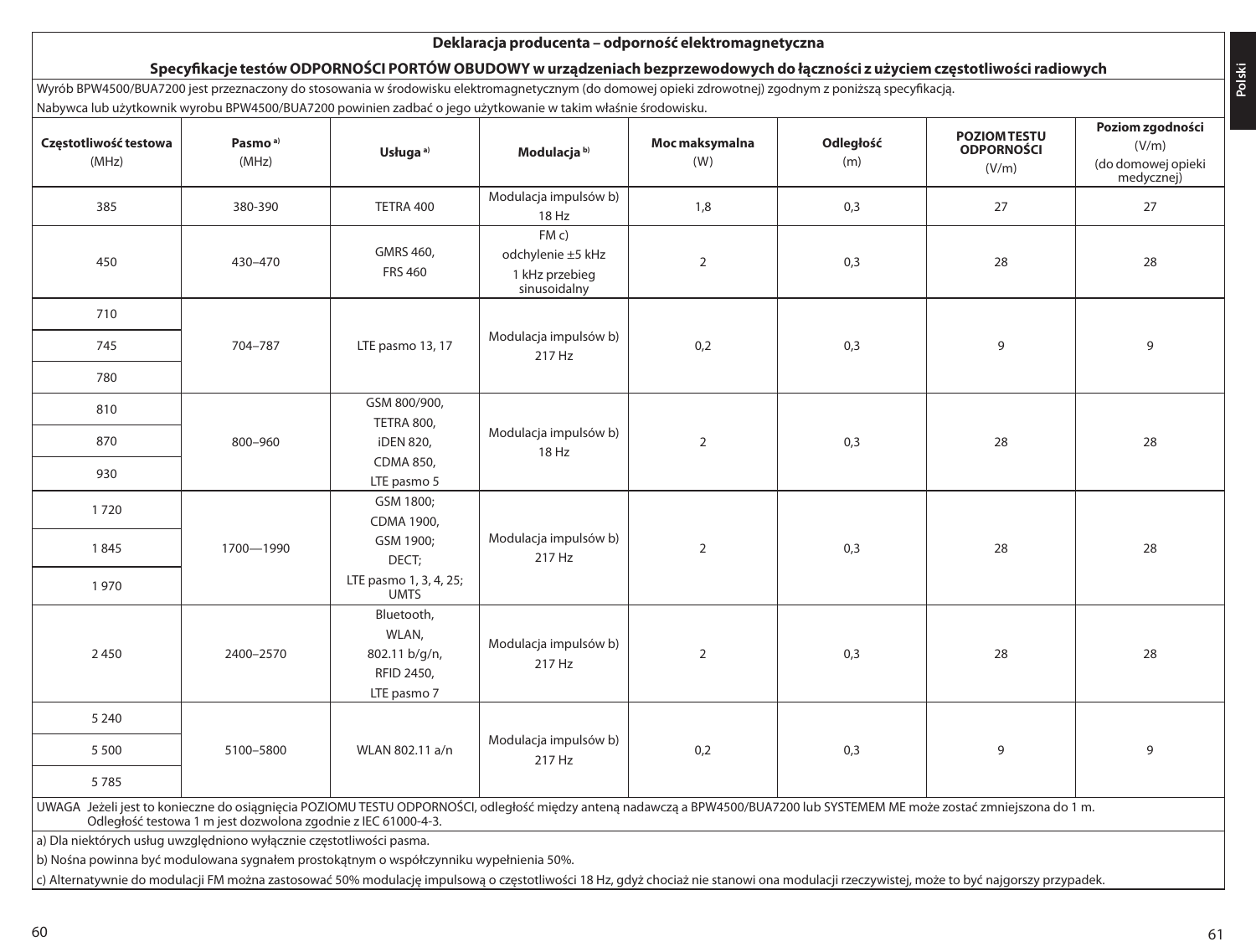### **Declaração do fabricante – emissões eletromagnéticas**

O equipamento BPW4500/BUA7200 destina-se a ser utilizado no ambiente eletromagnético (para cuidados de saúde em casa) especificado abaixo.

O cliente ou o utilizador do equipamento BPW4500/BUA7200 deve garantir que este é utilizado nesse tipo de ambiente.

| Teste de emissões                                                                 | Conformidade | Ambiente eletromagnético - orientações<br>(para ambiente de cuidados de saúde em casa)                                                                                                                                         |  |  |
|-----------------------------------------------------------------------------------|--------------|--------------------------------------------------------------------------------------------------------------------------------------------------------------------------------------------------------------------------------|--|--|
| Emissões de RF<br>CISPR <sub>11</sub>                                             | Grupo 1      | O BPW4500/BUA7200 apenas utiliza energia de RF<br>para o seu funcionamento interno. Por esta razão, as<br>emissões de RF são muito baixas e é pouco provável<br>que causem interferência em equipamento<br>eletrónico próximo. |  |  |
| Emissões de RF<br>CISPR <sub>11</sub>                                             | Classe B     | O BPW4500/BUA7200 é adequado para utilização                                                                                                                                                                                   |  |  |
| Emissões de<br>harmónicas IEC<br>Não aplicável<br>61000-3-2                       |              | em todos os estabelecimentos, incluindo<br>estabelecimentos domésticos e os diretamente<br>ligados à rede pública de fornecimento de energia de<br>baixa tensão que abastece os edifícios utilizados para                      |  |  |
| Flutuações de tensão/<br>emissões intermitentes<br>Não aplicável<br>IEC 61000-3-3 |              | fins domésticos.                                                                                                                                                                                                               |  |  |

### **Declaração do fabricante – imunidade eletromagnética**

O equipamento BPW4500/BUA7200 destina-se a ser utilizado no ambiente eletromagnético (para cuidados de saúde em casa) especificado abaixo.

O cliente ou o utilizador do equipamento BPW4500/BUA7200 deve garantir que este é utilizado nesse tipo de ambiente.

| Teste de imunidade                                                                                                                                           | Nível de teste<br><b>IEC 60601</b>                                                                                                                                             | Nível de<br>conformidade                                                                                            | Ambiente eletromagnético -<br>orientações (para ambiente de<br>cuidados de saúde em casa)                                                                                                                                                                                                                                                                               |
|--------------------------------------------------------------------------------------------------------------------------------------------------------------|--------------------------------------------------------------------------------------------------------------------------------------------------------------------------------|---------------------------------------------------------------------------------------------------------------------|-------------------------------------------------------------------------------------------------------------------------------------------------------------------------------------------------------------------------------------------------------------------------------------------------------------------------------------------------------------------------|
| Descarga<br>eletrostática (ESD) IEC<br>61000-4-2                                                                                                             | Contacto: +8 kV<br>$Ar±2$ kV, $±4$ kV,<br>±8 kV, ±15 kV                                                                                                                        | Contacto: +8 kV<br>$Ar±2$ kV, $±4$ kV,<br>±8 kV, ±15 kV                                                             | Os pisos devem ser de madeira,<br>betão ou revestimento cerâmico.<br>Se os pavimentos estiverem<br>revestidos com material sintético,<br>a humidade relativa deve ser de,<br>pelo menos, 30%                                                                                                                                                                            |
| Transitórios elétricos<br>rápidos/rajada IEC<br>61000-4-4                                                                                                    | $±$ 2kV para cabos<br>de alimentação<br>$±$ 1kV para cabos<br>de entrada/saída                                                                                                 | Não aplicável<br>Não aplicável                                                                                      | A qualidade da eletricidade da<br>rede deve ser a de um ambiente<br>típico de cuidados de saúde<br>em casa.                                                                                                                                                                                                                                                             |
| Sobretensão IEC<br>61000-4-5                                                                                                                                 | $± 0.5$ kV $. +1$ kV<br>cabo(s) para cabo(s)<br>$\pm$ 0,5kV, +1kV,<br>$±$ 2kV cabo(s)<br>para a terra                                                                          | Não aplicável<br>Não aplicável,                                                                                     | A qualidade da eletricidade da<br>rede deve ser a de um ambiente<br>típico de cuidados de saúde<br>em casa.                                                                                                                                                                                                                                                             |
| Ouedas de tensão.<br>interrupções curtas<br>e variações de tensão<br>em linhas de entrada<br>de alimentação<br>IEC 61000-4-11                                | Quedas de tensão:<br>0% $U_{\tau}$ ; 0,5 ciclo<br>0% $U_{\tau}$ ; 1 ciclo<br>70% $U_{\tau i}$<br>$25/30$ ciclos<br>Interrupções<br>de tensão:<br>$0\% U_{ri}$<br>250/300 ciclo | Quedas de tensão:<br>Não aplicável<br>Não aplicável<br>Não aplicável<br>Interrupções<br>de tensão:<br>Não aplicável | A qualidade da eletricidade da<br>rede deve ser a de um ambiente<br>típico de cuidados de saúde em<br>casa.<br>Se o utilizador do BPW4500/<br>BUA7200 precisar de um<br>funcionamento contínuo durante<br>as interrupções na rede elétrica,<br>recomenda-se que o BPW4500/<br>BUA7200 seja alimentado com<br>uma unidade de alimentação<br>ininterrupta ou uma bateria. |
| Campo magnético<br>da freguência da rede<br>(50, 60 Hz) IEC<br>61000-4-8<br>NOTA UT é a tensão da corrente alternada anterior à aplicação do nível do teste. | 30A/m<br>50 Hz ou 60 Hz                                                                                                                                                        | $30$ A/m<br>50 Hz e 60 Hz                                                                                           | Os campos magnéticos da<br>frequência da rede do BPW4500/<br>BUA7200 devem situar-se em níveis<br>característicos de uma localização<br>típica num ambiente de cuidados<br>de saúde em casa típico.                                                                                                                                                                     |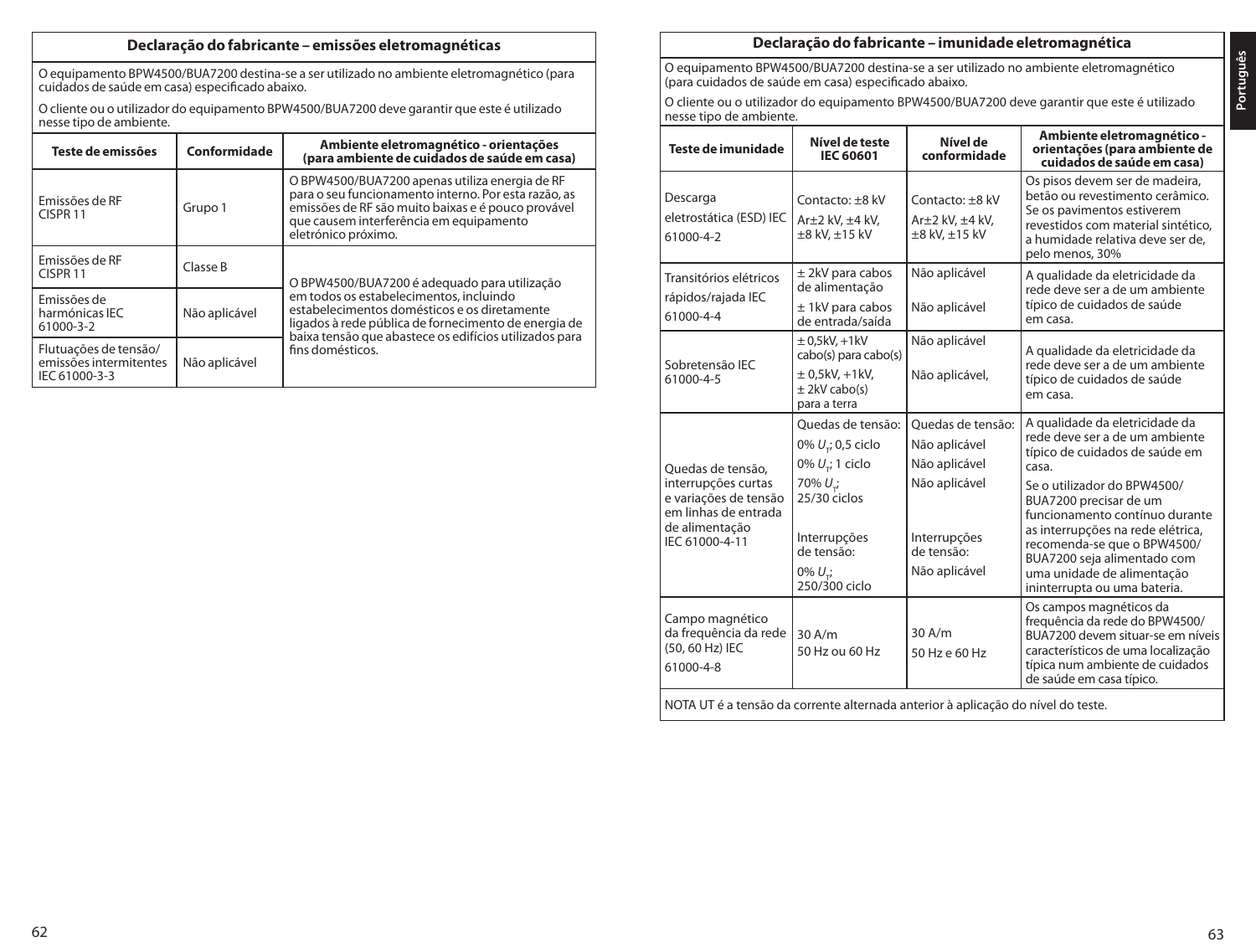### **Declaração do fabricante – imunidade eletromagnética**

O equipamento BPW4500/BUA7200 destina-se a ser utilizado no ambiente eletromagnético (para cuidados de saúde em casa) especificado abaixo.

O cliente ou o utilizador do equipamento BPW4500/BUA7200 deve garantir que este é utilizado nesse tipo de ambiente.

| Teste de<br>imunidade                                                                                                                                                                         | Nível de teste IEC<br>60601                                                                                                 | Nível de<br>conformidade                      | Ambiente eletromagnético -<br>orientações (para ambiente de<br>cuidados de saúde em casa)                                                                                                                                                                                                                                                                                                                                                                                                                                                                                                                                                                                                                    |  |  |
|-----------------------------------------------------------------------------------------------------------------------------------------------------------------------------------------------|-----------------------------------------------------------------------------------------------------------------------------|-----------------------------------------------|--------------------------------------------------------------------------------------------------------------------------------------------------------------------------------------------------------------------------------------------------------------------------------------------------------------------------------------------------------------------------------------------------------------------------------------------------------------------------------------------------------------------------------------------------------------------------------------------------------------------------------------------------------------------------------------------------------------|--|--|
| RF conduzida<br>IEC 61000-4-6                                                                                                                                                                 | 3 Vrms:<br>$0.15$ MHz $-$ 80 MHz<br>6 Vrms:<br>em bandas ISM de<br>radioamador entre<br>0.15 MHz e 80 MHz<br>80% AM a 1 kHz | Não aplicável<br>Não aplicável                | Os equipamentos portáteis e móveis<br>de comunicações por radiofrequência<br>(RF) não devem ser utilizados junto<br>dos componentes do sistema<br>BPW4500/BUA7200, incluindo<br>os cabos, a distâncias inferiores à<br>distância de separação recomendada,<br>calculada a partir da equação<br>aplicável à frequência do transmissor.                                                                                                                                                                                                                                                                                                                                                                        |  |  |
| RF radiada<br>IEC 61000-4-3                                                                                                                                                                   | 10 V/m<br>80 MHz - 2.7 GHz<br>80% AM em 1 kHz                                                                               | 10 V/m<br>80 MHz - 2.7 GHz<br>80% AM em 1 kHz | Distância de separação<br>recomendada:<br>$d = 1.2 \sqrt{P}$<br>$d = 1.2 \sqrt{P}$ 80MHz a 800 MHz<br>$d = 2.3 \sqrt{P} 800 MHz$ a 2.7 GHz<br>Onde P é a potência nominal de saída<br>máxima do transmissor em watts (W), de<br>acordo com o fabricante do transmissor.<br>e d é a distância de separação<br>recomendada em metros (m).<br>As intensidades do campo<br>provenientes de transmissores de RF<br>fixos, determinadas por uma pesquisa<br>eletromagnética do local, <sup>a</sup> devem ser<br>inferiores ao nível de conformidade<br>em cada intervalo da frequência. <sup>b</sup><br>Poderão ocorrer interferências na<br>proximidade de equipamento<br>marcado com o seguinte símbolo:<br>70 W |  |  |
| NOTA1                                                                                                                                                                                         | A 80 MHz e 800 MHz, aplica-se o intervalo da frequência mais elevado.                                                       |                                               |                                                                                                                                                                                                                                                                                                                                                                                                                                                                                                                                                                                                                                                                                                              |  |  |
| Estas linhas de orientação poderão não ser aplicáveis a todas as situações. A propagação<br>NOTA2<br>eletromagnética é afetada pela absorção e pelo reflexo em estruturas, objetos e pessoas. |                                                                                                                             |                                               |                                                                                                                                                                                                                                                                                                                                                                                                                                                                                                                                                                                                                                                                                                              |  |  |
|                                                                                                                                                                                               |                                                                                                                             |                                               | a Teoricamente, não é possível prever com exatidão as intensidades do campo provenientes de<br>transmissores fixos, tais como estações de base para radiotelefones (telemóveis/telefones sem<br>fios) e rádios móveis terrestres, radioamadores, emissões de rádio AM e FM e emissões de TV.<br>Para avaliar o ambiente eletromagnético derivado de transmissores de radiofrequência fixos, deve<br>efetuar-se uma pesquisa eletromagnética do local. Se a intensidade do campo medida no local<br>onde o BPW4500/BUA7200 é utilizado exceder o nível de conformidade de RF aplicável indicado<br>acima, o BPW4500/BUA7200 deve ser monitorizado para verificar o seu funcionamento normal.                  |  |  |

Se essa verificação indicar um desempenho anormal, poderá ser necessário adotar medidas adicionais, tais como a reorientação ou o reposicionamento do BPW4500/BUA7200.

<sup>b</sup> Acima do intervalo da frequência de 150 kHz a 80 MHz, as intensidades do campo devem ser inferiores a 3 V/m.

# **Distância de separação recomendada entre equipamento de comunicações de RF portátil e móvel e o equipamento BPW4500/BUA7200**

O equipamento BPW4500/BUA7200 destina-se a ser utilizado num ambiente eletromagnético (para cuidados de saúde em casa) no qual as perturbações da RF radiada estejam controladas. O cliente ou o utilizador do equipamento BPW4500/BUA7200 pode ajudar a prevenir a interferência eletromagnética mantendo uma distância mínima entre o equipamento de comunicações de RF portátil e móvel (transmissores) e o equipamento BPW4500/BUA7200 como recomendado abaixo, de acordo com a potência de saída máxima do equipamento de comunicações.

|                        | Potência de saída máxima | Distância de separação de acordo com a frequência do transmissor (m) |                   |                   |  |  |
|------------------------|--------------------------|----------------------------------------------------------------------|-------------------|-------------------|--|--|
| nominal do transmissor |                          | 150 kHz a 80 MHz                                                     | 80 MHz a 800 MHz  | 800 MHz a 2.5 GHz |  |  |
|                        | W                        | $d = 1.2\sqrt{P}$                                                    | $d = 1.2\sqrt{P}$ | $d = 2.3\sqrt{P}$ |  |  |
|                        | 0.01                     | N/A                                                                  | 0.12              | 0.23              |  |  |
|                        | 0.1                      | N/A                                                                  | 0.38              | 0,73              |  |  |
|                        |                          | N/A                                                                  | 1.2               | 2.3               |  |  |
|                        | 10                       | N/A                                                                  | 3.8               | 7.3               |  |  |
|                        | 100                      | N/A                                                                  |                   | 23                |  |  |

No caso de transmissores classificados com uma potência de saída máxima não listada acima, a distância de separação recomendada d em metros (m) pode ser calculada utilizando a equação aplicável à frequência do transmissor, na qual p é a potência de saída máxima do transmissor em watts (W) de acordo com o fabricante do transmissor.

- NOTA1 A 80 MHz e 800 MHz, aplica-se a distância de separação para o intervalo da frequência mais elevado.
- NOTA2 Estas linhas de orientação poderão não ser aplicáveis a todas as situações. A propagação eletromagnética é afetada pela absorção e pelo reflexo em estruturas, objetos e pessoas.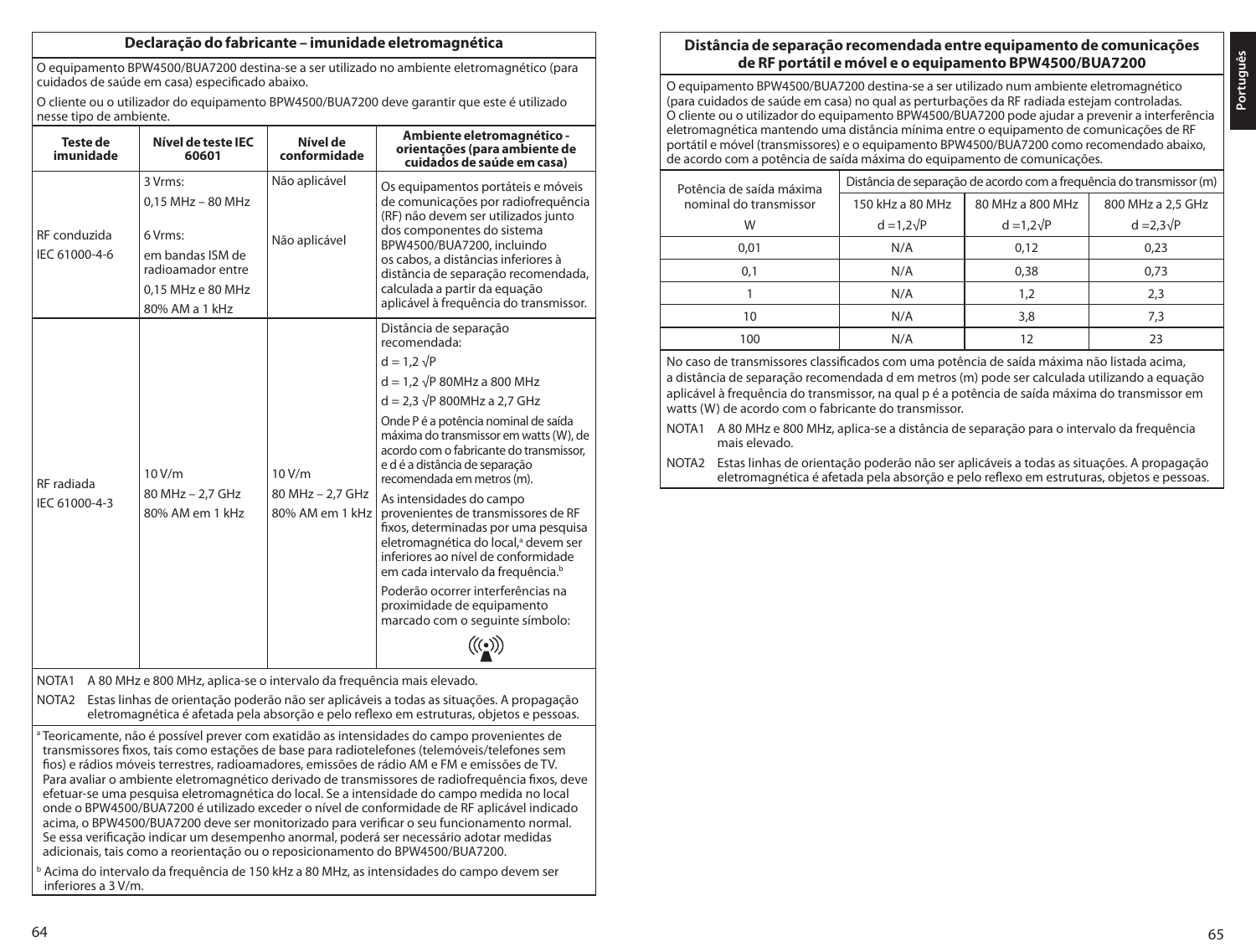### **Declaração do fabricante – imunidade eletromagnética Especificações do teste para IMUNIDADE DA PORTA DO INVÓLUCRO DO APARELHO a equipamento de comunicações sem fios de RF** O equipamento BPW4500/BUA7200 destina-se a ser utilizado no ambiente eletromagnético (para cuidados de saúde em casa) especificado abaixo. O cliente ou o utilizador do equipamento BPW4500/BUA7200 deve garantir que este é utilizado nesse tipo de ambiente. **Frequência do teste** (MHz) **Banda a)** (MHz) **Serviço a) Modulação b) Potência máxima** (W) **Distância** (m) **NÍVEL DO TESTE DE IMUNIDADE** (V/m) **NÍVEL de conformidade** (V/m) (para cuidados de saúde em casa) <sup>385</sup> 380 –390 TETRA 400 Modulação de pulso b)  $18 \text{ Hz}$  1,8 0,3 27 27 27 450 430 – 470 GMRS 460, FRS 460 FM c) ±5 kHz desvio 1 kHz sinusoidal 2 0,3 28 28 710  $704 - 787$  LTE Band 13, 17 Modulação de pulso b) 217 Hz <sup>745</sup> 0,2 0,3 <sup>9</sup> <sup>9</sup> 780 810 800 – 960 GSM 800/900, TETRA 800, iDEN 820, CDMA 850, LTE Band 5 Modulação de pulso b) 18 Hz <sup>870</sup> <sup>2</sup> 0,3 <sup>28</sup> <sup>28</sup> 930 1 720 1 700 – 1 990 GSM 1800; CDMA 1900; GSM 1900; DECT; LTE Band 1, 3, 4, 25; UMTS Modulação de pulso b)  $21845$   $1700-1990$   $2000$   $1000$   $217$   $217$   $217$   $228$   $28$   $28$ 1 970 2 450 2 400 – 2 570 Bluetooth, WLAN, 802.11 b/g/n, RFID 2450, LTE Band 7 Modulação de pulso b) 217 Hz <sup>2</sup> 0,3 <sup>28</sup> <sup>28</sup> 5 240  $5100 - 5800$  WLAN 802.11 a/n Modulação de pulso b) 217 Hz 5 500 0,2 0,3 <sup>9</sup> <sup>9</sup> 5 785 NOTA S for necessário atingir o NÍVEL DO TESTE DE IMUNIDADE, a distância entre a antena de transmissão e o BPW4500/BUA7200 ou o SISTEMA ELÉTRICO DE MEDICINA pode ser reduzida para 1 m. A distância de teste de 1 m é permitida pela IEC 61000-4-3. a) Para alguns serviços, apenas estão incluídas as frequências de emissão. b) A portadora deve ser modulada usando um sinal em onda quadrada de ciclo de trabalho a 50%. c) Em alternativa à modulação FM, pode ser utilizada a modulação de pulso de 50% a 18 Hz porque apesar de não representar uma modulação de facto, seria a pior das hipóteses.

**Português**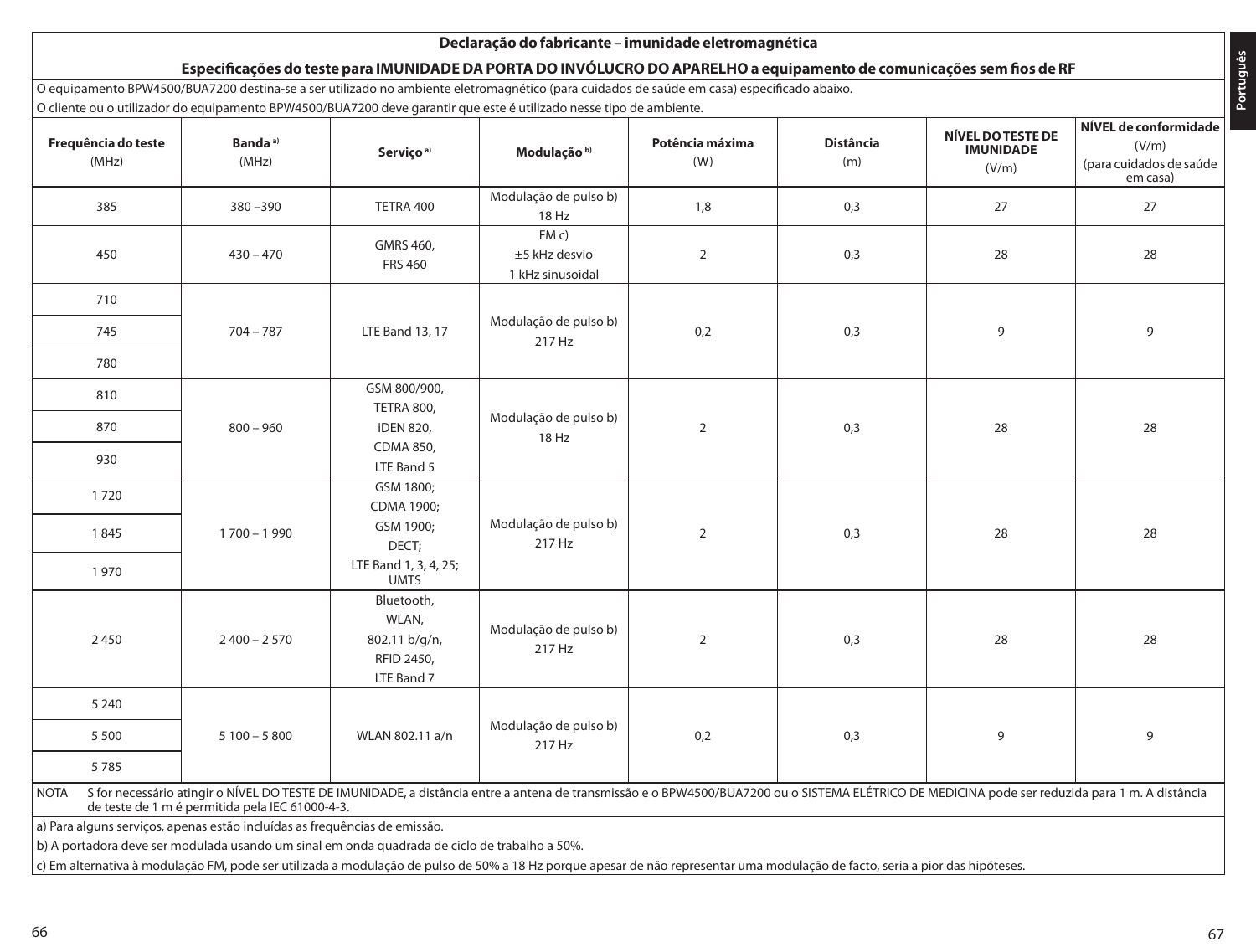### **Декларация изготовителя - помехоэмиссия**

Оборудование BPW4500/BUA7200 предназначено для применения в электромагнитной обстановке (для домашнего ухода), определенной ниже.

Заказчик или пользователь оборудования BPW4500/BUA7200 должен обеспечить его использование в таких условиях.

| Испытание на<br>помехоэмиссию                                                       | Соответствие | Электромагнитная обстановка - руководство<br>(для домашнего ухода)                                                                                                                                                                                                                   |  |
|-------------------------------------------------------------------------------------|--------------|--------------------------------------------------------------------------------------------------------------------------------------------------------------------------------------------------------------------------------------------------------------------------------------|--|
| Индустриальные<br>радиопомехи<br>по стандарту СИСПР 11                              | Группа 1     | Оборудование BPW4500/BUA7200 использует<br>радиочастотную энергию только для внутреннего<br>функционирования. Уровень радиочастотной<br>эмиссии является весьма низким и, вероятно, не<br>приведет к нарушениям функционирования<br>расположенного вблизи электронного оборудования. |  |
| Индустриальные<br>радиопомехи<br>по стандарту СИСПР 11                              | Класс В      |                                                                                                                                                                                                                                                                                      |  |
| Гармонические<br>составляющие тока по<br>Не применимо<br>стандарту МЭК<br>61000-3-2 |              | Оборудование BPW4500/BUA7200 подходит для<br>использования в любых помещениях, включая<br>жилые помещения, а также помещения, имеющие<br>непосредственное подключение к общественной                                                                                                 |  |
| Гармонические<br>колебания /<br>фликерные эмиссии<br>по стандарту МЭК<br>61000-3-3  | Не применимо | сети низкого напряжения, которая питает здания,<br>используемые в качестве жилых помещений.                                                                                                                                                                                          |  |

### **Декларация изготовителя - помехоустойчивость**

Оборудование BPW4500/BUA7200 предназначено для применения в электромагнитной обстановке (для домашнего ухода), определенной ниже.

Заказчик или пользователь оборудования BPW4500/BUA7200 должен обеспечить его использование в таких условиях.

| Испытание на<br>помехоустойчи-<br>ВОСТЬ                                                                                                           | Испытуемый<br>уровень по<br>стандарту МЭК<br>60601                                                                                                                               | Уровень<br>соответствия                                                                                          | Электромагнитная<br>обстановка - руководство<br>(для домашнего ухода)                                                                                                                                                                                                                                                                                                  |
|---------------------------------------------------------------------------------------------------------------------------------------------------|----------------------------------------------------------------------------------------------------------------------------------------------------------------------------------|------------------------------------------------------------------------------------------------------------------|------------------------------------------------------------------------------------------------------------------------------------------------------------------------------------------------------------------------------------------------------------------------------------------------------------------------------------------------------------------------|
| Электростатический<br>разряд (ESD) по<br>стандарту МЭК<br>61000-4-2                                                                               | Контакт: +8 кВ<br>Воздух ±2 кВ,<br>$\pm 4$ KB, $\pm 8$ KB, $\pm 15$ KB                                                                                                           | Контакт: +8 кВ<br>Воздух ±2 кВ,<br>$\pm 4$ кВ, $\pm 8$ кВ, $\pm 15$ кВ                                           | Полы должны быть<br>деревянными, бетонными<br>или выложены плиткой. Если<br>полы покрыты синтетическим<br>материалом, то относительная<br>влажность воздуха должна<br>составлять не менее 30 %                                                                                                                                                                         |
| Наносекундные<br>импульсные<br>помехи/импульс по<br>стандарту МЭК<br>61000-4-4                                                                    | ± 2 кВ для линий<br>электропередач<br>± 2 кВ для линий<br>вход/выход                                                                                                             | Не применимо<br>Не применимо                                                                                     | Качество электропитания от<br>сети должно соответствовать<br>качеству стандартной<br>обстановки домашнего ухода.                                                                                                                                                                                                                                                       |
| Волна IEC 61000-4-5                                                                                                                               | $\pm$ 0,5 кВ, +1 кВ линия<br>(и) клинии (ям)<br>$\pm$ 0,5 kB, +1 kB,<br>± 2 кВ линия (и)<br>к земле                                                                              | Не применимо<br>Не применимо,                                                                                    | Качество электропитания от<br>сети должно соответствовать<br>качеству стандартной<br>обстановки домашнего ухода.                                                                                                                                                                                                                                                       |
| Провалы<br>напряжения,<br>короткие<br>прерывания<br>и выбросы<br>напряжения на<br>входе линий<br>электропитания<br>по стандарту МЭК<br>61000-4-11 | Провалы<br>напряжения:<br>0 % $U_{\tau}$ ; 0,5 цикла<br>0 % U .; 1 цикл<br>70 % U <sub>ri</sub><br>25/30 циклов<br>Провалы<br>напряжения:<br>$0\% U_{\star i}$<br>250/300 циклов | Провалы<br>напряжения:<br>Не применимо<br>Не применимо<br>Не применимо<br>Провалы<br>напряжения:<br>Не применимо | Качество электропитания от<br>сети должно соответствовать<br>качеству стандартной<br>обстановки домашнего ухода.<br>Если пользователю<br>оборудования BPW4500/<br><b>В</b> UA7200 необходима<br>непрерывная работа во время<br>перебоев в сети питания,<br>рекомендуется подавать<br>питание на BPW4500/BUA7200<br>от источника бесперебойного<br>питания или батареи. |
| Магнитное поле<br>промышленной<br>частоты<br>(50, 60 Гц) по<br>стандарту МЭК<br>61000-4-8                                                         | 30A/m<br>50 или 60 Гц                                                                                                                                                            | 30 A/M<br>50 или 60 Гц                                                                                           | Магнитные поля промышленной<br>частоты оборудования BPW4500/<br><b>В</b> UA7200 должны соответствовать<br>типичным условиям в обычных<br>жилых помещениях, где<br>осуществляется уход на дому.                                                                                                                                                                         |
|                                                                                                                                                   |                                                                                                                                                                                  |                                                                                                                  | ПРИМЕЧАНИЕ. UT - это напряжение сети переменного тока до применения испытуемого уровня.                                                                                                                                                                                                                                                                                |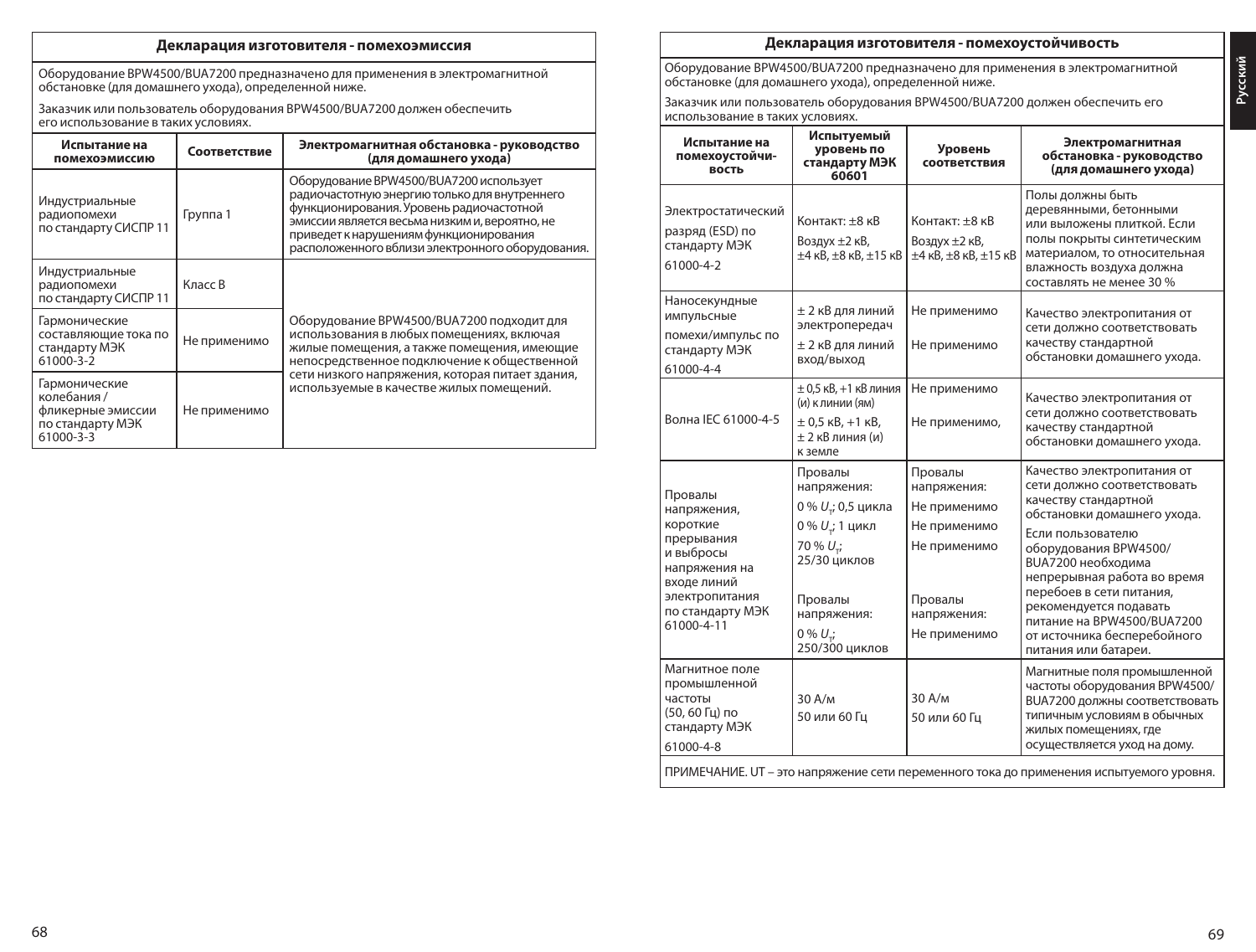### **Декларация изготовителя - помехоустойчивость**

Оборудование BPW4500/BUA7200 предназначено для применения в электромагнитной обстановке (для домашнего ухода), определенной ниже.

Заказчик или пользователь оборудования BPW4500/BUA7200 должен обеспечить его использование в таких условиях.

| Испытание на<br>помехоустойчи-<br>вость                                                                                                                                                                                                                                                                                                                                                                                                                                                                                                                                                                                                                                                                                                                                                                                                                                                                                                                                                                                                                                                       | Испытуемый<br>уровень по<br>стандарту МЭК 60601                                                                                                                                                                                                   | Уровень<br>соответствия                             | Электромагнитная<br>обстановка - руководство<br>(для домашнего ухода)                                                                                                                                                                                                                                                                                                                                                                                                                                                                                                                                                                                                            |  |
|-----------------------------------------------------------------------------------------------------------------------------------------------------------------------------------------------------------------------------------------------------------------------------------------------------------------------------------------------------------------------------------------------------------------------------------------------------------------------------------------------------------------------------------------------------------------------------------------------------------------------------------------------------------------------------------------------------------------------------------------------------------------------------------------------------------------------------------------------------------------------------------------------------------------------------------------------------------------------------------------------------------------------------------------------------------------------------------------------|---------------------------------------------------------------------------------------------------------------------------------------------------------------------------------------------------------------------------------------------------|-----------------------------------------------------|----------------------------------------------------------------------------------------------------------------------------------------------------------------------------------------------------------------------------------------------------------------------------------------------------------------------------------------------------------------------------------------------------------------------------------------------------------------------------------------------------------------------------------------------------------------------------------------------------------------------------------------------------------------------------------|--|
| Кондуктив-<br>ные помехи.<br>наведенные ра-<br>диочастотными<br>электромагнит-<br>ными полями<br>61000-4-6                                                                                                                                                                                                                                                                                                                                                                                                                                                                                                                                                                                                                                                                                                                                                                                                                                                                                                                                                                                    | 3 среднеквадратиче-<br>ское напряжение:<br>0,15 МГЦ – 80 МГц<br>6 среднеквадратиче-<br>ское напряжение:<br>в диапазоне частот<br>ISM и любительских<br>по стандарту МЭК диапазонах радиоча-<br>CTOT OT<br>0.15 МГц до 80 МГц<br>80 % АМ при 1 кГц | Не применимо<br>Не применимо                        | При использовании портативного<br>и мобильного радиочастотного<br>оборудования следует<br>соблюдать рекомендованный<br>пространственный разнос<br>относительно любой части<br><b>ВРW4500/ВUA7200, включая</b><br>кабели, рассчитанный по<br>уравнению, применимому<br>к частоте передатчика.                                                                                                                                                                                                                                                                                                                                                                                     |  |
| Радиочастотное<br>электромагнит-<br>ное поле<br>по стандарту<br>M <sub>3</sub> K 61000-4-3                                                                                                                                                                                                                                                                                                                                                                                                                                                                                                                                                                                                                                                                                                                                                                                                                                                                                                                                                                                                    | 10 B/m<br>80 МГц - 2,7 ГГц<br>80 % АМ при 1 кГц)                                                                                                                                                                                                  | 10 B/m<br>80 МГц - 2,7 ГГц<br>80 % AM при<br>1 кГц) | Рекомендуемый<br>пространственный разнос:<br>$d = 1.2 \sqrt{P}$<br>$d = 1.2 \sqrt{P} 80 M\Gamma H - 800 M\Gamma H$<br>$d = 2.3 \sqrt{P} 800 M\Gamma\mu - 2.7 \Gamma\Gamma\mu$<br>Где Р - максимальная выходная<br>мощность передатчика в ваттах<br>(W) в соответствии с изготовителем<br>передатчика, а d - рекомендуемый<br>пространственный разнос в метрах (м).<br>Сила поля от фиксированных<br>радиочастотных передатчиков, как<br>это определено электромагнитным<br>исследованием помещения, <sup>а</sup> должно<br>быть менее уровня соответствия<br>в каждом диапазоне частот.6<br>Помехи могут иметь место вблизи<br>оборудования, маркированного<br>следующим знаком: |  |
|                                                                                                                                                                                                                                                                                                                                                                                                                                                                                                                                                                                                                                                                                                                                                                                                                                                                                                                                                                                                                                                                                               |                                                                                                                                                                                                                                                   |                                                     | ПРИМЕЧАНИЕ 1. При 80 МГц и 800 МГц применяется более высокий диапазон частот.<br>ПРИМЕЧАНИЕ 2. Данные рекомендации не могут быть применимы ко всем ситуациям.                                                                                                                                                                                                                                                                                                                                                                                                                                                                                                                    |  |
| На распространение электромагнитных волн влияют поглощение и отражение<br>от поверхностей, предметов и людей.<br><sup>а</sup> Сила поля от фиксированных передатчиков, таких как базовые станции для радиотелефонов<br>(мобильных / беспроводных) и мобильной наземной радиосвязи, любительского радио, радиовещания<br>на диапазонах АМ и FM, а также телевещание нельзя с точностью предсказать теоретически. Для оценки<br>электромагнитной обстановки при наличии фиксированных радиочастотных передатчиков следует<br>рассмотреть необходимость проведении электромагнитного обследования помещения. Если измеренная<br>сила поля в месте использования BPW4500/BUA7200 превышает указанный выше применимый уровень<br>соответствия РЧ, следует провести наблюдения за работой BPW4500/BUA7200, чтобы удостовериться в его<br>корректной работе. При обнаружении некорректной работы могут потребоваться дополнительные меры,<br>такие как изменение ориентации или смена положения BPW4500/BUA7200.<br>$^6$ Сверх лиапазона частот 150 кГц- 80 МГц, сила поля лолжна быть меньше 3 В/м. |                                                                                                                                                                                                                                                   |                                                     |                                                                                                                                                                                                                                                                                                                                                                                                                                                                                                                                                                                                                                                                                  |  |

### **Рекомендуемый пространственный разнос между портативным и мобильным радиочастотным коммуникационным оборудованием и BPW4500/BUA7200**

Оборудование BPW4500/BUA7200 предназначено для использования в электромагнитной обстановке (для домашнего ухода), в которой контролируются излучаемые радиочастотные помехи. Клиент или пользователь BPW4500/BUA7200 могут помочь предотвратить электромагнитные помехи путем поддержания минимального расстояния между портативным и мобильным радиочастотным коммуникационным оборудованием (передатчиками) и BPW4500/BUA7200, как рекомендовано ниже в соответствии с максимальной выходной мощностью коммуникационного оборудования.

| Номинальная максимальная                                                             | Рекомендуемый пространственный разнос в зависимости<br>от частоты передатчика (м) |                         |                                            |  |  |
|--------------------------------------------------------------------------------------|-----------------------------------------------------------------------------------|-------------------------|--------------------------------------------|--|--|
| выходная мощность<br>передатчика                                                     | от 150 кГц до<br>800 MFu                                                          | от 80 МГц до<br>800 MFu | от 800 МГц до 2,5 ГГц<br>$d = 2.3\sqrt{P}$ |  |  |
| Bт                                                                                   | $d = 1.2\sqrt{P}$                                                                 | $d = 1.2\sqrt{P}$       |                                            |  |  |
| 0.01                                                                                 | N/A                                                                               | 0,12                    | 0,23                                       |  |  |
| 0,1                                                                                  | N/A                                                                               | 0.38                    | 0,73                                       |  |  |
|                                                                                      | N/A                                                                               | 1,2                     | 2,3                                        |  |  |
| 10                                                                                   | N/A                                                                               | 3,8                     | 7,3                                        |  |  |
| 100                                                                                  | N/A                                                                               | 12                      | 23                                         |  |  |
| <u>I Ang nananstiimmod mmaioilimm msmcmmsnlumo blivonumo moiliuoctl otnimiumo ot</u> |                                                                                   |                         |                                            |  |  |

Для передатчиков, имеющих максимальную выходную мощность, отличную от перечисленной в списке, рекомендуемый пространственный разнос d в метрах (м) может быть вычислен с использованием уравнения, применимого к частоте передатчика, где p – это максимальная выходная мощность передатчика в ваттах (W) в соответствии с изготовителем передатчика.

### ПРИМЕЧАНИЕ 1. При 80 МГц и 800 МГц применяется пространственный разнос для более высокого диапазона частот.

ПРИМЕЧАНИЕ 2. Данные рекомендации не могут быть применимы ко всем ситуациям. На распространение электромагнитных волн влияют поглощение и отражение от поверхностей, предметов и людей.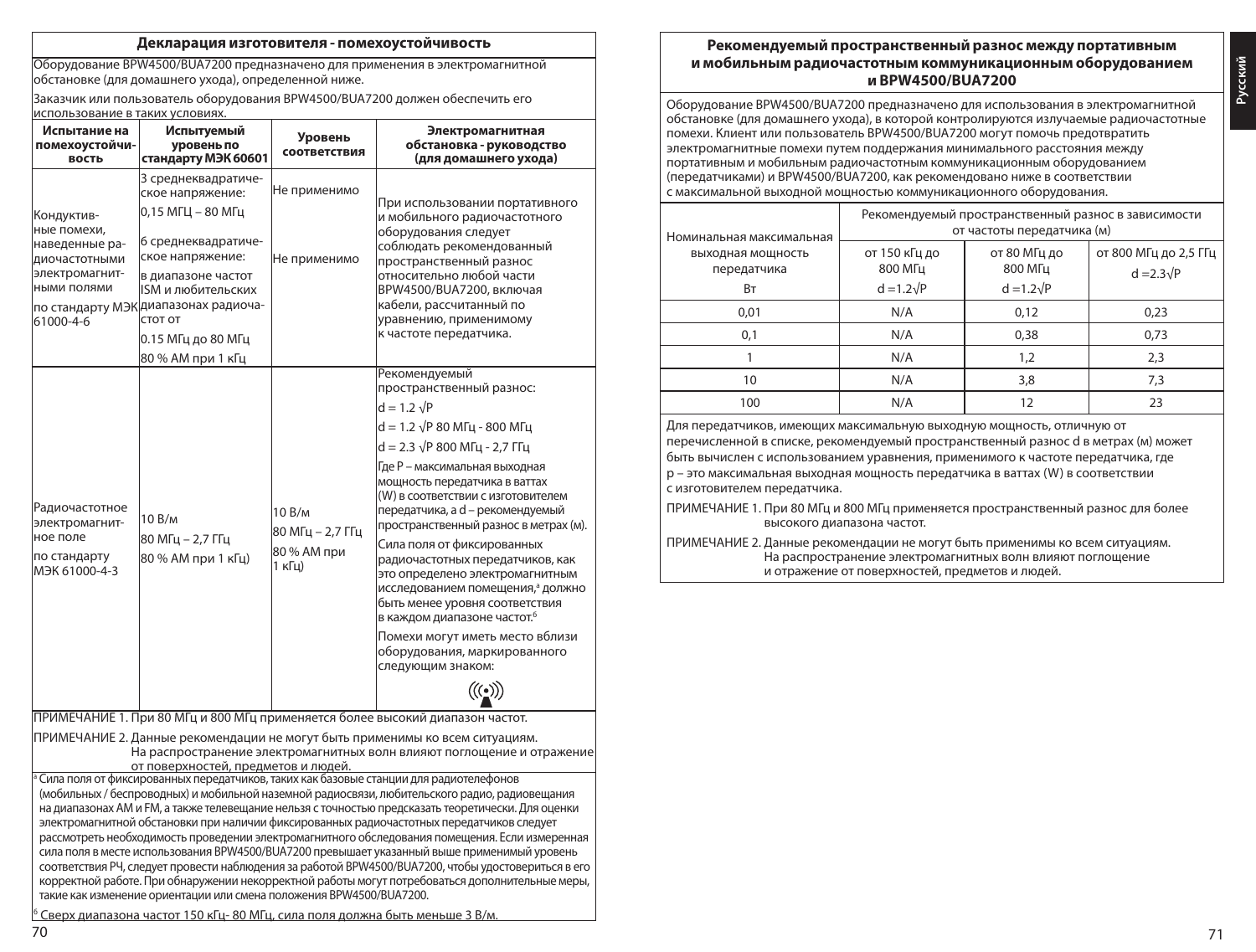### **Декларация изготовителя - помехоустойчивость**

# **Спецификации испытаний в отношении ПОМЕХОУСТОЙЧИВОСТИ ПОРТА КОРПУСА к беспроводному коммуникационному оборудованию**

Оборудование BPW4500/BUA7200 предназначено для применения в электромагнитной обстановке (для домашнего ухода), определенной ниже.

Заказчик или пользователь оборудования BPW4500/BUA7200 должен обеспечить его использование в таких условиях.

| Испытуемая частота<br>$(M\Gamma\mu)$                                                                                                                                                                                                                                                                     | Диапазон а)<br>$(M\Gamma\mu)$ | Обслуживание <sup>а)</sup>                                       | Модуляция 6)                                  | Максимальная<br>мощность<br>(BT) | Расстояние<br>(M) | <b>ИСПЫТАТЕЛЬНЫЙ</b><br>УРОВЕНЬ ПОМЕХОУ-<br><b>СТОЙЧИВОСТИ</b> | <b>YPOBEHb</b><br>соответствия<br>(B/M) |
|----------------------------------------------------------------------------------------------------------------------------------------------------------------------------------------------------------------------------------------------------------------------------------------------------------|-------------------------------|------------------------------------------------------------------|-----------------------------------------------|----------------------------------|-------------------|----------------------------------------------------------------|-----------------------------------------|
|                                                                                                                                                                                                                                                                                                          |                               |                                                                  |                                               |                                  |                   | (B/M)                                                          | (для домашнего ухода)                   |
| 385                                                                                                                                                                                                                                                                                                      | $380 - 390$                   | TETRA 400                                                        | Импульсная модуляция<br>6)<br>18 Гц           | 1,8                              | 0,3               | 27                                                             | 27                                      |
| 450                                                                                                                                                                                                                                                                                                      | $430 - 470$                   | GMRS 460,<br><b>FRS 460</b>                                      | FMC<br>отклонение ±5 кГц<br>1 кГц синусоидный | $\overline{2}$                   | 0,3               | 28                                                             | 28                                      |
| 710                                                                                                                                                                                                                                                                                                      |                               |                                                                  |                                               |                                  |                   |                                                                |                                         |
| 745                                                                                                                                                                                                                                                                                                      | $704 - 787$                   | <b>LTE Band 13, 17</b>                                           | Импульсная модуляция<br>6)<br>217 Гц          | 0,2                              | 0,3               | 9                                                              | 9                                       |
| 780                                                                                                                                                                                                                                                                                                      |                               |                                                                  |                                               |                                  |                   |                                                                |                                         |
| 810                                                                                                                                                                                                                                                                                                      |                               | GSM 800/900,<br>TETRA 800                                        | Импульсная модуляция                          |                                  |                   |                                                                |                                         |
| 870                                                                                                                                                                                                                                                                                                      | $800 - 960$                   | iDEN 820,                                                        | 6)                                            | $\overline{2}$                   | 0,3               | 28                                                             | 28                                      |
| 930                                                                                                                                                                                                                                                                                                      |                               | <b>CDMA 850.</b><br>LTE Band 5                                   | 18 Гц                                         |                                  |                   |                                                                |                                         |
| 1720                                                                                                                                                                                                                                                                                                     |                               | GSM 1800;<br>CDMA 1900;                                          |                                               |                                  |                   |                                                                |                                         |
| 1845                                                                                                                                                                                                                                                                                                     | $1700 - 1990$                 | GSM 1900;<br>DECT;                                               | Импульсная модуляция<br>6)<br>217 Гц          | $\overline{2}$                   | 0,3               | 28                                                             | 28                                      |
| 1970                                                                                                                                                                                                                                                                                                     |                               | LTE Band 1, 3, 4, 25; UMTS                                       |                                               |                                  |                   |                                                                |                                         |
| 2450                                                                                                                                                                                                                                                                                                     | $2400 - 2570$                 | Bluetooth.<br>WLAN.<br>802.11 b/g/n,<br>RFID 2450,<br>LTE Band 7 | Импульсная модуляция<br>6)<br>217 Гц          | $\overline{2}$                   | 0,3               | 28                                                             | 28                                      |
| 5 2 4 0                                                                                                                                                                                                                                                                                                  |                               |                                                                  |                                               |                                  |                   |                                                                |                                         |
| 5500                                                                                                                                                                                                                                                                                                     | $5100 - 5800$                 | WLAN 802.11 a/n                                                  | Импульсная модуляция<br>6)                    | 0,2                              | 0,3               | 9                                                              | 9                                       |
| 5785                                                                                                                                                                                                                                                                                                     |                               |                                                                  | 217 Гц                                        |                                  |                   |                                                                |                                         |
| ПРИМЕЧАНИЕ. При необходимости достижения ТЕСТИРУЕМОГО УРОВНЯ ПОМЕХОУСТОЙЧИВОСТИ, расстояние между передающей антенной и BPW4500/BUA7200 или СИСТЕМОЙ МЕДИЦИНСКОГО<br>НАЗНАЧЕНИЯ может быть сокращено до 1 м. Испытуемое расстояние в 1 м допускается по стандарту 61000-4-3.                             |                               |                                                                  |                                               |                                  |                   |                                                                |                                         |
| а) Для некоторых сервисов включены только частоты передачи.                                                                                                                                                                                                                                              |                               |                                                                  |                                               |                                  |                   |                                                                |                                         |
| б) Носитель будет модулироваться с использованием прямоугольного сигнала при 50 % рабочей нагрузки.<br>в) В качестве альтернативы модуляции FM может использоваться 50 % импульсной модуляции при 18 Гц, поскольку до тех пор, пока она не представляет фактическую модуляцию, это был бы худший случай. |                               |                                                                  |                                               |                                  |                   |                                                                |                                         |

**Русский**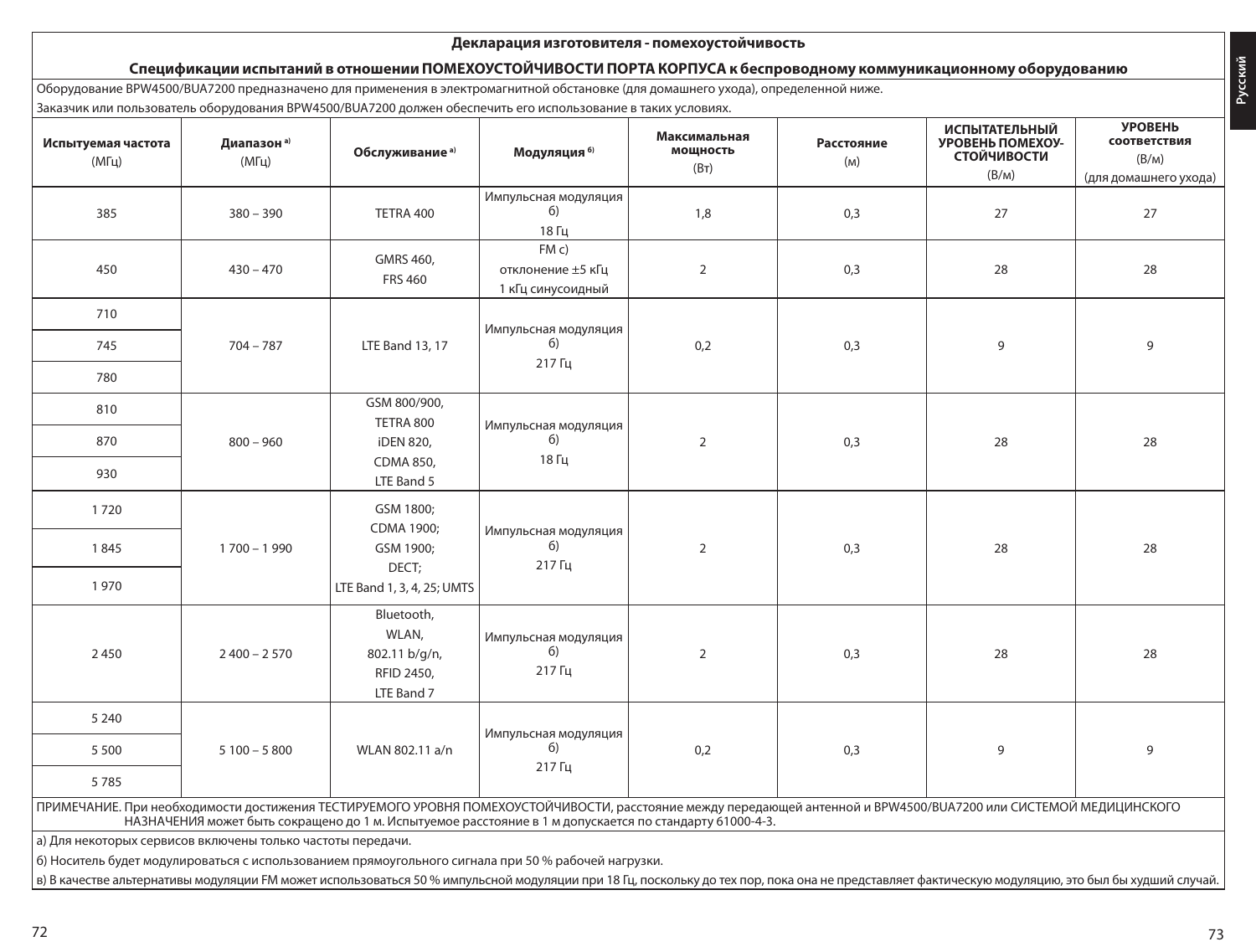| A7200 |  |
|-------|--|
| ان بٹ |  |
| اخت   |  |

Н

| إعلان الشركة المصنعة ـ الانبعاثات الكهرومغناطيسية |  |
|---------------------------------------------------|--|
|---------------------------------------------------|--|

جهاز 7200BUA4500/BPW مخصصلالستخدام في البيئةالكهرومغناطيسية)للرعايةالصحيةالمنزلية( المحددة أدناه. يمن عميل أو مستخدم جهاز BPW4500/BUA7200 استخدامه في مثل هذه البيئة.

| الامتثال   | اختبار الانبعاثات                                                                                                                                                                                                                                                                                                                                                                                                                                                            |
|------------|------------------------------------------------------------------------------------------------------------------------------------------------------------------------------------------------------------------------------------------------------------------------------------------------------------------------------------------------------------------------------------------------------------------------------------------------------------------------------|
| المجموعة 1 | انبعاثات تر دد الر ادیو<br>CISPR <sub>11</sub>                                                                                                                                                                                                                                                                                                                                                                                                                               |
| الفئة "ب"  | انبعاثات تر دد الر ادیو<br>CISPR <sub>11</sub>                                                                                                                                                                                                                                                                                                                                                                                                                               |
| غير منطبق  | الانمعاثات التو افقية<br>IEC 61000-3-2                                                                                                                                                                                                                                                                                                                                                                                                                                       |
| غير منطبق  | تذبذب الفو لتية/الانبعاثات الوميضية<br>IEC 61000-3-3                                                                                                                                                                                                                                                                                                                                                                                                                         |
|            | لا يستخدم جهاز BPW4500/BUA7200 طاقة تر دد الر اديو في أداء<br>وظَيفتَه الداخليةَ، ومن ثَمَّ فإن انبعاثات تر دد الر اديو الصـادر ة منه تكون<br>منخفضة للغاية و لا يحتمل أن تتسبب في حدوث أي تداخل مع الأجهز ة<br>الألكتر ونبة المجاور ة.<br>يُعَد جهاز BPW4500/BUA7200 ملائمًا للاستخدام في جميع المنشآت<br>بما في ذلك المباني المنز لية و المنشآت المتصلة مباشر ةٌ بِشْبِكَة الإمداد<br>بالطاقة العمومية منخفضة الجهدوالتي تزود المباني المستخدمة لأغراض<br>منز لية بالطاقة. |

| إعلان الشركة المصنعة - المناعة الكهرومغناطيسية                                                                  |                                                                                                                                                                  |                                                                                                         |                                                                                                                                                                                                                                                              |  |  |  |  |
|-----------------------------------------------------------------------------------------------------------------|------------------------------------------------------------------------------------------------------------------------------------------------------------------|---------------------------------------------------------------------------------------------------------|--------------------------------------------------------------------------------------------------------------------------------------------------------------------------------------------------------------------------------------------------------------|--|--|--|--|
| جهاز BPW4500/BUA7200 مخصص للاستخدام في البيئة الكهرومغناطيسية (للر عاية الصحية المنزلية) المحددة أدناه.         |                                                                                                                                                                  |                                                                                                         |                                                                                                                                                                                                                                                              |  |  |  |  |
| ريجب أن يضمن عميل أو مستخدم جهاز BPW4500/BUA7200 استخدامه في مثّل هذه البيئة.                                   |                                                                                                                                                                  |                                                                                                         |                                                                                                                                                                                                                                                              |  |  |  |  |
| اختبار المناعة                                                                                                  | مستوى اختبار<br><b>IEC 60601</b>                                                                                                                                 | مستوى الامتثال                                                                                          | البينة الكهر مغناطيسية - التوجيه<br>(لبينة الرعاية الصحية المنزلية)                                                                                                                                                                                          |  |  |  |  |
| لتفريغ<br>الإلكتر وستاتيكي (ESD)<br>IEC 61000-4-2                                                               | ±8 كيلو فولت عند الاتصال<br>±2 كيلو فولت,<br>±4 كيلو فولت,<br>8± كيلو فولت,<br>±15 كيلو فولت في الهواء                                                           | ±8 كيلو فولت عند الاتصـال<br>±2 كيلو فولت,<br>±4 كيلو فولت,<br>±8 كيلو فولت,<br>±15 كيلو فولت في الهواء | يجب أن تكون الأر ضيات من الخشب<br>أو الخر سانة أو السير اميك، أما إذا كانت<br>الأر ضيات مغطاة بمادة تر كيبية فجب أن<br>تكون الرطوبة النسبية 30% على الأقل                                                                                                    |  |  |  |  |
| لتر او ح الكهرباني<br>السريع/الانفجار<br>IEC 61000-4-4                                                          | ± 2 كيلو فولت لخطوط<br>الإمداد بالطاقة<br>± 1 كيلو فولت لخطوط<br>الدخل/الخر ج                                                                                    | غير منطبق<br>غير منطبق                                                                                  | يجب أن تكون نو عية مصدر الإمداد بالطاقة<br>الكهر بائية ملائمة لبيئة ر عاية صحية منز لية<br>نموذجية.                                                                                                                                                          |  |  |  |  |
| التمور IEC 61000-4-5                                                                                            | الوضع التفاضلي ± 0.5كيلو<br>فولت, +1كيلو فولت<br>الوضع العادي ± 0.5، كيلو<br>فولت + اكيلو فولت,<br>± 2 كيلو فولت                                                 | غير منطبق<br>غير منطبق،                                                                                 | يجب أن تكون نو عية مصدر الإمداد بالطاقة<br>الكهر بانية ملائمة لبيئة ر عاية صحية منزلية<br>نموذجية.                                                                                                                                                           |  |  |  |  |
| انخفاض الفو لتية،<br>رالانقطاعات القصيرة،<br>واختلاف الفولتية على<br>خطوط دخل الإمداد بالطاقة<br>IEC 61000-4-11 | انخفاض الفولتية:<br>0.5 √ل لـ 0.5 دورة<br>0 % <sub>⊤</sub> √ل 1 1 دورة<br>$J U_{\tau}$ % 70<br>25/30 دورة<br>انقطاعات الفولتية:<br>$U_{\tau}$ %0<br>250/300 دورة | انخفاض الفولتية:<br>غير منطبق<br>غير منطبق<br>غير منطبق<br>انقطاعات الفولتية:<br>غير منطبق              | يجب أن تكون نو عية مصدر الإمداد بالطاقة<br>الكهر بائية ملائمة لبيئة ر عاية صحية منز لية<br>نموذجية.<br>إذا احتاج مستخدم جهاز<br>BPW4500/BUA7200 إلى التشغيل<br>المستمر أثناء انقطاعات الطاقة، يوصى<br>بتوفير الطاقة للمشغل عبر مصدر طاقة<br>مستمر أو بطارية. |  |  |  |  |
| نردد مصدر الطاقة<br>(50, 60 هرتز)<br>المجال المغناطيسي<br>IEC 61000-4-8<br>61000-4-8                            | 30 أمبير /دقيقة<br>50 هرنز أو 60 هرنز                                                                                                                            | 30 أمبير /دقيقة<br>50 هرتز و 60 هرتز                                                                    | يجب أن تكون مستويات المجالات<br>المغناطيسية للتردد ذات مستويات ملائمة<br>لموقع نموذجي في بيئة ر عاية صحية<br>نمو ذھية.                                                                                                                                       |  |  |  |  |
|                                                                                                                 | ملاحظة، UT هي فولتية مصدر  الإمداد بالتيار  المتر دد قبل تطبيق مستوى الاختبار .                                                                                  |                                                                                                         |                                                                                                                                                                                                                                                              |  |  |  |  |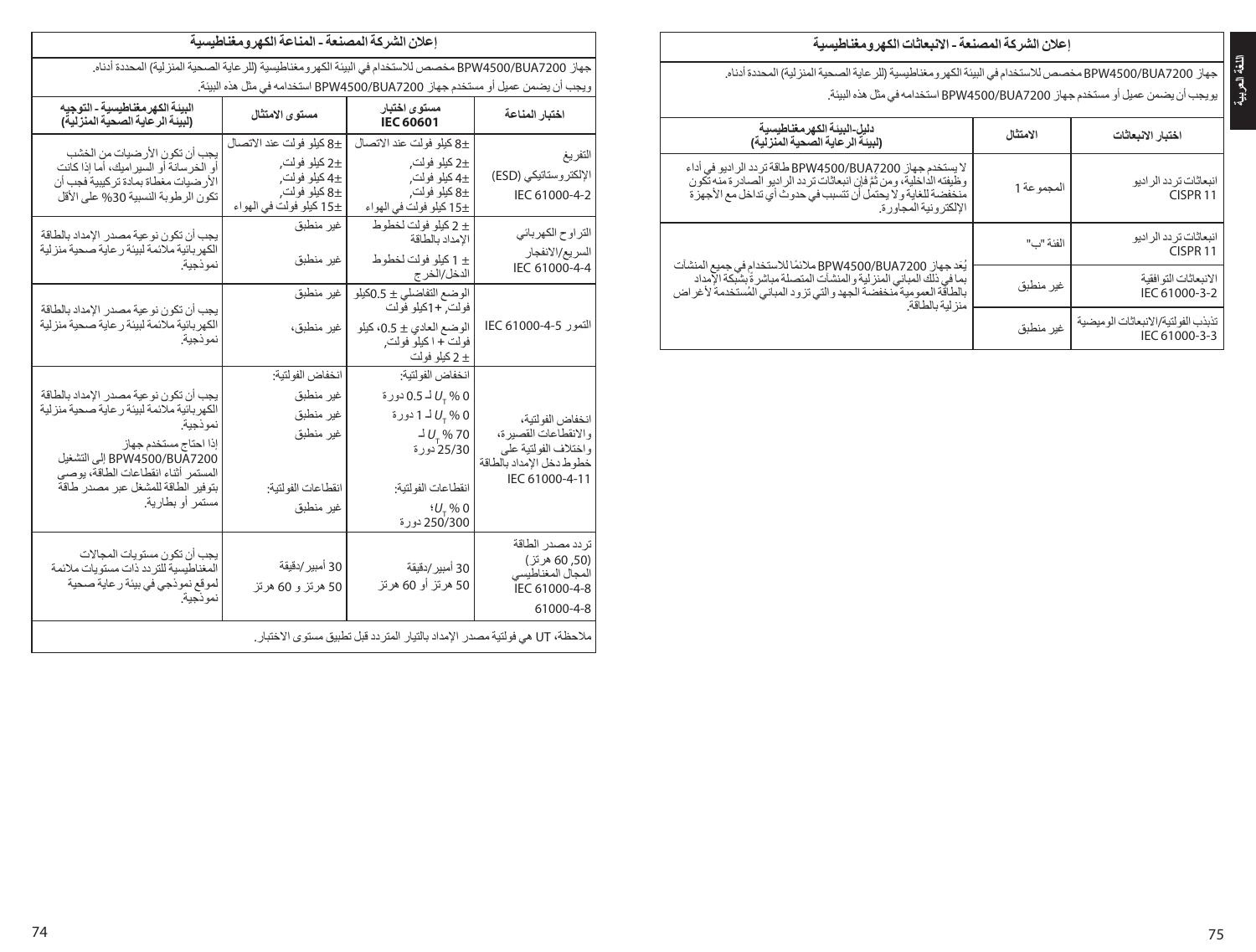|                                                                                                                                                                                                                                                                                                                                                                                                                                                                                                                                                                             | اعلان الشر كة المصنعة ـ المناعة الكهر و مغناطيسية                                                                                                                                          |                                                                                                                                                                                                                                                             |                                            |  |  |  |  |
|-----------------------------------------------------------------------------------------------------------------------------------------------------------------------------------------------------------------------------------------------------------------------------------------------------------------------------------------------------------------------------------------------------------------------------------------------------------------------------------------------------------------------------------------------------------------------------|--------------------------------------------------------------------------------------------------------------------------------------------------------------------------------------------|-------------------------------------------------------------------------------------------------------------------------------------------------------------------------------------------------------------------------------------------------------------|--------------------------------------------|--|--|--|--|
|                                                                                                                                                                                                                                                                                                                                                                                                                                                                                                                                                                             |                                                                                                                                                                                            |                                                                                                                                                                                                                                                             |                                            |  |  |  |  |
|                                                                                                                                                                                                                                                                                                                                                                                                                                                                                                                                                                             | جهاز. BPW4500/BUA7200 مخصص للاستخدام في البيئة الكهر ومغناطيسية (للر عاية الصحية المنزلية) المحددة أدناه.<br>ويجب أن يضمن عميل أو مستخدم جهاز BPW4500/BUA7200 استخدامه في مثّل هذه البيئة. |                                                                                                                                                                                                                                                             |                                            |  |  |  |  |
| البينة الكهر مغناطيسية - التوجيه<br>(لبينة الرعاية الصحية المنزلية)                                                                                                                                                                                                                                                                                                                                                                                                                                                                                                         | مستوى الامتثال                                                                                                                                                                             | مستوى اختبار<br><b>IEC 60601</b>                                                                                                                                                                                                                            | اختبار المناعة                             |  |  |  |  |
| يجب ألا تستخدم أجهزة الاتصىالات<br>المحمولة والمتنقلة التي تعمل بتردد الراديو<br>في محبط أي مكون من مكونات جهاز<br>BPW4500/BUA7200، بما في ذلك الكابلات،<br>على مسافة تقل عن مسافات الفصل الموصىي<br>بها والتي تحسب من المعادلة المطبقة على تردد<br>جهاز الأرسال.                                                                                                                                                                                                                                                                                                           | غير منطبق<br>غير منطبق                                                                                                                                                                     | : $Vrms$ 3<br>0.15 ميجاهر تز – 80<br>ميجاهر تز<br>:Vrms 6<br>في نطاق التر ددات المفتوحة<br>للتطبيقات الهندسية والمعملية<br>والطبية وراديو الهواة<br>المتر او ح بين<br>0.15 ميجاهرتز و 80<br>ميجاهر تز<br>80 % من بث ر اديو AM<br>عند تر دد قیمته 1 میر مرتز | ترددات الراديو الموجهة<br>IEC 61000-4-6    |  |  |  |  |
| مسافة الفصل الموصبي بها:<br>$d = 1.2 \sqrt{P}$<br>d= 1.2√P من 80 ميجاهرتز إلى 800 ميجاهرتز<br>d= 2.3√P من 800 ميجاهر تز إلى 2.7 جيجا<br>هر تز<br>حيث P هي الحد الأقصبي لطاقة الخر ج المقدر ة<br>لجهاز الإرسال بالوات (w) وفقًا للجهة المصنِّعة<br>لجهاز الإرسال و d هي مسافة الفصل الموصى<br> بها بالمتر  (m).<br>يجب أن تكون قوى المجال الصادر ة عن أجهزة<br>إرسال ذات تر دد ر ادیو ی ثابت، حسب ما یحدده<br>مسح كهر ومغناطيسي للموقع أأقل من مستوى<br>الامتثال في كل نطاق تر دد. <sup>ب</sup><br>قد يحدث التداخل بالقر ب من الأجهز ة المو سو مة<br>بالرمز النالي:<br>(((•) | 10 فو لَت⁄دقيقة<br>80 ميجاھر ئز  — 2.7<br>جيجا هر تز<br>80 % من بث ر اديو<br>AM عند تر دد قیمته 1<br>كيلو هرتز                                                                             | 10 فولت/دقيقة<br>80 مبجاهر تز – 2.7<br>جيجا هر تز<br>80 % من بث راديو AM<br>عند تر دد قیمته 1 کیلو هر تز                                                                                                                                                    | تر ددات الر اديو المنبعثة<br>IEC 61000-4-3 |  |  |  |  |

مالحظة 1 عند نطاق التردد 80 ميجاهرتز و 800 ميجاهرتز، ينطبق نطاق التردد األعلى.

ملاحظة 2 قد لا تنطبق هذه المبادئ التوجيهية في جميع الحالات. يتأثر الانتشار الكهرومغناطيسي بالامتصاص والانعكاس من الأبنية والأجسام والأشخاص.

لا يمكن التنبؤ نظرياً على نحوٍ دقيق بقوى المجال الصادرة من أجهزة الإرسال الثابتة، مثل المحطات القاعدية للهواتف (الخلوية/<br>أن ذلك التنبؤ نظرياً على نفس المجال الصادرة من أجهزة الإرسابية اللاسلكية) وأجهزة الراديو المُتنقلة الأرضية وراديو الهواة وبث راديو AM وFM وبث التليفزيون. ولتقييم البيئة الكهرومغناطيسية الناتجة عن أجهزة إرسال ترددات الراديو الثابتة، يتعين مراعاة إجراء مسح كهرومغناطيسي للموقع. إذا كانت قوة المجال التي تم قياسها في الموقع الذي يستخدم فيه جهاز 7200BUA4500/BPW تتجاوز مستوى امتثال التردد الالسلكي المطبق والمذكور أعاله، يجب مراقبة الجهاز للتحقق من عمله بشكل طبيعي. وفي حالة مالحظة أي أداء غير طبيعي، قد يكون من الضروري اتخاذ تدابير إضافية، مثل إعادة توجيه جهاز 7200BUA4500/BPW أو نقله من موضعه.

بأعلى من نطاق التردد 150 كيلو هرتز إلى 80 ميجاهرتز، يجب أن تكون قوى المجال أقل من 3 فولت/دقيقة.

# **مسافات الفصل الموصى بها بين أجهزةاالتصاالت المتنقلة والمحمولة التي تعمل بتردداتالراديو وجهاز BPW4500/BUA7200**

جهاز BPW4500/BUA7200 مخصص للاستعمال في بيئة كهرومغناطيسية (للر عاية الصحية المنز لية) يتم فيها التحكم في اضطرابات ترددات الراديو اإلشعاعية. ويمكن أن يسهم العميل أو مستخدم جهاز 7200BUA4500/BPW في منع التداخل الكهرومغناطيسي من خالل الحفاظ على الحد األدنى للمسافة الفاصلة بين أجهزة االتصاالت المحمولة والمتنقلة التي تعمل بترددات الر اديو (أجهزة الإرسال) وجهاز BPW4500/BUA7200 كما هو موصىي به فيما يلي، تبعاً للحد الأقصىي لطاقة خرج جهاز االتصاالت.

| المسافة الفاصلة وفقاً لتر دد جهاز ١لار سال (متر ) |                                   |                                     |                                                     |
|---------------------------------------------------|-----------------------------------|-------------------------------------|-----------------------------------------------------|
| 800 ميجاھر تز الے 2.5<br>جيجا هر تز               | 80 مبجاھر نز إلى 800<br>ميجاهر تز | 150 كيلو هر تز إلى 80<br>ميجا هر تز | الحد الأقصبي المقدر لطاقة الخرج في<br>جهاز الار سال |
| $d = 2.3\sqrt{P}$                                 | $d = 1.2\sqrt{P}$                 | $d = 1.2\sqrt{P}$                   | ىالو ات                                             |
| 0.23                                              | 0.12                              | N/A                                 | 0.01                                                |
| 0.73                                              | 0.38                              | N/A                                 | 0.1                                                 |
| 2.3                                               | 1.2                               | N/A                                 |                                                     |
| 7.3                                               | 3.8                               | N/A                                 | 10                                                  |
| 23                                                | 12                                | N/A                                 | 100                                                 |

بالنسبة لأجهزة الإرسال المصنفة بحد أقصى لطاقة خرج غير تلك المدرجة أعلاه، فإن مسافة الفصل الموصى بها (d) بالأمتار (m) يمكن تقديرها باستخدام المعادلة المطبقة على تردد جهاز اإلرسال، حيث P هي الحد األقصى لطاقة الخرج المقدرة لجهاز اإلرسال بالوات (w) وفقًا لمُصنع جهاز الإرسال.

ملاحظة 1 عند 80 ميجاهرتز و 800 ميجاهرتز ، تنطبق مسافة الفصل المخصصة لنطاق التردد الأعلى.

ملاحظة 2 قد لا تنطبق هذه المبادئ التوجيهية في جميع الحالات. يتأثر الانتشار الكهرومغناطيسي بالامتصاص والانعكاس من الأبنية والأجسام والأشخاص.

**اللغةالعربية**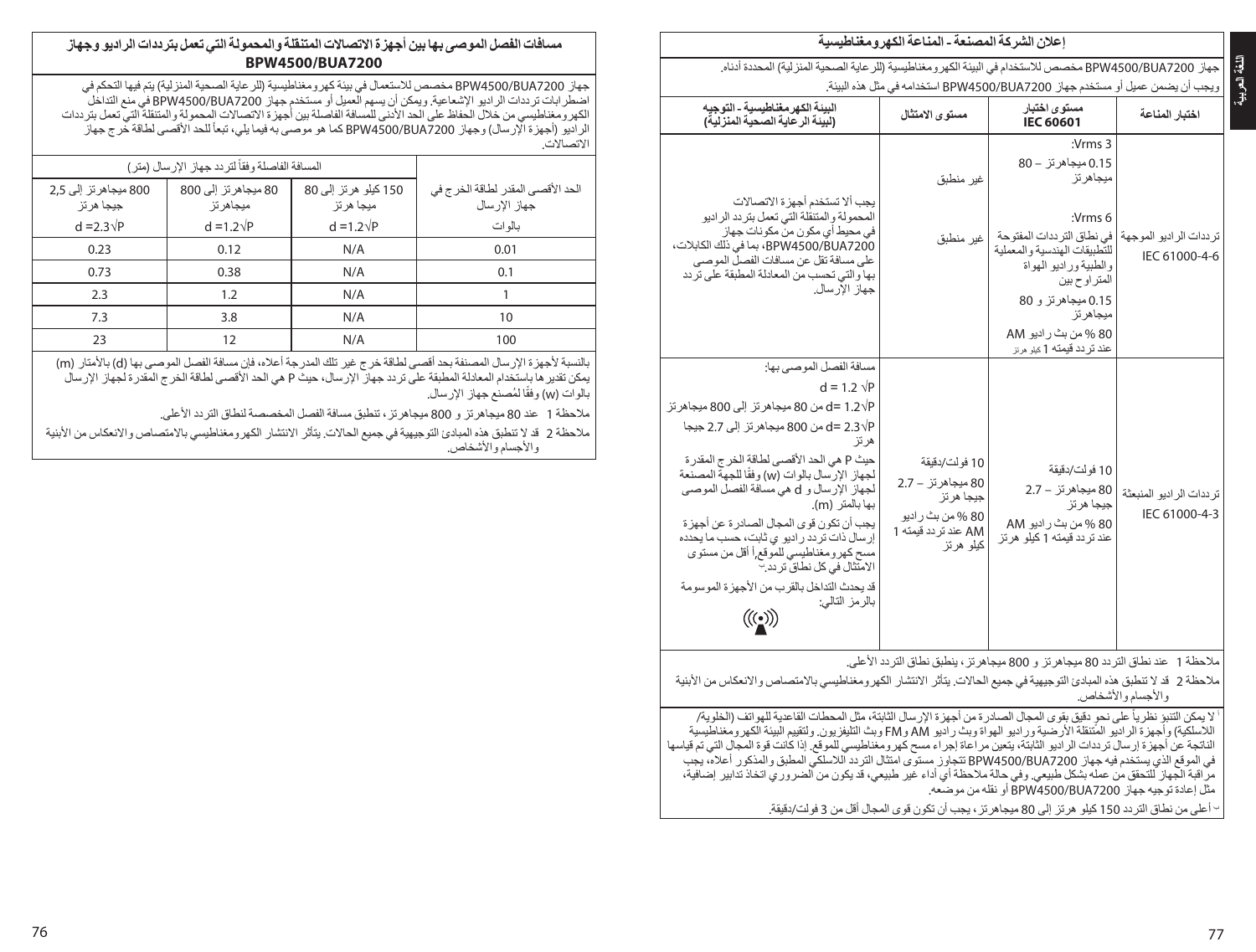|                                                                                                                                     |                                  |                       |                              | اعلان الشر كة المصنعة - المناعة الكهر و مغناطيسية                                          |                                                                                                                                                                                                                               |                               |                                                                                                                              |                    |               |      |
|-------------------------------------------------------------------------------------------------------------------------------------|----------------------------------|-----------------------|------------------------------|--------------------------------------------------------------------------------------------|-------------------------------------------------------------------------------------------------------------------------------------------------------------------------------------------------------------------------------|-------------------------------|------------------------------------------------------------------------------------------------------------------------------|--------------------|---------------|------|
|                                                                                                                                     |                                  |                       |                              | مو اصفات اختبار مناعة منفذ الحاوية بأجهز ة الاتصالات اللاسلكية التي تعمل بتر ددات الر اديو |                                                                                                                                                                                                                               |                               |                                                                                                                              |                    |               |      |
|                                                                                                                                     |                                  |                       |                              |                                                                                            | جهاز BPW4500/BUA7200 مخصص للاستخدام في البيئة الكهر ومغناطيسية (الرعاية الصحية المنزلية) المحددة أدناه.                                                                                                                       |                               |                                                                                                                              |                    |               |      |
| مستوى الامتثال<br>(فو لت/م)<br>(للر عاية الصحية المنزلية)                                                                           | مستوى اختبار المناعة<br>(فولت/م) | المسافة<br>(s)        | أقصى قدرة<br>(و ات)          | التعديل ٢٠                                                                                 | الخدمة ا                                                                                                                                                                                                                      | نطاق التردد ل<br>(ميجاهر تز ) | ويجب أن يضمن عميل أو مستخدم جهاز BPW4500/BUA7200 استخدامه في مثل هذه البيئة.<br>التردد المستخدم عند الاختبار<br>(ميجاهر تز ) |                    |               |      |
| 27                                                                                                                                  | 27                               | 0.3                   | 1.8                          | تعديل النبضات ب)<br>18 هرنز                                                                | TETRA 400                                                                                                                                                                                                                     | 380-390                       | 385                                                                                                                          |                    |               |      |
| 28                                                                                                                                  | 28                               | 0.3                   | $\overline{2}$               | ر اديو FM ج)<br>انحر اف ±5 کبلو  ھر تز<br>جا 1 کيلو هرتز                                   | GMRS 460,<br><b>FRS 460</b>                                                                                                                                                                                                   | $430 - 470$                   | 450                                                                                                                          |                    |               |      |
|                                                                                                                                     |                                  |                       |                              |                                                                                            |                                                                                                                                                                                                                               |                               | 710                                                                                                                          |                    |               |      |
| 9                                                                                                                                   | 9                                | 0.3                   | 0.2                          | تعديل النبضات ب)<br>217 هرئز                                                               | نطاق تر دد 17 LTE                                                                                                                                                                                                             | $704 - 787$                   | 745                                                                                                                          |                    |               |      |
|                                                                                                                                     |                                  |                       |                              |                                                                                            |                                                                                                                                                                                                                               | 780                           |                                                                                                                              |                    |               |      |
| 28<br>28                                                                                                                            | 0.3                              | $\overline{2}$        | تعديل النبضات ب)             | GSM 800/900,<br>TETRA 800<br>iDEN 820,                                                     | $800 - 960$                                                                                                                                                                                                                   | 810<br>870                    |                                                                                                                              |                    |               |      |
|                                                                                                                                     |                                  | 18 هرتز               | CDMA 850,<br>نطاق تردد LTE 5 |                                                                                            | 930                                                                                                                                                                                                                           |                               |                                                                                                                              |                    |               |      |
|                                                                                                                                     |                                  |                       |                              |                                                                                            | GSM 1800:<br>CDMA 1900,                                                                                                                                                                                                       |                               | 7201                                                                                                                         |                    |               |      |
| 28                                                                                                                                  | 28                               | 0.3<br>$\overline{2}$ |                              |                                                                                            |                                                                                                                                                                                                                               |                               | تعديل النبضات ب)<br>217 هرنز                                                                                                 | GSM 1900;<br>DECT; | $1700 - 1990$ | 8451 |
|                                                                                                                                     |                                  |                       |                              |                                                                                            | نطاق تردد ;1, 3, 4, LTE 1<br>UMTS                                                                                                                                                                                             |                               | 9701                                                                                                                         |                    |               |      |
| 28                                                                                                                                  | 28                               | 0.3                   | $\overline{2}$               | تعديل النبضات ب)<br>217 هرئز                                                               | بلوتوث،<br>شبكة محلية لا سلكية<br>802.11 b/g/n,<br>RFID 2450,<br>نطاق تردد LTE 7                                                                                                                                              | $2400 - 2570$                 | 4502                                                                                                                         |                    |               |      |
|                                                                                                                                     |                                  |                       | تعديل النبضات ب)             | الشبكة اللاسلكية المحلية                                                                   |                                                                                                                                                                                                                               | 240 5                         |                                                                                                                              |                    |               |      |
| 9                                                                                                                                   | 9                                | 0.3                   | 0.2                          | 217 هرئز                                                                                   | 802.11 a/n                                                                                                                                                                                                                    | $5100 - 5800$                 | 500 5                                                                                                                        |                    |               |      |
|                                                                                                                                     |                                  |                       |                              |                                                                                            |                                                                                                                                                                                                                               |                               | 7855                                                                                                                         |                    |               |      |
|                                                                                                                                     |                                  |                       |                              |                                                                                            | ملاحظة    يمكن أن تقل المسافة الفاصلة بين هواني الإرسال وجهاز BPW4500/BUA7200 والكو الكام المنافع المراد المراس والمستق المناسم 145 EC و250 المراقي الممتر واحد، وتسمح 143 EC وEC و250 المناعة الى متر واحد، وتسمح 143 EC و25 |                               |                                                                                                                              |                    |               |      |
| أ) بالنسبة لبعض الخدمات، لا يتم تضمين إلا تر ددات الار تباط العلوى.<br>of most is liked and a state of the line of the first state. |                                  |                       |                              |                                                                                            |                                                                                                                                                                                                                               |                               |                                                                                                                              |                    |               |      |

ب) يتم تعديل الحامل باستخدام إشارة موجية مربعة لدورة الأداء بنسبة 50 %.<br>ج) باعتباره بديلًا لتعديل FM، يمكن استخدام تعديل النبضات بنسبة 50 % مع تر دد قدره 18 هرتز لأن الوضع سيكون أسوأ في حالة عدم تمثيل التعديل الفعلي.

**اللغةالعربية**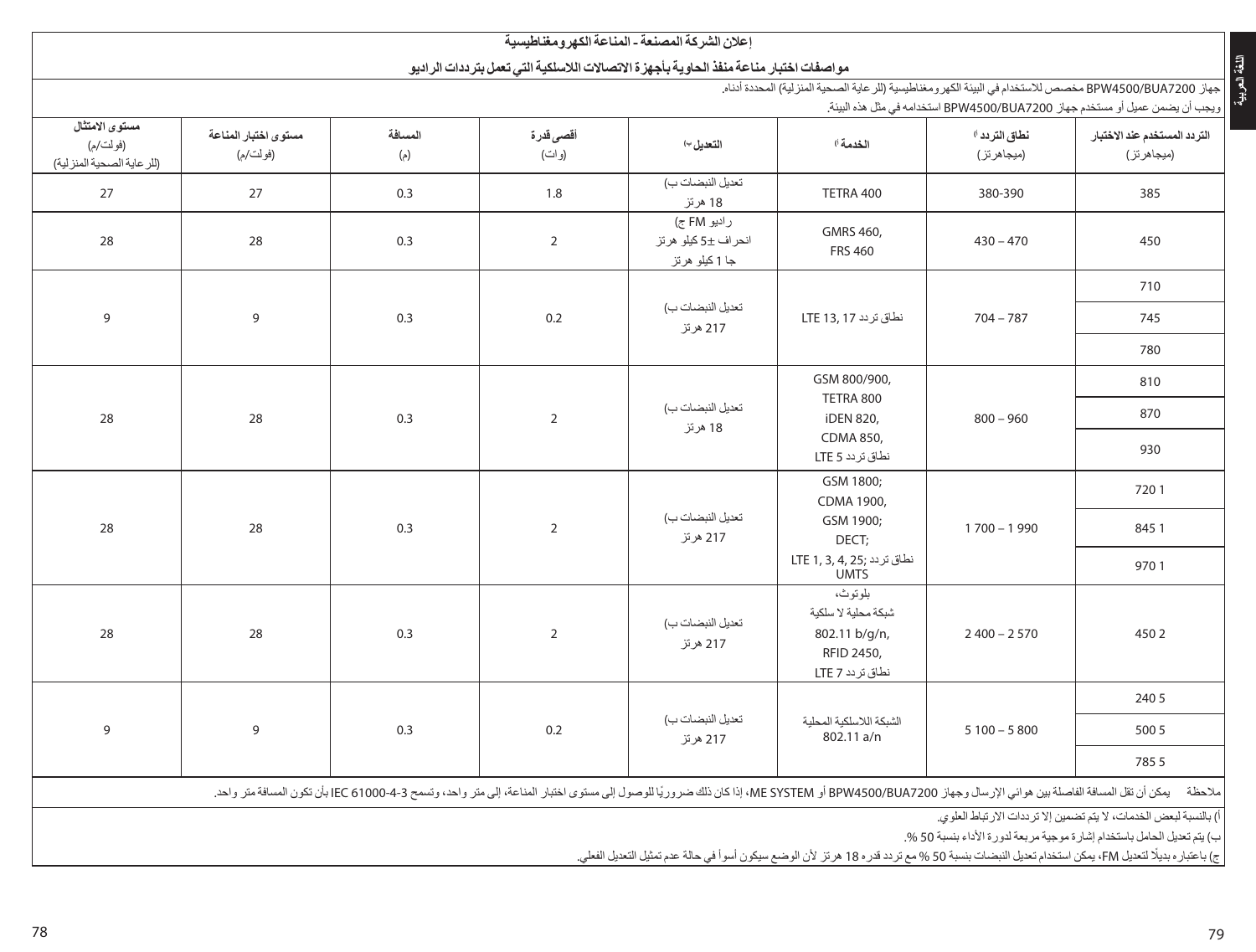# **Tillverkardeklaration – elektromagnetiska emissioner**

BPW4500/BUA7200 är avsedda att användas i den elektromagnetiska miljö (för hemsjukvård) som specificeras nedan.

Kunden eller användaren av BUABPW4500/BUA7200 ska se till att de används i en sådan miljö.

| <b>Emissionstest</b>                                          | Överensstäm-<br>melse | Elektromagnetisk miljö - vägledning (för miljöer<br>med hemsjukvård)                                                                                        |
|---------------------------------------------------------------|-----------------------|-------------------------------------------------------------------------------------------------------------------------------------------------------------|
| RF-emissioner<br>CISPR <sub>11</sub>                          | Grupp 1               | Därför är deras RF-emissioner mycket låga och<br>orsakar sannolikt inga störningar på elektronisk<br>utrustning i närheten.                                 |
| RF-emissioner<br>CISPR <sub>11</sub>                          | Klass B               | BPW4500/BUA7200 är lämpliga att använda i alla typer                                                                                                        |
| Harmoniska emissioner<br>IEC 61000-3-2                        | Ej tillämpligt        | av lokaler, inklusive privata hem, och sådana som är<br>direkt anslutna till det allmänna lågspänningsnätet<br>som strömförsörjer byggnader som används för |
| Spänningsfluktuationer/<br>flimmeremissioner<br>IEC 61000-3-3 | Ej tillämpligt        | bostadsändamåĺ.                                                                                                                                             |

# **Tillverkardeklaration – elektromagnetisk immunitet**

BPW4500/BUA7200 är avsedda att användas i den elektromagnetiska miljö (för hemsjukvård) som specificeras nedan.

Kunden eller användaren av BUABPW4500/BUA7200 ska se till att de används i en sådan miljö.

| <b>Immunitetstest</b>                                                                                                | <b>IEC 60601</b><br>testnivå                                                                                                                                               | Överensstäm-<br>melsenivå                                                                                          | <b>Elektromagnetisk</b><br>miljö - vägledning<br>(för miljöer med hemsjukvård)                                                                                                                                                                                         |  |  |
|----------------------------------------------------------------------------------------------------------------------|----------------------------------------------------------------------------------------------------------------------------------------------------------------------------|--------------------------------------------------------------------------------------------------------------------|------------------------------------------------------------------------------------------------------------------------------------------------------------------------------------------------------------------------------------------------------------------------|--|--|
| Elektrostatisk<br>urladdning (ESD) IEC<br>61000-4-2                                                                  | Kontakt: +8 kV<br>Luft $\pm 2$ kV, $\pm 4$ kV,<br>±8 kV, ±15 kV                                                                                                            | Kontakt: $+8$ kV<br>Luft $\pm 2$ kV, $\pm 4$ kV,<br>±8 kV, ±15 kV                                                  | Golvet ska vara gjort av trä,<br>betong eller keramiskt kakel.<br>Om golvet är täckt med<br>syntetmaterial måste den relativa<br>luftfuktigheten vara minst 30 %                                                                                                       |  |  |
| Snabba elektriska<br>transienter/<br>transientskurar IEC<br>61000-4-4                                                | + 2 kV för strömfö-<br>rsörjningslinjer<br>$+1$ kV för in/<br>utgångslinjer                                                                                                | Ej tillämpligt<br>Ej tillämpligt                                                                                   | Nätströmmen ska vara sådan som<br>i en typisk hemsjukvårdsmiljö.                                                                                                                                                                                                       |  |  |
| Stötpuls<br>IEC 61000-4-5                                                                                            | $\pm$ 0.5 kV, +1 kV<br>linje(r) till linje(r)<br>$\pm$ 0.5 kV, +1 kV,<br>$±$ 2 kV linje(r)<br>till jord                                                                    | Ej tillämpligt<br>Ej tillämpligt,                                                                                  | Nätströmmen ska vara sådan som<br>i en typisk hemsjukvårdsmiljö.                                                                                                                                                                                                       |  |  |
| Spänningssänkningar,<br>kortvariga<br>avbrott och<br>spänningsvariationer<br>i inmatningsledningar<br>IEC 61000-4-11 | Spänningssänk-<br>ningar:<br>0 % $U$ ; 0,5 cykel<br>0 % $U_{\nu}$ ; 1 cykel<br>70 % U <sub>-</sub> ;<br>25/30 cykler<br>Strömavbrott:<br>$0\% U_{\star}$<br>250/300 cykler | Spänningssänk-<br>ningar:<br>Ej tillämpligt<br>Ej tillämpligt<br>Ej tillämpligt<br>Strömavbrott:<br>Ej tillämpligt | Nätströmmen ska vara sådan som<br>i en typisk hemsjukvårdsmiljö.<br>Om användaren av BPW4500/<br>BUA7200 behöver kontinuerlig<br>drift under strömavbrott<br>rekommenderas det att<br>BPW4500/BUA7200 försöris från<br>en avbrottsfri strömkälla eller<br>ett batteri. |  |  |
| Strömfrekvens<br>(50.60 Hz)<br>magnetfält IEC<br>61000-4-8                                                           | 30A/m<br>50 Hz eller 60 Hz                                                                                                                                                 | $30$ A/m<br>50 Hz och 60 Hz                                                                                        | Strömfrekventa magnetfält för<br>BPW4500/BUA7200 ska vara på<br>nivåer som kännetecknar en typisk<br>hemsjukvårdsmiljö.                                                                                                                                                |  |  |
| OBS: UT är växelströmmen före applicering av testnivån.                                                              |                                                                                                                                                                            |                                                                                                                    |                                                                                                                                                                                                                                                                        |  |  |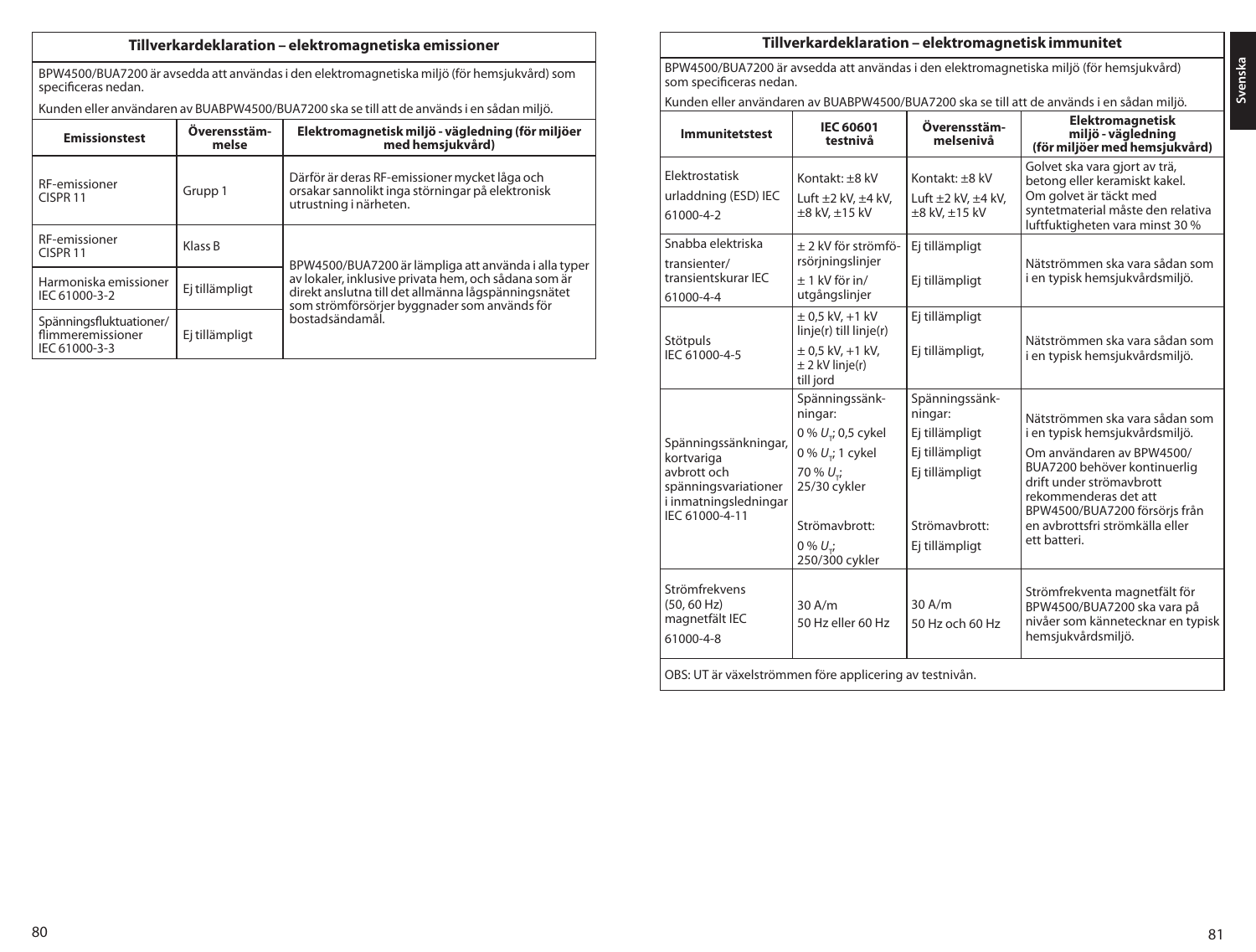### **Tillverkardeklaration – elektromagnetisk immunitet**

BPW4500/BUA7200 är avsedda att användas i den elektromagnetiska miljö (för hemsjukvård) som specificeras nedan.

Kunden eller användaren av BUABPW4500/BUA7200 ska se till att de används i en sådan miljö.

| <b>Immunitetstest</b>                        | IEC 60601 testnivå                                                                                                                | Överensstäm-<br>melsenivå                       | Elektromagnetisk miljö -<br>vägledning (för miljöer med<br>hemsjukvård)                                                                                                                                                                                                                                                                                                                                                                                                                                                                                                                       |
|----------------------------------------------|-----------------------------------------------------------------------------------------------------------------------------------|-------------------------------------------------|-----------------------------------------------------------------------------------------------------------------------------------------------------------------------------------------------------------------------------------------------------------------------------------------------------------------------------------------------------------------------------------------------------------------------------------------------------------------------------------------------------------------------------------------------------------------------------------------------|
| Ledningsbunden<br><b>RF</b><br>IEC 61000-4-6 | 3 Vrms:<br>$0.15$ MHz $-$ 80 MHz<br>6 Vrms:<br>i ISM och<br>amatörradioband<br>mellan<br>0.15 MHz och 80 MHz<br>80 % AM vid 1 kHz | Ej tillämpligt<br>Ej tillämpligt                | Bärvar och mobil RF-<br>kommunikationsutrustning får<br>inte användas närmare någon del<br>av BPW4500/BUA7200, inklusive<br>sladdar, än det rekommenderade<br>separationsavståndet som beräknats<br>i ekvationen som gäller för sändarens<br>frekvens.                                                                                                                                                                                                                                                                                                                                        |
| Utstrålad RF<br>IEC 61000-4-3                | 10 V/m<br>80 MHz - 2,7 GHz<br>80 % AM vid 1 kHz                                                                                   | 10 V/m<br>80 MHz - 2,7 GHz<br>80 % AM vid 1 kHz | Rekommenderat separationsavstånd:<br>$d = 1.2 \sqrt{P}$<br>$d = 1.2 \sqrt{P} 80$ MHz till 800 MHz<br>$d = 2.3 \sqrt{P} 800$ MHz till 2.7 GHz<br>Där P är max. uteffekt för sändaren<br>i watt (W) enligt sändarens tillverkare<br>och där det rekommenderade<br>separationsavståndet i meter (m).<br>Fältstyrkor från fasta RF-sändare, enligt<br>bestämning i en elektromagnetisk<br>platsbesiktning, <sup>a</sup> ska understiga<br>överensstämmelsenivån i varje<br>frekvensintervall. <sup>b</sup><br>Interferens kan förekomma<br>i närheten av utrustning märkt<br>med följande symbol: |

OBS 1: Vid 80 MHz och 800 MHz, gäller det högre frekvensintervallet.

OBS 2: Dessa riktlinjer gäller eventuellt inte i alla situationer. Elektromagnetisk spridning påverkas av absorption och reflektion från strukturer, objekt och människor.

<sup>a</sup> Fältstyrkor från fasta sändare som t.ex. basstationer för radio (mobil-/sladdlösa) telefoner och landmobilradio, amatörradio, AM- och FM-radiosändningar och TV-sändningar kan inte förutsägas teoretisk med exakthet. För att bedöma den elektromagnetiska miljö som påverkas av fasta RF-sändare, måste en elektromagnetisk platsbedömning övervägas. Om den uppmätta fältstyrkan på den plats där BPW4500/BUA7200 används överskrider ovanstående tillämplig RFöverensstämmelsenivå, bör BPW4500/BUA7200 bevakas för att verifiera normal drift. Vid onormal prestanda kan ytterligare åtgärder krävas, till exempel att BPW4500/BUA7200 omorienteras eller placeras på en annan plats.

<sup>b</sup> Över frekvensintervallet 150 kHz till 80 MHz, ska fältstyrkor vara högst 3 V/m.

## **Rekommenderat separationsavstånd mellan bärbar och mobil RFkommunikationsutrustning och BUA BPW4500/BUA7200**

BPW4500/BUA7200 är avsedda att användas i en elektromagnetisk miljö (för hemsjukvård) där utstrålade RF-störningar är kontrollerade. Kunden eller användaren av BPW4500/BUA7200 kan hjälpa till att förebygga elektromagnetisk störning genom att hålla ett minimiavstånd mellan bärbar och mobil RF-kommunikationsutrustning (sändare) och BUABPW4500/BUA7200 såsom rekommenderas nedan, i enlighet med kommunikationsutrustningens maximala uteffekt.

| Sändarens nominella | Separationsavstånd i enlighet med sändarens frekvens (m) |                     |                      |  |
|---------------------|----------------------------------------------------------|---------------------|----------------------|--|
| maximala uteffekt   | 150 kHz till 80 MHz                                      | 80 MHz till 800 MHz | 800 MHz till 2.5 GHz |  |
| W                   | $d = 1.2\sqrt{P}$                                        | $d = 1.2\sqrt{P}$   | $d = 2.3\sqrt{P}$    |  |
| 0.01                | N/A                                                      | 0.12                | 0,23                 |  |
| 0.1                 | N/A                                                      | 0.38                | 0,73                 |  |
|                     | N/A                                                      | 1.2                 | 2,3                  |  |
| 10                  | N/A                                                      | 3,8                 | 7.3                  |  |
| 100                 | N/A                                                      |                     | 23                   |  |

För sändare med en max. uteffekt som inte anges ovan, kan rekommenderat separationsavstånd i meter (m) beräknas med den ekvation som gäller för sändarens frekvens, där p är max. uteffekt för sändaren i watt (W) enligt sändarens tillverkare.

OBS 1: Vid 80 MHz och 800 MHz, gäller separationsavståndet för det högre frekvensintervallet.

OBS 2: Dessa riktlinjer gäller eventuellt inte i alla situationer. Elektromagnetisk spridning påverkas av absorption och reflektion från strukturer, objekt och människor.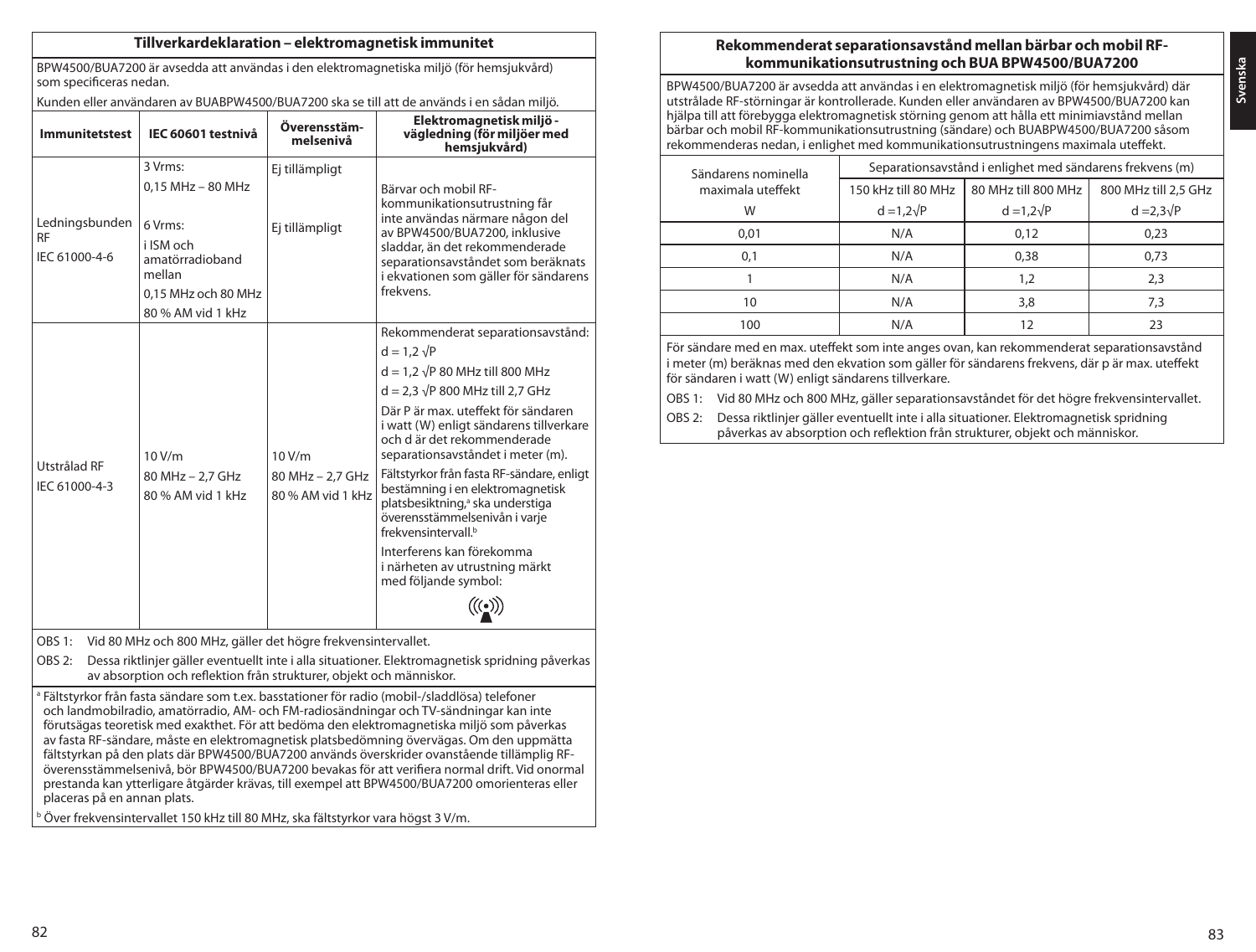# **Tillverkardeklaration – elektromagnetisk immunitet**

# **Testspecifikationer för HÖLJETS PORTIMMUNITET för trådlös RF-kommunikationsutrustning**

BPW4500/BUA7200 är avsedda att användas i den elektromagnetiska miljö (för hemsjukvård) som specificeras nedan. Kunden eller användaren av BUABPW4500/BUA7200 ska se till att de används i en sådan miljö.

| <b>Testfrekvens</b><br>(MHz)                                                                                                                                                                                                                                                                                                           | Band <sup>a)</sup><br>(MHz) | <u>Kunden eller användaren av BOADF W4500/BOA7 200 SKa Se till att de används i en sadan miljo.</u><br>Tjänst <sup>a)</sup> | Modulering <sup>b)</sup>                | Max. effekt<br>(W) | Avstånd<br>(m) | <b>IMMUNITETSTESTNIVÅ</b><br>(V/m) | Överensstämmelsenivå<br>(V/m)<br>(för hemsjukvård) |
|----------------------------------------------------------------------------------------------------------------------------------------------------------------------------------------------------------------------------------------------------------------------------------------------------------------------------------------|-----------------------------|-----------------------------------------------------------------------------------------------------------------------------|-----------------------------------------|--------------------|----------------|------------------------------------|----------------------------------------------------|
| 385                                                                                                                                                                                                                                                                                                                                    | $380 - 390$                 | TETRA 400                                                                                                                   | Pulsmodulering b)<br>18 Hz              | 1,8                | 0,3            | 27                                 | 27                                                 |
| 450                                                                                                                                                                                                                                                                                                                                    | $430 - 470$                 | GMRS 460,<br><b>FRS 460</b>                                                                                                 | FMC)<br>±5 kHz avvikelse<br>1 kHz sinus | $\overline{2}$     | 0,3            | 28                                 | 28                                                 |
| 710                                                                                                                                                                                                                                                                                                                                    |                             |                                                                                                                             |                                         |                    |                |                                    |                                                    |
| 745                                                                                                                                                                                                                                                                                                                                    | $704 - 787$                 | LTE Band 13, 17                                                                                                             | Pulsmodulering b)<br>217 Hz             | 0,2                | 0,3            | 9                                  | 9                                                  |
| 780                                                                                                                                                                                                                                                                                                                                    |                             |                                                                                                                             |                                         |                    |                |                                    |                                                    |
| 810                                                                                                                                                                                                                                                                                                                                    |                             | GSM 800/900,<br><b>TETRA 800,</b>                                                                                           |                                         |                    |                |                                    |                                                    |
| 870                                                                                                                                                                                                                                                                                                                                    | $800 - 960$                 | iDEN 820,                                                                                                                   | Pulsmodulering b)<br>18 Hz              | $\overline{2}$     | 0,3            | 28                                 | 28                                                 |
| 930                                                                                                                                                                                                                                                                                                                                    |                             | CDMA 850,<br>LTE Band 5                                                                                                     |                                         |                    |                |                                    |                                                    |
| 1720                                                                                                                                                                                                                                                                                                                                   |                             | GSM 1800;<br>CDMA 1900;                                                                                                     |                                         |                    |                |                                    |                                                    |
| 1845                                                                                                                                                                                                                                                                                                                                   | $1700 - 1990$               | GSM 1900;                                                                                                                   | Pulsmodulering b)<br>217 Hz             | $\overline{2}$     | 0,3            | 28                                 | 28                                                 |
| 1970                                                                                                                                                                                                                                                                                                                                   |                             | DECT;<br>LTE Band 1, 3, 4, 25; UMTS                                                                                         |                                         |                    |                |                                    |                                                    |
| 2450                                                                                                                                                                                                                                                                                                                                   | $2400 - 2570$               | Bluetooth,<br>WLAN,<br>802.11 b/g/n,<br>RFID 2450,<br>LTE Band 7                                                            | Pulsmodulering b)<br>217 Hz             | $\overline{2}$     | 0,3            | 28                                 | 28                                                 |
| 5 2 4 0                                                                                                                                                                                                                                                                                                                                |                             |                                                                                                                             |                                         |                    |                |                                    |                                                    |
| 5 5 0 0                                                                                                                                                                                                                                                                                                                                | $5100 - 5800$               | WLAN 802.11 a/n                                                                                                             | Pulsmodulering b)<br>0,2<br>217 Hz      |                    | 0,3            | 9                                  | 9                                                  |
| 5785                                                                                                                                                                                                                                                                                                                                   |                             |                                                                                                                             |                                         |                    |                |                                    |                                                    |
| För att uppnå IMMUNITETSTESTNIVÅN kan man vid behov minska avståndet mellan sändarantennen och BPW4500/BUA7200 eller ME SYSTEM till 1 m. Testavståndet 1 m är tillåtet enligt IEC 61000-4-3.<br>OBS:                                                                                                                                   |                             |                                                                                                                             |                                         |                    |                |                                    |                                                    |
| a) För vissa tjänster är endast upplänksfrekvenserna inkluderade.<br>b) Bärvågen ska moduleras med en fyrkantsvåg med 50 % driftcykel.<br>c) Som ett alternativ till FM-modulering kan 50 % pulsmodulering vid 18 Hz användas eftersom, trots att den inte representerar faktisk modulering, kan fungera som värsta tänkbara scenario. |                             |                                                                                                                             |                                         |                    |                |                                    |                                                    |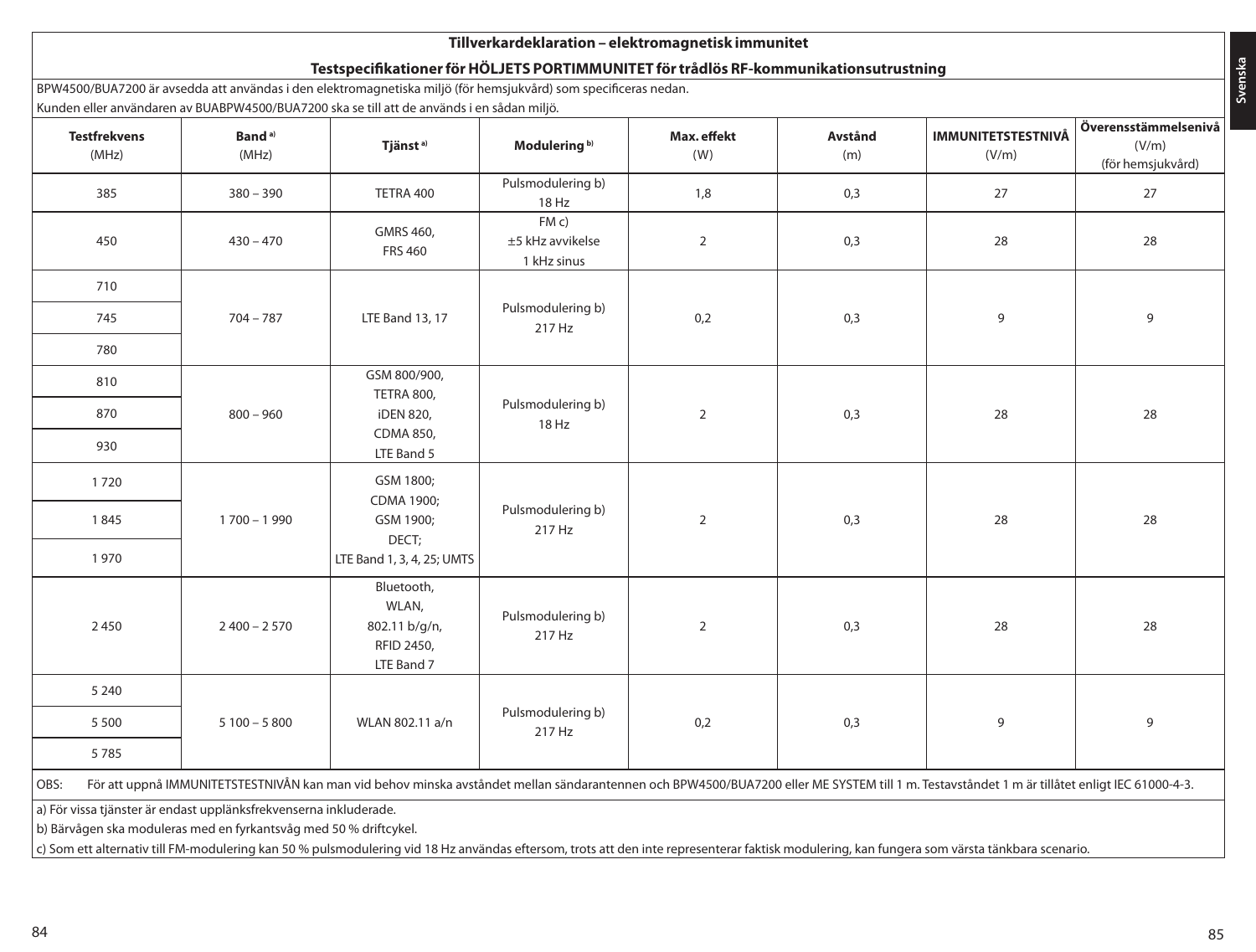# **Üretici beyanı – elektromanyetik emisyonlar**

BPW4500/BUA7200 aşağıda belirtilen elektromanyetik ortamlarda (evde sağlık bakımı için) kullanıma yöneliktir.

BPW4500/BUA7200 tüketicisi veya kullanıcısı, cihazın böyle bir ortamda kullanılmasını sağlamalıdır.

| <b>Emisyon testi</b>                                             | <b>Uygunluk</b> | Elektromanyetik ortam kılavuzu<br>(evde sağlık bakımı ortamı için)                                                                                                                                                        |
|------------------------------------------------------------------|-----------------|---------------------------------------------------------------------------------------------------------------------------------------------------------------------------------------------------------------------------|
| RF Emisyonları<br>CISPR <sub>11</sub>                            | Grup 1          | BPW4500/BUA7200, RF enerjisini sadece dahili işlevleri<br>icin kullanır. Bu nedenle, RF emisyonları çok düşüktür<br>ve etrafındaki elektronik cihazlarda herhangi bir<br>parazite neden olma ihtimalleri bulunmamaktadır. |
| RF Emisyonları<br>CISPR <sub>11</sub>                            | <b>B</b> Sinifi | BPW4500/BUA7200, konut binaları ve konut amaçlı                                                                                                                                                                           |
| Harmonik emisyonlar<br>IEC 61000-3-2                             | İlgili değil    | kullanılan binalara besleme sağlayan kamusal düşük<br>gerilimli güç kaynağı şebekesine doğrudan bağlı<br>binalar da dahil olmak üzere her tür binada                                                                      |
| Gerilim dalgalanmaları/<br>titresim emisyonları<br>IEC 61000-3-3 | İlgili değil    | kullanıma uygundur.                                                                                                                                                                                                       |

# **Üretici beyanı – elektromanyetik bağışıklık**

BPW4500/BUA7200 aşağıda belirtilen elektromanyetik ortamlarda (evde sağlık bakımı için) kullanıma yöneliktir.

BPW4500/BUA7200 tüketicisi veya kullanıcısı, cihazın böyle bir ortamda kullanılmasını sağlamalıdır.

| Bağışıklık testi                                                                                                         | <b>IEC 60601</b><br>test seviyesi                                                                                                                            | <b>Uvaunluk</b><br>seviyesi                                                                                       | Elektromanyetik ortam kılavuzu<br>(evde sağlık bakımı ortamı için)                                                                                                                                                                                                             |  |  |
|--------------------------------------------------------------------------------------------------------------------------|--------------------------------------------------------------------------------------------------------------------------------------------------------------|-------------------------------------------------------------------------------------------------------------------|--------------------------------------------------------------------------------------------------------------------------------------------------------------------------------------------------------------------------------------------------------------------------------|--|--|
| Elektrostatik<br>desarj(ESD) IEC<br>61000-4-2                                                                            | Kontak: $+8$ kV<br>Hava±2 kV, ±4 kV,<br>$\pm 8$ kV, $\pm 15$ kV                                                                                              | Kontak: $+8$ kV<br>Hava±2 kV, ±4 kV,<br>$\pm 8$ kV, $\pm 15$ kV                                                   | Zemin ahşap, beton veya seramik<br>fayans döseli olmalıdır. Yer<br>dösemesi sentetik malzemeyle<br>kaplıysa bağıl nem en az<br>%30 olmalıdır.                                                                                                                                  |  |  |
| Elektriksel hızlı<br>geçici/patlama IEC'si<br>61000-4-4                                                                  | Güc besleme<br>hatları icin $\pm$ 2kV<br>Giris/cıkış hatları<br>$icin \pm 1kV$                                                                               | İlgili değil<br>İlgili değil                                                                                      | Şebeke gücünün kalitesi, tipik<br>evde hasta bakımı ortamları<br>için uygun olmalıdır.                                                                                                                                                                                         |  |  |
| Ani akım IEC<br>61000-4-5                                                                                                | $\pm$ 0,5kV, +1kV<br>hat(lar) arası<br>$\pm$ 0.5kV. +1kV.<br>± 2kV hat(lar) ile<br>topraklama arası                                                          | İlgili değil<br>İlgili değil,                                                                                     | Sebeke gücünün kalitesi,<br>tipik evde hasta bakımı<br>ortamları için uygun olmalıdır.                                                                                                                                                                                         |  |  |
| Güç kaynağı giriş<br>hatlarında Ani<br>Gerilim Düsüsleri.<br>kısa kesintiler ve<br>gerilim değişimleri<br>IEC 61000-4-11 | Ani gerilim<br>düşüşleri:<br>% 0 U <sub>r</sub> ; 0,5 döngü<br>% 0 U.; 1 döngü<br>%70U:<br>25/30 döngü<br>Gerilim kesintileri:<br>$% 0 U$ ;<br>250/300 döngü | Ani gerilim<br>düşüşleri:<br>İlgili değil<br>İlgili değil<br>İlgili değil<br>Gerilim kesintileri:<br>İlgili değil | Sebeke gücünün kalitesi,<br>tipik evde hasta bakımı ortamları<br>için uygun olmalıdır.<br>BPW4500/BUA7200 kullanıcısı.<br>güç kesintileri sırasında çalışmaya<br>devam etmek istiyorsa BPW4500/<br>BUA7200'ü bir kesintisiz<br>güç kaynağına veya aküye<br>bağlaması önerilir. |  |  |
| Güç frekansı<br>(50, 60 Hz) manyetik<br>alan IEC<br>61000-4-8                                                            | 30A/m<br>50 Hz veya 60 Hz                                                                                                                                    | $30$ A/m<br>50 Hz ve 60 Hz                                                                                        | BPW4500/BUA7200'ün güç<br>frekanslı manyetik alanları, normal<br>bir ticari ortamda veya hastane<br>ortamında bulunan normal bir<br>konuma özgü seviyelerde olmalıdır.                                                                                                         |  |  |
| NOT: UT, test seviyesi uygulanmadan önceki alternatif akımlı şebeke gerilimidir.                                         |                                                                                                                                                              |                                                                                                                   |                                                                                                                                                                                                                                                                                |  |  |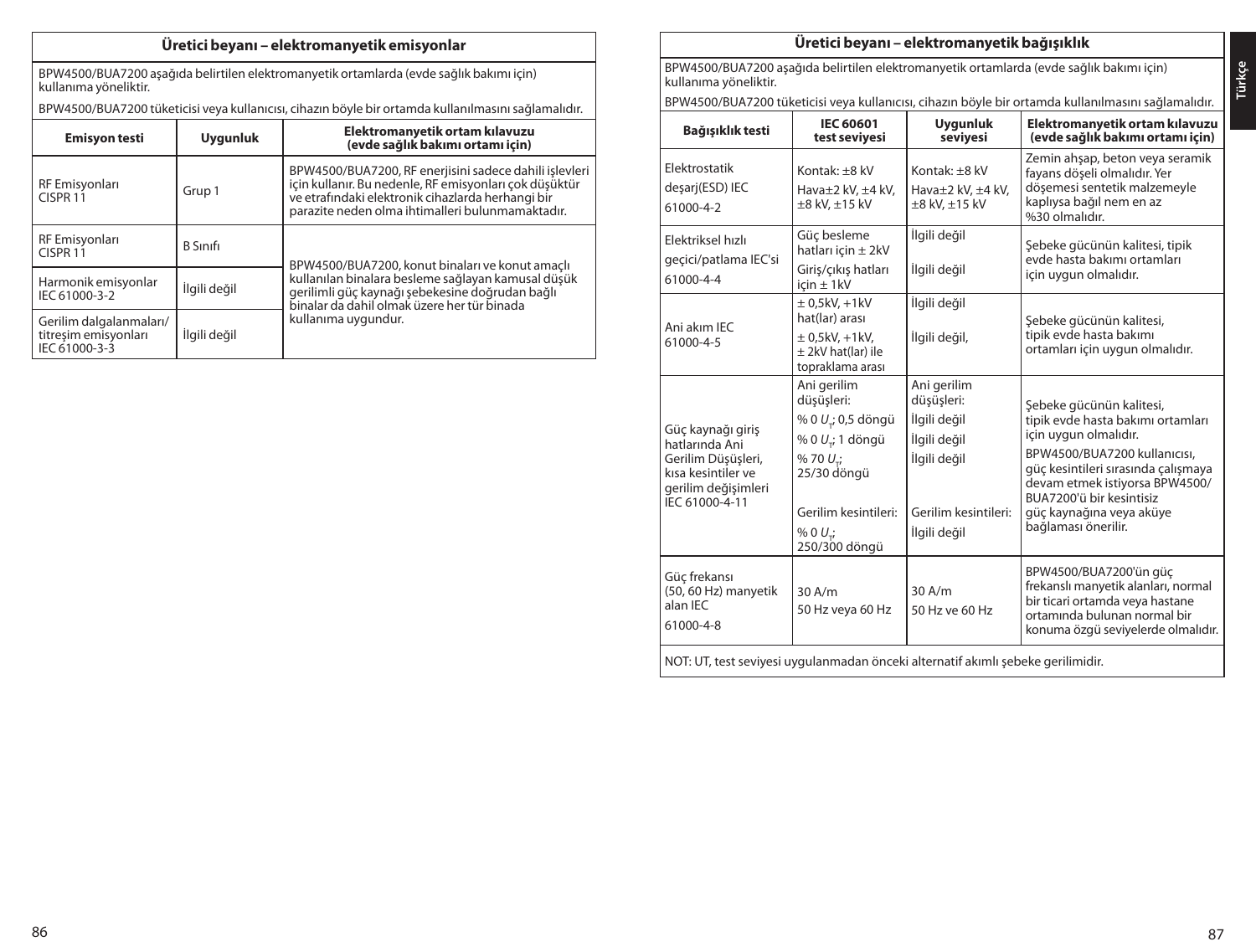# **Üretici beyanı – elektromanyetik bağışıklık**

BPW4500/BUA7200 aşağıda belirtilen elektromanyetik ortamlarda (evde sağlık bakımı için) kullanıma yöneliktir.

BUA7200 tüketicisi veya kullanıcısının, ekipmanın böyle bir ortamda kullanıldığını temin etmesi gerekir.

| Bağışıklık testi                                                                                                                                                                               | <b>IEC 60601 test</b><br>seviyesi                                                                                               | <b>Uygunluk</b><br>seviyesi                 | Elektromanyetik ortam kılavuzu<br>(evde sağlık bakımı ortamı için)                                                                                                                                                                     |  |  |
|------------------------------------------------------------------------------------------------------------------------------------------------------------------------------------------------|---------------------------------------------------------------------------------------------------------------------------------|---------------------------------------------|----------------------------------------------------------------------------------------------------------------------------------------------------------------------------------------------------------------------------------------|--|--|
|                                                                                                                                                                                                | 3 Vrms:                                                                                                                         | İlgili değil                                |                                                                                                                                                                                                                                        |  |  |
| İletilen RF<br>IEC 61000-4-6                                                                                                                                                                   | $0.15$ MHz $-$ 80 MHz<br>6 Vrms:<br>ISM'de ve su<br>aralıktaki amatör<br>radvo bantları<br>0.15 MHz ve 80 MHz<br>% 80 AM, 1 kHz | İlgili değil                                | BPW4500/BUA7200'e ve kablolarına.<br>vericinin frekansı için geçerli<br>esitlik kullanılarak hesaplanan<br>önerilen ayırma mesafesinden<br>daha yakın bir konumda taşınabilir<br>ve mobil RF haberleşme cihazları<br>kullanılmamalıdır |  |  |
| Isinan RF<br>IEC 61000-4-3                                                                                                                                                                     | 10 V/m<br>80 MHz - 2.7 GHz<br>% 80 AM, 1 kHz                                                                                    |                                             | Önerilen ayırma mesafesi:                                                                                                                                                                                                              |  |  |
|                                                                                                                                                                                                |                                                                                                                                 |                                             | $d = 1.2 \sqrt{P}$                                                                                                                                                                                                                     |  |  |
|                                                                                                                                                                                                |                                                                                                                                 | 10V/m<br>80 MHz - 2,7 GHz<br>% 80 AM, 1 kHz | $d = 1.2 \sqrt{P} 80 MHz - 800 MHz$                                                                                                                                                                                                    |  |  |
|                                                                                                                                                                                                |                                                                                                                                 |                                             | $d = 2.3 \sqrt{P} 800 MHz - 2.7 GHz$                                                                                                                                                                                                   |  |  |
|                                                                                                                                                                                                |                                                                                                                                 |                                             | P, verici üreticisine göre Vat (W)<br>cinsinden vericinin maksimum<br>çıkış gücü değerini ifade ederken<br>d, metre (m) cinsinden önerilen<br>avırma mesafesini ifade eder.                                                            |  |  |
|                                                                                                                                                                                                |                                                                                                                                 |                                             | Sabit RF vericilerinden gelen ve bir<br>elektromanyetik saha araştırmasıyla<br>belirlenen alan siddetleri (a) her<br>bir frekans aralığında uygunluk<br>seviyesinin altında olmalıdır. <sup>b</sup>                                    |  |  |
|                                                                                                                                                                                                |                                                                                                                                 |                                             | Aşağıdaki sembolle işaretli ekipmanın<br>civarında parazit meydana gelebilir:                                                                                                                                                          |  |  |
|                                                                                                                                                                                                |                                                                                                                                 |                                             | $\mathscr{H}(\bullet)$                                                                                                                                                                                                                 |  |  |
| NOT <sub>1</sub><br>80 MHz ve 800 MHz'de yüksek olan frekans aralığı geçerlidir.                                                                                                               |                                                                                                                                 |                                             |                                                                                                                                                                                                                                        |  |  |
| NOT <sub>2</sub><br>Bu kılavuzlar her durumda geçerli olmayabilir. Elektromanyetik yayılma; yapılardan,<br>nesnelerden ve insanlardan gelen emilim ve yansımalardan etkilenmektedir.           |                                                                                                                                 |                                             |                                                                                                                                                                                                                                        |  |  |
| a Radyo (mobil/kablosuz) baz istasyonları, telefonlar ve mobil arazi telsizleri, amatör radyo<br>istasyonları, AM ve FM radyo yayını ve TV yayın merkezleri gibi sabit vericilerden gelen alan |                                                                                                                                 |                                             |                                                                                                                                                                                                                                        |  |  |

şiddetleri belirli bir doğruluk seviyesinde teorik olarak tahmin edilebilmektedir. Sabit RF vericilerinden kaynaklanan elektromanyetik ortamın değerlendirilmesi için bir elektromanyetik saha araştırması yürütülmelidir. BPW4500/BUA7200'ün kullanıldığı konumda ölçülen alan şiddeti yukarıda belirtilen, ilgili RF uygunluk seviyesini aşıyorsa normal çalıştığından emin olunması için BPW4500/BUA7200'ün takibe alınması gerekir. Normal şekilde çalışmıyorsa BPW4500/BUA7200'ün başka yöne çevrilmesi veya başka yere taşınması vb. ilave önlemlerin alınması gerekebilir. <sup>b</sup> 150 kHz ve 80 MHz frekans aralığının üzerinde alan şiddetleri 3 V/m'nin altında olmalıdır.

# **Taşınabilir ve mobil RF haberleşme ekipmanları ile BPW4500/BUA7200 arasında önerilen ayrılma mesafeleri**

BPW4500/BUA7200, yayılan RF karışmalarının kontrol edildiği bir elektromanyetik ortamda (evde sağlık bakımı için) kullanıma yöneliktir. BPW4500/BUA7200 tüketicisi veya kullanıcısı, taşınabilir ve mobil RF haberleşme ekipmanı (vericiler) ve BPW4500/BUA7200 arasında, aşağıda önerildiği gibi, iletişim ekipmanının maksimum çıkış gücüne göre minimum mesafeyi koruyarak elektromanyetik girişimin önlenmesine yardımcı olabilir.

| Vericinin maksimum anma | Vericinin frekansına göre ayrım mesafesi (m) |                   |                     |  |  |
|-------------------------|----------------------------------------------|-------------------|---------------------|--|--|
| cıkıs gücü              | 80 MHz ila 800 MHz<br>150 kHz ila 80 MHz     |                   | 800 MHz ila 2,5 GHz |  |  |
| W                       | $d = 1.2\sqrt{P}$                            | $d = 1.2\sqrt{P}$ | $d = 2.3\sqrt{P}$   |  |  |
| 0,01                    | N/A                                          | 0,12              | 0,23                |  |  |
| 0,1                     | N/A                                          | 0.38              | 0,73                |  |  |
|                         | N/A                                          | 1.2               | 2,3                 |  |  |
| 10                      | N/A                                          | 3,8               | 7,3                 |  |  |
| 100                     | N/A                                          |                   | 23                  |  |  |

Yukarıda belirtilmeyen bir maksimum çıkış gücüne sahip vericiler için metre (m) cinsinden önerilen ayırma mesafesi (d), vericinin frekansı için geçerli olan eşitlik kullanılarak tahmin edilebilir; burada p, verici üreticisi tarafından belirtilen, vericinin Vat (W) cinsinden maksimum çıkış gücüne karşılık gelir.

NOT 1 80 MHz ve 800 MHz'de yüksek olan frekans aralığına karşılık gelen ayırma mesafesi geçerlidir.

NOT 2 Bu kılavuzlar her durumda geçerli olmayabilir. Elektromanyetik yayılma; yapılardan, nesnelerden ve insanlardan gelen emilim ve yansımalardan etkilenmektedir.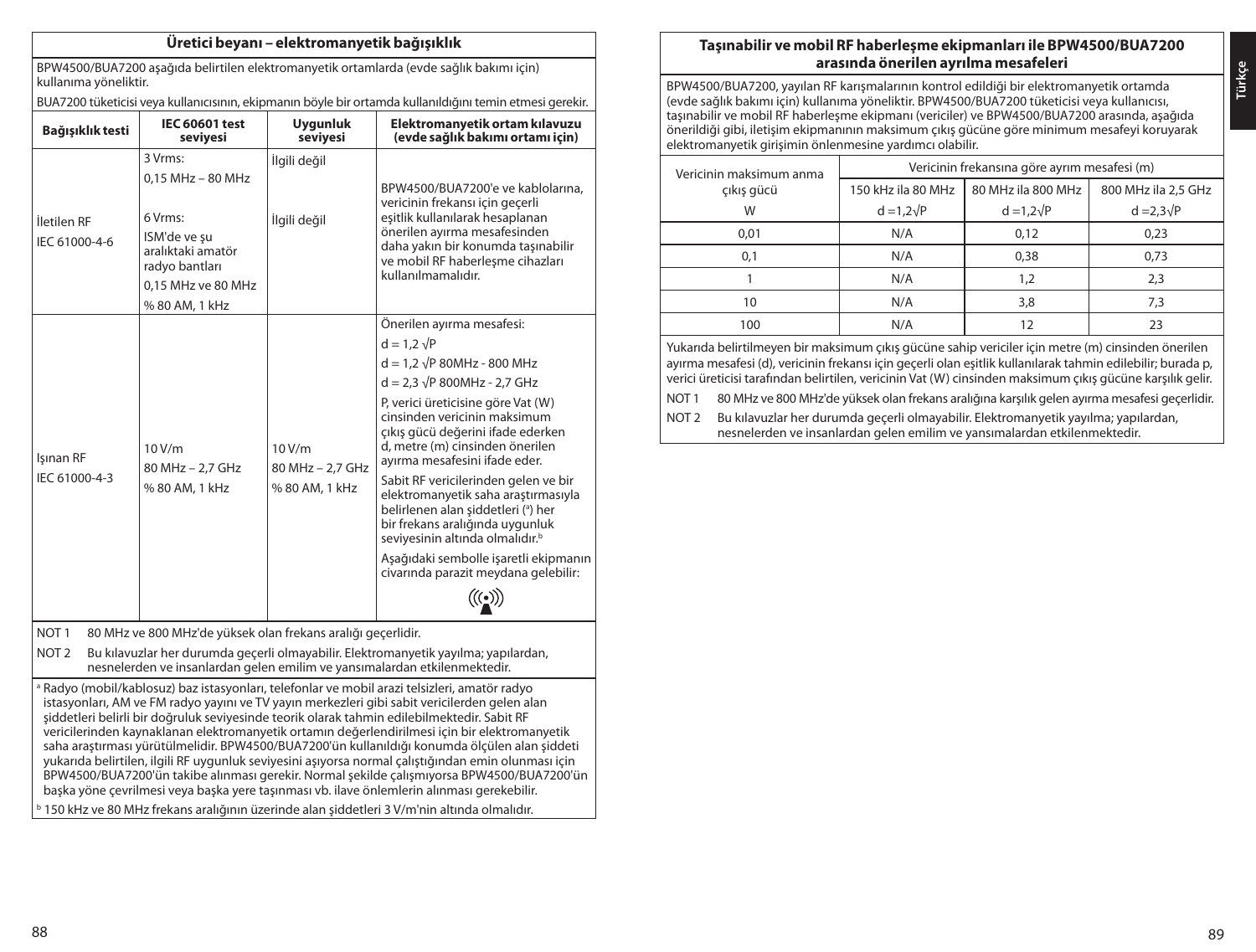# **Üretici beyanı – elektromanyetik bağışıklık**

# **MUHAFAZA PORT BAĞIŞIKLIĞI - RF kablosuz haberleşme cihazları için test özellikleri**

BPW4500/BUA7200 aşağıda belirtilen elektromanyetik ortamlarda (evde sağlık bakımı için) kullanıma yöneliktir. BPW4500/BUA7200 tüketicisi veya kullanıcısı, cihazın böyle bir ortamda kullanılmasını sağlamalıdır.

|                                                                                                                                                            | <b>Test frekansı</b><br>(MHz)                                                                                                                                                                                         | Aralık <sup>a)</sup><br>(MHz) | or whoop born zoo taketicisme ya Kanameisi, emazin boyic bir ortamaa Kanaminiasini sagiamanan.<br>Hizmet <sup>a)</sup> | Modülasyon <sup>b)</sup>            | Maksimum güç<br>(W) | Mesafe<br>(m) | BAĞIŞIKLIK TEST<br>SEVİYESİ | Uygunluk SEVİYESİ<br>(V/m) |
|------------------------------------------------------------------------------------------------------------------------------------------------------------|-----------------------------------------------------------------------------------------------------------------------------------------------------------------------------------------------------------------------|-------------------------------|------------------------------------------------------------------------------------------------------------------------|-------------------------------------|---------------------|---------------|-----------------------------|----------------------------|
|                                                                                                                                                            |                                                                                                                                                                                                                       |                               |                                                                                                                        |                                     |                     |               | (V/m)                       | (evde sağlık bakımı için)  |
|                                                                                                                                                            | 385                                                                                                                                                                                                                   | $380 - 390$                   | TETRA 400                                                                                                              | Darbe modülasyonu b)<br>18 Hz       | 1,8                 | 0,3           | 27                          | 27                         |
|                                                                                                                                                            | 450                                                                                                                                                                                                                   | $430 - 470$                   | GMRS 460,<br><b>FRS 460</b>                                                                                            | FMC)<br>±5 kHz sapma<br>1 kHz sinüs | $\overline{2}$      | 0,3           | 28                          | 28                         |
|                                                                                                                                                            | 710                                                                                                                                                                                                                   |                               |                                                                                                                        |                                     |                     |               |                             |                            |
|                                                                                                                                                            | 745                                                                                                                                                                                                                   | $704 - 787$                   | LTE Aralığı 13, 17                                                                                                     | Darbe modülasyonu b)<br>217 Hz      | 0,2                 | 0,3           | 9                           | 9                          |
|                                                                                                                                                            | 780                                                                                                                                                                                                                   |                               |                                                                                                                        |                                     |                     |               |                             |                            |
|                                                                                                                                                            | 810                                                                                                                                                                                                                   |                               | GSM 800/900,<br>TETRA 800,                                                                                             |                                     |                     |               |                             |                            |
|                                                                                                                                                            | 870                                                                                                                                                                                                                   | $800 - 960$                   | iDEN 820,                                                                                                              | Darbe modülasyonu b)<br>18 Hz       | $\overline{2}$      | 0,3           | 28                          | 28                         |
|                                                                                                                                                            | 930                                                                                                                                                                                                                   |                               | CDMA 850,<br>LTE Aralığı 5                                                                                             |                                     |                     |               |                             |                            |
|                                                                                                                                                            | 1720                                                                                                                                                                                                                  |                               | GSM 1800;<br>CDMA 1900;                                                                                                |                                     |                     |               |                             |                            |
|                                                                                                                                                            | 1845                                                                                                                                                                                                                  | $1700 - 1990$                 | GSM 1900;<br>DECT;                                                                                                     | Darbe modülasyonu b)<br>217 Hz      | $\overline{2}$      | 0,3           | 28                          | 28                         |
|                                                                                                                                                            | 1970                                                                                                                                                                                                                  |                               | LTE Aralığı 1, 3, 4, 25; UMTS                                                                                          |                                     |                     |               |                             |                            |
|                                                                                                                                                            | 2450                                                                                                                                                                                                                  | $2400 - 2570$                 | Bluetooth,<br>WLAN,<br>802.11 b/g/n,<br>RFID 2450,<br>LTE Aralığı 7                                                    | Darbe modülasyonu b)<br>217 Hz      | $\overline{2}$      | 0,3           | 28                          | 28                         |
|                                                                                                                                                            | 5 2 4 0                                                                                                                                                                                                               |                               |                                                                                                                        |                                     |                     |               |                             |                            |
|                                                                                                                                                            | 5 5 0 0                                                                                                                                                                                                               | $5100 - 5800$                 | WLAN 802.11 a/n                                                                                                        | Darbe modülasyonu b)<br>217 Hz      | 0,2                 | 0,3           | 9                           | 9                          |
|                                                                                                                                                            | 5785                                                                                                                                                                                                                  |                               |                                                                                                                        |                                     |                     |               |                             |                            |
| <b>NOT</b>                                                                                                                                                 | BAĞISIKLIK TEST SEVİYESİ elde edilmesi gerekiyorsa verici anteni ile BPW4500/BUA7200 veya ME SİSTEMİ arasındaki mesafe, 1 m'ye düşürülebilir. IEC 61000-4-3 tarafından 1 m'lik test mesafesine<br>izin verilmektedir. |                               |                                                                                                                        |                                     |                     |               |                             |                            |
| a) Bazı hizmetler için sadece yukarı bağlantı frekansları dahildir.                                                                                        |                                                                                                                                                                                                                       |                               |                                                                                                                        |                                     |                     |               |                             |                            |
|                                                                                                                                                            | b) Taşıyıcı % 50 döngü çevrimi kare dalga sinyali kullanılarak modüle edilmelidir.                                                                                                                                    |                               |                                                                                                                        |                                     |                     |               |                             |                            |
| c) FM modülasyonuna alternatif olarak, 18 Hz'de % 50 darbe modülasyonu kullanılabilir; gerçek modülasyonu temsil etmese de, en kötü durumu ifade edebilir. |                                                                                                                                                                                                                       |                               |                                                                                                                        |                                     |                     |               |                             |                            |

**Türkçe**